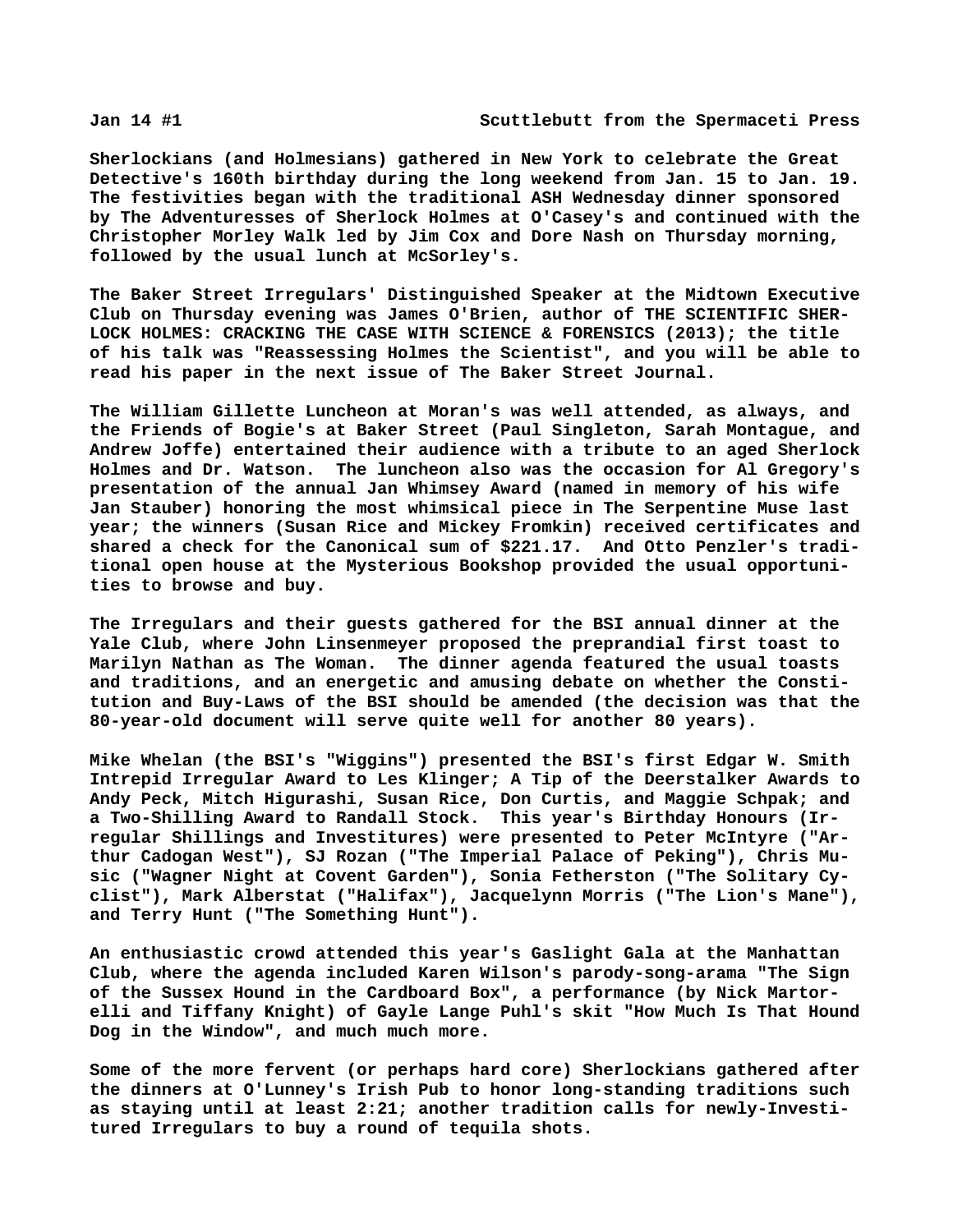**Jan 14 #2 On Saturday morning Covent Garden West (the dealers room at the Roosevelt Hotel) welcomed sellers and buyers, and authors and editors delighted to inscribe or sign their books. The Beacon Society presented its annual Beacon Award (recognizing those who introduce young people to the Sherlock Holmes stories) to Timothy S. Greer; the society has an excellent web-site at [<www.beaconsociety.com>.](http://www.beaconsociety.com) And the Junior Bloodstain of The Clients of Adrian Mulliner featured "The Riddle of the Hunted Hound" (a new play by Gayle Lange Puhl, performed by Ken Vogel's hand puppets).**

**The BSI's Saturday-afternoon reception at the Yale Club offered entertainment, conversation, wining, and dining; the entertainment included a performance of a short play written by Jerome Coopersmith, and Anastasia Klimchynskaya was honored as the winner of the Morley-Montgomery Award (an attractive certificate accompanied by a check) for the best contribution to** The John H. Watson Fund benefited from **energetic sales of raffle tickets for Maggie Schpak's attractive handcrafted assortment of jewelry and other memorabilia inspired by "The Valley of Fear", and an auction of edible, oenological and artistic donations to the Fund.**

**The principal Saturday-evening event was the annual "Very Irregular Lost in New York with a Bunch of Sherlockians" dinner arranged by Chrys Kegley and The Curious Collectors of Baker Street at O'Lunney's Times Square Pub, with 54 on hand for the festivities, and on Sunday morning a goodly crowd gathered at the Adventuresses of Sherlock Holmes' brunch at the Oldcastle Pub & Restaurant.**

**A final note for those who want to plan ahead: The Baker Street Irregulars' next annual dinner will be held on Jan. 9, 2015. The Sherlock Holmes Society of London's annual dinner likely will be on Jan. 17, 2015.**

**I've not reported on everything, I hasten to add; there will be much more detailed reports in the spring issue of The Baker Street Journal. The BSJ appears quarterly, and subscriptions (four issues plus the Christmas Annual) cost \$38.50 (to the U.S.) or \$49.00 (elsewhere); checks can be sent to the BSJ (Box 583, Zionsville, IN 46077), and credit-card payments are welcome from foreign subscribers.**

**You can also subscribe at the BSJ web-site at <[www.bakerstreetjournal.com>,](http://www.bakerstreetjournal.com) which also has interesting features such as some of the papers written by winners of the Morley-Montgomery Awards, articles from recent issues of the BSJ, and information on the BSI's other publications and activities.**

**Al Gregory <[gaslightandfog@verizon.net> o](mailto:gaslightandfog@verizon.net)ffers (by e-mail) his 2014 edition of "The ABC of the BSI" (an alphabetical listing of Investitures, with recipients, from "Abbey Grange" to "Young Stamford") and "The Florin Society" (couples in which both spouses have received Irregular Shillings).**

**There were, needless to say, a treasure trove of new books available in the dealers room, but you'll need to wait until next month to read reviews. In the meantime you can find many of the books at the web-sites of publishers such as the Baker Street Journal [<www.bakerstreetjournal.com> a](http://www.bakerstreetjournal.com)nd the Gasogene Press <[www.wessexpress.com>.](http://www.wessexpress.com)**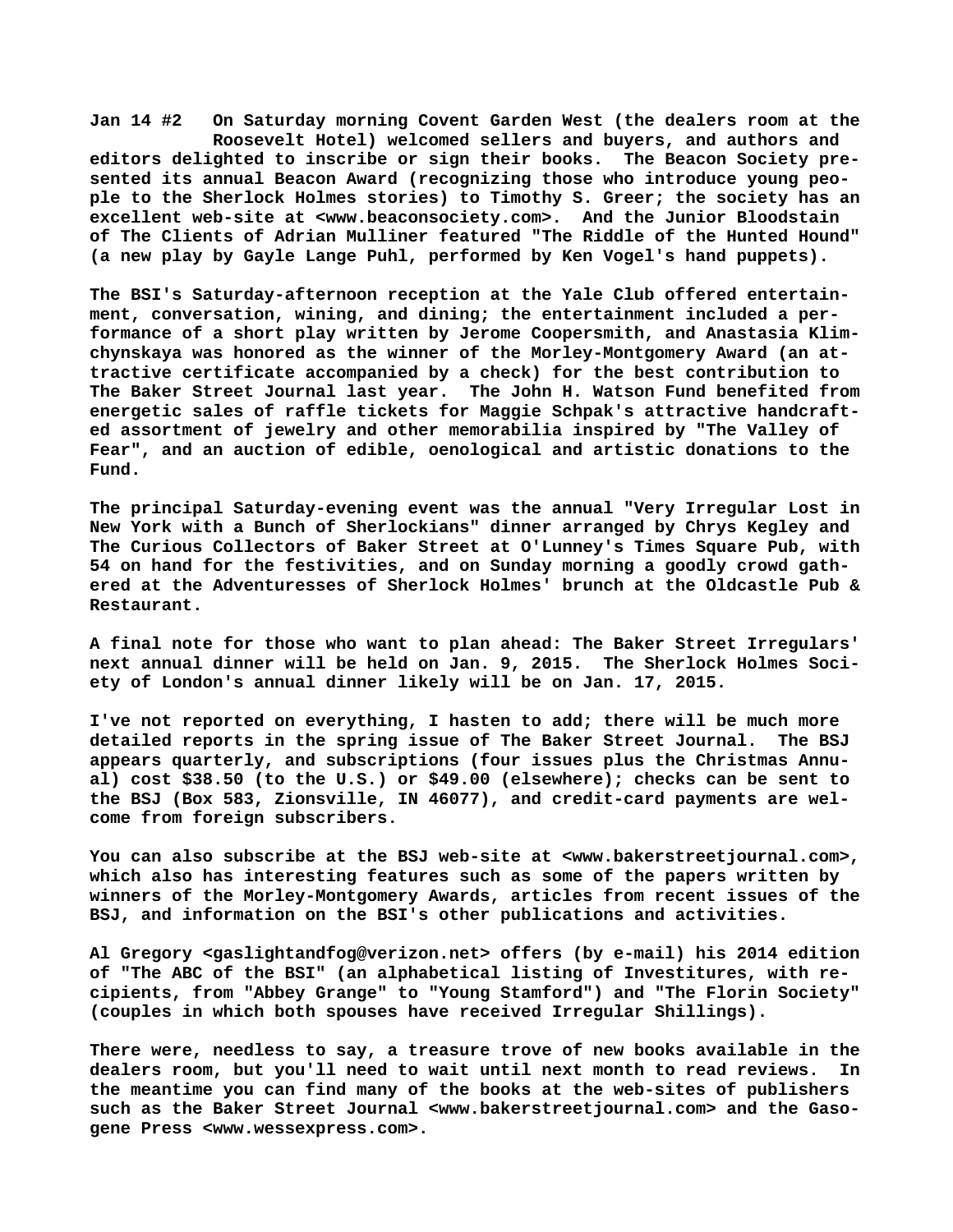**Jan 14 #3 Further to the report (Dec 13 #1) on the decision in Les Kling er's lawsuit against the Arthur Conan Doyle Estate (Sep 13 #8), the ruling has received lots of publicity in the press and on the Internet. Sutin, Thayer & Browne (the Estate's law firm) has announced that they will appeal the decision to Seventh Circuit Court of Appeals; you can read their press release at [<www.tinyurl.com/myqx8wj>.](http://www.tinyurl.com/myqx8wj)**

**The torrent of stories about the lawsuit included one in the Sunday Express (Jan. 12) [<www.tinyurl.com/ntk4jmv>, n](http://www.tinyurl.com/ntk4jmv)otable for a colorful (and undated) photograph of Andrea Reynolds Plunket, presumably seen at home in Livingston Manor, N.Y.; Andrea continues to claim control of the characters, despite a series of court rulings against her.**

**"Sherlock Enters Top Baby Name List" was the headline on a story in Radio Times (Dec. 2), spotted by Oscar Ross. The Office for National Statistics has released its lists of baby names in England and Wales in 2012, and yes, Sherlock is on the list, with 5 babies, in a tie for 3,416th place. Harry ranked first (with 7,168 babies), and for girls it was Amelia (with 7,061 babies). One should note that all it took to make the lists was 3 babies with the same name (which does make it a stretch for Radio Times to use the word "top"). You can find the lists at [<www.tinyurl.com/k4vykmz>.](http://www.tinyurl.com/k4vykmz)**

**In plenty of time for Christmas (or any other occasion, for that matter): "Handmade Geeky Goodness!" is the motto of Ursula and Olive, an Etsy shop maintained by Darlene Belisle, who offers Sherlockian (and Doylean) lockets, earring, and magnifying glasses [<www.ursulaandolive.etsy.com>.](http://www.ursulaandolive.etsy.com) She'll also do custom orders, such as Moriarty or Benedict Cumberbatch.**

**Leonard Cochran ("Cardinal Tosca") died on Mar. 30, 2013. He worked in advertising, served in the Air Force, and in 1956 became a Dominican Friar; he was ordained as a priest in 1962, and went on to a long career in education. He was published in The Baker Street Journal in 1967 and 1972, and was an active members of Hugo's Companions in Chicago; he received his Investiture from The Baker Street Irregulars in 1973.**

**Chuck Schaden "Speaking of Radio" web-site offers some 200 interviews with the people responsible for radio's "golden age" (and much else that's worth exploring) <[www.speakingofradio.com>; o](http://www.speakingofradio.com)ne of the interviews (99 minutes) is with Himan Brown, who produced more than 30,000 radio shows over seven decades (including series such as "Inner Sanctum Mysteries", "The Adventures of the Thin Man", and "Bulldog Drummond"). His "CBS Radio Mystery Theater" was launched in 1974 and ran for nine years; it won a Peabody Award, and of course included many Sherlockian and Doylean stories. The series has its own web-site [<www.cbsrmt.org> w](http://www.cbsrmt.org)ith information about and downloads of the programs.**

**"Holmes & Moriarty" is a 9-page PDF file offered by magician Paul Voodini at [<www.readerofminds.co.uk> f](http://www.readerofminds.co.uk)or £1.50; all you need to perform the trick is a deck of cards and some practice. And learning the patter, of course. Note that the real secret of magic is not what the magician does (you can easily find explanations of this in books and on-line); the real secret is how the magician does the trick, and that includes the story the magician tells, all of which requires imagination and practice.**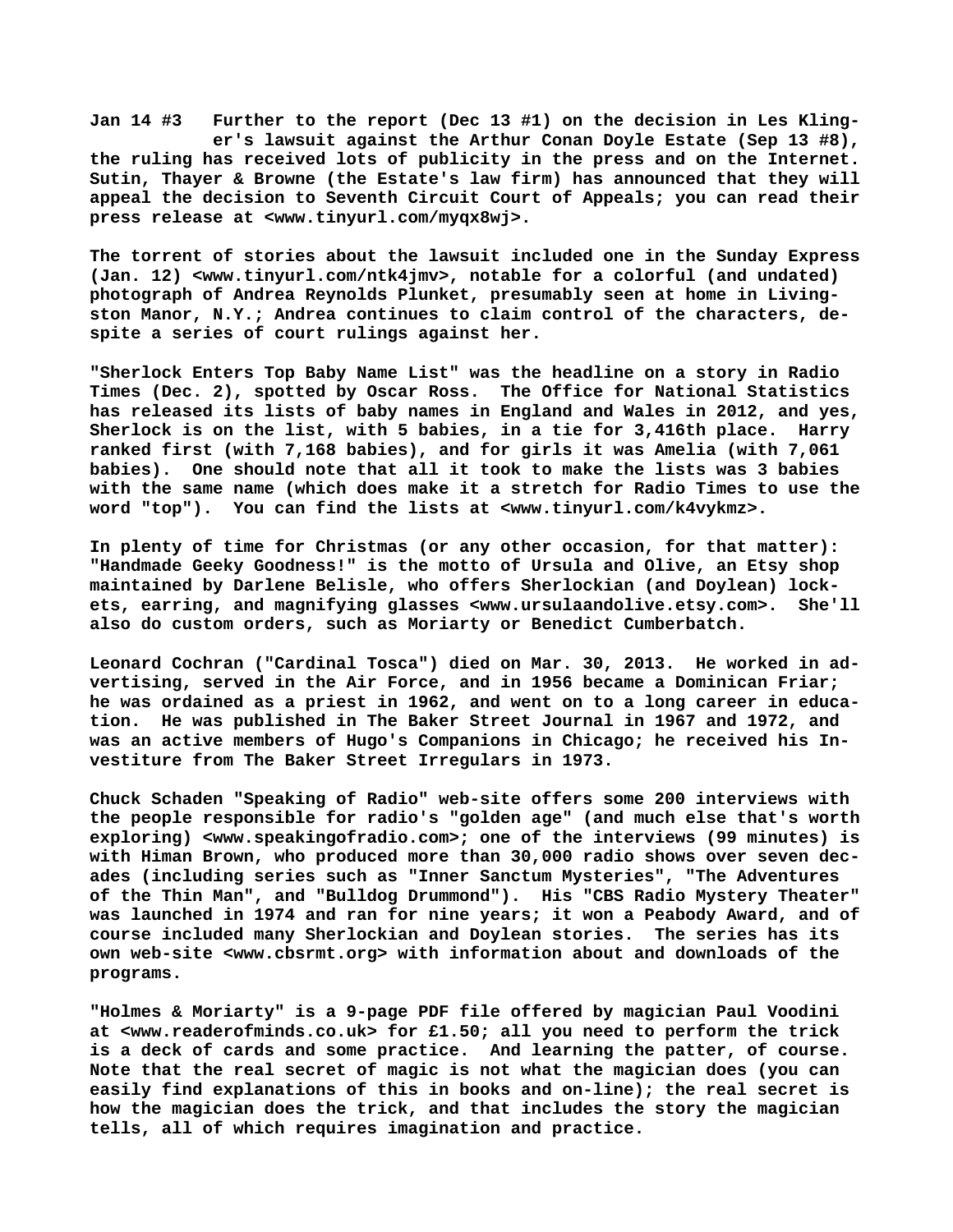**Jan 14 #4 The Grillparzer Club of the Hoboken Free State (which commem orates the life and work of Christopher Morley) has published the first issue of its newsletter Hoboken Nights, with 16 pages, a report on the first annual Morley birthday lunch (on May 15, 2013, in New York), toasts, commentary, and photographs. Society membership includes two issues of the newsletter and costs \$15.00 a year per household; Harrison and Linda Hunt (113 North Street, Catskill, NY 12414).**

**This month's trivia question is: what film, now in theaters nationwide, has actors who have played Sherlock Holmes, Dr. Watson, and Mycroft Holmes?**

**Well, the long wait is over, for all those who wondered about how Sherlock survived the fall, and about how Watson met and married Mary Morstan, and about other things. The BBC blocked access to the series from outside the United Kingdom, but of course there are work-arounds: Hola! [<www.hola.org>](http://www.hola.org) and TunnelBear [<www.tunnelbear.com> w](http://www.tunnelbear.com)ork well with most operating systems, come highly recommended, and are free downloads, and of course this sort of thing was quite popular with Yanks who didn't want to wait for the series to air in the U.S. No spoilers here, since some people won't yet have seen the series.**

**The overnight ratings for "The Empty Hearse" in the U.K. were 9.2 million viewers, and a 33.8% share (of those who were watching television); these were highest ratings of any of the seven episodes. Add 3.5 million viewers who watched the episode in the following week after recording it; the 12.7 million total doesn't include people who watched the episode on-line at the BBC web-site. The BBC did a fine job of promoting the new series, and Nick Utechin has reported that The Times gave the debut of "The Empty Hearse" a page-3 news story, a four-star review, a leader [editorial], and an amusing allusion in a political cartoon.**

**Overnight ratings for "His Last Vow" in the U.K. were 8.8 million viewers, and 31.9% share; for "The Empty Hearse" the numbers were 8.8 million viewers and a 32.1% share. The 12-month average for the time slot on BBC-1 was 4.9 million, and a 19.7% share, so both the BBC and the production company obviously are delighted with the audience response to the series.**

**There were all sorts of interesting homages to the Canon in the series, and the producers had some fun with casting: in "The Empty Hearse" there was a scene with Sherlock's parents visiting him, and his parents were played by Benedict Cumberbatch's parents Wanda Ventham and Timothy Carlton. In "His Last Vow" the young Sherlock Holmes was played Louis Moffat, son of series co-creator Steven Moffat.**

**And if you'd like to see more of Appledore (the evil Charles Augustus Magnussen's home), it's really the £30 million Swinhay House, the home of Sir David McMurtry. The Daily Mail had a well-illustrated story (Jan. 14) on the house [<www.tinyurl.com/lhtosk9>.](http://www.tinyurl.com/lhtosk9)**

**As for the future, Steven Moffat has said that he and Mark Gatiss have already planned the future of the series. "We plotted out the whole of series four and five." And they hope that there won't be as long a wait for the fourth season as there was for the third.**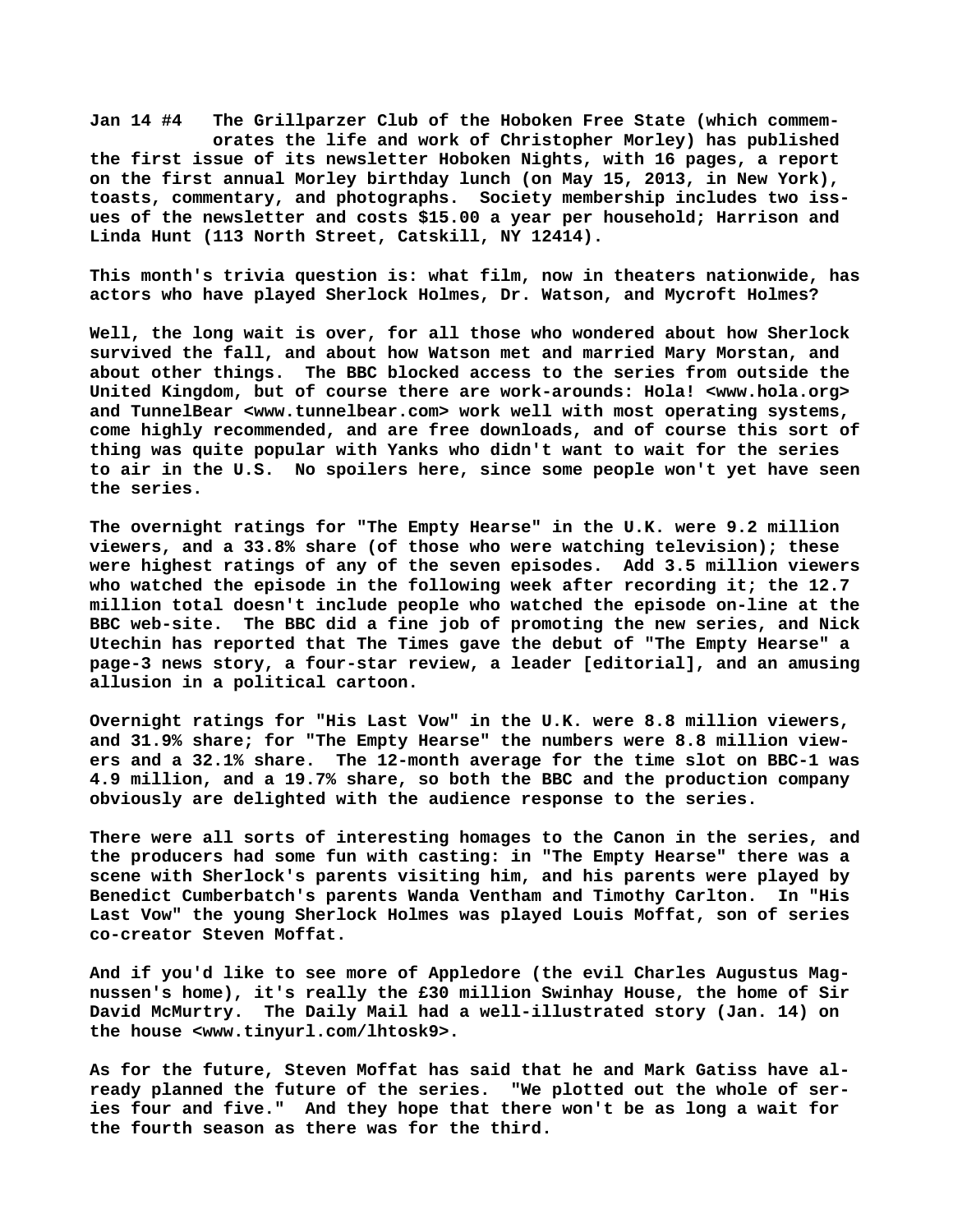**Jan 14 #5 SHERLOCK HOLMES IN THE HOUND OF THE BASKERVILLES, by Jennifer Adams, illustrated by Alison Oliver (Layton: Gibbs Smith, 2013; 22 pp., \$9.99), is one of the titles in an imaginative BabyLit "Sounds Primer" series that's intended to help parents introduce the concept of sounds to their children. The sounds are for the toddlers, and the "literature" for the parents, by way of keeping them entertained <[www.babylit.com>.](http://www.babylit.com) The artwork's also available on prints and totes, and other authors in the series include Tolstoy, Dickens, Stoker, Melville, and Shakespeare.**

**I asked what film, now in theaters nationwide, has actors who have played Sherlock Holmes, Dr. Watson, and Mycroft Holmes? "The Hobbit: The Desolation of Smaug") stars Benedict Cumberbatch as Smaug, and Martin Freeman as Bilbo Baggins.**

**Ray Betzner's new "Studies in Starrett" blog [<www.vincentstarrett.com> i](http://www.vincentstarrett.com)s a delightfully lively exploration of Vincent Starrett and his Sherlockian and non-Sherlockian work. Those who visited the Morgan Library's exhibition on "Edgar Allan Poe: Terror of the Soul" and viewed the three copies of TAMER-LANE AND OTHER POEMS (only 12 copies are known to exist) can learn from Ray about Starrett's connection with one of them.**

**Bob Byrne's "The Solar Pons Gazette" has returned, after a five-year hiatus, at [<www.solarpons.com>, o](http://www.solarpons.com)ffering 44 pages about August Derleth and his delightful homage, which Vincent Starrett once described as "the best substitute for Sherlock Holmes known."**

**There now are 171 scripts available as free downloads from the Radio Script Library of the Generic Radio Workshop [<www.genericradio.com>, s](http://www.genericradio.com)ix from the long-running "Sherlock Holmes" series (1939-1947).**

**Sabina Carpenter and John Quincannon, private detectives in San Francisco in 1895, return in Marcia Muller and Bill Pronzini's THE SPOOK LIGHTS AF-FAIR (New York: Forge/Tom Doherty, 2013; 250 pp., \$24.99), once again accompanied by Sherlock Holmes (or a man who claims to be Holmes), this time as a minor supporting character in an entertaining mystery.**

**The latest issue of Carolyn and Joel Senter's The Sherlockian E-Times will be found at [<www.sherlock-holmes.com/e\\_times14-1.html>, o](http://www.sherlock-holmes.com/e_times14-1.html)ffering Sherlockian news, an explanation of a Sherlockathon, an announcement of the opening on Feb. 8 of the "International Exhibition of Sherlock Holmes" in Columbus, Ohio, after a successful run in Portland, and news that the annual Sherlock Holmes/Arthur Conan Doyle Symposium in Dayton, Ohio, has been relaunched by The Agra Treasurers as "Holmes, Doyle, & Friends" on Mar. 14-15. More information on the goings-on in Dayton is available from Martin Arbagi, whose e-mail address is [<martin.arbagi@gmail.com>.](mailto:martin.arbagi@gmail.com)**

**The "International Exhibition of Sherlock Holmes" will run through Sept. 1 in Columbus, and then move to the Saint Louis Science Center in Saint Louis, Mo., from Oct. 9 through Jan. 4. It's scheduled next at the Perot Museum of Science & Nature in Dallas, Texas, opening Feb. 2, 2015, and at the Discovery Science Center in Santa Ana, Calif., opening June 11. The exhibition web-site's at <[www.sherlockholmesexhibition.com>, a](http://www.sherlockholmesexhibition.com)nd the web-site for the Coumbus visit is at [<www.cosi.org/exhibits/sherlock>.](http://www.cosi.org/exhibits/sherlock)**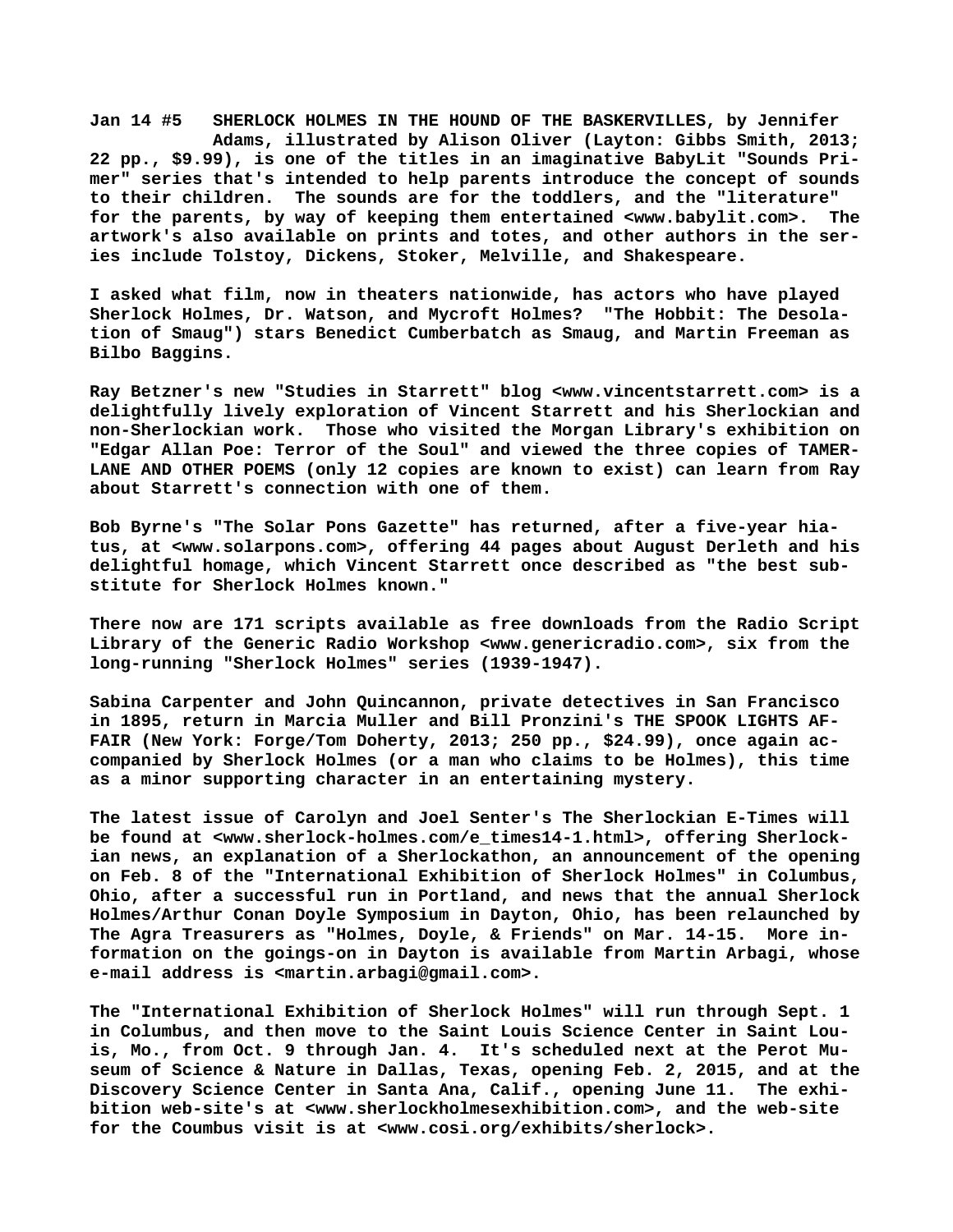**Jan 14 #6 I know: I asked what film, now in theaters nationwide, has ac tors who have played Sherlock Holmes, Dr. Watson, and Mycroft Holmes, and the answer was ("The Hobbit: The Desolation of Smaug"). But I didn't identify the actor who has played Mycroft Holmes; it's Stephen Fry, who played the Master of Lake-town (as well as Mycroft in the film "Sherlock Holmes: Game of Shadows").**

**"Hound of the Baskervilles" is a three-minute band composition written by Mekel Rogers and based on the final chase scene; designed for middle-school bands (because that's when students often read the story), it is available at [<www.tinyurl.com/lchkydx>, w](http://www.tinyurl.com/lchkydx)here you can also listen to the piece.**

**It didn't take long: the new Russian "Sherlock Holmes" television series, with Igor Petrenko as Holmes and Andrei Panin as Watson, is being subtitled in English. The first episode ("221B Baker Street"), broadcast in Russia on Nov. 18-19, was uploaded with sub-titles on Jan. 12, and you can watch it at <[www.tinyurl.com/p733zry>.](http://www.tinyurl.com/p733zry)**

**Not for the squeamish: the blog of Barts Pathology Museum, which has an illustrated entry on the effects of wearing Victorian corsets, a discussion of The Death Salon, and much more, including a section on "Barts and Sherlock Holmes" [<www.potts-pots.blogspot.co.uk>.](http://www.potts-pots.blogspot.co.uk)**

**Further to the mention of John Dawson's "Conan Doyle/Sherlock Holmes Primary References in the Early Works of P. G. Wodehouse (through 1922)" (Nov 13 #5), the web-site Madame Eulalie's Rare Plums <[www.madameulalie.org> h](http://www.madameulalie.org)as a link not only to the article (click on Notes & Lists), but also to text of all of those early works (click on Items by Publication). It's nice indeed to have Wodehouse's pre-1923 writings so readily available.**

**HOMES AND DR. WILLIAMS, by Roy S. Purcell (Bloomington: Xlibris, 2013; 339 pp., \$26.99), stars Stanley Homes (whose boyhood hero was Sherlock Holmes) and his companion Dr. Williams (a veterinarian). Homes opens a detective agency, with disastrous results, and the book is full of broad (very broad) humor.**

**Don Hobbs has discovered Novial, an artificial language devised by the Danish linguist Otto Jespersen in 1928. Similar to Esperanto and Ido, Novial seems to have no translations of the Canon, but there is a study guide for THE HOUND OF THE BASKERVILLES on-line [<www.en.wikibooks.org/wiki/Novial>.](http://www.en.wikibooks.org/wiki/Novial)**

**Watson's Tin Box will host the seventh "A Scintillation of Scions" at the Hilton Garden Inn in Hanover, Md., June 6-7. It's an entertaining gathering of local and far-flung Sherlockians, with a fine list of speakers, and details are available from Jacquelynn Morris (3042 Old Channel Road, Laurel, MD 20724) [<www.scintillation.org>.](http://www.scintillation.org) The event sold out last year, so you're advised to register sooner rather than later.**

**"Going Shopping, Honey? Be a Dear and Pick Up My Arsenic." That was the headline on the N.Y. Times preview of "American Experience: The Poisoner's Handbook" (broadcast by PBS-TV on Jan. 7). The program was based on Deborah Blum's book, which was published in 2010 with the imaginative subtitle "Murder and the Birth of Forensic Medicine in Jazz Age New York".**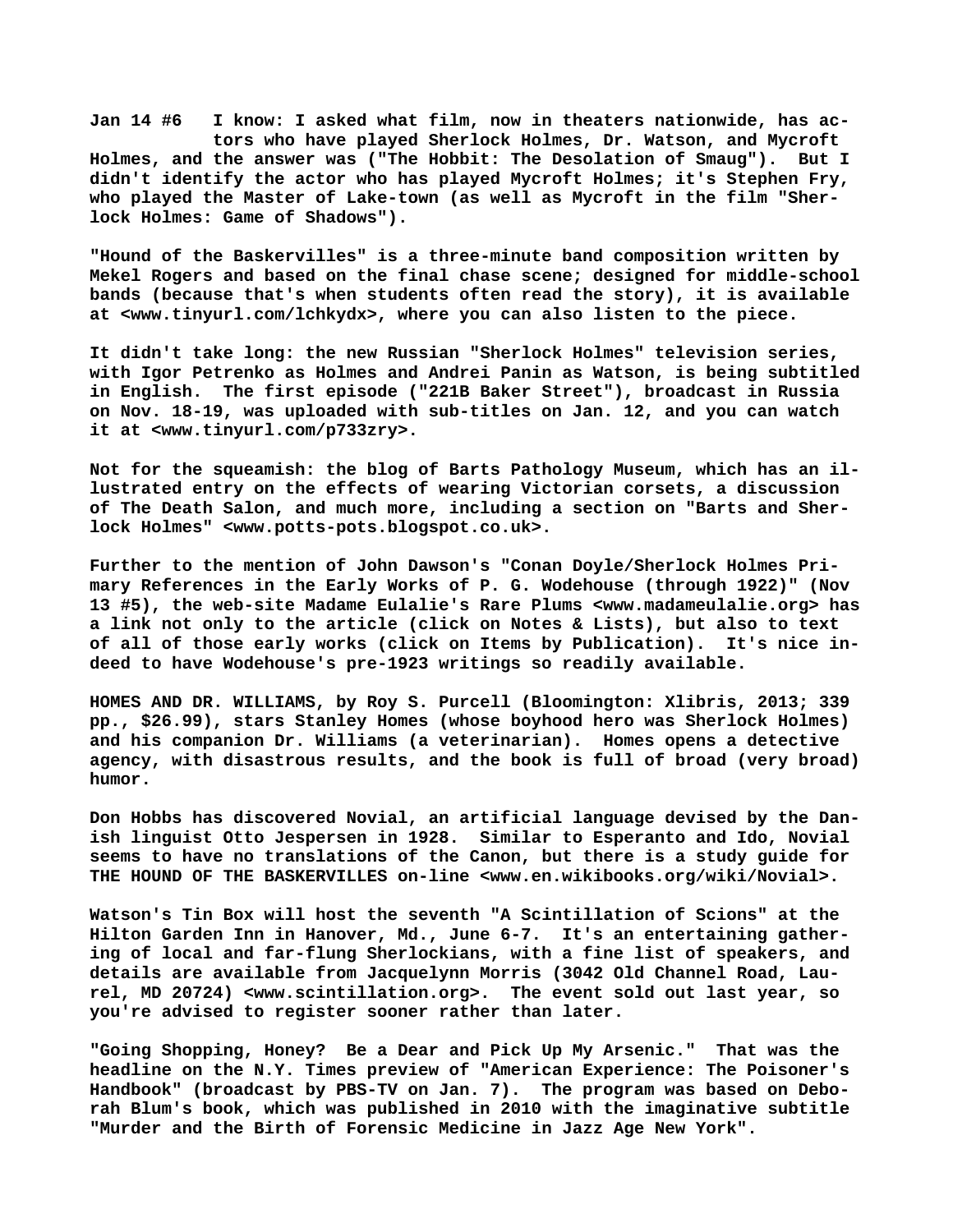**Jan 14 #7 Jayantika Ganguly describes THE HOLMES SUTRA (London: MX Pub lishing, 2014; 120 pp., £6.99/€7.99/\$9.95) as a birthday gift for Sherlock Holmes, and for those who now thinking about the KAMA SUTRA, it should be noted that a sutra is a collection of aphorisms; Jay is general secretary and editor for The Sherlock Holmes Society of India, and she presents 160 aphorisms from the Canon and from other sources, with commentary, and with an imaginative "Holmes Mania Quotient Test".**

**SHERLOCK HOLMES: STUDIES IN LEGACY, by Luke Benjamen Kuhns (London: MX Publishing, 2013; 247 pp., £9.99/€12.99/\$16.95), has four short stories about Holmes and Watson's battle against a mysterious evil organization, and two bonus stories, one of which sets them in pursuit of Frankenstein's monster.**

**The Norwegian Explorers' "Christmas Annual 2013" has the theme "Anniversaries" and the authors range from Randy Cox ("My First Meeting with the Norwegian Explorers") to Dick Caplan ("An Anniversary Theme?") to Ruth Berman ("Sherlockian Governesses"). The 54-page booklet, edited by Timothy Reich, is available from John Bergquist (3665 Ashbury Road, Eagan, MN 55122); the cost is \$8.00 postpaid (checks payable to The Norwegian Explorers, please).**

**Further to the mention (Dec 13 #5) of the link in Parade magazine to an online version of "The Blue Carbuncle" (on Dec. 22), the link received about 3,000 hits, presumably from people who hadn't read the story before (or had and were happy to have an easy way to read it again).**

**Otto Penzler has reported Gabe Hasbash's blog at Publishers Weekly (Jan. 8) about "The 9 Best Books That Don't Exist" [<www.tinyurl.com/qyo83tp>, o](http://www.tinyurl.com/qyo83tp)ne of them being Prof. James Moriarty's THE DYNAMICS OF AN ASTEROID. Wikipedia has an entry for the book, and another for A TREATISE ON THE BINOMIAL THEO-REM.**

**David Greenlee is offering his collection of Sherlockiana (with more than 300 books, booklets, pamphlets, magazines, cassettes, and records) as one lot, and a list is available from him at <[sdgcollection@xemaps.com>.](mailto:sdgcollection@xemaps.com)**

**Nicholas Utechin's COIN OF THE CANONICAL REALM is the first monograph from The John H. Watson Society; 50 pages, with an interesting discussion of the Canonical coins and notes and with full-color illustrations, and "then and now" comparisons of values. \$9.00 plus shipping, and you can order at the society's web-site <[www.johnhwatsonsociety.com>.](http://www.johnhwatsonsociety.com)**

**An addendum to the obituary for Peter O'Toole (Dec 13 #3). He was reported to have been considered as a possible Holmes in three films: "The Private Life of Sherlock Holmes" (1970), "The Seven-Per-Cent Solution" (1976), and "Murder by Decree" (1979).**

**Dramatic Publishing offers interesting Sherlockian and Doylean scripts, including "The Hound of the Baskervilles: A Comic Thriller Starring Shirley Holmes and Jennie Watson" (by Kent R. Brown), "The Death and Life of Sherlock Holmes" (by Suzan L. Zeder), "The Sign of the Four" (by Dr. Shanghai Low), "The Very Great Grandson of Sherlock Holmes" (by Bill Majeski), and "The Lost World" (by Nat Segaloff and John de Lancie for "Alien Voices"). 311 Washington Street, Woodstock, IL 60098 [<www.dramaticpublishing.com>.](http://www.dramaticpublishing.com)**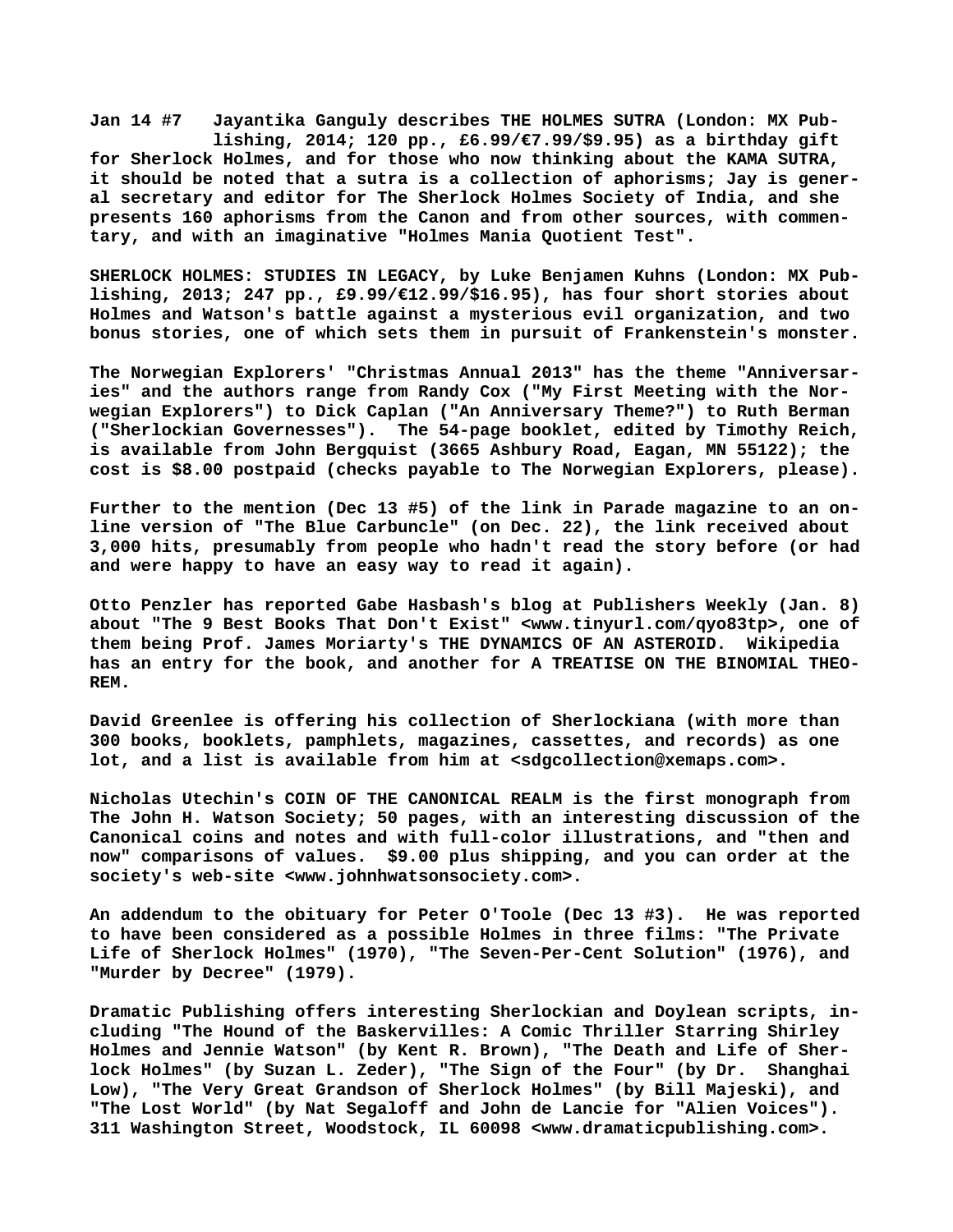**Jan 14 #8 The Times has reported (Dec. 3, 2013) that the Royal College of Surgeons in Edinburgh has received a £2.7 million grant to redevelop its Surgeons' Hall Museum. The displays are to include the letter to Joseph Bell from Conan Doyle in which he wrote that "It is most certainly to you that I owe Sherlock Holmes." And a leather wallet made from the skin of the infamous murderer William Burke (as in Burke and Hare).**

**News from Laurie R. King, in the latest issue of her newsletter (News and Nonsense), which you can read at [<www.tinyurl.com/klescba>.](http://www.tinyurl.com/klescba) The title of the next Mary Russell novel is DREAMING SPIES; set in Japan and Oxford, it is due in Feb. 2015. Laurie has also published a Kindle edition of her BA thesis (FOOLISH WISDOM, 1977) and her MA thesis (FEMININE ASPECTS OF GOD, 1984), with a new introduction (Laurie calls herself a recovering academic, and you can see what she's recovering from); 99¢ at <[www.amazon.com>.](http://www.amazon.com)**

**The BBC now offers a "Sherlock: The Network" iPhone and iPad app, with more than 30 minutes of new video content, games, and a mystery to solve. £2.99 in the U.K. and \$4.99 in the U.S.; details at <[www.sherlockthenetwork.com>.](http://www.sherlockthenetwork.com)**

**The New York Society Library (at 53 East 79th Street) has an exhibition on "From the Western Front and Beyond: The Writings of World War One" through Nov. 15 that displays books by members of the Wellington House, described as "a secret arm of the British Foreign Office" that included Conan Doyle and 25 other well-known authors "who were recruited to create propaganda on behalf of the Allied forces," according to an article in DNAinfo New York (Jan. 24). "Wellington House" was the informal name of the War Propaganda Bureau.**

**A. Brad Schwartz's interesting contribution to the blog "Sounding Out!" on Jan. 9 [<www.tinyurl.com/lce34zc> d](http://www.tinyurl.com/lce34zc)iscusses and contrasts (with audio) Orson Welles' performances as Holmes and Moriarty, and explores the influences of the Canon on Welles' career.**

**Some additional news about the BBC series "Sherlock": The Wrap has reported that Benedict Cumberbatch, executive producer Stephen Moffat, and his wife producer Sue Vertue were at the Television Critics Association press tour on Jan. 20. Moffat said that Ben Stephenson, head of drama at the BBC, has commissioned the series for 50 years, and that it will continue "until Benedict gets too famous." Vertue commented that "he gets precious and just doesn't want to do it," and Cumberbatch said that he's not in any danger of burning out in the role, as some of his predecessors had, noting that "I'm younger than any of them were or are."**

**Welcome to our new postage rates, now 49¢/ounce (domestic) and \$1.15 (international); the old rates were 46¢ (domestic) and \$1.10 (international). The new subscription rates for the ink-on-paper version of this newsletter are \$12.50 (domestic) and \$20.50 (international). You're also welcome to read the electronic version without charge (and with illustrations in color and live URLs) at the Red Circle's web-site <[www.tinyurl.com/d8uoo80> o](http://www.tinyurl.com/d8uoo80)r at Willis Frick's Sherlocktron [<www.tinyurl.com/kl9gcll>.](http://www.tinyurl.com/kl9gcll)**

 **The Spermaceti Press: Peter E. Blau, 7103 Endicott Court, Bethesda, MD 20817-4401 (301-229-5669) <[blau7103@comcast.net>](mailto:blau7103@comcast.net)**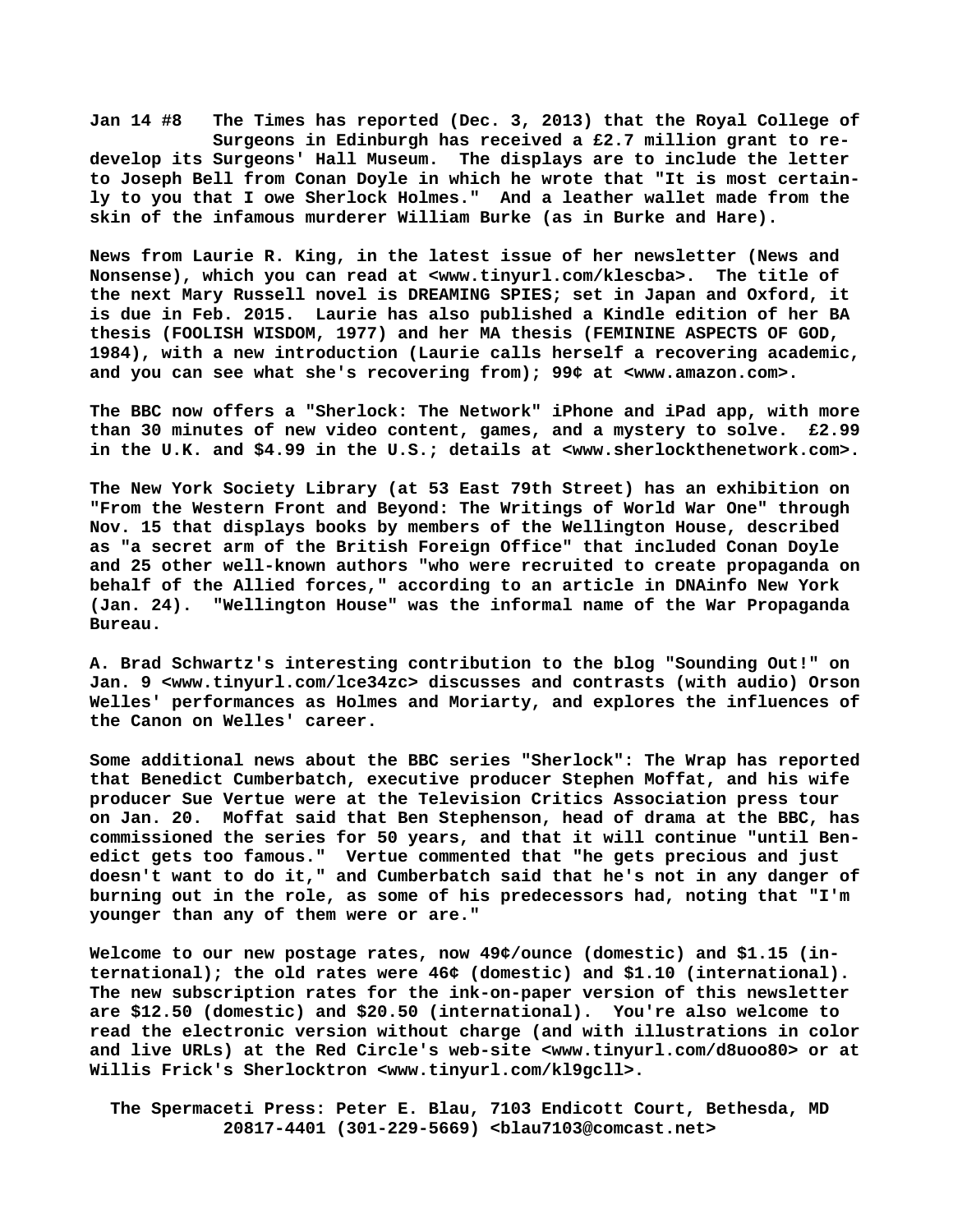**A bit more on the birthday festivities: "Baker Street Irregulars Turns 80" was the headline on the story by Peter Cannon's story in Publishers Weekly (Jan. 22) [<www.tinyurl.com/lmogyj5>.](http://www.tinyurl.com/lmogyj5) And Amanada Hopluch's story on "Sherlockians Gather as Americans Get the Chance to View the Latest BBC Series" ran in the Guardian (Jan. 19) [<www.tinyurl.com/ks5e4bq>.](http://www.tinyurl.com/ks5e4bq)**

**The title of The Baker Street Journal's 2013 Christmas Annual is "Disaster at the New Century" (it's now in the hands of subscribers to the BSJ, and not otherwise available unless you can find it at eBay or wherever), and it offers the text of Ouida Rathbone's "Sherlock Holmes: A New Play in Three Acts" (1953), published for the first time ever, with a fine introduction by Nicholas Utechin. The 2014 Christmas Annual will be Elaine and Jonathan McCafferty's tribute to Douglas Wilmer, also available only to subscribers to the BSJ. \$38.50 (to the U.S.) or \$49.00 (elsewhere) for four issues and the Annual; checks can be sent to the BSJ (Box 583, Zionsville, IN 46077), and credit-card payments are welcome from foreign subscribers; you can also subscribe at the BSJ web-site at [<www.bakerstreetjournal.com>.](http://www.bakerstreetjournal.com)**

**The latest volume in the Baker Street Irregulars Manuscript Series is IR-REGULAR STAIN, edited by Robert Katz and Andrew Solberg, with a facsimile of the original manuscript of "The Second Stain", an annotated transcript, history, commentary, and artwork. The commentary includes Bob Katz's explanation of why Lancaster Avenue is second only to Baker Street in importance for Sherlockians, a facsimile of the only known galleys for a Sherlock Holmes story, and an explanation by John Baesch and William Walsh of their belief that Holmes attended Haverford rather than Oxford or Cambridge. 188 pp., \$39.95; details, including the table of contents and a brief excerpt, are at [<www.bakerstreetjournal.com/stain.html>.](http://www.bakerstreetjournal.com/stain.html)**

**Also from the BSI is THE REMARKABLE CHARACTERS OF ARTHUR CONAN DOYLE, edited by Joel M. Silver; it's the proceedings of a conference at the Lilly Library in 2009 that focused almost entirely on Conan Doyle's non-Sherlockian work, and it's nice indeed to have a chance to read some excellent papers. 138 pp., \$35.00; details at [<www.bakerstreetjournal.com/characters.html>.](http://www.bakerstreetjournal.com/characters.html)  The books can also be ordered by mail (checks payable to The Baker Street Irregulars) from Michael H. Kean, 3040 Stoat Road, Pebble Beach, CA 93593; shipping costs for one book are \$5.95 (to the U.S.)/\$22.95 elsewhere, and for two books are \$7.45/\$27.95.**

**"Oggy et les cafards: Le film" ["Oggy and the Cockroaches: The Film"] is a French animation [<www.tinyurl.com/lnl2wx9> t](http://www.tinyurl.com/lnl2wx9)hat had its premiere in France last year and is scheduled in the U.S. on June 27. Jennie Paton discovered a 26-minute Sherlockian sequence at YouTube <[www.tinyurl.com/ltyb3hq>.](http://www.tinyurl.com/ltyb3hq) If you want to see the entire film, it's at <[www.tinyurl.com/kntjau9>.](http://www.tinyurl.com/kntjau9)**

**"Sherlock Holmes Is Alive and Well!" notes a recent blog from the University of Texas [<www.tinyurl.com/kp8vcz2>, o](http://www.tinyurl.com/kp8vcz2)ffering excellent scans of some of the rare items at the Harry Ransom Center. Images of original Sherlockian artwork by Sidney Paget are spectacular, showing how much was lost when the engraving were made. Last year the center launched a new on-line collection that includes Holmes highlights (links are provided in the blog).**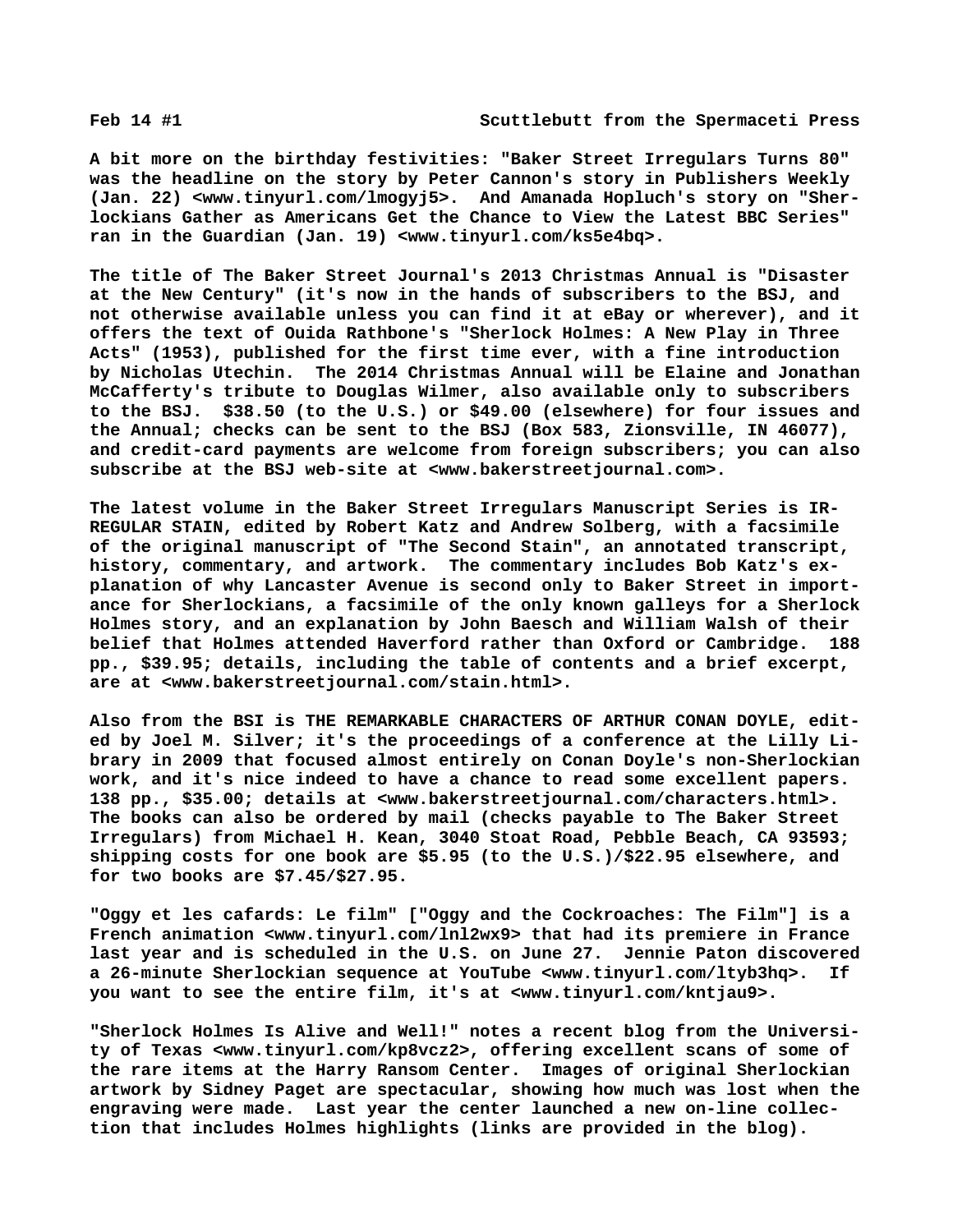**Feb 14 #2 Many admirers of Sherlock Holmes also admire Nero Wolfe, whose creator Rex Stout was an excellent writer as well as an enthusiastic Sherlockian; Stout's Nero Wolfe series has been continued by Robert Goldsborough, whose most recent book is MURDER IN THE BALL PARK, just published by the Mysterious Press <[www.tinyurl.com/kfwag2d>.](http://www.tinyurl.com/kfwag2d) There was a long interview with Goldsborough by J. Kingston Pierce at his blog The Rap Sheet on Jan. 21 <[www.therapsheet.blogspot.com>.](http://www.therapsheet.blogspot.com)**

**THE ONE FIXED POINT IN A CHANGING AGE: A NEW GENERATION ON SHERLOCK HOLMES (Indianapolis: Gasogene Books, 2014; 271 pp. \$24.95) is a resounding refutation of the often-seen lament that a younger generation of Sherlockians has nothing to offer the Sherlockian world beyond youth and enthusiasm; edited by Kristina Manente, Maria Heischhack, Sarah Roy, and Taylor Blumbenberg, and with an apt introduction by Laurie R. King, the essays collected in the book offer insightful scholarship into the Canon as well as its modern manifestations. It also is interesting to see how many of the sources cited are from Internet archives, blogs, and YouTube; "the times they are a-changin'" for scholars, too.**

**Also from Gasogene: Ann Margaret Lewis' THE WATSON CHRONICLES: A SHERLOCK HOLMES NOVEL IN STORIES (2014; 283 pp., \$22.95), with six connected stories that begin in 1900 as Holmes contemplates retirement and offer an interesting view of Sherlock and Mycroft Holmes, and Watson; the stories are told with sentiment and imagination. Gasogene is at Box 63808, Indianapolis, IN 46268 <[www.gasogenebooks.com>.](http://www.gasogenebooks.com)**

**The admirers of the writings of Jules Verne are dedicated indeed: the North American Jules Verne Society <[www.najvs.org> i](http://www.najvs.org)s publishing a long series of his books, plays, and articles, many translated into English for the first time. BANDITS & REBELS (Albany: BearManor Fiction, 2013; 214 pp., \$19.95) includes his "The Siege of Rome" (a historical adventure in the tradition of Alexandre Dumas), with series editor Brian Taves' comment that Verne, in 1857, reviewed a painting with that title by Horace Vernet, noted as a relation of Sherlock Holmes.**

**Conan Doyle also admired Verne's works, and read some of them in French at Stonyhurst at the age of 14, encountering the Nautilus long before he wrote "Danger!" (1914). BANDITS & REBELS also has the first story ("San Carlos") Verne wrote about submarines, long before he wrote TWENTY THOUSAND LEAGUES UNDER THE SEA.**

**Steve Kious' SHERLOCK HOLMES AND THE CRATER LAKE ADVENTURE (Mechanicsburg: Sunbury Press, 2013; 132 pp., \$9.99) has Holmes and Watson to Paris in 1896 to solve a mystery for Jules Verne, and then Holmes, Watson, and Verne visit Oregon to investigate a mysterious flying machine; lots of local history and geography.**

**One of the nice films screened at the "Sherlock Holmes: Behind the Canonical Screen" conference at UCLA in 2012 was Eille Norwood's silent "The Sign of Four" (1923); Jennie Paton has reported that you can see some clips from the film at [<www.vimeo.com/84890479>.](http://www.vimeo.com/84890479) Russ Merritt notes that there also are clips from "The Bruce-Partington Plans" (which suggests that additional films have been found).**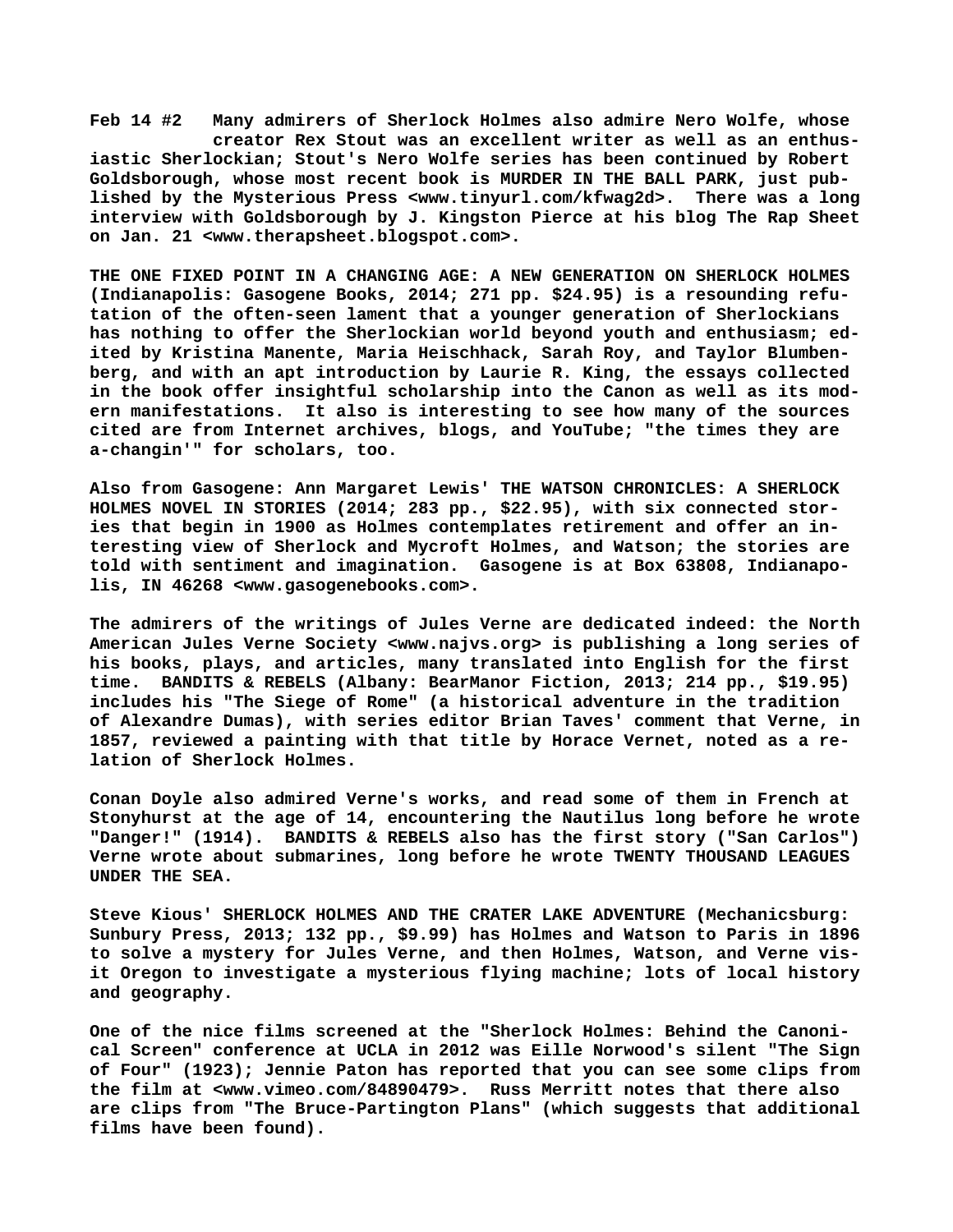**Feb 14 #3 Maria Konnikova's MASTERMIND: HOW TO THINK LIKE SHERLOCK HOLMES (Jan 13 #4) has been nominated for an Agatha (best nonfiction) at Malice Domestic. Also nominated in the same category is Daniel Stashower's THE HOUR OF PERIL: THE SECRET PLOT TO MURDER LINCOLN BEFORE THE CIV-IL WAR (Dan has explained that he was not able to persuade his publisher to include a mention of Sherlock Holmes in the book).**

**Benedict Cumberbatch has recorded a segment for "Sesame Street" appearing with his arch-nemesis Murray-arty; there's no word on when the segment will air, but in the meantime you can watch it at [<www.youtube.com/pf6gfkb>.](http://www.youtube.com/pf6gfkb)**

**Further to the mention (Jan 14 #5) of Bob Byrne's web-site for admirers of Solar Pons <[www.solarpons.com>, h](http://www.solarpons.com)e also has a mailing list for occasional announcements about Solar Pons; if you'd like to be on his mailing list, he is at <[bob@solarpons.com>.](mailto:bob@solarpons.com)**

**The second issue of the resurrected Saturday Review of Literature was published in January, edited by George Fletcher, Jon Lellenberg, Don Pollock, and Phil Shreffler, and with what they describe as "history, mystery, and science," including reviews and an interesting article by Elizabeth T. Gray Jr. (on "A Case of Identity: Holmes and Hafiz"). \$5.00 postpaid from Donald Pollock (521 College Avenue, Niagara Falls, NY 14305.**

**"Your Friend Elle" has offered some imaginative Sherlock Holmes Party Ideas at her web-site <[www.tinyurl.com/lhsz8ks>, w](http://www.tinyurl.com/lhsz8ks)ith a ReichenBingo Falls game and a cake decorated to match the wallpaper at 221B Baker Street.**

**Terminally cute? Waffles is a ginger cat who has his own web-site and many fans, including someone who has supplied artwork showing Waffles dressed as nine different characters in the "Sherlock" series; you can find "Sherlick Holmews" at [<www.tinyurl.com/m3yrlhh>.](http://www.tinyurl.com/m3yrlhh)**

**SHERLOCK HOLMES AND THE ADVENTURE OF THE MODERN CINDERELLA, by Thomas Owen (Amazon Digital Services, 2013; 53 pp., \$5.95), presents Holmes and Watson in an Edwardian version of the classic fairy tale.**

**John Aidiniantz, who founded the Sherlock Holmes Museum in Baker Street in 1990, is in the news again: according to the Daily Mail (Jan. 18) he is using money from the Sherlock Holmes Museum in a bid to win a reversal for a convicted murderer <[www.tinyurl.com/l6s7qaa>.](http://www.tinyurl.com/l6s7qaa) Last year he was sued by his mother Grace over control of almost £2 million in admission fees from the Museum (Mar 13 #5), but he has now told the paper he had settled the case and is good terms with his mother.**

**When in Houston: there's a new Baker Street Pub & Grill in Cypress (a suburb of Houston) <[www.tinyurl.com/mykkboa>, o](http://www.tinyurl.com/mykkboa)ffering 40 taps with about 96 different beers, and a lengthy happy hour.**

**Further to earlier mentions of a Lego minifigure of Sherlock Holmes (Sep 11 #4) and someone's Lego recreation of the sitting-room at 221B (Sep 13 #4), a CNET story (Feb. 4) reports that Lego is considering the possibility of a set of "Sherlock" minifigures as one of six Winter Lego Review qualifiers. And they're colorful indeed [<www.tinyurl.com/k3cgdtf>.](http://www.tinyurl.com/k3cgdtf)**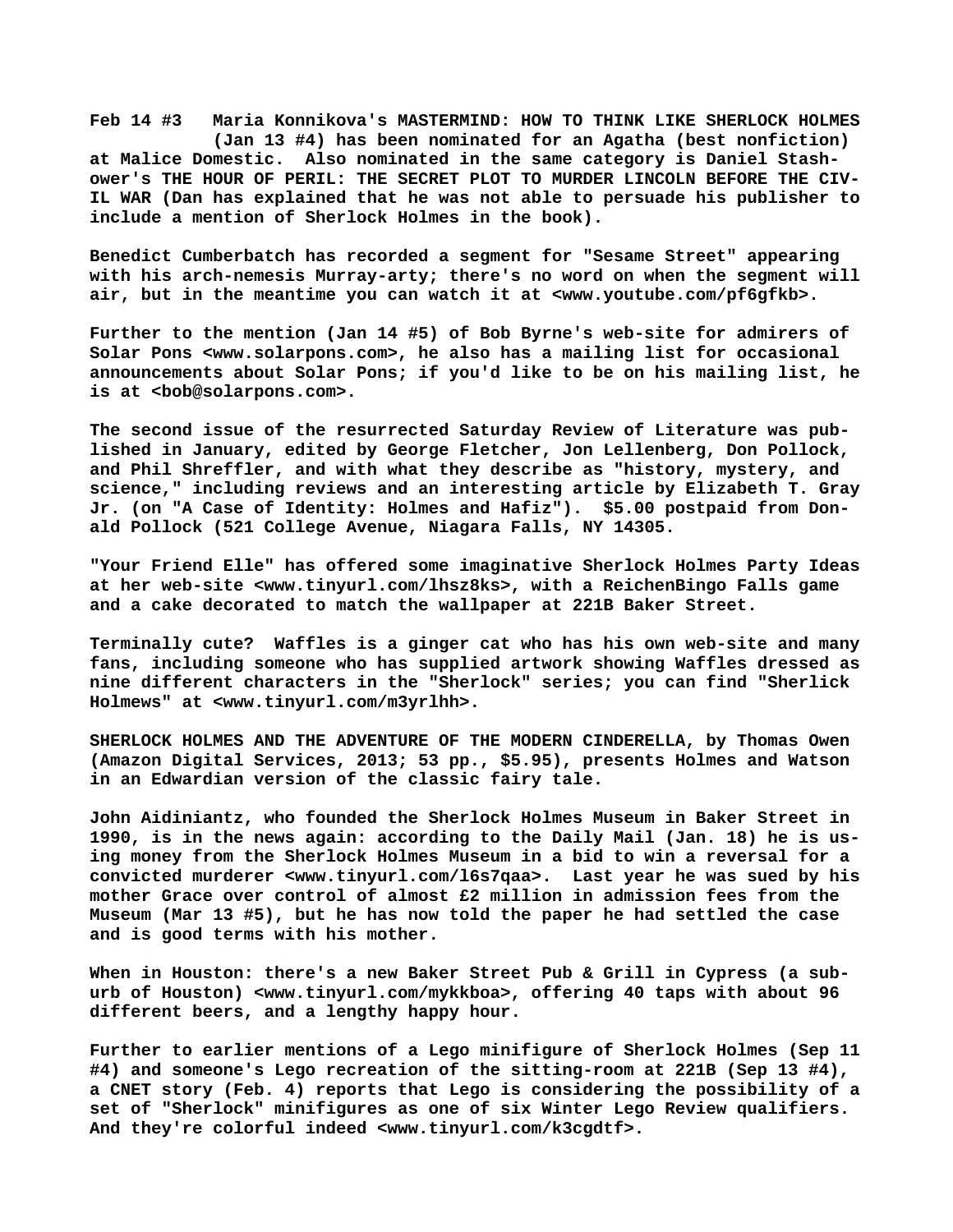**Feb 14 #4 Phil Attwell has reported some news from a story in Radio Times (Feb. 8) about the magazine's Covers Party: "Doc Martin" stars Caroline Catz and Martin Clunes had a new project to announce: they're making Julian Barnes' book ARTHUR AND GEORGE into a two-parter for ITV, coming out in 2015. None of the other entertainment web-sites have anything about this, but we'll see if anything develops.**

**Kelly Blau spotted a story headlined "His Friends Know Him as Petroswickonicovick" in the N.Y. Times (Feb. 1) <[www.tinyurl.com/mlpg8pn> t](http://www.tinyurl.com/mlpg8pn)hat reports that other Brazilians are oddly named: "A strange name like Sherlock Holmes da Silva, pronounced SHARE-Lockee WHOLE-mess in Brazil, certainly does have a distinctive ring to it."**

**The winter issue of The Magic Door (the newsletter published by The Friends of the Arthur Conan Doyle Collection at the Toronto Reference Library) honors the Brigadier Gerard, celebrating the Library's acquisition of the manuscript of "The Marriage of the Brigadier" with articles by admirers of one of the most interesting characters created by Sir Arthur. You can request a copy of the newsletter from Clifford S. Goldfarb, 22 Markdale Avenue, Toronto, ON M6C, 1T1, Canada [<cgoldfarb@sympatico.ca>.](mailto:cgoldfarb@sympatico.ca)**

**The 2012 Cameron Hollyer Memorial Lecture was presented at the Library by Roy Pilot (on "The Lost World Revisited"), and his remarks have been published for members of The Friends of the Arthur Conan Doyle Collection; a limited number of copies are available if you join the Friends now. Their web-site at [<www.acdfriends.org> h](http://www.acdfriends.org)as PayPal and credit-card capability), or you can contact Cliff Goldfarb (addresses above); the minimum donation of \$25.00 brings three issues of their newsletter and a copy of the 2013 Memorial Lecture (by Bernard Lightman on "Conan Doyle and the Scientific Naturalists").**

**The Library will celebrate the opening of its new Arthur Conan Doyle Room on May 9, and Lyndsay Faye will deliver this year's Cameron Hollyer Memorial Lecture ("Sir Arthur Conan Doyle: Storytelling and the Passion of the Narrator"); details at [<www.acdfriends.org/events.htm>.](http://www.acdfriends.org/events.htm)**

**When in Reading: Denny Dobry has for many years welcomed those who want to visit his splendid recreation of the sitting-room at 221B Baker Street in his home in Reading, Pa. [<www.facebook.com/221binReading>, a](http://www.facebook.com/221binReading)nd he is holding an open house on Apr. 26, 1:00 to 6:00 pm. You can contact him to rsvp and to ask for directions <[dendobry@ptd.net>.](mailto:dendobry@ptd.net)**

**Barbara Hicks died on Sept. 6. She had a long career in supporting roles, and many fans (her obituary in The Times, noted that Mel Brooks considered her the funniest woman he had ever met); she played Emily Garrideb in Granada's "The Mazarin Stone" (1994).**

**Andrew Malec has noted Denis Gohin's splendid archive of illustrations by Frederic Dorr Steele, Sherlockian and non-Sherlockian, and in full color, on-line at <[www.tinyurl.com/lnuolf6>, a](http://www.tinyurl.com/lnuolf6)nd that there is additional Steele artwork in the Cabinet of American Illustration at the Library of Congress web-site at [<www.tinyurl.com/laua5r5> a](http://www.tinyurl.com/laua5r5)nd at Paul Giambarba's web-site devoted to "100 Years of Illustration and Design" [<www.tinyurl.com/l3nsghx>.](http://www.tinyurl.com/l3nsghx)**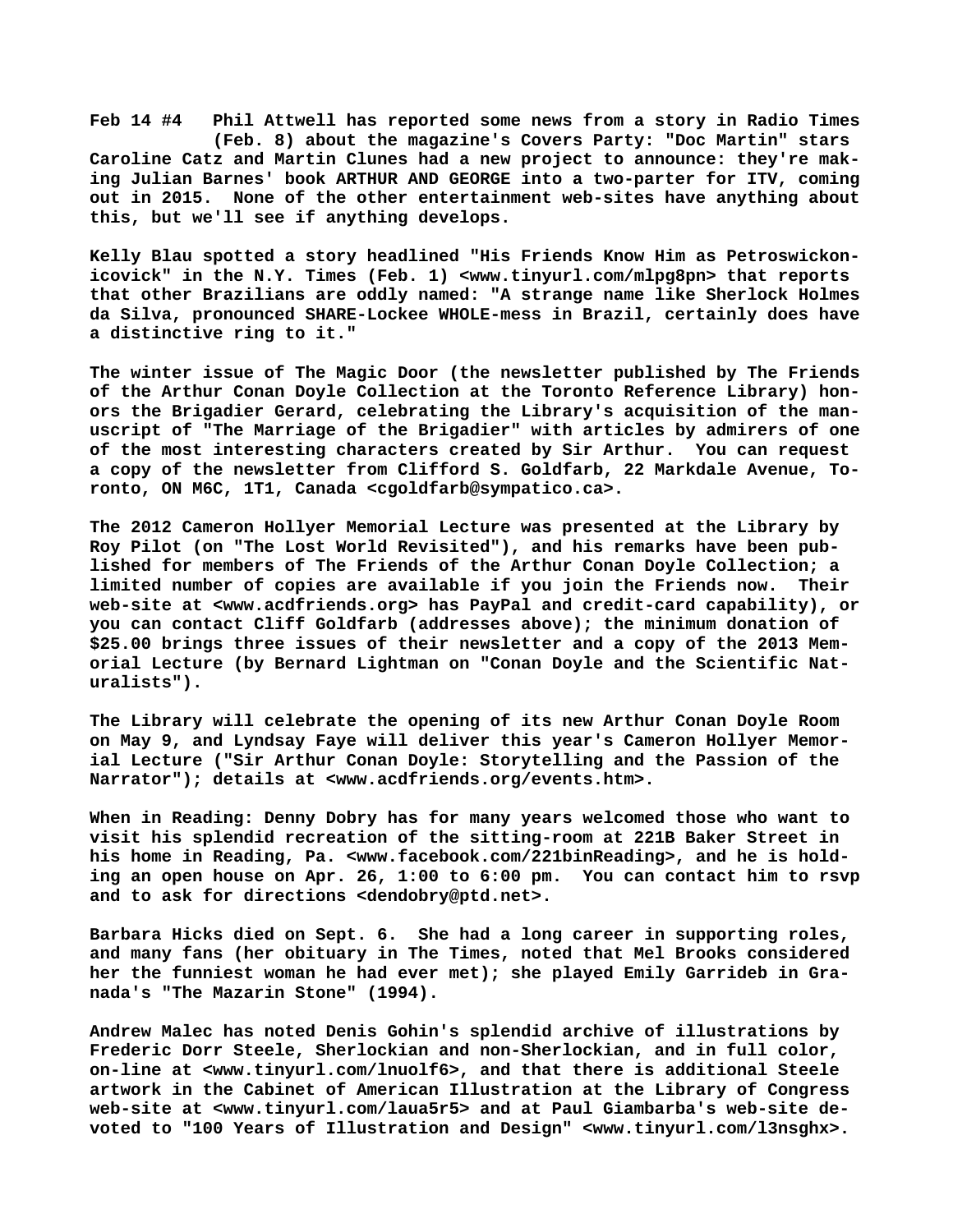**Feb 14 #5 Plans to name a South Norwood lake in honor of Conan Doyle (Dec 13 #3) were unofficially successful, with 100 supporters gathering on Feb. 1 for a ceremony that also included enjoy Morris dancing and poetry. The Croydon Council's head of public safety refused to give formal approval, but the South Norwood Tourist Board is nevertheless proud of Lake Conan Doyle.**

**"The Ambience & Residents on Baker Street" will be the theme of this year's "Gathering of Southern Sherlockians" in Chattanooga, Tenn., on Apr. 26-27; details are available from Kent Ross at [<kenthross@gmail.com>.](mailto:kenthross@gmail.com) The Wigmore Street Post Office will also meet in Chattanooga on Apr. 25; their contact is Dave Milner [<dmycroft@bellsouth.net>.](mailto:dmycroft@bellsouth.net)**

**Some who visited New York for the birthday festivities were able to see the spectacular "Edgar Allan Poe: Terror of the Soul" exhibition at the Morgan Library, where one could view three of the twelve known copies of the first edition of TAMERLANE AND OTHER POEMS, quite likely together for the first time since they were printed in 1827. Many items displayed were from the collection of Susan Jaffe Tane, who contributed "A Poe Collector's Memoir" to the catalog; she's a fine writer and an interesting collector, and you can learn more about her at [<www.tinyurl.com/mh5fzo7> \(](http://www.tinyurl.com/mh5fzo7)click on "biographies" and "exhibition catalog introduction").**

**"Sherlock Holmes Returns from the Dead" was the headline on a France24 story (Jan. 2) <[www.tinyurl.com/myy4wpn>,](http://www.tinyurl.com/myy4wpn) notable for a delightful photograph of Ed Johnson performing as a living statue near King's Cross Station in London. There's video at YouTube of the opening ceremony of the living-statues area in King's Cross Square on Sept. 26 [<www.tinyurl.com/ln84785>.](http://www.tinyurl.com/ln84785) Careful readers**



**will recall that the station is mentioned by Sherlock Holmes in the Canon: "King's Cross Station," said he (in "The Missing Three Quarter"). There's another important series of stories that mention King's Cross, where Harry Potter and his friends board the Hogwarts Express, and where fans can now have their pictures taken at Platform 9-¾.**

**If you're wondering about which king was commemorated at the cross, it was King George IV, whose statue stood from 1830 to 1845 at the crossroads of Gray's Inn Road, Pentonville Road, and New Road (now known as Euston Road). And there are allusions to him in the Canon: he served as the Prince Regent before becoming king and the Regency is mentioned in three stories.**

**The Beacon Society <[www.beaconsociety.com> o](http://www.beaconsociety.com)ffers Jan Stauber grants of up to \$500 to fund development of programs that will introduce young people to Sherlock Holmes; the deadline for grant applications is May 1; details are available at the web-site and from Alan Devitt [<adevitt@comcast.net>.](mailto:adevitt@comcast.net)**

**Oscar Ross spotted an article in The Sunday Times (Jan. 26) about a pair of teenage sweethearts who ran away from Stonyhurst College to the Dominican Republic, where they lived off their parents' credit cards until the police traced them to the five-star Punta Cana resort. What's of interest is that Stonyhurst now costs £30,000 a year; Conan Doyle attended the school from 1867 to 1875 (no one seems to know what it cost at that time).**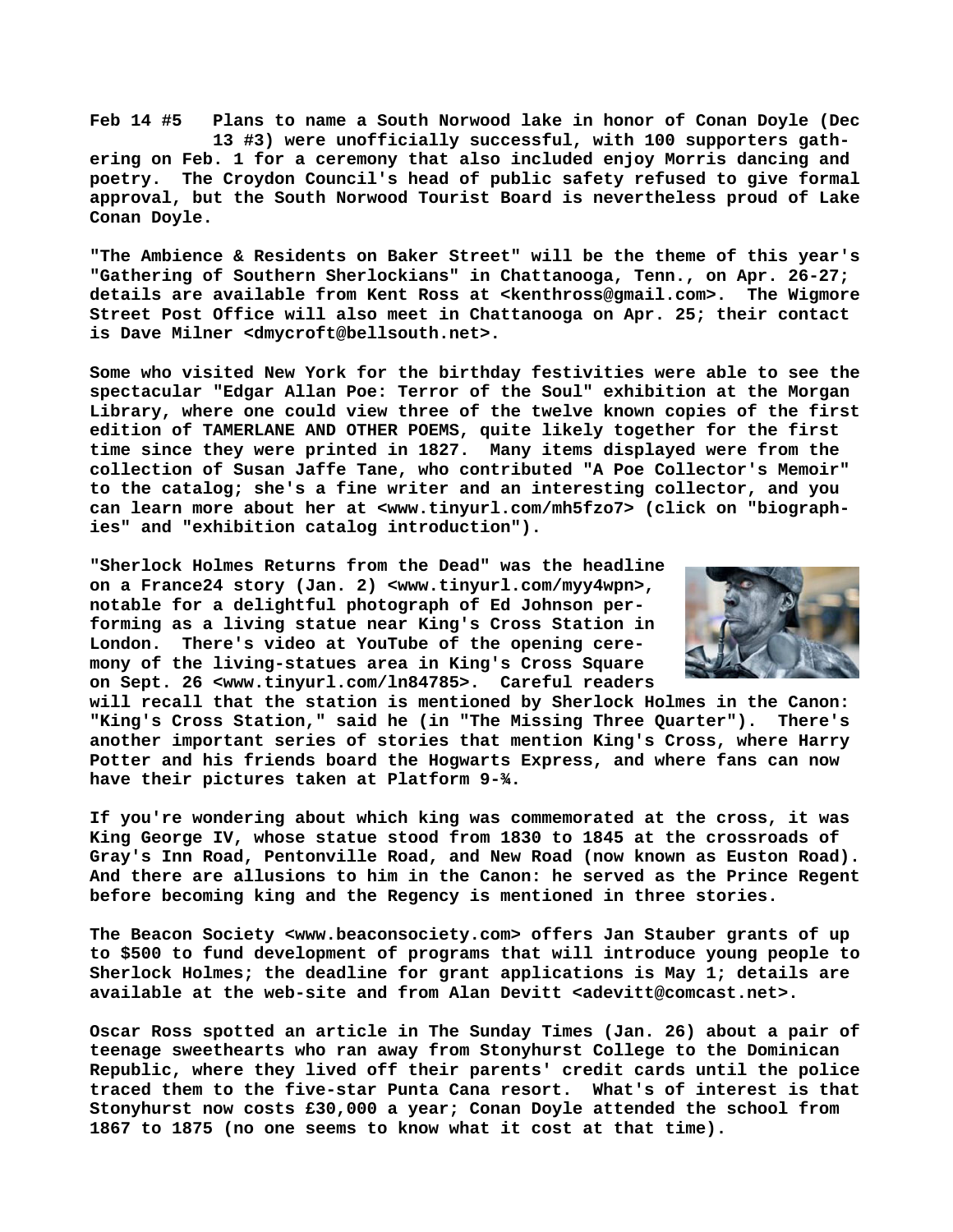**Feb 14 #6 Simon Vance, winner of many awards for his audiobooks, has re corded more than 700 books over the last 20 years, and you can sample some of them at his web-site <[www.simonvance.com>; O](http://www.simonvance.com)f particular interest to Sherlockians is his new THE COMPLETE SHERLOCK HOLMES (Grand Haven: Brilliance Audio, 2013; 50 CDs, 59 hours, \$99.99). It's unabridged and nicely done indeed: Vance has an excellent voice and pays careful attention to the text and the various characters.**

**"Baker Street Vienna" is a Sherlock Holmes convention planned for June 14- 15 in (of course) Vienna [<www.bakerstreetvienna.at>; t](http://www.bakerstreetvienna.at)he convention will be bilingual (German and English), and registration is open now.**

**The CBS-TV series "Elementary" is about to set some records: when the secon season ends, Jonny Lee Miller and Lucy Liu will have played Holmes and Watson 48 times (more than any actors on film and television); Jeremy Brett played Holmes 41 times in the Granada series. "Elementary" also will have aired for 48 hours (another record); the Granada series ran for 46 hours. And it's possible that there's a third record: according to the Hollywood Reporter (Feb. 14), the network will receive about \$3 million per episode from a just-signed agreement that covers cable (WGN America), subscriptionvideo-on-demand (Hulu Plus), and an unnamed broadcast component.**

**Anthony Hinds died on Sept. 30. He had a long career in the film industry, and made Hammer Studios famous for a series of horror films that often featured Peter Cushing and Christopher Lee; one of them was "The Hound of the Baskervilles" (1959). Hinds also wrote a three-act dramatization of "The Hound of the Baskervilles" (1982), and (as John Elder) the script for "The Masks of Death" (1984).**



**NPW (the retail division of Natural Products and Worldwide) <[www.npw.co.uk> h](http://www.npw.co.uk)as created an amusing set of "Great Literary Moustaches" (£4.95) that anyone can wear, thanks to the adhesive backing; look for them on-line at Amazon. Conan Doyle is at the right in the second row (and the others are Shakespeare, Kipling, Hemingway, Twain, and Orwell).**

**Vincent J. Cirillo's interesting discussion of "Arthur Conan Doyle: (1859- 1930): Physician During the Typhoid Epidemic in the Anglo-Boer War (1899- 1902)" in the Journal of Medical Biography (Feb. 2014) covers new ground in Conan Doyle's medical career; copies are available by e-mail from the author [<vjcirillo@optonline.net>.](mailto:vjcirillo@optonline.net)**

**Further to British prime minister David Cameron's discussion of "Sherlock" (Dec 13 #6), The Times reported (Jan. 29) he was interviewed on BBC Radio 2 and said that he had received the boxed DVD set of "Elementary" from Father Christmas. "That was good of Father Christmas," he added, "Good pick."**

**That earlier item noted that the headline on a story in Radio Times (Dec. 9) read "Chinese fans go potty for the BBC's Sherlock." That seems to be true: according to the Shanghai Daily (Jan. 25), after "The Empty Hearse" debuted on the video web-site Youku.com the program was viewed more than 5 million times in the first two hours. And there now is a cafe named Sherlock on Ruijin Road South in Shanghai.**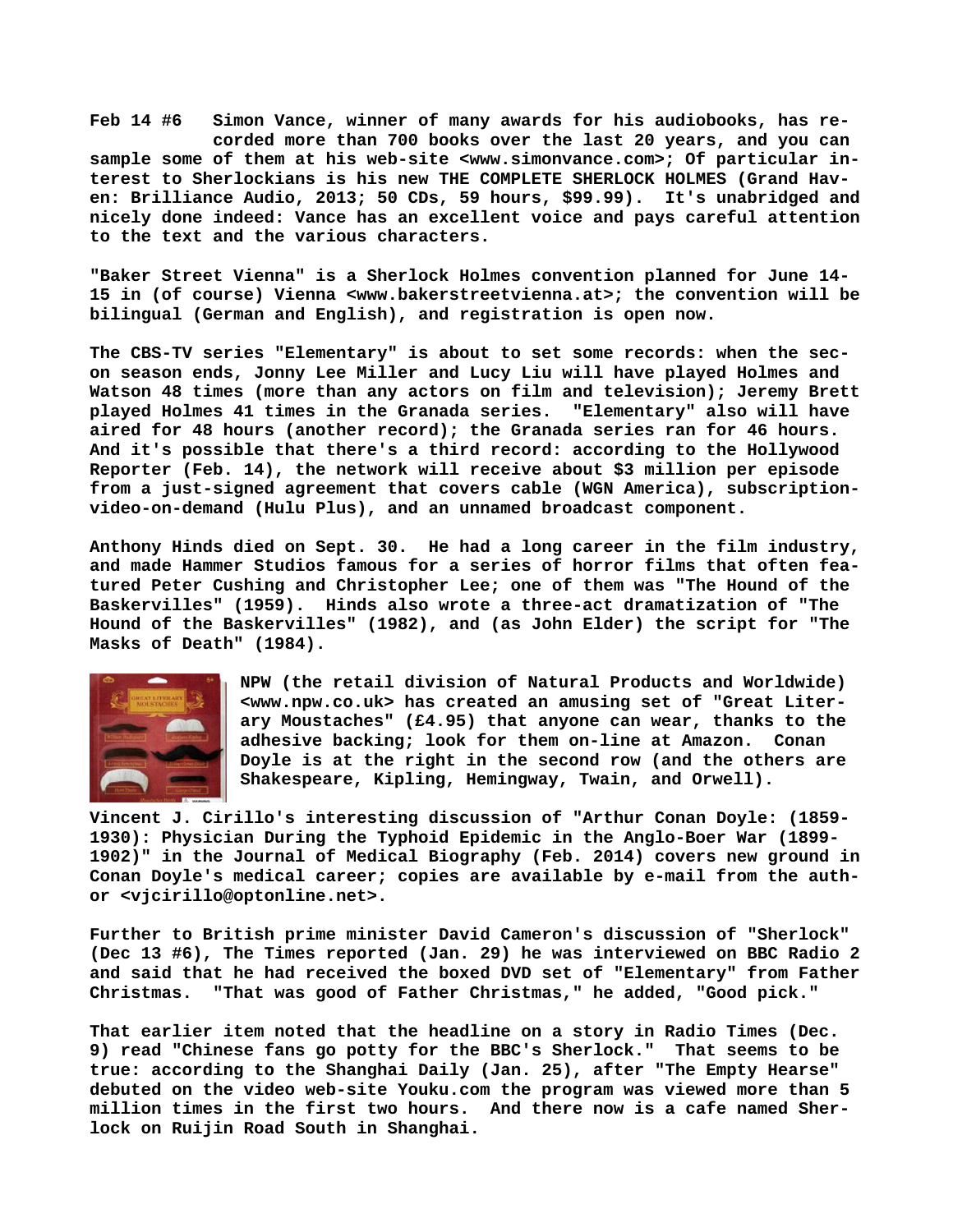**Feb 14 #7 WHO THINKS EVIL, by Michael Kurland (New York: Minotaur, 2014; 286 pp., \$25.99), is the latest in his delightful series about Professor Moriarty, offering great fun as well as a good story. Sherlock Holmes appears as a supporting character, and so does Mycroft, but as usual it's Moriarty who's responsible for solving the mystery. The author's website is at <[www.michaelkurland.com>.](http://www.michaelkurland.com)**



**The Sherlock Holmes Hospitality Group owns five pubs in Edmonton (Alberta) [<www.sherlockshospitality.com>: D](http://www.sherlockshospitality.com>:)uggan's Boundary Pub, the Rose and Crown Pub, and three pubs all called The Sherlock Holmes. Their first Sherlock Holmes pub was opened in 1985.**

**Laurie King and Dan Stashower discussed "The Enduring Popularity of Sherlock Holmes" on "The Kojo Nnamdi Show" on WAMU-FM on Feb. 13, and you can listen to a podcast (and read a transcript) at [<www.tinyurl.com/k8kwp7s>.](http://www.tinyurl.com/k8kwp7s)**

**Sid Caesar died on Feb. 12. A master of television sketch comedy on "The Admiral Broadway Review" (1949), "Your Show of Shows" (1950-1954), "Caesar's Hour" (1954-1957), and "Sid Caesar Invites You" (1958), he went on to star on stage and screen; he was nominated for an Emmy every year from 1951 to 1958, and won the award twice. There's a report that when Basil Rathbone appeared on "Sid Caesar Invites You", Caesar introduced him as "Sherlock Holmes".**



**The Lion's Mane is a giant jellyfish, but apparently not as large as it appears in this photograph (the diver can be seen at the left); the photograph was posted by Craig McClain to Deep Sea News [<www.deepseanews.com> o](http://www.deepseanews.com)n Jan. 23, 2012, with his explanation that the Lion's Mane is "really big, just not that big."**

**Lisa Daniely died on Jan. 24. She made her film debut in "Lilli Marlene" (1951) and went on to a long career with roles that included Queen Elizabeth II in "Princess in Love" (1996). She also played Nancy Barclay in the Granada version of "The Crooked Man" (1984).**

**A company called Nightlight Designs offers an imaginative Sherlock Holmes Pub Nightlight (\$17.99 with light) [<www.tinyurl.com/m5xy7jm>; y](http://www.tinyurl.com/m5xy7jm)ou can also find it at Amazon.**

**Jennie Paton spotted an interesting 56-minute video interview with Benedict Cumberbatch at BAFTA New York on Feb. 13 <[www.vimeo.com/87020140>; h](http://www.vimeo.com/87020140)e discusses "Sherlock" and much more. BAFTA is the British Academy of Film and Television Arts, which holds events in New York from time to time.**

**Asked about the future of "Sherlock" in an interview with Assignment X on Jan. 31, co-creator Stephen Moffat said that "I can envision doing it for a while--quite a while." He added that eventually he'll stop doing "Doctor Who" but he imagines that "we'll come back and do 'Sherlock' fairly often for many years, rather than very often for a few years." You can read the entire interview at [<www.tinyurl.com/kfwgtcg>.](http://www.tinyurl.com/kfwgtcg) Assignment X also offers an interview with Benedict Cumberbatch on Jan. 24 <[www.tinyurl.com/lrts36q>.](http://www.tinyurl.com/lrts36q)**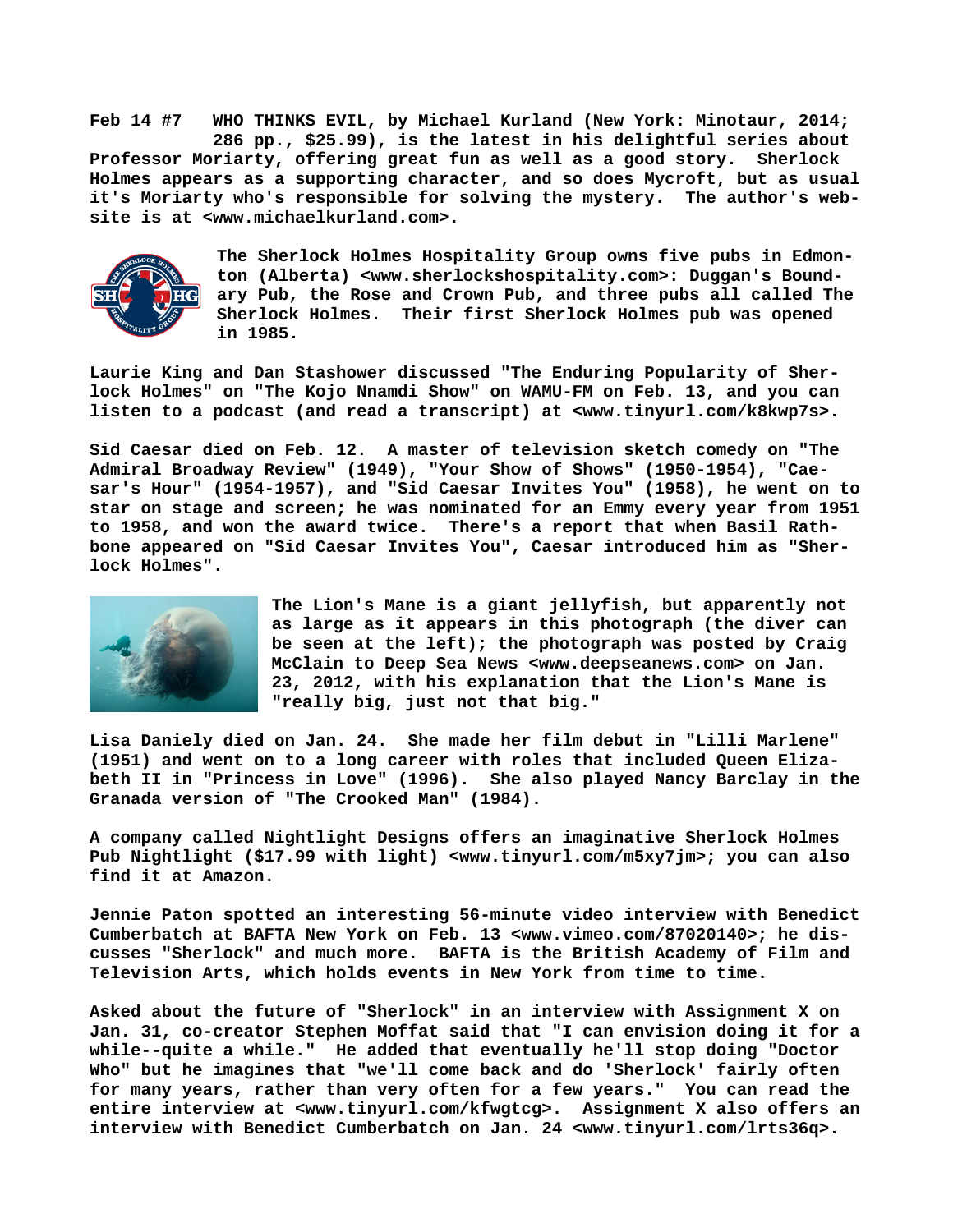**Feb 14 #8 The Portsmouth City Council has been reported to be considering a proposal to create a £25 million "world-class visitor attraction" in the city. According to the Portsmouth News (Feb. 17), Steve Pitt, of Portsmouth Cultural Partnership, which came up with the idea, said "what we are talking about is a world-class Sherlock Holmes experience." There was a flurry of publicity in the British press, but there was no confirmation of actual planning for the project other than the publicity.**

**Joseph W. Moran ("Sir Augustus Moran, C.B.") died on Feb. 18. Joe was an actuary for the N.Y. Life Insurance Co., a Fellow of the Society of Actuaries, and for more than 30 years a member of The Three Garridebs. He delighted in defending the memory of the much maligned Col. Sebastian Moran. He received his Investiture from The Baker Street Irregulars in 1991.**

**Pop-up books can be delightful works of art, and there is now one that is properly Sherlockian: THE ILLUSTRATED SHERLOCK HOLMES (San Diego: Canterbury Classics, 2013; 58 pp., \$19.95) is nicely illustrated in full color by Chris Coady and contains two stories ("A Scandal in Bohemia" and "The Blue Carbuncle") with eight splendid pop-up creations. Recommended.**

**SHERLOCK HOLMES: THE ESSENTIAL MYSTERIES IN ONE SITTING, by Jennifer Kasius (Philadelphia: Running Press, 2013; 207 pp., \$5.95), offers capsule summaries in a miniature edition (2½ by 3 in.) of a dozen Canonical tales, along with descriptions of the characters and settings.**

**Also from the Running Press: Denis O. Smith's THE MAMMOTH BOOK OF THE LOST CHRONICLES OF SHERLOCK HOLMES (2014; 503 pp., \$13.95), with a dozen nicelyplotted stories (most of them new). There's a British edition from Constable & Robinson (£8.99).** 

**Some theater [news: L. D](news:L)on Swartz's new dramatization of "The Hound of the Baskervilles" is being performed at the Ghostlight Theatre in North Tonawanda, N.Y. through Mar. 9 [<www.starrynighttheatre.com>.](http://www.starrynighttheatre.com) Ken Ludwig's "The Game's Afoot, or Holmes for the Holidays" is on at the Gulfshore Playhouse in Naples, Fla., through Mar. 16 [<www.gulfshoreplayhouse.org>.](http://www.gulfshoreplayhouse.org) Katie Forgette's "Sherlock Holmes and the Jersey Lily" is being produced at Theatre Suburbia in Houston, Tex., through Mar. 22 [<www.theatresuburbia.org>. S](http://www.theatresuburbia.org)tephen Dietz's "Sherlock Holmes: The Final Adventure" has been scheduled at the Chatham Playhouse in Chatham, N.J., Mar. 7-22 [<www.chathamplayers.org>.](http://www.chathamplayers.org)  Tim Kelly's dramatization of "The Hound of the Baskervilles" is scheduled at Loyola University New Orleans, Mar. 14-22 [<www.tinyurl.com/l9q5emb>, a](http://www.tinyurl.com/l9q5emb)nd his adaptation of William Gillette's "Sherlock Holmes" will be produced in Owasso, Okla., Apr. 10-12 <[www.octok.org>.](http://www.octok.org)**

**The Practical, But Limited, Geologists (aka The Friends of Sherlock Holmes) will honor the world's first forensic geologist with drinks and dinner at the Black Labrador in Houston on Apr. 9, when local Sherlockians will have a chance to meet geologists who are in town for the annual meeting of the American Association of Petroleum Geologists; if you would like to attend the festivities, just let me know.**

 **The Spermaceti Press: Peter E. Blau, 7103 Endicott Court, Bethesda, MD 20817-4401 (301-229-5669) <[blau7103@comcast.net>](mailto:blau7103@comcast.net)**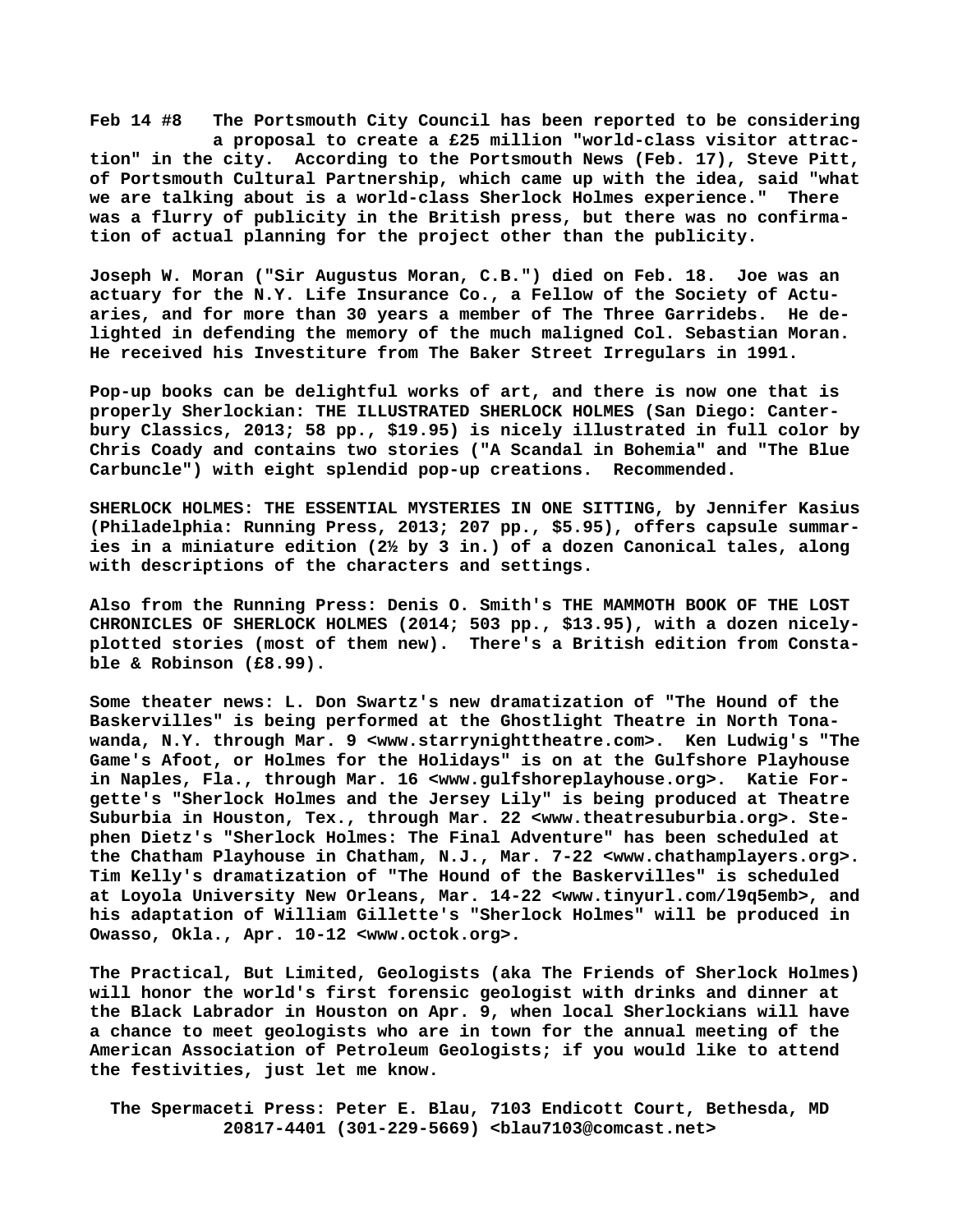**Sorry about that: it's on May 3 that the Toronto Public Library will celebrate the opening of its new Arthur Conan Doyle Room, with Lyndsay Faye delivering this year's Cameron Hollyer Memorial Lecture ("Sir Arthur Conan Doyle: Storytelling and the Passion of the Narrator"); details can be found at [<www.acdfriends.org/events.htm>.](http://www.acdfriends.org/events.htm)**

**The saga continues: the Conan Doyle Estate has filed its appeal against the judge's ruling (Dec 13 #1) that Les Klinger (and everyone else) can use the Sherlock Holmes characters and story elements in the 50 stories now in the public domain without permission from the Estate, arguing that the judge's ruling was erroneous. You can read the Estate's brief (53 pages, plus 35 pages of appendix) at [<www.free-sherlock.com>; c](http://www.free-sherlock.com)lick on "Court Filings" and then scroll down to the last entry. And yes, it's called a brief (I've no idea how long a document can be before the lawyers no longer are allowed to call it a brief). Les Klinger's brief is due the first week in April, and the Estate gets to file a reply, and Les then files a reply to the reply. Oral arguments may take place in May.**

**Computer games get only passing mentions here, because I don't play them, but Frogwares Studio has a continuing series, the most recent being "Crimes & Punishments: Sherlock Holmes"; you see what they're like at YouTube, because people have made videos walking you through the games; if you'd like to see the previous game in the series, go to <[www.youtube.com> a](http://www.youtube.com)nd search for [testament of sherlock holmes walkthrough].**

**Having said that, Maureen Mosher recommends a simpler game called "Sherlock Holmes Escape" available (without charge) at Nickelodeon's Addicting Games web-site <[www.tinyurl.com/mk82nju>.](http://www.tinyurl.com/mk82nju)**

**Tom and Marie O'Day noted a report from Michael Allan Mallory at the DORO-THY-L mailing list linking to Denise Martin's interesting story on "Steven Moffat Explains the Origins Sherlock's Best-Man Speech" on-line in Vulture (Jan. 27) [<www.tinyurl.com/knzhy7m>.](http://www.tinyurl.com/knzhy7m)**

**"The Secrets of Sherlock's Mind Palace" is the title of an interesting discussion by Sarah Zielinski, who suggests that the memory technique was invented by the ancient Greeks; you can read the piece on-line at the Smithsonian magazine web-site [<www.tinyurl.com/lrtua6y>.](http://www.tinyurl.com/lrtua6y)**

**Don Hobbs continues to update his "The Galactic Sherlock Holmes"; the January edition has now with 100 foreign languages (and 9 versions of English such as Braille and Pitman Shorthand), showing covers in color and bibliographic information; the bibliography on a CD costs \$15.00 postpaid (to the U.S.)/\$20.00 (elsewhere), or free to those who report something not already in the bibliography).**

**"Sherlock Holmes Under the Magnifying Glass" is the Smithsonian Associates title for what they call "A Conan Doyle Birthday Celebration" scheduled at the Ripley Center in Washington on May 22. Dan Stashower will discuss both Holmes and Conan Doyle, and Scott Sedar will read from some classic Conan Doyle works. Tickets are available on-line at [<www.tinyurl.com/mkpwof2>.](http://www.tinyurl.com/mkpwof2)**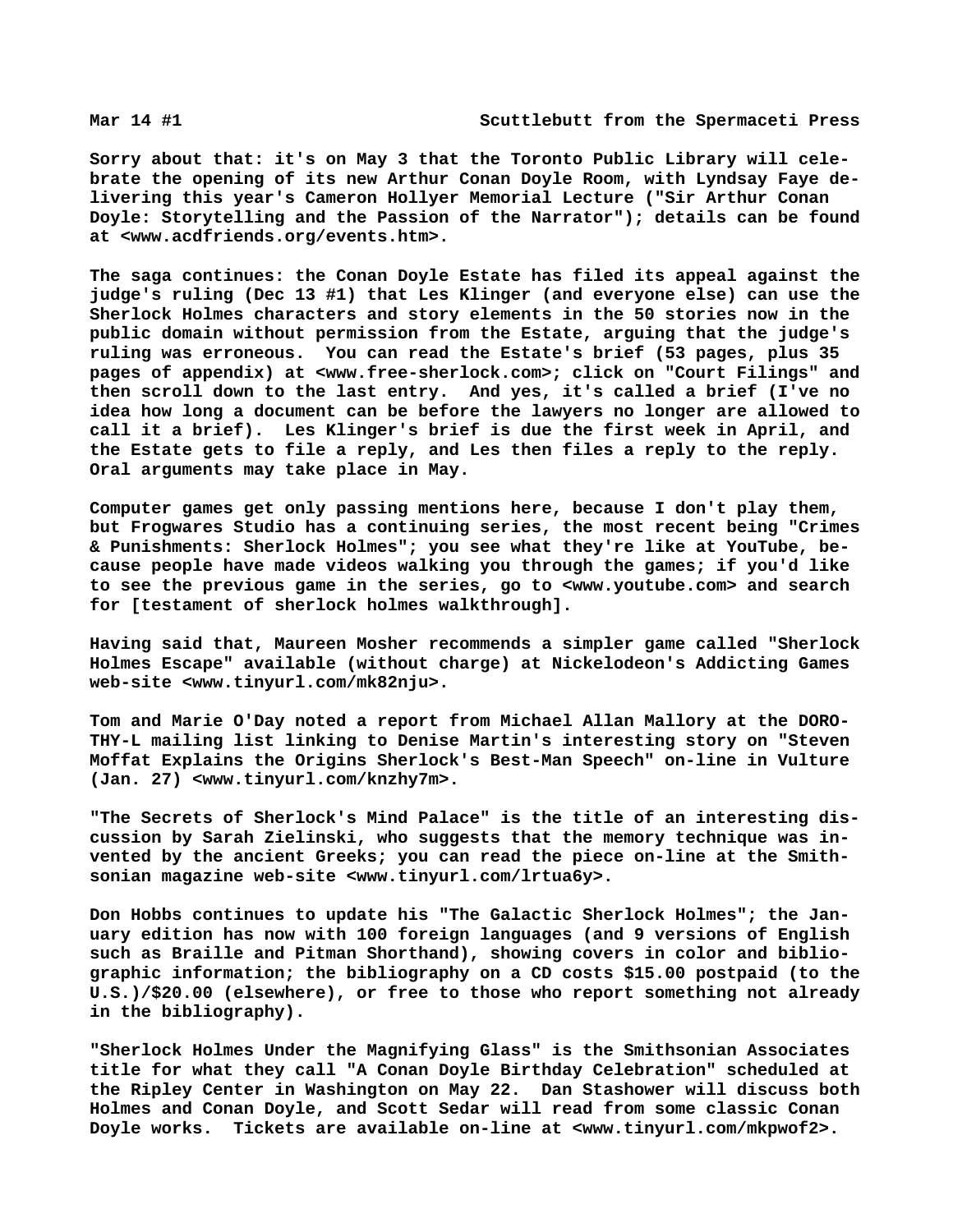**Mar 14 #2 A collection of John Lennon manuscripts will go to auction at Sotheby's in New York on June 4. According to a story in the N.Y. Times (Feb. 25), the material is from the collection of Tom Maschler, who in the 1960s was the literary director of Jonathan Cape, Lennon's publisher in Britain. The highlight of the material is the manuscript of "The Singularge Experience of Miss Anne Duffield" (a parody that was published in A SPANIARD IN THE WORKS in 1965, and featured Shamrock Wolmbs and Doctored Whopper), with an estimate of \$70,000. And Lennon's original artwork for the illustrations for the story also will be in the sale. You can read the parody on-line at [<www.tinyurl.com/7sfdvrl>.](http://www.tinyurl.com/7sfdvrl)**

**Ray Majors has written a new song "The 7% Solution" on an album of the same name, released on Jan. 14 by Angel Air Records as a CD (£9.35/\$18.41) and as an MP3 download. Now in his 5th decade as a guitarist, Majors has survived stage 3 throat cancer, and having experienced the numbing qualities of painkillers during his treatment, recalled Sherlock Holmes' recreational use of cocaine.**

**Wikipedia Portals are useful entry points to Wikipedia content, and there now are 1,132 portals on Wikipedia, one of them Sherlockian; you can find the Holmes Portal at <[http://en.wikipedia.org/wiki/Portal:Sherlock\\_Holmes>,](http://en.wikipedia.org/wiki/Portal:Sherlock_Holmes) and it's well worth exploring.**

**The Royal Mail has issued a set of ten stamps honoring the 150th anniversary of Middlesex County Cricket Club; it was in 1877 that Lord's Cricket Ground in St. John's Wood became the club's permanent home ground, and it remains the club's home today. Lord's, of course, has special significance for Sherlockians: in 1946 Dorothy L. Sayers wrote (in her Foreword to UN-POPULAR OPINIONS) that "The rule of the game is that it must be played as solemnly as a county cricket match at Lord's." You can see an image of the sheet of stamps at <[www.tinyurl.com/kbcdk6q>.](http://www.tinyurl.com/kbcdk6q)**

**"Urlach Holmes" is "the greatest football detective" in an amusing 5-minute segment that aired on Fox Football Daily on Mar. 4, starring Brian Urlacher (who played 13 seasons with the Chicago Bears) [<www.tinyurl.com/ljfcb3b>.](http://www.tinyurl.com/ljfcb3b)  Thanks to Jennie C. Paton, who spotted the video.**



**Ken Lanza spotted a mention of an interesting collectible: "Walther. Carl Walther" is the title of an article by Mark Keefe in the American Rifleman (Oct. 2013) [<www.tinyurl.com/mdxx7bq>.](http://www.tinyurl.com/mdxx7bq) According to Keefe, in 1979 a company called Umarex made a blank-firing revolver sold in a book-shaped package with a magnifying glass and paid the Conan Doyle heirs 25¢ for each set sold; according to the Umarex web-site <[www.tinyurl.com/l69mwfj>, w](http://www.tinyurl.com/l69mwfj)here you will find an image of the set, it sold at a rate of 80,000 a year.**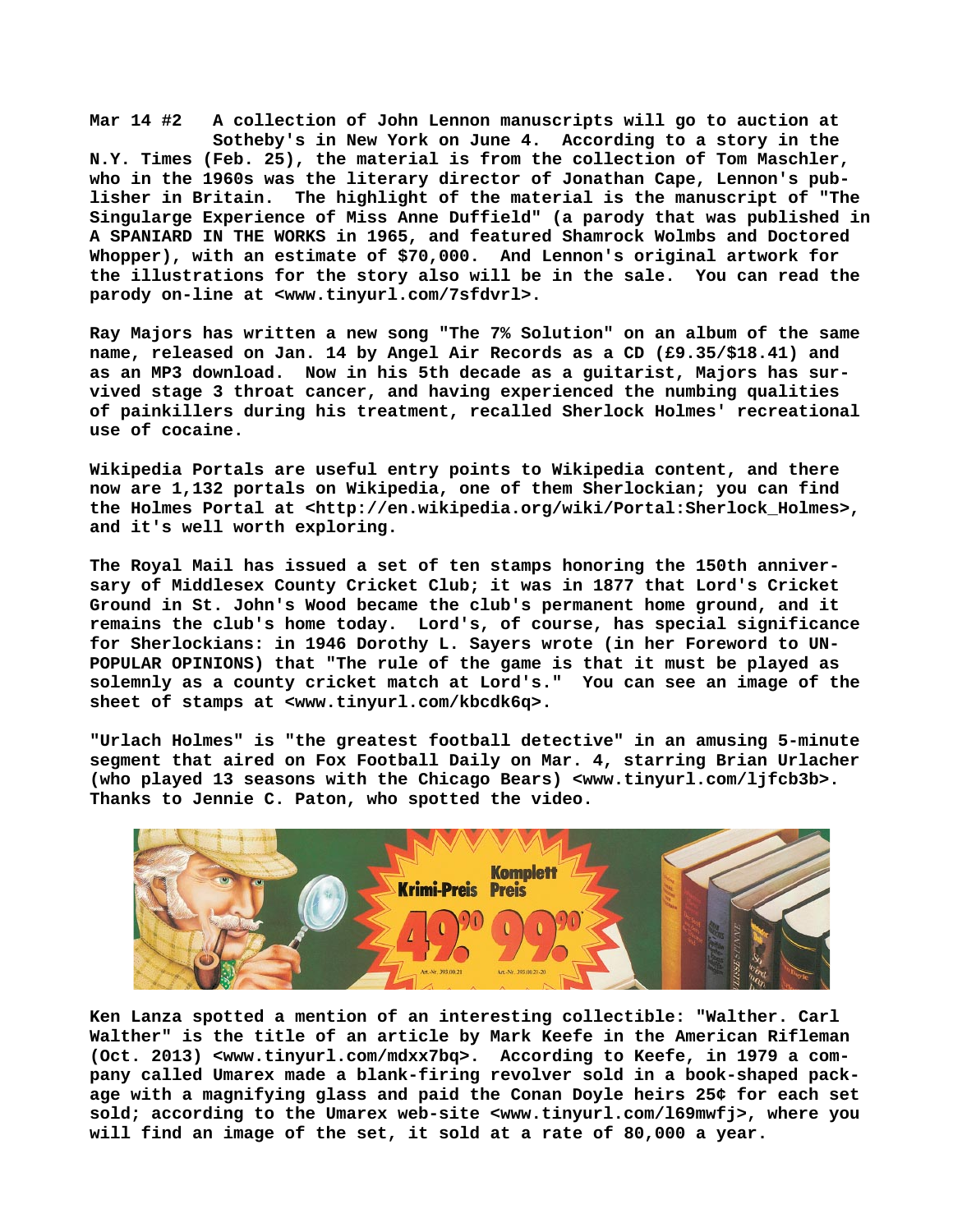**Mar 14 #3 Readers will have noted that I make use of [<www.tinyurl.com> t](http://www.tinyurl.com)o avoid the long strings of characters (letters and numerals) in URLs. The company uses 33 characters, so there are some 42 billion encoded URLs available; they're not going to run out soon. They're certainly useful: I see that I used 24 of them in the February issue. TinyURL, launched in 2002, was the first company to offer this sort of service, but there are many others in the field now.**

**Further to reports on the film "Gnomeo & Juliet: Sherlock Gnomes" announced by Rocket Pictures some time ago (Mar 12 #6 and Sep 12 #2) as a sequel to their "Gnomeo and Juliet" (2011), the company filed a trademark application for "Sherlock Gnomes" last year, and the Conan Doyle Estate is opposing it. The new film, still "in production," was reported to have Gnomeo and Juliet enlisting the help of Sherlock Gnomes, the world's greatest ornamental detective, when gnomes start disappearing from the suburban gardens of England.**

**Ross Husband died on Jan. 2. His pastiche SHERLOCK HOLMES & THE MASTER EN-GRAVER (Dec 13 #5) was the first of six novels in a planned series titled "The Revival of Sherlock Holmes".**

**The Pioneer Drama Service <[www.pioneerdrama.com> c](http://www.pioneerdrama.com)ontinues to publish plays for production by schools and community theater groups: their first was Tim Kelly's "Sherlock Meets the Phantom" (1975), and their latest is Craig Sodaro's "The Secret Case of Sherlock Holmes" (2012).**

**Playscripts Inc. [<www.playscripts.com> o](http://www.playscripts.com)ffers two scripts: "Sherlock Holmes and the Case of the Jersey Lily" (by Katie Forgette) and "Sherlock Holmes and the West End Horror" (adapted by Marcia Milgrom Dodge and Anthony Dodge from Nicholas Meyer's novel); \$8.99 each.**

**Further to an earlier report of a Sherlock Holmes slot machine (Dec 10 #1), Dan Andriacco has spotted one of the machines at a casino in the U.S.; the machine's made by Aristocrat <[www.aristocrat-us.com/#!sherlock/c1102>.](http://www.aristocrat-us.com/#!sherlock/c1102)**

**The latest Sherlockian audio from Big Finish is a set titled THE ORDEALS OF SHERLOCK HOLMES, containing four one-hour adventures ("The Guttering Candle", "The Gamekeeper's Folly", "The Bermondsey Cutthroats", and "The Sowers of Despair"); the stories are written by Jonathan Barnes and performed by a cast that includes Nicholas Briggs as Holmes and Richard Earl as Watson. They're nicely done indeed, and are available as 4 CDs (\$48.87) and as a download (\$25.00); P.O. Box 3787, Maidenhead, Berks. SL6 3TF, England, or [<www.bigfinish.com>.](http://www.bigfinish.com) The web-site also has downloadable copies of the company's monthly magazine Vortex, as well as information about their other Sherlockian and non-Sherlockian recordings.**

**Peter A. Ruber ("Camden House") died on Mar. 6. He was an executive with the advertising agency Kenyon & Eckhardt in the 1960s, when his enthusiasms included Sherlock Holmes, Arthur Conan Doyle, Vincent Starrett, and August Derleth; he edited and published four issues of The Baker Street Gasogene in 1961 and 1962, and continued with a series of pamphlets and books that culminated with THE LAST BOOKMAN, a tribute to Starrett published in 1968. He received his Investiture from Baker Street Irregulars in 1964.**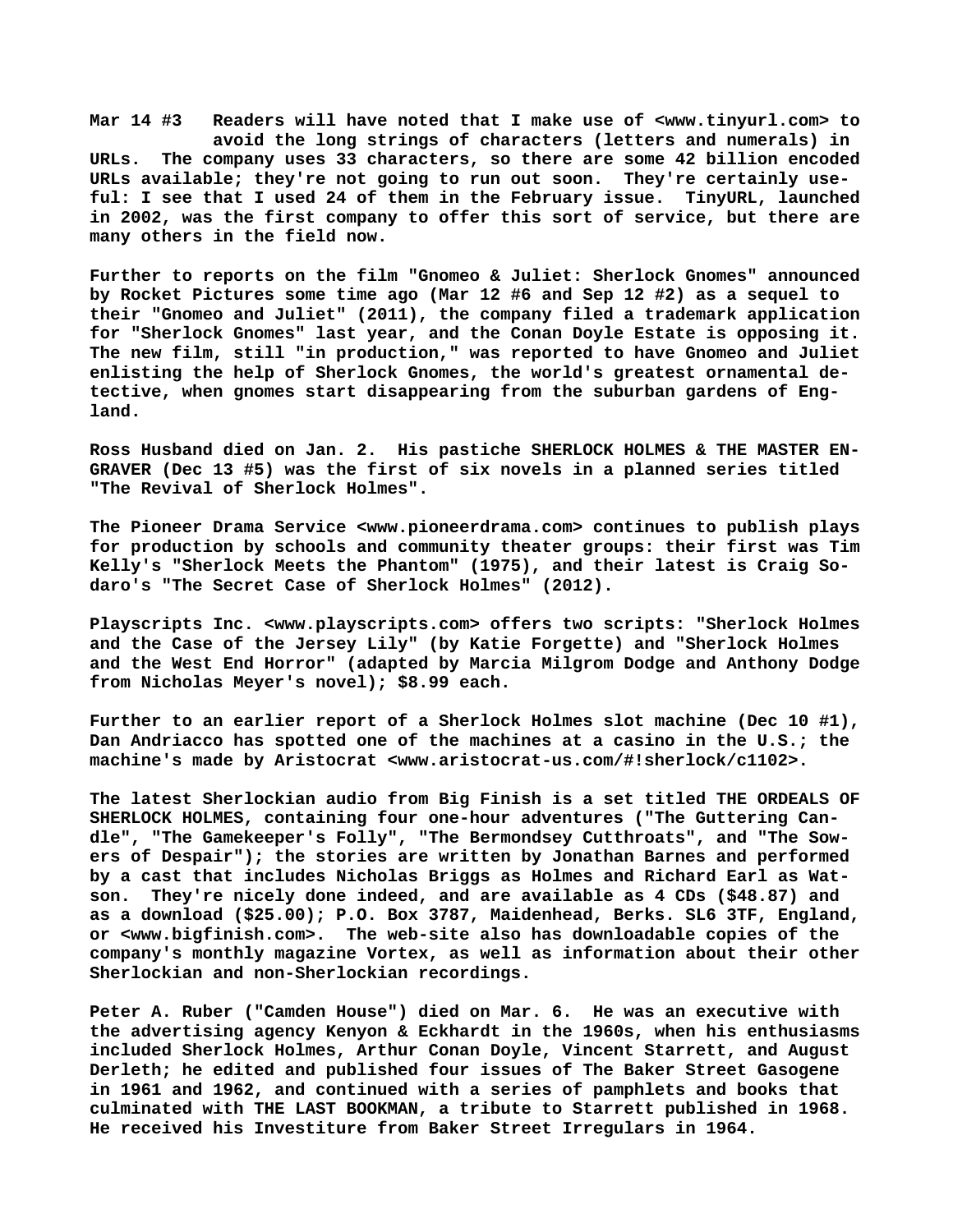**Mar 14 #4 "The Musical Sherlock Holmes: A Bloody Game" was performed at the BBC Theater in Sinsa-dong, Korea, with 36 performances in March, directed by Noh Woo-sung and starring Song Yong-jin and Kim Do-Hyun (alternating as Holmes) and Lee Young-Mi (Jane Watson); you can read about it in the Korea JoongAng Daily <[www.tinyurl.com/n77e7hh>.](http://www.tinyurl.com/n77e7hh) It's the second Sherlock Holmes musical in Korea: "Sherlock Holmes: The Secret of the Anderson Family" was performed in 2011 (Nov 11 #2); there's a 3-minute clip from that show available at YouTube <[www.tinyurl.com/ll2bu6y>.](http://www.tinyurl.com/ll2bu6y)**

**Alexander Orlov has noted an entry at KinoPoisk (it's also at the Internet Movie Data Base) about "Sherlock Holmes and the Saint Ax Colossus" (scheduled for 2015; there's little information there other than mentions of the company Adventurous Arts, Doug Elliott (producer), and Aaron Webster (producer and writer), and no information at all found anywhere else.**

**"A Cottage on Dartmoor" (aka "Escape from Dartmoor") is a British 87-minute 1929 silent film notable for some gloomy exteriors shot on Dartmoor; it was spotted by Greg Darak on a DVD issued by Kino International (2007); the DVD also has "Silent Britain" (2006), an 88-minute documentary produced by the British Film Institute for BBC-4. "Silent Britain" is notable for a 2-minute segment about Oswald Stoll and the Eille Norwood films, with a tinted and toned clip from "The Hound of the Baskervilles" (1921); the BFI owns a copy of the film, but has not released it on cassette or DVD.**

**Larry Millett's latest mystery novel is STRONGWOOD (Minneapolis: University of Minnesota Press, 2014; 265 pp., \$24.95); it's a complicated and interesting story, nicely told with excerpts from newspapers, trial transcripts, diaries, and letters: Addie Strongwood is on trial for murder in 1904, and her lawyer is assisted by Shadwell Rafferty and his friends Sherlock Holmes and Dr. Watson. The author's web-site is at [<www.larrymillett.com>.](http://www.larrymillett.com)**

**It's not Sherlockian, but: "Bees Saal Baad" [Twenty Years After] is an Indian 158-minute film produced by Geetanjaki Pictures and released in 1962. It's obvious that Dhruva Chatterjee, who wrote the story, was familiar with THE HOUND OF THE BASKERVILLES, and you can see for yourself, since the film is available (with subtitles) on a Bollywood Entertainment DVD, and in Hindi only from other companies.**

**The Leeds Teaching Hospitals Charitable Foundation is attempting to set a world record for the largest gathering of people dressed as Sherlock Holmes [<www.sherlockworldrecord.com>; t](http://www.sherlockworldrecord.com)he challenge will be held at Temple Newsam in Leeds on Aug. 31 to help raise funds for a new Yorkshire Brain Research Centre, and you can read more about it at their web-site, where you can also enter a raffle to win signed memorabilia from the "Sherlock" television series. Thanks to the Baker Street Babes for the alert; their interesting web-site and podcast can be found at [<www.bakerstreetbabes.tumblr.com>.](http://www.bakerstreetbabes.tumblr.com)**

**Barry S. Brown's MRS. HUDSON IN THE RING (Santa Fe: Sunstone Press, 2014; 266 pp., \$22.95), is the third in his "Mrs. Hudson of Baker Street" series, in which Mrs. Hudson does the real detecting, with assistance from Holmes and Watson, this time in a case involving old-style boxing, Lillie Langtry, and murder (Mrs. Hudson gets to go undercover, so to speak, as the Jersey Lily's ladies maid).**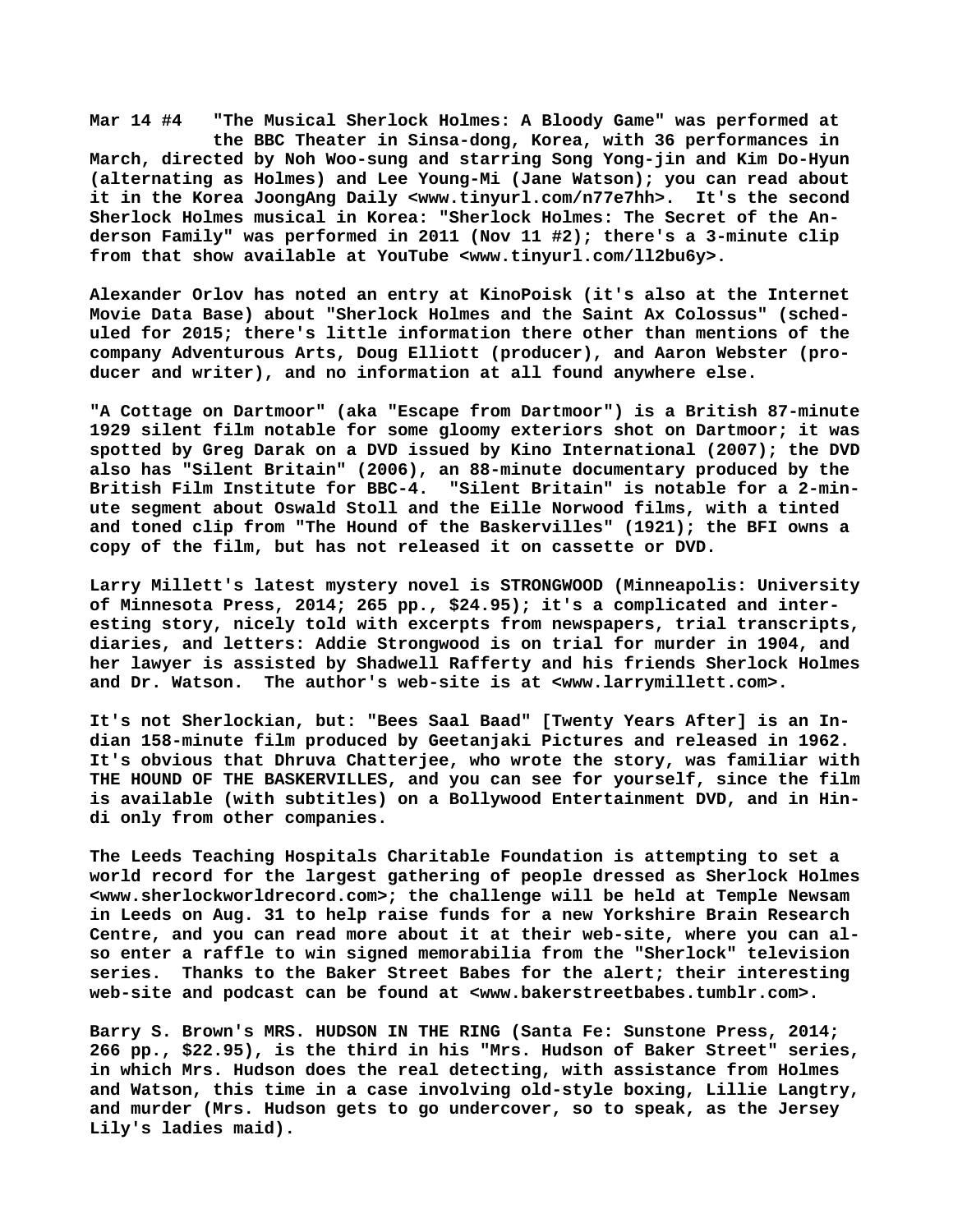**Mar 14 #5 Steampunk is a modern Victorian science-fiction genre generally set in alternative universes, and it includes some interesting pastiches: one of them is SHERLOCK HOLMES AND THE CASE OF THE MAN-MADE VAC-UUM, by Roy C. Booth and Nicholas Johnson, from the Harren Press (2014; 78 pp., \$5.39), in which a mechanically enhanced Holmes appears with Jack the Ripper and the Baroness von Frankenstein.**

**THE SHERLOCK HOLMES ANIMATED COLLECTION, released by Liberation Entertainment in 2007 (\$29.99) is a boxed set of the four animated versions of the long stories that were produced in Australia in the 1980s by Burbank Films, with Peter O'Toole providing the voice of Sherlock Holmes. Slightly cheaper at Amazon, with a chance to save some money on all four DVDs.**

**Scott Monty's "I Hear of Sherlock Everywhere" continues to offer interesting content, including podcasts recorded by Scott and Burt Wolder. Their latest podcast (#62) is "Inside the BSI Weekend" <[www.tinyurl.com/p3zoqm6>](http://www.tinyurl.com/p3zoqm6) and it includes interviews with people who attended the birthday festivities in New York, among them Art Levine (who has been attending the Baker Street Irregulars' annual dinners since 1954).**

**Vaughn Entwistle's THE REVENANT OF THRAXTON HALL (New York: Minotaur, 2014; 322 pp., \$25.99) is the first novel in his series taken from "the paranormal casebooks of Sir Arthur Conan Doyle," and it involves Conan Doyle (who is dealing with readers upset by his decision to kill off Sherlock Holmes) and Oscar Wilde in an investigation of a murder that hasn't yet been committed and that involves Daniel Dunglas Home, and to Society for Psychical Research, some weird goings on in the English countryside. The author has a web-site at <[www.vaughnentwistle.com>.](http://www.vaughnentwistle.com)**

**"Solves Circus Murder! Who killed Felipe, the Lion Tamer? Even the indefatigable Sherlock Holmes is worn with worry because of the important yet stubborn supernatural clue!" That's the promotion for a Rathbone/Bruce radio program, sponsored by the Petri Wine Company, in a newspaper advertisement possibly published in 1944. But which program was it? Which program involved the murder of Felipe?**

**Now offered at the Baker Street Journal web-site <[www.tinyurl.com/kac3ros>](http://www.tinyurl.com/kac3ros) is "The Texas Set" (\$185.00); the limited-edition boxed set contains copies of BOHEMIAN SOULS and THE WRONG PASSAGE (about the two manuscripts at the University of Texas) in special bindings, together with a pamphlet with indexes to the two books.**

**Francine Kitts has reported "Sherlock's Great Afghan Adventure Mystery Read & Knit-Along" created by Susan Woodley at Ravelry; it's a year-long project with a different pattern each month inspired by one of the stories, and you can read all about it at [<www.tinyurl.com/jvu2y72>.](http://www.tinyurl.com/jvu2y72)**

**The Cedars Spiritualist Church in Ipswich, where Conan Doyle attended seances in the 1920s, was offered at auction on Mar. 5, estimated at £500,000 to £700,000, according to the Daily Mail (Feb. 24); the newspaper story has pictures of the building [<www.tinyurl.com/ktgnabf>.](http://www.tinyurl.com/ktgnabf) The building went unsold at the auction, but was sold afterward for £500,000; you can see more images at the auction-house web-site [<www.tinyurl.com/oefmgr6>.](http://www.tinyurl.com/oefmgr6)**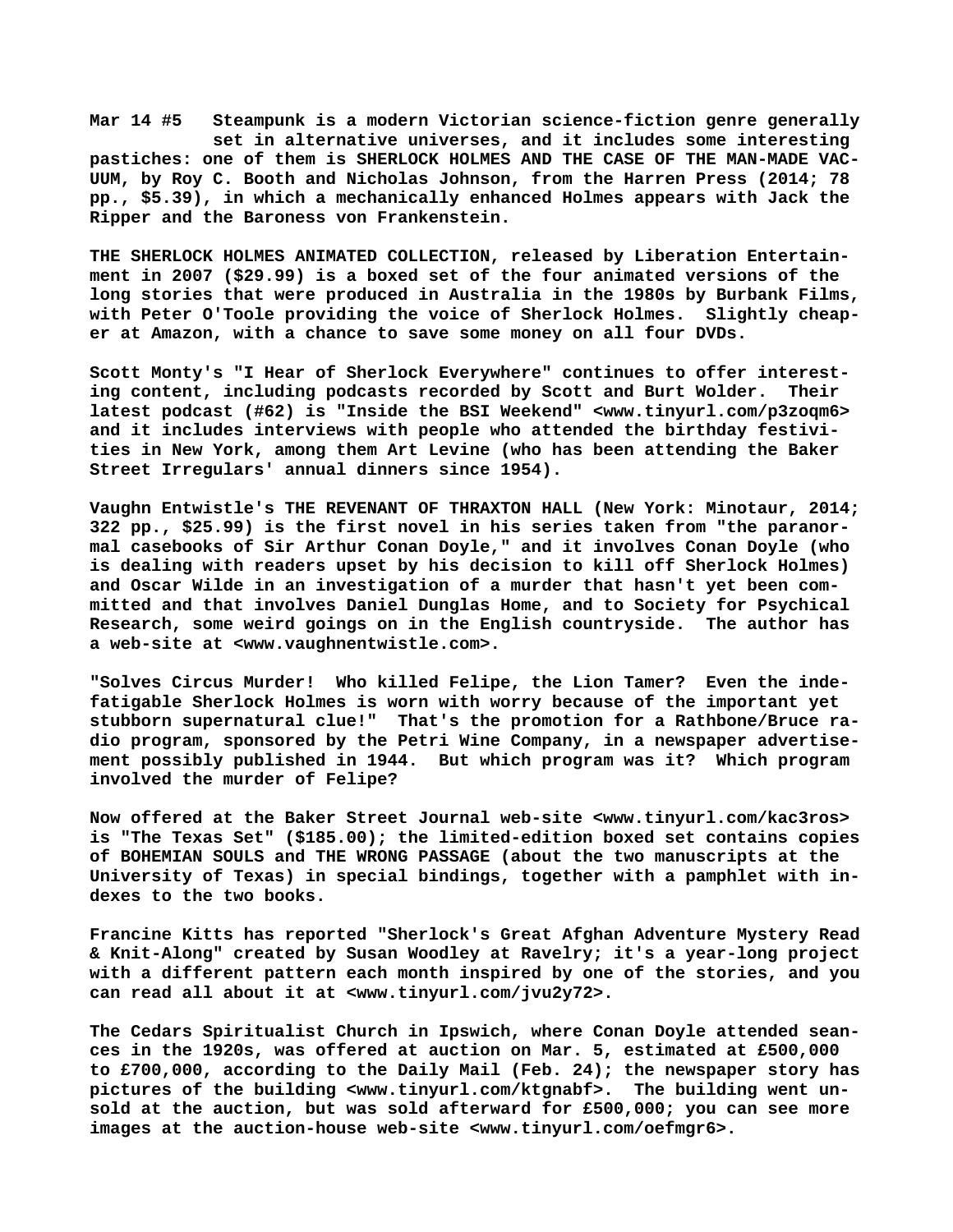**Mar 14 #6 Clarissa Dickson Wright died on Mar. 15. She became famous on the irreverent cooking show "Two Fat Ladies" broadcast by the BBC and the Food Network from 1996 to 1999, when her partner Jennifer Paterson died (Aug 99 #3); she also appeared on "Clarissa and the Countryman" from 2000 to 2003, and her BBC News obituary [<www.tinyurl.com/mk54l6e>, r](http://www.tinyurl.com/mk54l6e)eported by Scott Monty, included a photograph of her wearing a deerstalker.**

**The Two Fat Ladies enjoyed traveling on a motorcycle and sidecar for their programs. Scott recalls that in the episode "Barristers at Lincoln's Inn" Clarissa said "Turn into Queer Street, Jennifer," to which Jennifer replied "They probably call it Gay Street now." "Not that sort of queer," Clarissa explained, "It's because the bankruptcy courts are here." And that reminded Scott of Lestrade telling a constable (in "The Second Stain") that "It's lucky for you, my man, that nothing is missing, or you would find yourself in Queer Street."**

**"Nothing on Earth Can Hold Houdini" opened at the Axis Theater in New York on Feb. 27, and runs through Apr. 5 <[www.axiscompany.org>; i](http://www.axiscompany.org)t's a new play by Randall Sharp, and stars George Demas (Houdini) and Spencer Aste (Arthur Conan Doyle), and has received favorable reviews in the N.Y. Times (Mar. 7) and elsewhere. Thanks to Ray Betzner for the report.**

**"Baskerville: A Sherlock Holmes Mystery" (a new play by Ken Ludwig) is to have its world premiere next year at the Arena Stage in Washington, D.C., Jan. 16-Feb. 22 <[www.arenastage.org> a](http://www.arenastage.org)nd then moves to the McCarter Theatre Center in Princeton, N.J., Mar. 10-29 [<www.mccarter.org>.](http://www.mccarter.org)**

**Another new play is "Sherlock Holmes & the Ice Palace Murders" (dramatized by Jeffrey Hatcher from the novel by Larry Millett) scheduled for its world premiere at the Park Square Theatre in Minneapolis, June 19-July 19, 2015 [<www.parksquaretheatre.org>.](http://www.parksquaretheatre.org)**

**And there's lots more theater to report: Jerry R. Montoya's comedy "The Adventures of Sherlock Holmes" is being performed by the Children's Theatre of California at the B Street Theater in Sacramento, Calif., through Apr. 13 [<www.bstreettheatre.org>.](http://www.bstreettheatre.org) Jahnna Beecham and Malcolm Hillgartner's musical "Holmes and Watson Save the Empire" is due at the Evergreen Cultural Centre in Coquitlam, B.C., Apr. 1-5 <[www.evergreenculturalcentre.ca>.](http://www.evergreenculturalcentre.ca) Ken Ludwig's "The Game's Afoot, or Holmes for the Holidays" will be performed at George Fox University in Newberg, Ore., Apr. 3-13 [<www.georgefox.edu>.](http://www.georgefox.edu)**

**Stephen Dietz's "Sherlock Holmes: The Final Adventure" has two productions coming up: at the State Theatre in Bay City, Mich., from Apr. 24 to May 4 [<www.baycityplayers.com>, a](http://www.baycityplayers.com)nd at the Coronado Playhouse, in Coronado, Calif., Apr. 11-May 18 [<www.coronadoplayhouse.com>.](http://www.coronadoplayhouse.com) Jeffrey Hatcher's "Sherlock Holmes and the Adventure of the Suicide Club" will be performed at the Playhouse in the Park in Cincinnati, Sept. 20-Oct. 12 <[www.cincyplay.com>.](http://www.cincyplay.com) Katie Forgette's "Sherlock Holmes and the Jersey Lily" is scheduled at the Royal Manitoba Theatre Centre in Winnipeg, Oct. 1-25 [<www.mtc.mb.ca>.](http://www.mtc.mb.ca)**

**"The Adventures of Sherlock Holmes" is a new British play performed by the Chapterhouse Theatre Company; it opens at Lacock Abbey, nr. Chippenham, on June 13 and then tours in Britain and Ireland <[www.chapterhouse.org>.](http://www.chapterhouse.org)**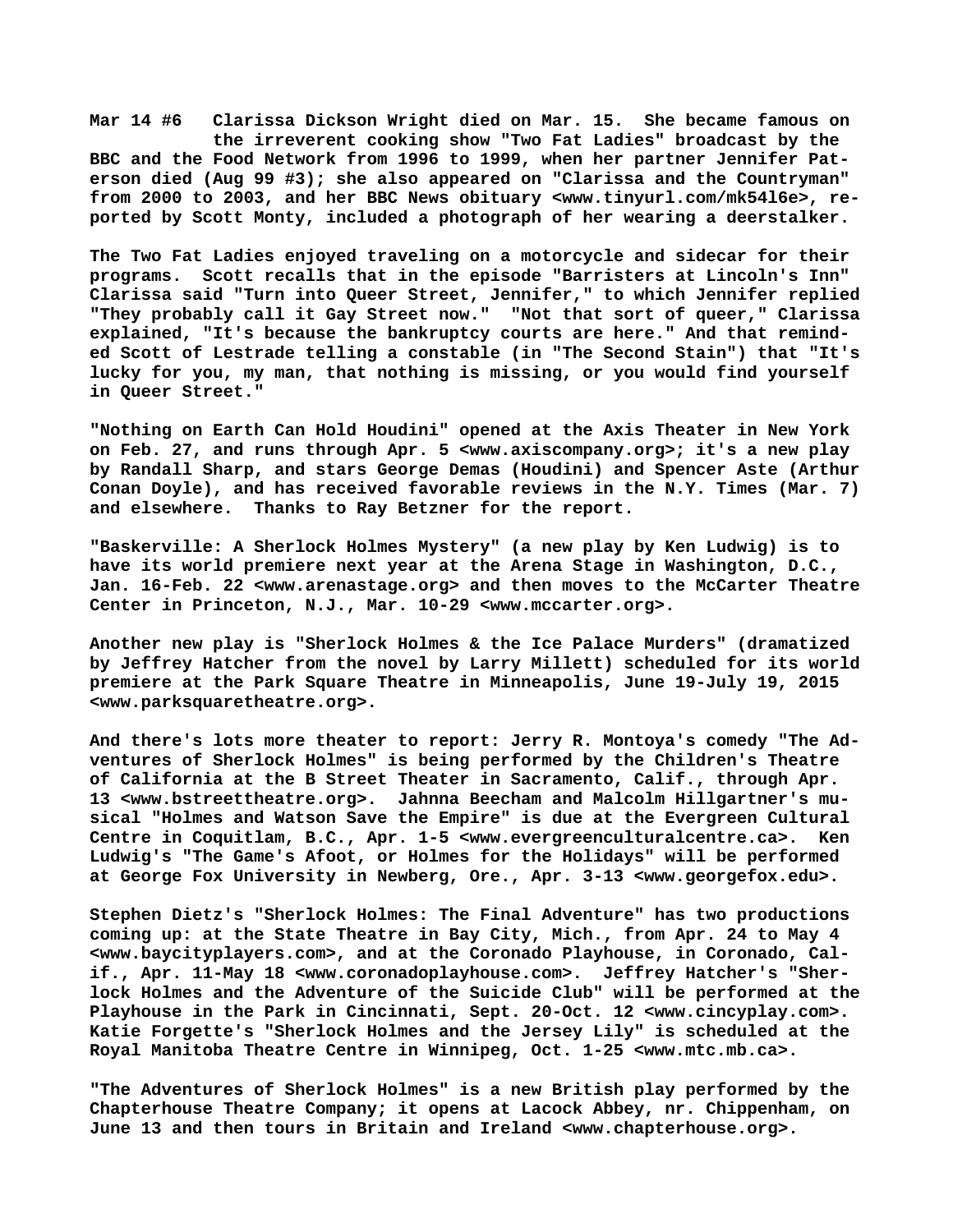**Mar 14 #7 Sherlock Holmes is returning to Japanese television, this time as a puppet, and as a 15-year-old high-school student. According to a story in the Japan Times (Mar. 22), Koki Mitani, a popular playwright and director, is preparing a 20-episode series for NHK. Bunta Inone designed the puppets, and there are images and more information on the series at [<www.tinyurl.com/p5g5qpm>.](http://www.tinyurl.com/p5g5qpm) The first three shows were broadcast as a preview in March, and the next three will be seen in August; the entire series will air in October. Mitch Higurashi has kindly reported that you can see additional images at <[www.nhk.or.jp/sh15>; c](http://www.nhk.or.jp/sh15)lick on the four blue boxes below the large image.**

**Marlene Aig's SHERLOCK HOLMES AND THE LUFTON LADY (London: MX Publishing, 2013; 95 pp., £6.99/€7.99/\$9.95) is a welcome reminder of a fine writer who died far too young; set in 1878, it's a tale of a younger and more romantic Holmes, nicely told, and with an appreciative forward by written by Susan Dahlinger. The publisher's web-sites are at [<www.mxpublishing.com> a](http://www.mxpublishing.com)nd at [<www.mxpublishing.co.uk>.](http://www.mxpublishing.co.uk)**

**Also from MX Publishing: Matthew J. Elliott's THE IMMORTALS: AN UNAUTHOR-IZED GUIDE TO SHERLOCK AND ELEMENTARY (2013; 208 pp., £9.99/€12.99/\$16.95) is an interesting analysis/critique/comparison of the first two seasons of "Sherlock" and the first season of "Elementary"; the author notes that the whole book is a spoiler, and so it is, but it will be enjoyed by those who enjoy the series.**

**And there's more: Stephen Seitz's NEVER MEANT TO BE (2013; 122 pp., £6.99/ €7.99/\$9.95) involves time traveler Cynthia Kenyon, who has a complicated romantic relationship with Watson. IS THAT MY HOLMES? and IS THAT MY WAT-SON? are amusing rhymed picture books written by Andrew Murray, with artwork by Deakin Brook (2013; 24 pp., £6.99/€7.99/\$9.95 each), that are inspired by recent film and television versions of Holmes and Watson. Eddy Webb's WATSON IS NOT AN IDIOT (2013; 201 pp., £9.99/€12.99/\$16.95) is not a rehabilitation of Watson (who doesn't really need one any more), but rather (as it's subtitled) "an opinionated tour of the Sherlock Holmes canon" that offers insights into the stories. Luke Benjamen Kuhns' SHERLOCK HOLMES AND THE HORROR OF FRANKENSTEIN is a graphic novel with artwork by Marcie Klinger (2013; 32 pp., £7.99/€8.99/\$10.95).**

**And Clair Daines' SHERLOCK HOLMES: A STUDY IN REGRET (2013; 242 pp., £6.99/ €7.99/\$9.95) has Holmes and Mary Watson in pursuit of villains led by Col. Moran, who shot and killed Watson at the Reichenbach; the conclusion of the two-part series will be THE FINAL SOLUTION. W. P. Lawler's MYSTERY AT ST. ANDREWS (2013; 246 pp., £9.99/€12.99/\$16.95) is a reissue of the pastiche published in 2012 (Apr 13 #3); Watson, Holmes, Irene Adler, and much golfing. Andrew Murray's THE SHERLOCK HOLMES QUIZ BOOK (2013; 164 pp., £8.99/ €10.99/\$12.95) offers 100 10-question quizzes on the Canon, television, and films.**

**Andrew Clark has reported an interesting item from BBC News in Pictures on Feb. 26 [<www.bbc.com/news/in-pictures-26339275> w](http://www.bbc.com/news/in-pictures-26339275)ith a slide show of hybrid images of London street scenes (some of them at Canonical locations). The images are from Museum of London's "Streetmuseum" app, which is explained at [<www.tinyurl.com/bvbnfca> a](http://www.tinyurl.com/bvbnfca)nd is available at the iPhone App Store.**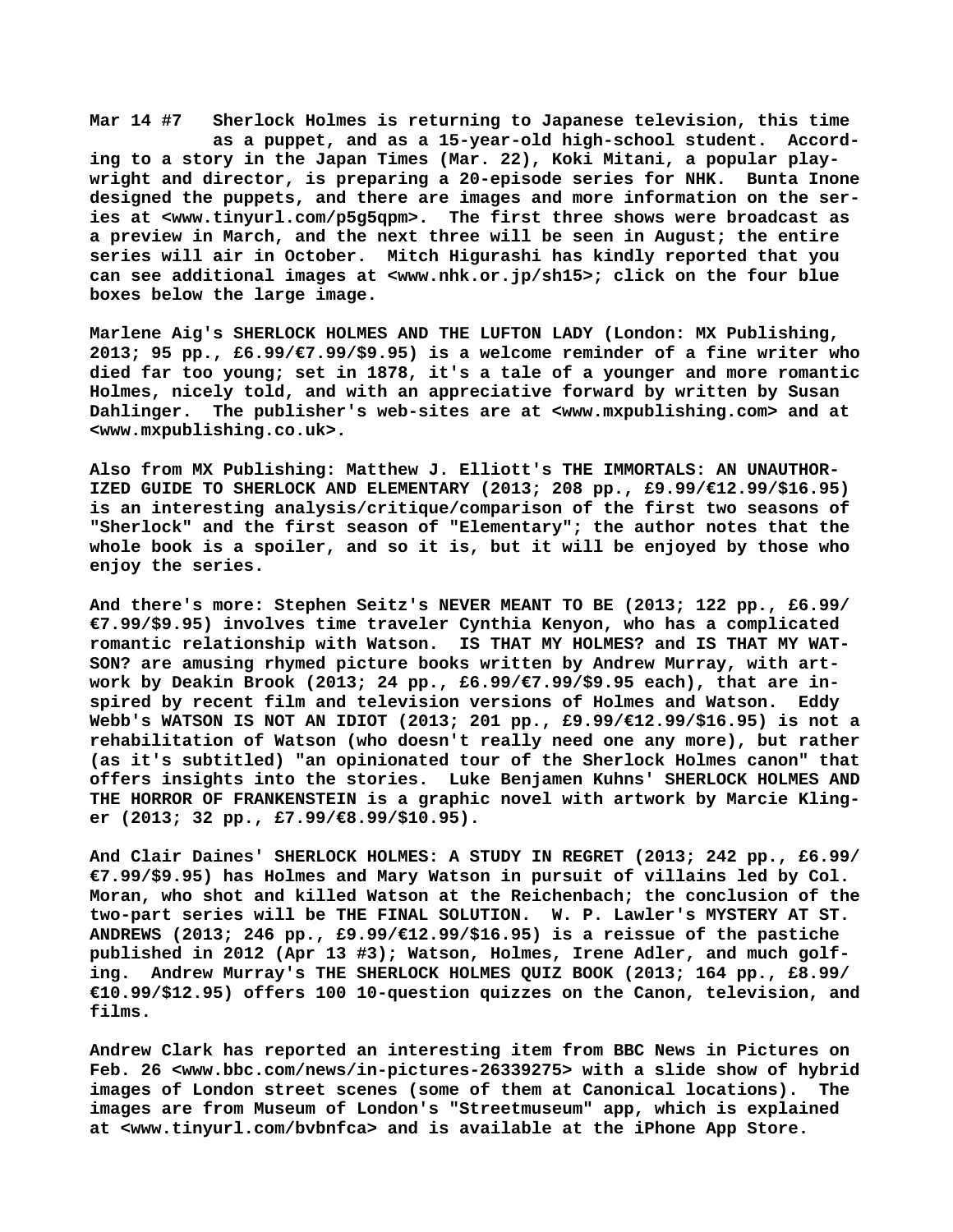**Mar 14 #8 I suggested earlier that Watson doesn't really need rehabilita tion any more. Nigel Bruce wasn't the first or the last actor to portray Watson as "boobus Britannicus" or Holmes' "rather stupid friend" (a phrase that Conan Doyle used in the Fox Movietone film interview (1929) after he had seen earlier Sherlock Holmes films). Younger generations of Sherlockians have been introduced to Watson by actors such as Robert Duval, David Burke, Edward Hardwicke, Jude Law, Martin Freeman, and Lucy Liu, all of whom present a Watson much closer to the Watson found in the Canon.**

**The Huffington Post reported on Mar. 11 that Benedict Cumberbatch would be appearing as a celebrity guest at the Wizard World Minneapolis Comic Con on May 2-4, setting off a flurry of interest and an almost instant denial from the convention. But there are lots of other celebrities appearing at the convention <[www.wizardworld.com/home-minneapolis.html>.](http://www.wizardworld.com/home-minneapolis.html)**

**C. Michael Forsyth's SIR ARTHUR CONAN DOYLE AND HARRY HOUDINI IN THE ADVEN-TURE OF THE SPOOK HOUSE (Freedom's Hammer, 2014; 173 pp., \$13.46) involves Conan Doyle and Houdini and the medium Eva C. in an investigation of multiple murders and a haunted house in Virginia; Eva Carrière was a prominent spiritualist who was investigated by both Conan Doyle and Houdini, and she has an interesting entry at Wikipedia.**

**One of the nicest things about the Internet is that it makes it possible to offer access to archives; Ted Bergman has done that quite nicely providing access to a wide variety of his work, Sherlockian and non-Sherlockian, in Swedish and in English <goto.glocalnet.net/tedbe> (there are some excellent photographs of his model of 221B Baker Street).**

**Marc Pastor's BARCELONA SHADOWS was first published in Catalan in 2008, and has now been translated into English (London: Pushkin Press, 2014; 265 pp., œ12.99/\$18.95); it's fiction, but based on the story of the very real Enriqueta Martí, who was a child murderer, kidnapper, and procurer of children who victimized Barcelona until she was arrested in 1912. It's a gripping novel, often grotesque and chilling, not for the faint of heart; it's also an excellent police procedural, but Sherlockian only because Inspector Moisès Corvo has read about Holmes.**

**The Domino Lady, a masked heroine who first appeared in the May 1936 issue of Saucy Romantic Adventures, appeared with Sherlock Holmes in a story by Nancy Holder in Lori Gentile's anthology DOMINO LADY: SEX AS A WEAPON (Aug 09 #6); they're together again in a two-issue comic-book mini-series DOMINO LADY/SHERLOCK HOLMES from Moonstone Entertainment (2013; \$3.99 each) with artwork by Reno Maniquis [<www.moonstonebooks.com>.](http://www.moonstonebooks.com)**

**Moonstone also has published SHERLOCK HOLMES: THE CROSSOVER CASEBOOK (2012; 300 pp., \$18.95); edited by Howard Hopkins, the anthology has 14 pastiches by authors such as Win Scott Eckert, Joe Gentile, Barbara Hambly, Christopher Sequeira, and Martin Powell, involving Holmes with characters who include Lawrence of Arabia, Harry Houdini, Calamity Jane, Arsene Lupin, and Dr. Thorndyke.**

 **The Spermaceti Press: Peter E. Blau, 7103 Endicott Court, Bethesda, MD 20817-4401 (301-229-5669) <[blau7103@comcast.net>](mailto:blau7103@comcast.net)**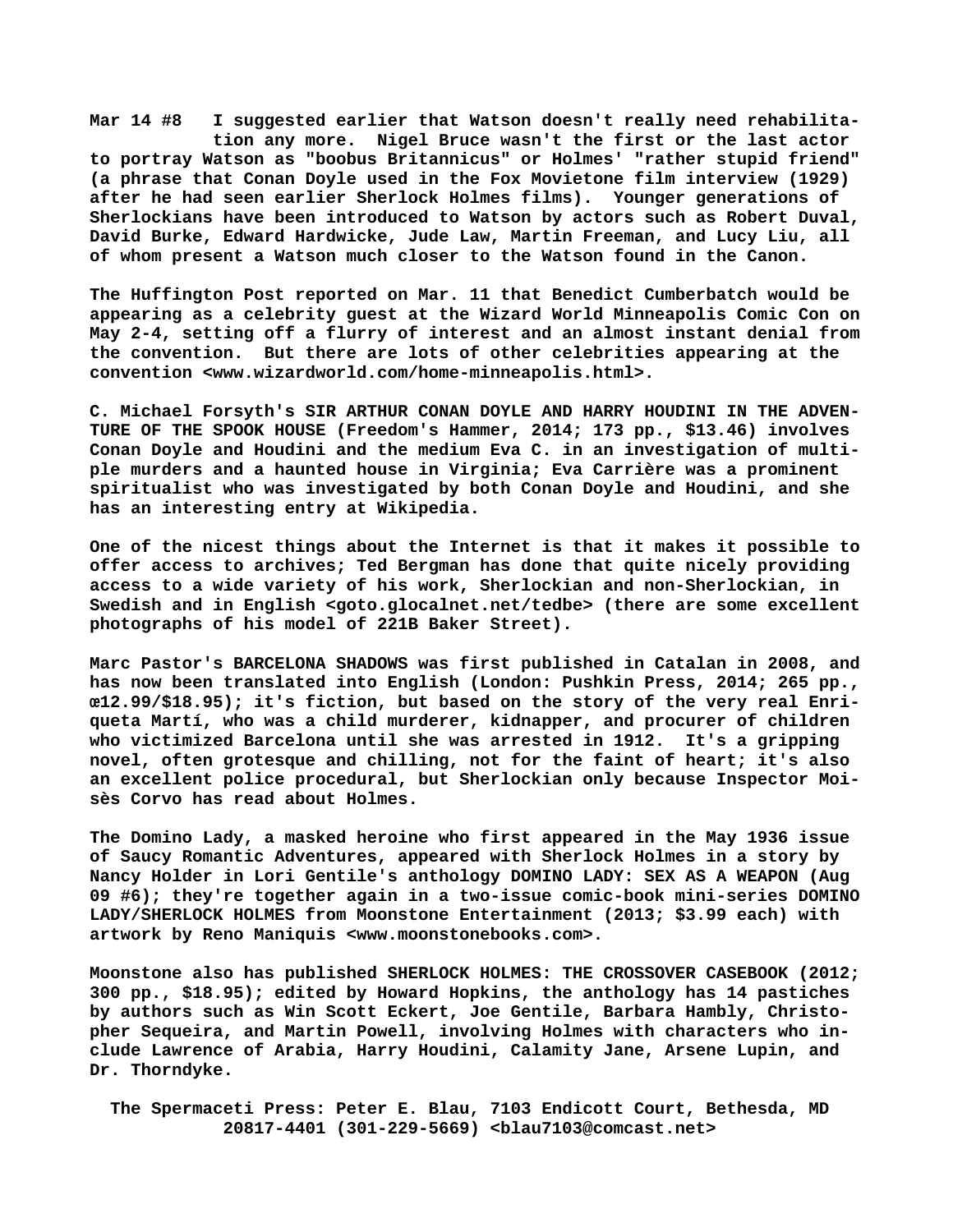**The saga continues: Les Klinger filed his brief in opposition to the Conan Doyle Estate's appeal against the ruling (Dec 13 #1) that Les (and everyone else) can use the Sherlock Holmes characters and story elements in the 50 stories that are now in the public domain without getting permission from the Estate, and the Estate has responded; all of the filings are available at Les' web-site [<www.free-sherlock.com>; c](http://www.free-sherlock.com)lick on "Court Filings" and then scroll down to the last entries. There will be oral arguments in the case in Chicago on May 22.**

**The DFN Charitable Foundation has announced that it has exchanged contracts to purchase Undershaw (the former home of Sir Arthur Conan Doyle), and will create "the schools at Undershaw" with Undershaw as the upper school and an existing school, Stepping Stones in Hindhead as the junior school; the goal of the schools will be to create a 'gold standard' special-needs school for children and young adults who have mild learning and physical difficulties, and there's more information at [<www.dfnfoundation.org>.](http://www.dfnfoundation.org) And there's a 5 minute video at <[www.youtube.com/watch?v=D8x0MUAI5cw>.](http://www.youtube.com/watch?v=D8x0MUAI5cw)**

**The foundation was established this year by David Forbes-Nixon, co-founder, chairman, and chief executive of Alcentra, a company that works "with investors around the world to help them make the most the market opportunities.**

**Some treasures from the late Norman Nolan's collection will be offered at auction at Christie's in New York on June 19: the manuscript of "The Adventure of Black Peter", the original artwork for Sidney Paget's illustration showing Holmes and Watson in the railway carriage (in "Silver Blaze"), and a pair of Sir Arthur Conan Doyle's surgical scissors. Christie's web-site is at <[www.christies.com>; i](http://www.christies.com)f you'd like to be on their mailing list for an announcement of the auction, you should ask Diane Nolan at <[n2913@aol.com>.](mailto:n2913@aol.com) And Randall Stock's "Best of Sherlock" report on the items will be found at [<www.tinyurl.com/mgwh55r>.](http://www.tinyurl.com/mgwh55r)**

**The question was: "Who killed Felipe, the Lion Tamer?" (Mar 14 #5), asked in an advertisement for one of the Rathbone/Bruce radio programs. And the answer seems to be: no one. Alexander Orlov has reported that "Under the Big Top" was broadcast on Nov. 6, 1944, and you can listen to the program at [<www.tinyurl.com/lc5a4fp>.](http://www.tinyurl.com/lc5a4fp) What's really interesting is that there's no Felipe, the Lion Tamer in the story: victim of the murder is Giselle, the tightrope walker.**

**Caroline Bryan Atkins has found an interesting Sherlockian game available (free) at Google Play [<www.tinyurl.com/qb9exsa>; t](http://www.tinyurl.com/qb9exsa)here's a lot more Sherlockian material at the web-site, which is well worth exploring.**

**The Internet reverberated earlier this month with news of new photographs of fairies: the Manchester Evening News reported that Manchester lecturer John Hyatt had photographed what appeared to be fairies in the Rossendale Valley, and that the photographs would be exhibited at the Whitaker Museum in Rossendale <[www.tinyurl.com/q58gn86>.](http://www.tinyurl.com/q58gn86) The story was published on Apr. 2, which suggests that the announcement was made on Apr. 1. Caveat lector.**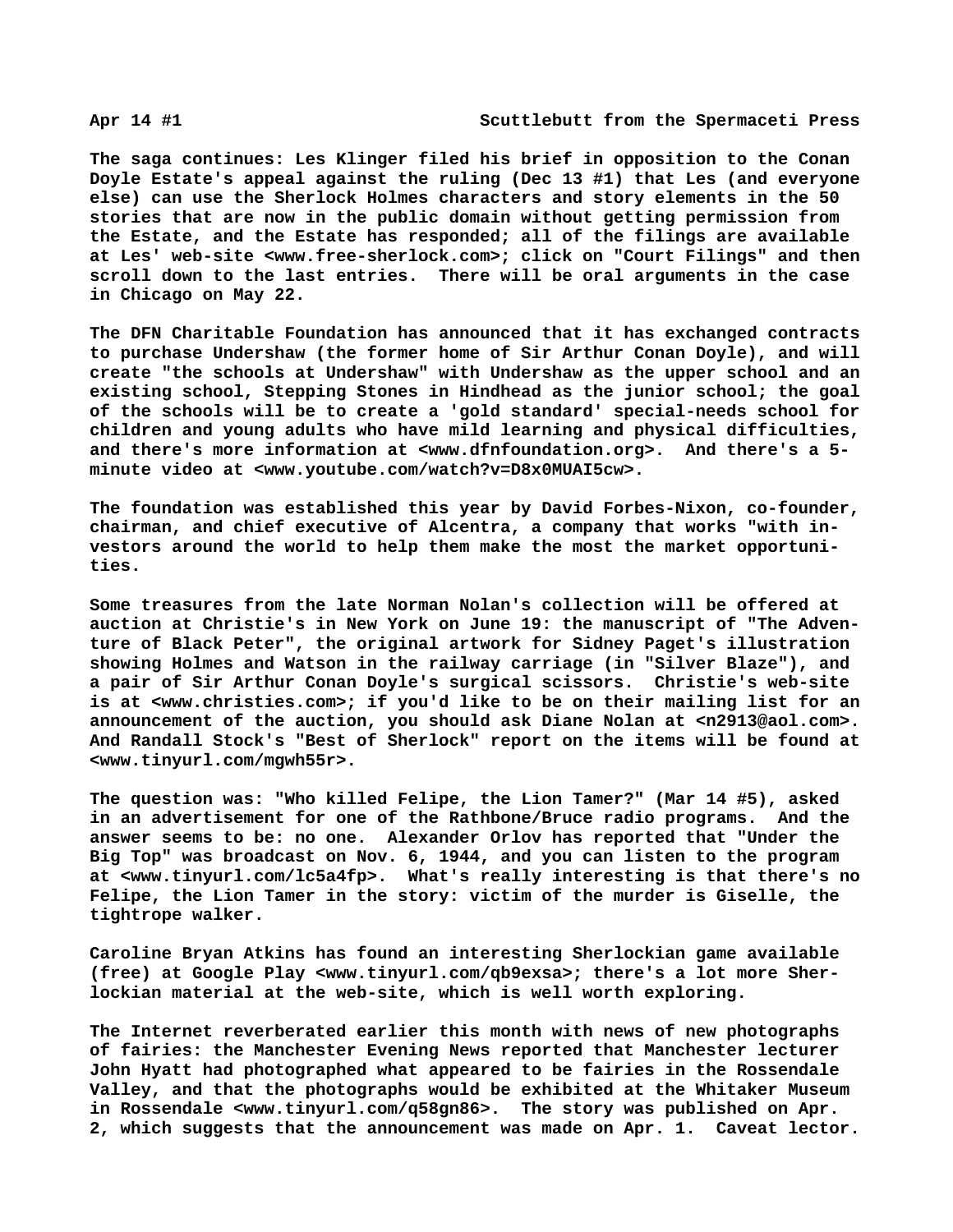**Apr 14 #2 Fergus Hume's THE MYSTERY OF A HANSOM CAB (1886) isn't at all Sherlockian, but it's an interesting example of a truly popular Victorian mystery novel: it was self-published in Australia by the author, who sold all the rights for £50 and then watched sales rise to a reported 375,000 copies by the end of 1887, when A STUDY IN SCARLET made far less of an impression on readers. The State Library of New South Wales is reported to hold the only known copy of the first edition. Michael Dirda's perceptive review of a new edition of the book from Text Classics was published** last month in the Washington Post last month [<www.tinyurl.com/k7zun7j>.](http://www.tinyurl.com/k7zun7j)

**The amusing comment that "Though he might be more humble, there's no police like Holmes" is credited to Conan Doyle's brother-in-law E. W. Hornung; but what is the source? When and where did he say or write it?**

**Mickey Rooney died on Apr. 6. He was born Joe Yule Jr., went on stage as a toddler in his parents' vaudeville act, and made his first appearance in films in at the age of six. The next year, in 1927, he made the first of his Mickey McGuire short films, and took half of his acting name from his role in the series; he went on to a long career as an actor, and never retired. In "Mickey the Detective" (1928) he ran a detective school, planning "to make Sherlock Holmes look like a cross-eyed house detective." You can see the film (in two parts) at [<www.youtube.com>, a](http://www.youtube.com)s well as an excerpt from "Mickey's Disguises" (1933), which includes an amusing bit with Sherlockian artwork.**

**The Société Sherlock Holmes de France's web-site has much to offer, including "The Conan Doyle Encyclopedia" [<www.sshf.com/encyclopedia> w](http://www.sshf.com/encyclopedia)hich will reward those who explore it thoroughly. One such item is an entry for "Le Quadrille des Diamants" (a French television program that was broadcast in 1957), with a link to the film at <[www.ina.fr>; i](http://www.ina.fr)t's based on Conan Doyle's "The Story of the Jew's Breastplate" and new to Doylean filmography.**

**The French society also helpfully provides images and transcripts of Conan Doyle's contributions to the N.Y. Times, as well as many other periodicals [<www.sshf.com/encyclopedia/index/php/Main\\_Page>; c](http://www.sshf.com/encyclopedia/index/php/Main_Page)lick on "Periodicals" in the column at the left.**

**Howard Ostrom's extensive research on "The Original Baker Street Babes" is available on-line at <[www.tinyurl.com/qyooq7g>, o](http://www.tinyurl.com/qyooq7g)ffering a survey of women actors, directors, and writers who have been involved in presenting Sherlockian drama, and you can see an interesting four-part video documentary based on his research at [<www.tinyurl.com/p6qwz4d>.](http://www.tinyurl.com/p6qwz4d)**

**Curtis Armstrong continues to appear on television, currently guest-starring as God's scribe Metatron in "Supernatural" (a series broadcast by the CW Television Network series). In the episode "Meta Fiction" (Apr. 15) he quotes from the Canon; the episode may still be available at the web-site for the series [<www.cwtv.com/series/supernatural>, a](http://www.cwtv.com/series/supernatural)nd it will surely repeat. Curtis reports that Robbie Thompson (the writer) tweeted during the East Coast feed of the show that he put the quote in because he had heard that Curtis was a Sherlockian. The show wound up seven minutes long, so it had to be cut; he was afraid that Holmes would wind up on the cutting-room floor, and was delighted when he didn't.**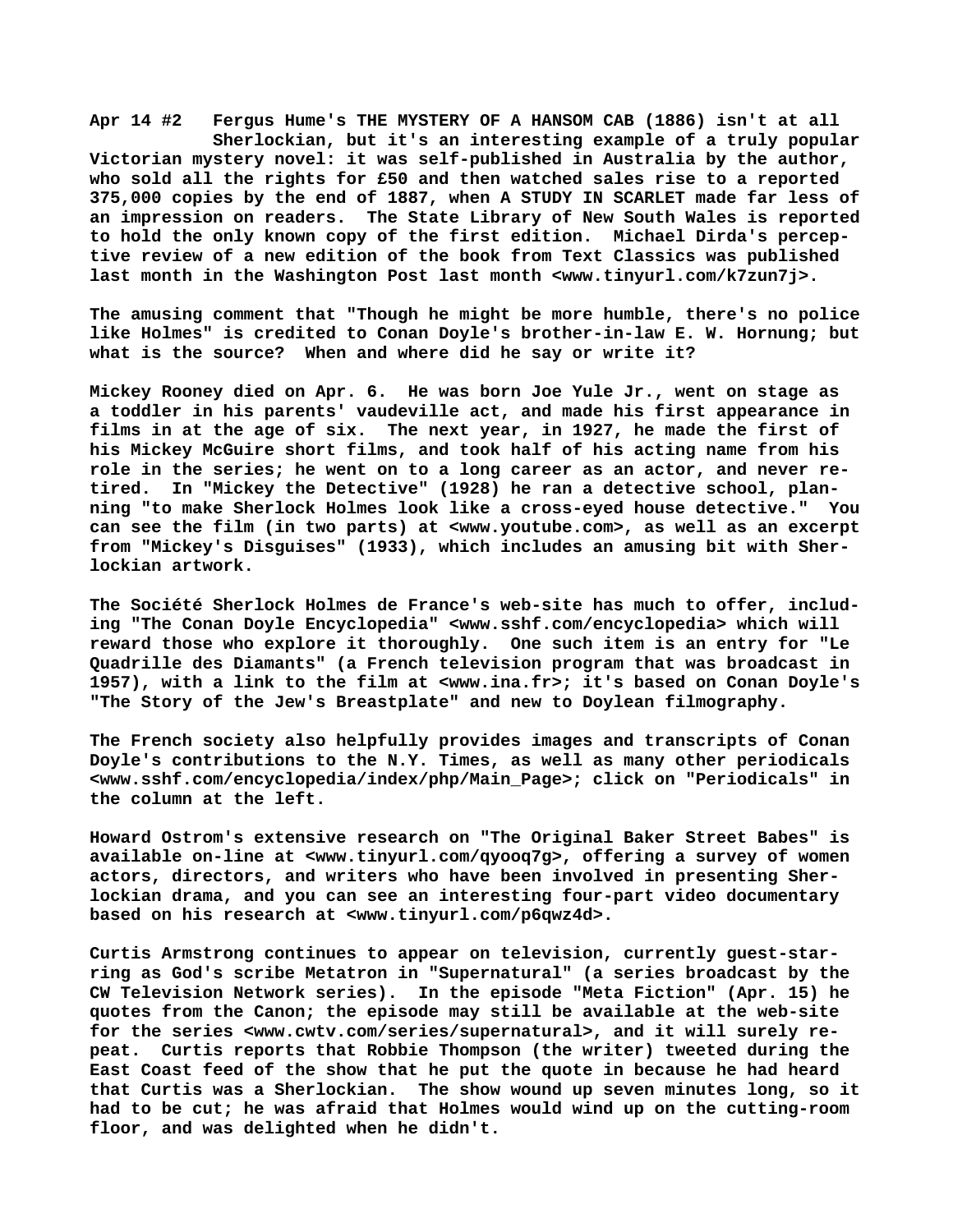**Apr 14 #3 The April issue of Laurie R. King's "News and Nonsense" offers news for fans of Mary Russell: THE MARY RUSSELL COMPANION will be published as an e-book in May, there's a Laurie R. King Channel at You-Tube, and you can see an image of the cover of the next Mary Russell novel, DREAMING SPIES. You can read the newsletter at [<www.tinyurl.com/l7xdj5r>.](http://www.tinyurl.com/l7xdj5r)**

**Don Libey reports that last year's 221B Cellars "A Study in Scarlet" vintage is no longer available (unless you know someone who is willing to share a bottle); this year's "The Hound of the Baskervilles" vintage will be ready soon; you can read all about it, and order, at [<www.221bcellars.com>.](http://www.221bcellars.com)** 

**The Washington Post has held a Peeps Diorama Contest since 2007, and this year's winners can be seen at [<www.tinyurl.com/mmllbxb>.](http://www.tinyurl.com/mmllbxb) The St. Paul Pioneer Press, however, has been running a contest since 2003, and this year's winner, accompanied by a story written by Seth Johnson and Candace Okeson, was Sherlockian: "The Adventure of the Speckled Cand(y)". You can read the story, and see the diorama, at <[www.tinyurl.com/n3xucq4>.](http://www.tinyurl.com/n3xucq4)**



**JEWEL OF THE THAMES: A PORTIA ADAMS ADVENTURE, by Angela Misri (Fierce Ink Press, 2014; 243 pp., \$11.99) is the first of a series featuring a 19-yearold Canadian girl who when her mother dies in the 1930s discovers that she is the granddaughter of Dr. Watson, inherits 221 Baker Street, and acquires a mysterious (and generous) guardian who takes Portia to London, where she studies the journals and books she finds in the house, and shows a talent for detective; it's nicely done, with some interesting twists and turns.**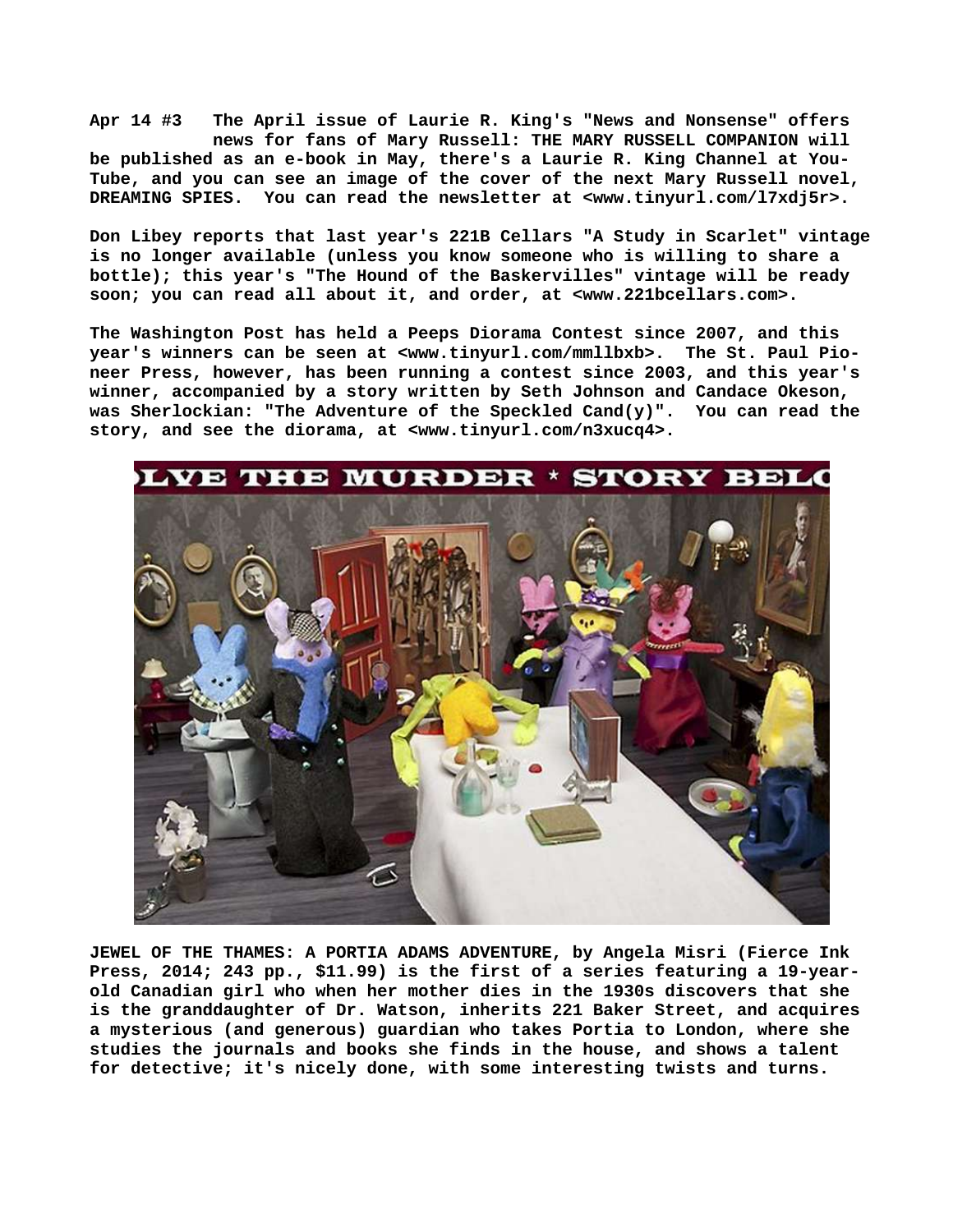**Apr 14 #4 Further to the earlier mention of Baskerville the Hound (Apr 13 #6), there is a nice blog about his debut on "The Muppet Show" on Oct. 18, 1976 (with a link to "Sherlock Holmes and the Case of the Disappearing Clues") on Scott Monty's web-site "I Hear of Sherlock Everywhere" [<www.tinyurl.com/nwos386>.](http://www.tinyurl.com/nwos386) Credit where credit is due: Jim Henson (Rowlf) as Sherlock Holmes, and John Loveday (Baskerville the Hound) as Watson.**

**Dave Thompson's SHERLOCK HOLMES FAQ (Milwaukee: Applause Books, 2013; 283 pp., \$24.99) promises "all that's left to know about the world's greatest private detective," and offers a well-illustrated and sometimes irreverent guide to Conan Doyle, the Canon, selected pastiches, Sherlockian drama, and the world of Sherlock Holmes.**

**More about Lego minifigures of Sherlock Holmes (Feb 14 #3): Maureen Mosher notes some interesting videos at [<www.youtube.com>; j](http://www.youtube.com)ust search for [lego sherlock].**

**Further to the item on the three mysterious metal plates discovered by Javier Doria (May 13 #4), one of them, honoring Sherlock Holmes and the publication of Vincent Starrett's 221B: STUDIES IN SHERLOCK HOLMES, went unsold at Heritage Auctions on Apr. 2, estimated at \$15,000; the plate still is available (for \$9,375), and there are images and a detailed description at [<www.tinyurl.com/ow4ejs3>.](http://www.tinyurl.com/ow4ejs3)**

**PwC (the new brand for PricewaterhouseCoopers) is a professional services and auditing company with headquarters in London; Jennie Paton has spotted their new amusing Sherlockian commercial at <[www.vimeo.com/89868475>.](http://www.vimeo.com/89868475)**

**"Here at Oxford University Press we occasionally get the chance to discover a new and exciting piece of literary history," said an announcement on the OUP blog at the beginning of the month. "Never before published, our editorial team has acquired 'The Mystery of the Green Garden,' now believed to be Sir Arthur Conan Doyle's first use of the Sherlock Holmes character in his writing. Written during Doyle's time at Stonyhurst College before entering medical school, the short story displays an early, amateur style of writing not seen in his later published works." You can read the complete announcement at <[www.tinyurl.com/nsp35v9>.](http://www.tinyurl.com/nsp35v9)**

**J. C. Jones' THE SHERLOCK HOLMES STORIES AND COMBUSTION SCIENCE is a splendid example of how much fun experts can have using their expertise to analyze the Canon (and in this case also the Apocrypha and a few pastiches). A few of the pieces in this collection were first published as letters in The Sherlock Holmes Journal, but most of them are new, and all are interesting. For information on how to purchase the book, you can contact the author at [<j.c.jones@abdn.ac.uk>.](mailto:j.c.jones@abdn.ac.uk)**

**WATSON AND HOLMES is a new comic-book mini-series created by Brandon Perlow and Paul Mendoza, and written by Karl Bollers; there are six issues so far (\$1.99 each), and a graphic novel WATSON AND HOLMES: A STUDY IN BLACK that combines the first five issues (2013; \$16.99). Holmes and Watson are African Americans living and battling criminals in modern-day Harlem, and the series offers strong and colorful artwork by Rick Leonardi and Larry Stroman; you can see samples at [<www.newparadigmstudios.com>.](http://www.newparadigmstudios.com)**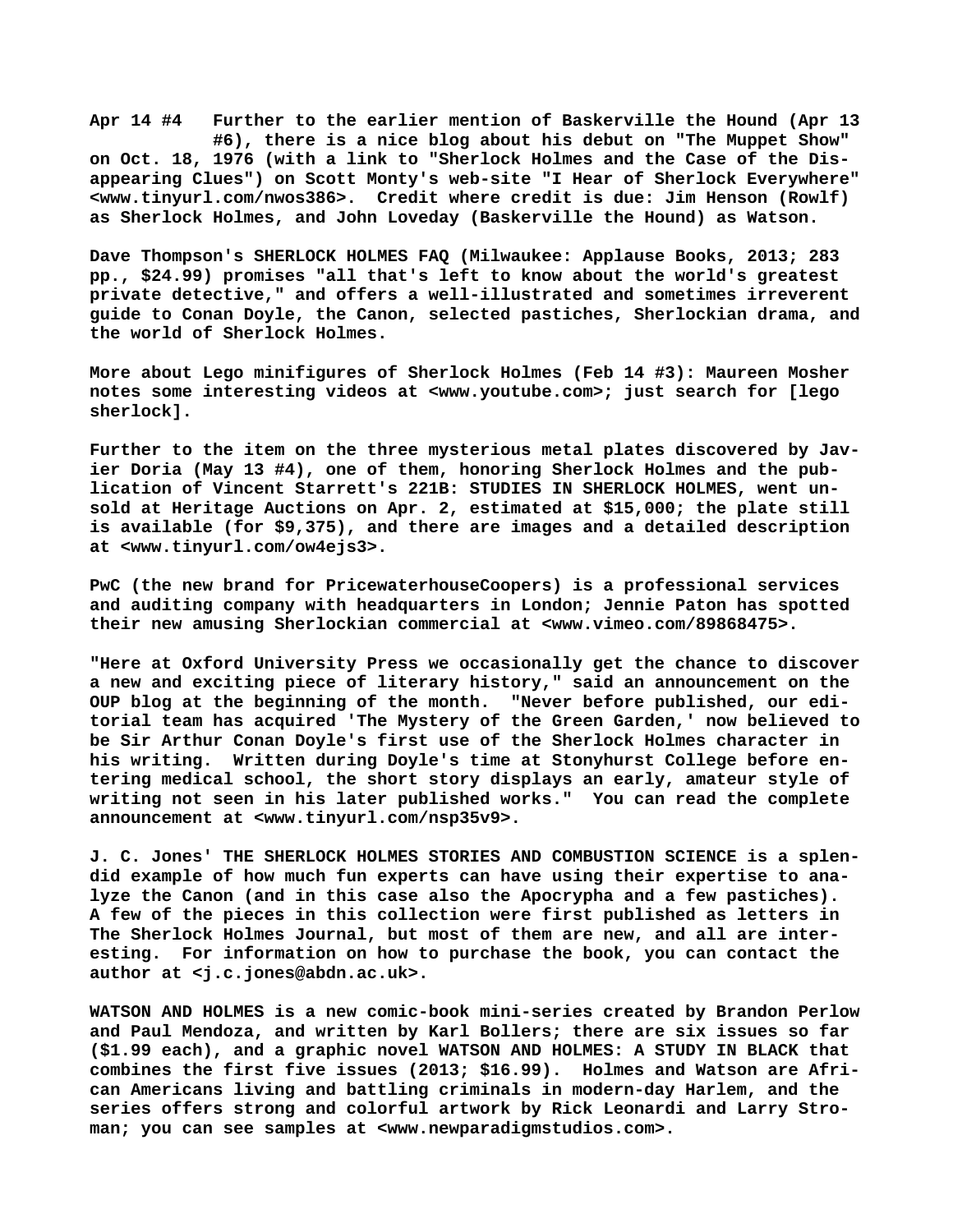**Apr 14 #5 Steve Moore died on Mar. 16. He was a co-founder of The Fort ean Times, and claimed he "was obviously destined to be either** a werewolf or a lunatic." He also worked as an editor and a writer, and ac**cording to his obituary in The Telegraph (Apr. 13), produced the SHERLOCK HOLMES & DOCTOR WATSON ANNUAL (1979), a tie-in for Sheldon Reynolds' television series starring Geoffrey Whitehead and Donald Pickering.**

**Still another playscript: John Longenbaugh's play "Sherlock Holmes and the Case of the Christmas Carol" premiered in Seattle in 2010, and the script is available from the Dramatists Play Service <[www.dramatists.com> \(](http://www.dramatists.com)\$8.00); the company has published other Sherlockian plays over the years.**

**"Nevada Barr on Addiction" is an amusing and intriguing (although non-Sherlockian essay at the Mystery Scene web-site <[www.tinyurl.com/lr9o4jk>.](http://www.tinyurl.com/lr9o4jk)**

**No one seems to be able to identify the source of E. W. Hornung's "Though he might be more humble, there's no police like Holmes," but we have it on good authority that the comment was Hornung's: Dan Stashower reports that Conan Doyle (in the chapter "Some Notable People" in his autobiography MEM-ORIES AND ADVENTURES) quotes Hornung's "criticism upon my Sherlock Holmes." Conan Doyle also describes Hornung as "a Dr. Johnson without the learning but with a finer wit," and added that "No one could say a neater thing, and his writings, good as they are, never adequately represented the powers of the man, nor the quickness of his brain."**

**The 55th annual running of the Chicago Silver Blaze (the world's oldest and still-active annual Sherlockian horse race) will be held on Oct. 18 at the Hawthorne Race Course; if you'd like to attend the festivities, details are available from Susan Diamond <[szdiamond@comcast.net>.](mailto:szdiamond@comcast.net)**

**Tony Gray died on Apr. 14. A member of what the Telegraph called "the most famous trio of musical clowns in London" in the 1950s and 1960s, he and his partners were credited with inspiring Monty Python. He also acted in films and television, appearing (according to the Telegraph obituary) in an uncredited walk-on role in "The Private Life of Sherlock Holmes" (1970).**

**Ray Celestin's THE AXEMAN'S JAZZ (London: Mantle, 2014; 426 pp., £19.66) is set in New Orleans in 1919, when Ida Davis (a fledgling Pinkerton employee who's a fan of Sherlock Holmes), young Lewis Armstrong (still on his way to becoming a famous musician), and a vivid cast of characters all are in pursuit of a fiendish serial killer in a city described with a fine sense of place and time.**

**For readers in Maryland (and for the amusement of readers elsewhere): this year's "Search for Unclaimed Property" features Sherlock Franchot in print and at YouTube [<www.tinyurl.com/nrkafv4>.](http://www.tinyurl.com/nrkafv4) Peter V. Franchot is the Comptroller of Maryland.**

**Rick Etchells' FINDING SHERLOCK HOLMES IN AMERICA is an e-book travel guide to the United States, offering a state-by-state guide to Holmes-named cities and places, bookstore, societies, and much more, available for \$3.95 at Amazon [<www.tinyurl.com/kghpa46>, w](http://www.tinyurl.com/kghpa46)here you can review the opening pages, which will take you through Arkansas and into California.**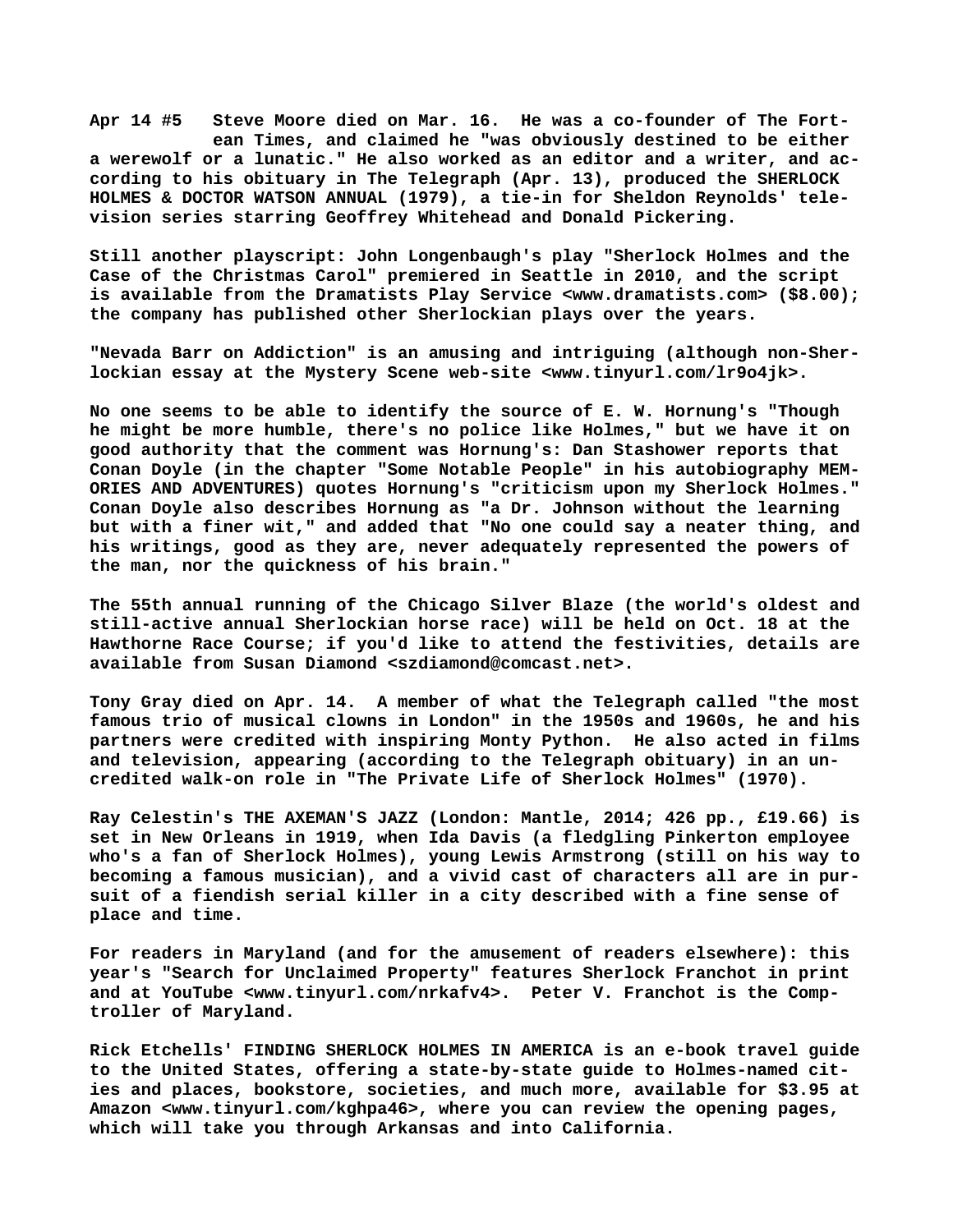**Apr 14 #6 SHERLOCK HOLMES AND THE BLACK WIDOWER, by Keiran McMullen (Lon don: MX Publishing, 2013; 189 pp., \$16.95) offers an interesting approach to the Canon: Holmes, in 1908, investigates the deaths of Watson's three wives, hoping to prove his friend is not a murderer. The publisher's web-sites are at [<www.mxpublishing.com> a](http://www.mxpublishing.com)nd <[www.mxpublishing.co.uk>.](http://www.mxpublishing.co.uk) THE WIDOW OF DARTMOOR, by Warwick Downing (2014; 234 pp., \$16.95), is an imaginative courtroom drama: the Widow of Dartmoor is Beryl Stapleton, who now is the wife of a nobleman and on trial for murdering Prof. Christian Vandeleur; her barrister's Jeremy Holmes, the nephew of Sherlock Holmes, and the story is full of twists, turns, and surprises.**

**Also from MX Publishing: P. James Macaluso Jr. has used Legos to illustrate A SCANDAL IN BOHEMIA, THE RED-HEADED LEAGUE, and A CASE OF IDENTITY in full color (each \$9.95); it's an imaginative concept, and done well. David Marcum's SHERLOCK HOLMES AND A QUANTITY OF DEBT (2013; 183 pp., \$19.95) is a novel-length addition to his earlier short stories in THE PAPERS OF SHER-LOCK HOLMES (Aug 13 #7); Holmes and Watson investigate (and succeed in solving) a 50-year-old murder.**

**And there's more: John Worth's THE MAKING OF A MAN (2013; 249 pp., \$16.95) echoes both Dickens and the Canon, offering the story of how young Shiloh Coombs survives the squalor and perils of the East End to become Sherlock Holmes. Peter A. Andersson's THE COTSWOLDS WEREWOLF AND OTHER STORIES OF SHERLOCK HOLMES (2014; 214 pp., \$16.95) presents one long pastiche and four short ones, set in the country and in London. Fiona James-Brown's SHERLOCK HOLMES AND THE AFFAIR OF THE CONTENTIOUS CONTRALTO (94 pp., \$10.95) is set in 1910, when Holmes and Watson attend Irene Adler's final performance and meet her daughter Sophie, solving a terrible murder.**

**The Dali Museum in St. Petersburg, Fla., which is devoted to the philosophy and art of Salvador Dali, offers lectures called "Coffee with a Curator". On May 7 the curator will be Elise Trucks, speaking about "Dali, Freud, & Sherlock Holmes"; details at <[www.tinyurl.com/mummzgx>.](http://www.tinyurl.com/mummzgx)**

**Alexander Orlov has reported from Russia on what is perhaps the strangest sort-of-Sherlockian film ever produced: "Selden: Deep in the Grimpen Mire" (2010). There's some comment (in Russian) at <[www.tinyurl.com/m9xop4e>](http://www.tinyurl.com/m9xop4e) and a trailer made in 2008 at <[www.tinyurl.com/mdzrovr>, a](http://www.tinyurl.com/mdzrovr)nd Bill Barnes found the complete film (66 minutes) at <[www.tinyurl.com/n4narya>.](http://www.tinyurl.com/n4narya) Described as a "bio-pic" of Selden, it's notable for showing a lot of Selden but not the Hound, nor Holmes or anyone else from the Canon other than (in a very brief glimpse) Barrymore. It's an amateur film, directed by Dmitry Lesnikov and starring Maxim Sveshnikov as Selden, it was uploaded to YouTube on Jan. 16, 2012.**

**Marsha Pollak reports The Sub-Librarians Scion of the Baker Street Irregulars in the American Library Association will meet on June 30, during the annual conference of the ALA, this year in Las Vegas, with Laurie R. King as the guest speaker. Marsha will be delighted to provide more information [<mlpollak@earthlink.net>.](mailto:mlpollak@earthlink.net)**

 **The Spermaceti Press: Peter E. Blau, 7103 Endicott Court, Bethesda, MD 20817-4401 (301-229-5669) <[blau7103@comcast.net>](mailto:blau7103@comcast.net)**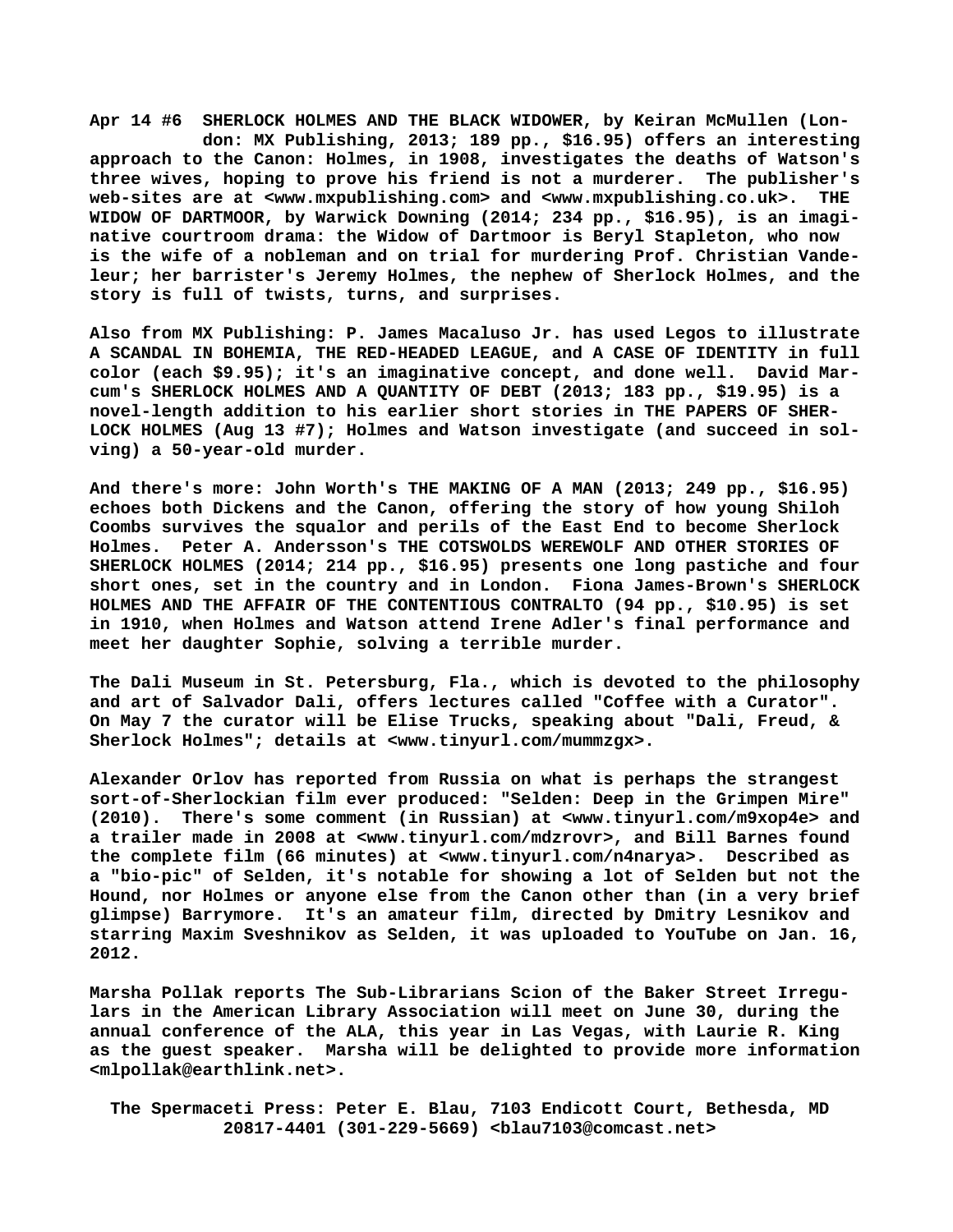**The saga continues: the 7th Circuit Court of Appeals heard oral arguments on May 22 (by interesting coincidence, Conan Doyle's birthday), in Leslie S. Klinger (Plaintiff-Appellee) vs. Conan Doyle Estate Ltd. (Defendant-Appellant); the judges were Richard Posner, Joel Martin Flaum, and Daniel Anthony Mannion and each side was allowed 15 minutes in which to present and defend their arguments. You can listen to the arguments at the court website [<www.tinyurl.com/ogswbd6>, a](http://www.tinyurl.com/ogswbd6)nd you can read comments by Brenda Rossini (who attended the proceedings) at Scott Monty's "I Hear of Sherlock Everywhere" blog [<www.tinyurl.com/ptf4yqu>.](http://www.tinyurl.com/ptf4yqu) There's no predicting how long it will take for the court to render its decision in the case.**

**It was interesting to hear Judge Posner ask Les Klinger's attorney Jonathan Kirsch whether Les was "the author of the annotated volumes," because Posner reviewed THE NEW ANNOTATED SHERLOCK HOLMES for The New Republic (Oct. 11, 2004), and offered a decidedly unfavorable opinion of the scholarship and pseudo-scholarship detailed in the annotations.**

**Congratulations to Daniel Stashower, who makes it look easy. This month he won the Mystery Writers of America's Edgar (best fact crime) and Malice Domestic's Agatha (best non-fiction work) for THE HOUR OF PERIL: THE SECRET PLOT TO MURDER LINCOLN BEFORE THE CIVIL WAR. Dan also won an Edgar and an Agatha in 2008 for ARTHUR CONAN DOYLE: A LIFE IN LETTERS, and in 2000 for TELLER OF TALES: THE LIFE OF ARTHUR CONAN DOYLE; it's rare for an author to win more than one award the same year. Ever rarer is a hat trick: Dan also won an Anthony at Bouchercon in 2008.**

**Sorry about that: material from Norman Nolan's collection (Apr 14 #1) will be offered at auction at Christie's in New York on June 19 (which gives you more time to get ready to bid). Randall Stock's "Best of Sherlock" report on the items will be found at [<www.tinyurl.com/mgwh55r>, w](http://www.tinyurl.com/mgwh55r)here you can see just how spectacular Sidney Paget's original artwork is (the engraved versions in The Strand Magazine are nowhere near as nice).**

**The Wessex Press has announced that Mark Gatiss will be a special guest at "From Gillette to Brett IV: Basil, Benedict, and Beyond" at Indiana University in Bloomington on Sept. 12-14, 2014. Steve Doyle and Mark Gagen have attracted enthusiastic audiences for their past three conferences, and reg-**istration is now open [<www.wessexpress.com>.](http://www.wessexpress.com) Fans of the BBC series "Sher**lock" will know that Gatiss has series credits as co-creator, producer, actor, and writer. Other special guests are Paul Annett, first director of the Granada "Sherlock Holmes" series, and Michael Hoey, son and biographer of Dennis Hoey, who played Lestrade in the Rathbone/Bruce films.**

**Aziz Bin Adam has discovered the British Library's English and Drama blog, with an entry on "The Spirit Voice of Sir Arthur Conan Doyle" and links to the recording Conan Doyle made in 1930 for His Master's Voice, and to the recording made in 1934 during a seance at the Aeolian Hall; you can listen to both recordings at [<www.tinyurl.com/on5k32l>.](http://www.tinyurl.com/on5k32l) BBC Radio 4 broadcast a 30-minute program ("What Grandad Did in the Dark") on Jan. 4, 2002, and you can listen to the program at <[www.tinyurl.com/ng6a9p9> \(](http://www.tinyurl.com/ng6a9p9)but the Conan Doyle recording isn't included in the program).**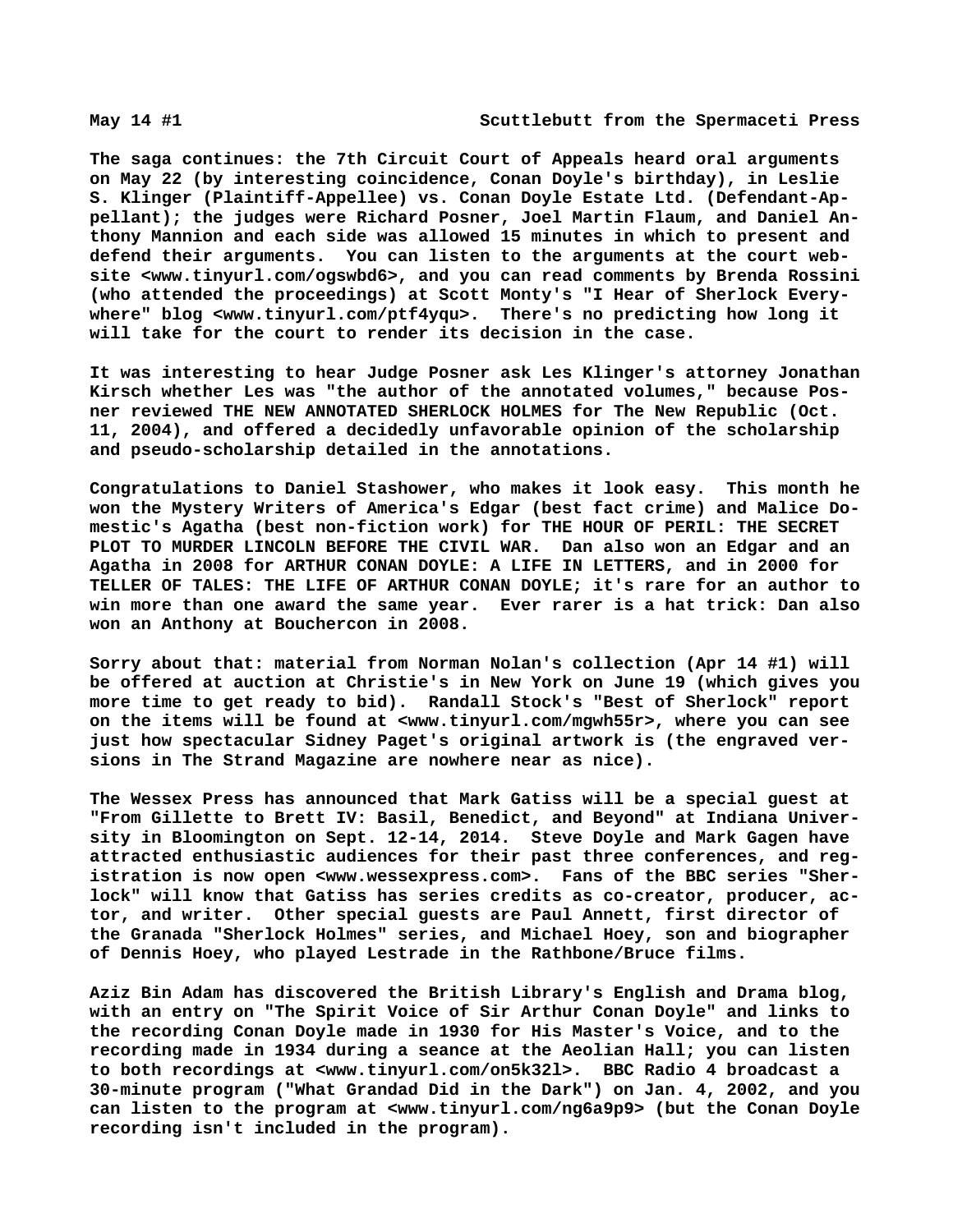**May 14 #2 LADIES, LADIES: THE WOMEN IN THE LIFE OF SHERLOCK HOLMES, ed ited by Patricia Guy and Katherine Karlson (Sep 07 #3), is now available from Amazon as an e-book (\$2.99) [<www.tinyurl.com/m5sr4ko>; i](http://www.tinyurl.com/m5sr4ko)t's intriguing anthology of essays, poems, music-hall songs that mention Sherlock Holmes (and some that don't), by way of examining "topics ranging from libations to libido, perfumes to prejudice, in the context of the Sherlock Holmes stories."**

**[<www.somethingisgoingtohappen.net> i](http://www.somethingisgoingtohappen.net)s a blog started in May 2012 by Janet Hutchings, editor of Ellery Queen's Mystery Magazine, and it is full of interesting posts by Janet and other EQMM authors. Needless to say, some of the posts are Sherlockian, and they're easy to find by searching the blog for [sherlock] and [conan doyle]. Kenneth Wishnia has written a two-part piece about "Conan Doyle's Sly Subversion of English Society", and in March Dana Cameron contributed "Solving for Sherlock Holmes" (she was preparing for a panel on "Sherlock Holmes and TV" at Boskone, and starting to write a Sherlockian pastiche).**

**If you've never heard of Boskone, it's the longest-running science-fiction convention in New England; it attracts more than a thousand fans and professionals, and this year's was its 52nd gathering. Science-fiction fans have been convening far longer than mystery fans, by the way: Worldcon (the World Science Fiction Convention) was launched in 1939, and the first Bouchercon was held in 1970.**

**Charles A. Adams ("The Winter Assizes at Norwich") died on May 18. Charlie taught English literature at Norwich Free Academy in Connecticut for almost 40 years; he was a long-time member of The Men on the Tor, founded and led The Winter Assizes at Norwich, and he received that as his Investiture from The Baker Street Irregulars in 1990.**

**SHERLOCK: EVERY CANON REFERENCE YOU MAY HAVE MISSED IN BBC'S SERIES 1-3, by Valerie Estelle Frankel (Sunnyvale: LitCrit Press, 2014; 196 pp., \$9.99), is a detailed exploration of "Sherlock" (all nine episodes and the mini-episode), discussion allusions to and echoes of not only the Canon but also other films and television series, accompanied by commentary by Mark Gatiss in print and on DVDs. The author's web-site's at <[www.vefrankel.com>.](http://www.vefrankel.com)**

**The attractive young lady is 23-year-old Rebecca Case, and her costume consists entirely of body paint, the handiwork of an artist known as Pashur, according to an article in LA Weekly (May 22); she is part of a triptych, with Watson and a foggy London night on the backs of two other girls (not photographed for the article) available at [<www.tinyurl.com/pt96lts>.](http://www.tinyurl.com/pt96lts) You can see more of Pashur's work at [<www.canvasalive.com>.](http://www.canvasalive.com)**



**Nicholas Utechin's "OCCASIONALLY TO EMBELLISH" (Jan 13 #3) has won the Tony & Freda Howlett Literary Award, which is awarded**

**by The Sherlock Holmes Society of London for the best piece of Holmesiana published in the preceding year; it's a collection of reprints of some of his literate and often humorous scholarship, with new postscripts to many of the pieces, and it is still available from the Gasogene Press (\$18.95) [<www.wessexpress.com>.](http://www.wessexpress.com)**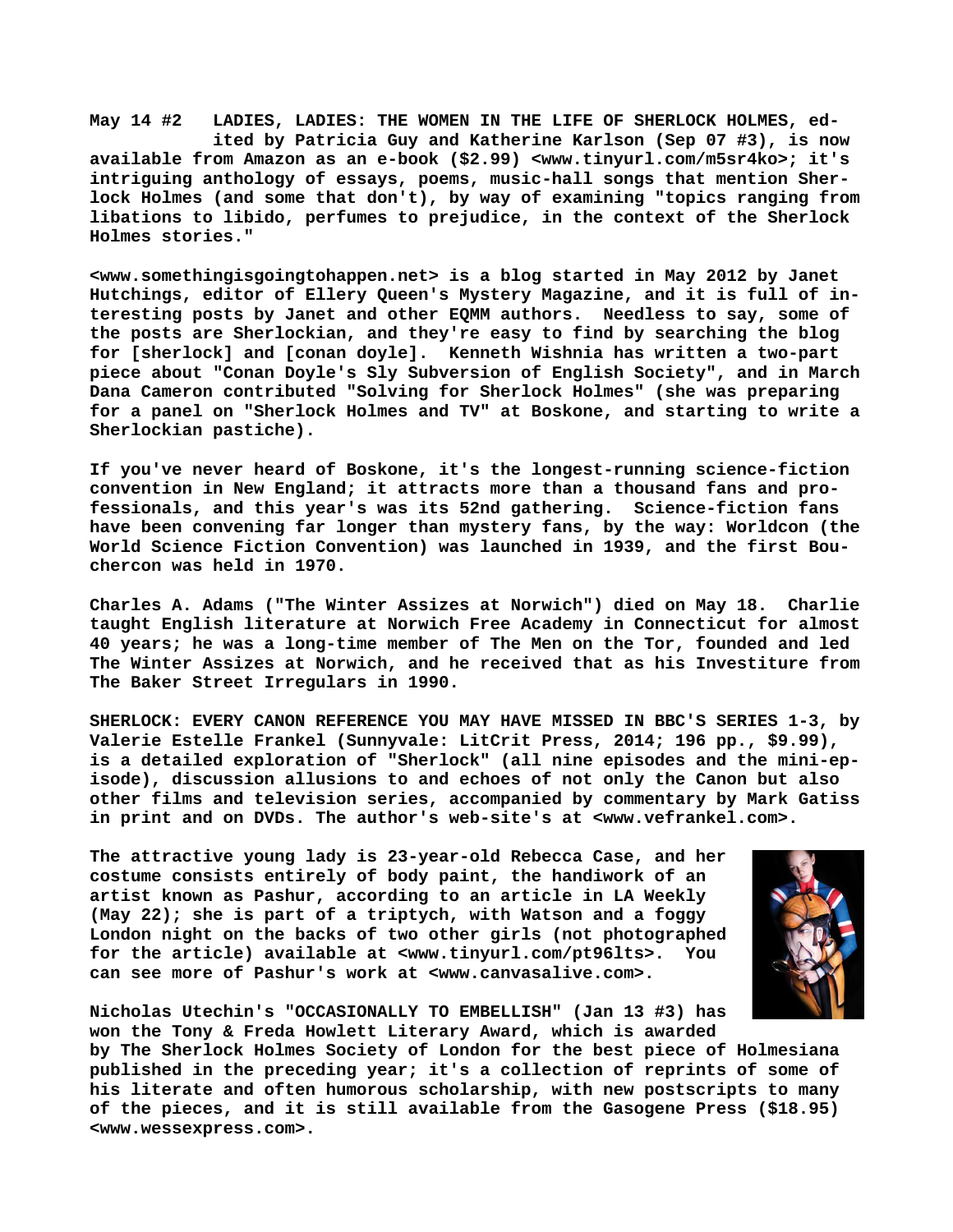**May 14 #3 Alexander Orlov has reported two Canonical stories translated into Lidepla (Lingwa de Planeta). Lidepla is a worldlang (international auxiliary language), and you can read both stories on-line at [<www.tinyurl.com/kdydb53> a](http://www.tinyurl.com/kdydb53)nd [<www.tinyurl.com/la7lrsg>.](http://www.tinyurl.com/la7lrsg) There's more information about Lingwa de Planeta at [<www.lingwadeplaneta.info>.](http://www.lingwadeplaneta.info)**

**And Don Hobbs found Dave Mcleod, who has translated part of "A Scandal in Bohemia" into Occidental [<www.page30.com/search/label/Sherlock%20Holmes>.](http://www.page30.com/search/label/Sherlock%20Holmes)**

**Ian Schoenherr has responded to my query about E. W. Hornung's "Though he might be more humble, there's no police like Holmes" (Apr 14 #5), noting a stanza in Harry Graham's poem "The Policeman" in FAMILIAR FACES (1907):**

 **He may not be as bright, forsooth, As Dr. Watson's famous foil,-- Sherlock, that keen unerring sleuth Immortalised by Doyle, And Patti who, where'er she roams, Asserts "There's no Police like Holmes!"**

**Harry Graham also wrote a long poem "Sherlock Holmes" in MORE REPRESENTAT-IVE MEN (1905). Both poems can be read on-line at Project Gutenberg. Ian also discovered Ogden Nash's "Macbeth Has Murdered Sleep? or Don't Make Me Laugh" (1933), which ends with the quatrain:**

 **I've watched with fascinated eyes Detectives fall, detectives rise, And racing through a thousand tomes, Reflect, There's no police like Holmes."**

**Nash's poem was published in the N.Y. Herald Tribune (July 16, 1933) and in HAPPY DAYS (1933). The complete poem's at [<www.tinyurl.com/lwxjj8v>.](http://www.tinyurl.com/lwxjj8v) Ian also is enthusiastic about Howard Pyle, and has blogged about Pyle and Conan Doyle at [<www.tinyurl.com/m985796>, a](http://www.tinyurl.com/m985796)nd about his interest in Sherlock Holmes at [<www.tinyurl.com/kkhlcua>.](http://www.tinyurl.com/kkhlcua)**

**"When Arthur Conan Doyle tried to kill off Sherlock Holmes in 1893," Gregory Cowles wrote in the N.Y. Times Book Review (May 25), "readers objected so strenuously that Doyle--after trying to mollify them with a prequel--finally gave in and resurrected the character as a cross-dressing mixed martial artist played by Robert Downey Jr."**

**ITV has commissioned a three-part dramatization of Julian Barnes' novel AR-THUR & GEORGE about Arthur Conan Doyle and George Edalji (Sep 05 #5); Conan Doyle will be played by Martin Clunes (star of the "Doc Martin" series) and the script will be written by Ed Whitmore ("Silent Witness" and "Waking the Dead"). Production is set to begin this fall.**

**There's now a Dancing Men Brewery in Happisburgh (where Conan Doyle was inspired to write "The Dancing Men") and needless to say there's web-site at [<www.dancingmanbrewery.co.uk> w](http://www.dancingmanbrewery.co.uk)ith an amusing video (click on "Follow the Dancing Man"); the brewery is located at the Hill House Inn (formerly Hill House, where Conan Doyle stayed with the Cubitt family in 1905).**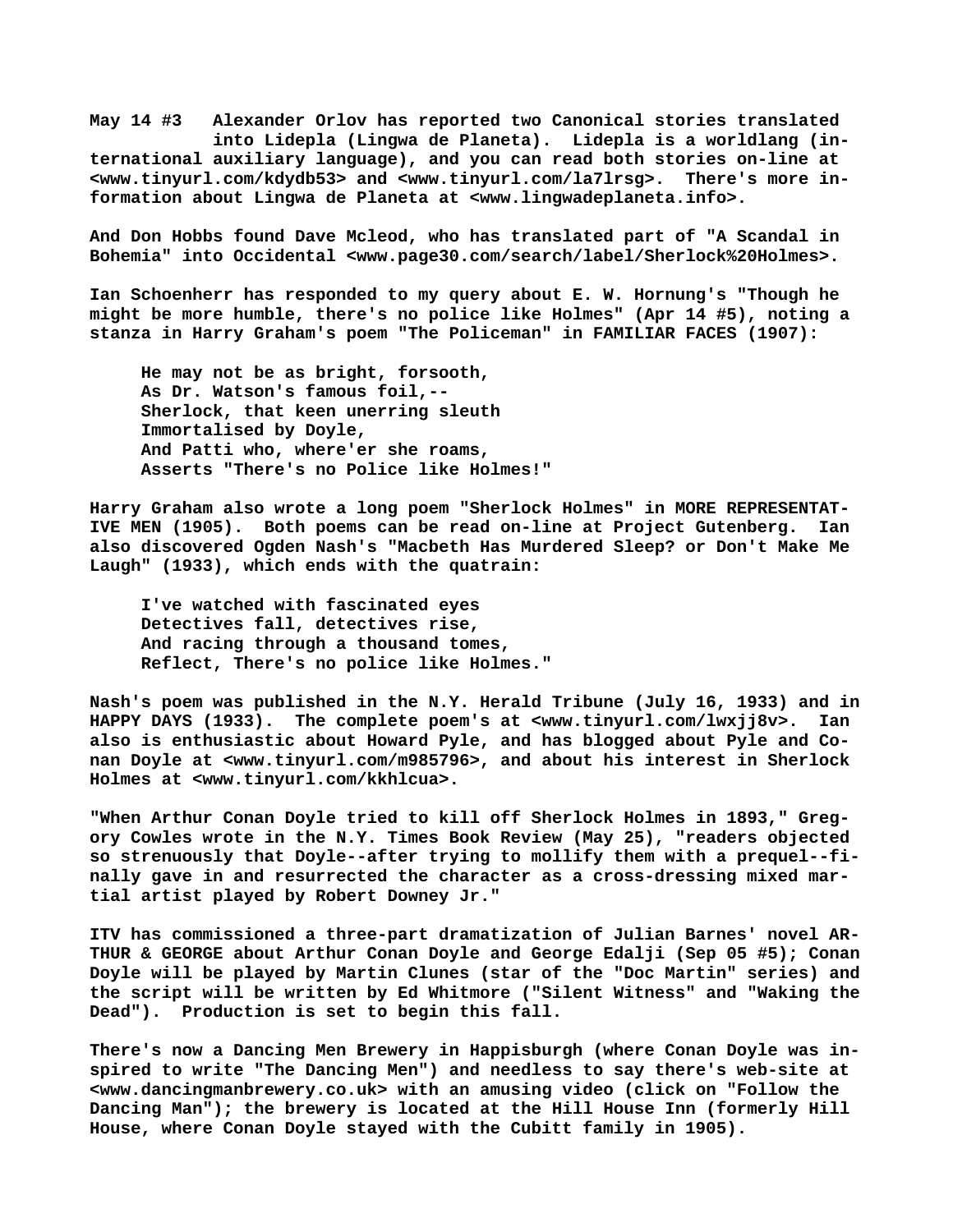**May 14 #4 Ruth Voboril is a fine example of what can happen when one be comes an enthusiast: not old enough (as some of us are) to have watched the original broadcasts of Ronald Howard's "The Adventures of Sherlock Holmes" in 1954, she found the series (thanks to the wonders of DVD), and after much work has created an excellent web-site devoted to Howard's life and career <[www.sherlockhoward.homestead.com>.](http://www.sherlockhoward.homestead.com)**

**Francis M. Nevins' ELLERY QUEEN: THE ART OF DETECTION (Baltimore: Perfect Crime Books, 2013; 362 pp., \$19.95) is described on the cover as "the story of how two fractious cousins reshaped the modern detective novel," and it's that and much more. "Ellery Queen" was the pseudonym adopted by Frederic Dannay and Manfred B. Lee, and the name of their detective, but Dannay and Lee were far more than authors of books, short stories, and radio scripts; they edited classic anthologies, and Dannay, an inspired collector, was the founder and first editor of Ellery Queen's Mystery Magazine (and a member of The Baker Street Irregulars). Nevins' book is a thorough biography, and includes detailed discussion of their books, stories, and scripts.**

**If you're wondering about the "fractious" in the description of the relationship between Dannay and Lee, it's a mild adjective when one is able to take a closer look at the conflicts between the two authors. You get that closer look in BLOOD RELATIONS, also published by Perfect Crime (2012, 150 pp., \$14.95); edited by Joseph Goodrich, it's a selection of their letters to each other from 1947 to 1950, offering a fascinating at how they created excellent work in the midst of mutual conflict. The publisher's web-site is at [<www.perfectcrimebooks.com>.](http://www.perfectcrimebooks.com)**

**Richard L. Kellogg's BARRY BASKERVILLE RETURNS (Fort Collins: Airship 27, 2014; 34 pp., \$10.99) is his latest entertaining story for young readers, attractively illustrated by Gary Kato; Barry wants to be a detective, and (of course) succeeds in solving a case.**

**"The Many Lives of Sherlock Holmes" is a session scheduled at DashCon, in Schaumberg, Ill., on July 11-13; Schaumberg is near Chicago, and they are expecting more than 3,000 people at the convention )which is billed as "For Tumblr Users, by Tumbler Users"); three of the Baker Street Babes will be on hand, and there's more information at <[www.dashcon.org>.](http://www.dashcon.org)**



**"Sherlock Holmes: The Man Who Never Lived and Will Never Die" is the title of the Museum of London's major exhibition, opening on Oct. 14 and closing on Apr. 12, 2015. The official announcement on May 20 gathered lots of publicity in the press, and the exhibition's web-site is at [<www.tinyurl.com/mp263ux>.](http://www.tinyurl.com/mp263ux) They are seeking patrons for the exhibition, and you can read about that at [<www.tinyurl.com/mptwx7v>.](http://www.tinyurl.com/mptwx7v) Exhibition visitors will see the Sidney Paget portrait of Conan Doyle (1897), the manuscript of "The Empty House", and much more.**

**Further to the report (Mar 14 #7) about Koki Mitani's 20-episode Japanese television puppet series, Mitch Higurashi reports that the first three programs will be released on DVD on July 16. There's an announcement (in Japanese) at [<www.dogpatch.jp/smph/news/nhk/25140>; i](http://www.dogpatch.jp/smph/news/nhk/25140)t's helpful, of course, to have Google Translate installed on your computer.**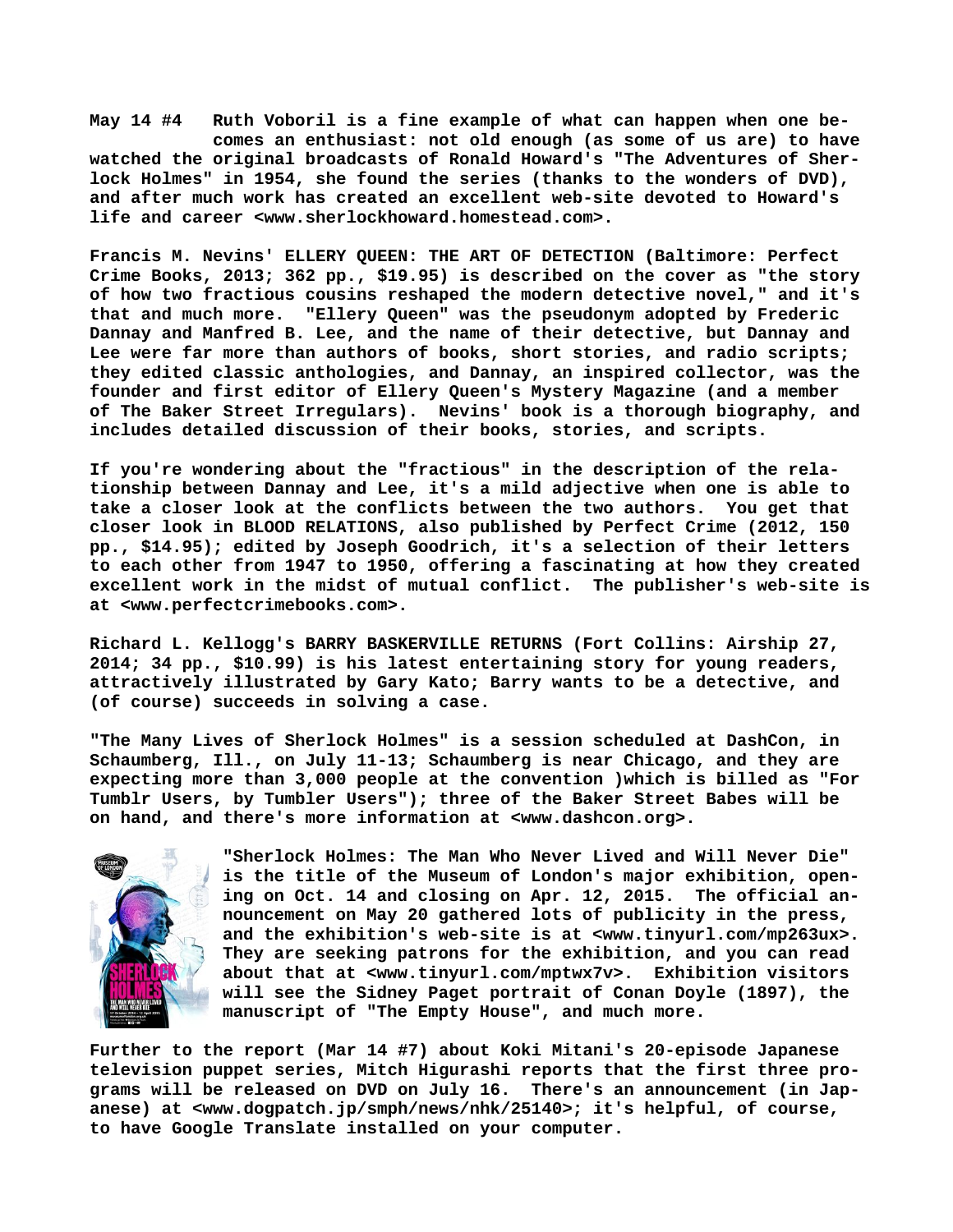**May 14 #5 The spring issue of "For the Sake of the Trust" (the newsletter of the Baker Street Irregulars Trust) has news about the Trust, and about recent additions to the Archives at the Houghton Library, and it is available both at the Trust's web-site [<www.bsitrust.org> a](http://www.bsitrust.org)nd by e-mail; if you would like to be on the mailing list, send a request to Mike Berdan at [<editor@bsitrust.org>.](mailto:editor@bsitrust.org)**

**Charles Marowitz died on May 2. He directed and wrote plays, led theater companies, and was a drama critic and an author of books about acting theory. Using the pseudonym Matthew Lang he wrote a one-act play "Sherlock's Last Case" (which was based on the Basil Rathbone-Nigel Bruce films rather than the Canon, which he admitted he never read before writing his play), first performed in London in 1974. Then using his own name he added a second act to the play; the new version was first performed in Los Angeles in 1984 and in Washington and New York in 1987 with Frank Langella and Donal Donnelly as Holmes and Watson). Spoiler alert: Holmes turns up in the second act as a Holmes imposter, and Langella appeared disguised as Tom Baker as Holmes in the BBC's 1984 production of "The Hound of the Baskervilles"; non-Sherlockians who attended the play understandably were puzzled by the reaction from Sherlockians who recognized the echo.**

**"I was obsessed with Sherlock Holmes as a young kid," said Laura Linney, in an interview in the Guardian (May 8). "You know how some people are into Dungeons and Dragons? I was into Sherlock Holmes. I loved the atmosphere of the stories. I loved the intrigue, his personality." She'll play Mrs. Munro, Sherlock Holmes' housekeeper in the film based on Mitch Cullen's A SLIGHT TRICK OF THE MIND (with Ian McKellen as Holmes).**



**The National Literacy Trust is working with Wild in Art on a "Books About Town" project planned to create trails of benches shaped as open books in** The Sherlock Holmes BookBench was designed by Valerie Osment and **is now in production, sponsored by the Conan Doyle Estate, and at the end of the summer all of the benches will be auctioned to raise funds for the Trust. There's a project web-site at [<www.booksabouttown.org.uk>.](http://www.booksabouttown.org.uk)**

**Don Hobbs was interviewed by Scott Monty and Burt Wolder for their "I Hear of Sherlock Everywhere" blog ("Sherlock Holmes in Translation" is episode 64), and you can hear the 72-minute interview at <[www.tinyurl.com/kdtfsdc>.](http://www.tinyurl.com/kdtfsdc) Scott and Burt also have a colorfully-illustrated report on "Bow Ties for Sherlock Holmes Fans" [<www.tinyurl.com/knpocec> s](http://www.tinyurl.com/knpocec)howing some of the offerings by Beau Ties of Ltd. of Vermont.**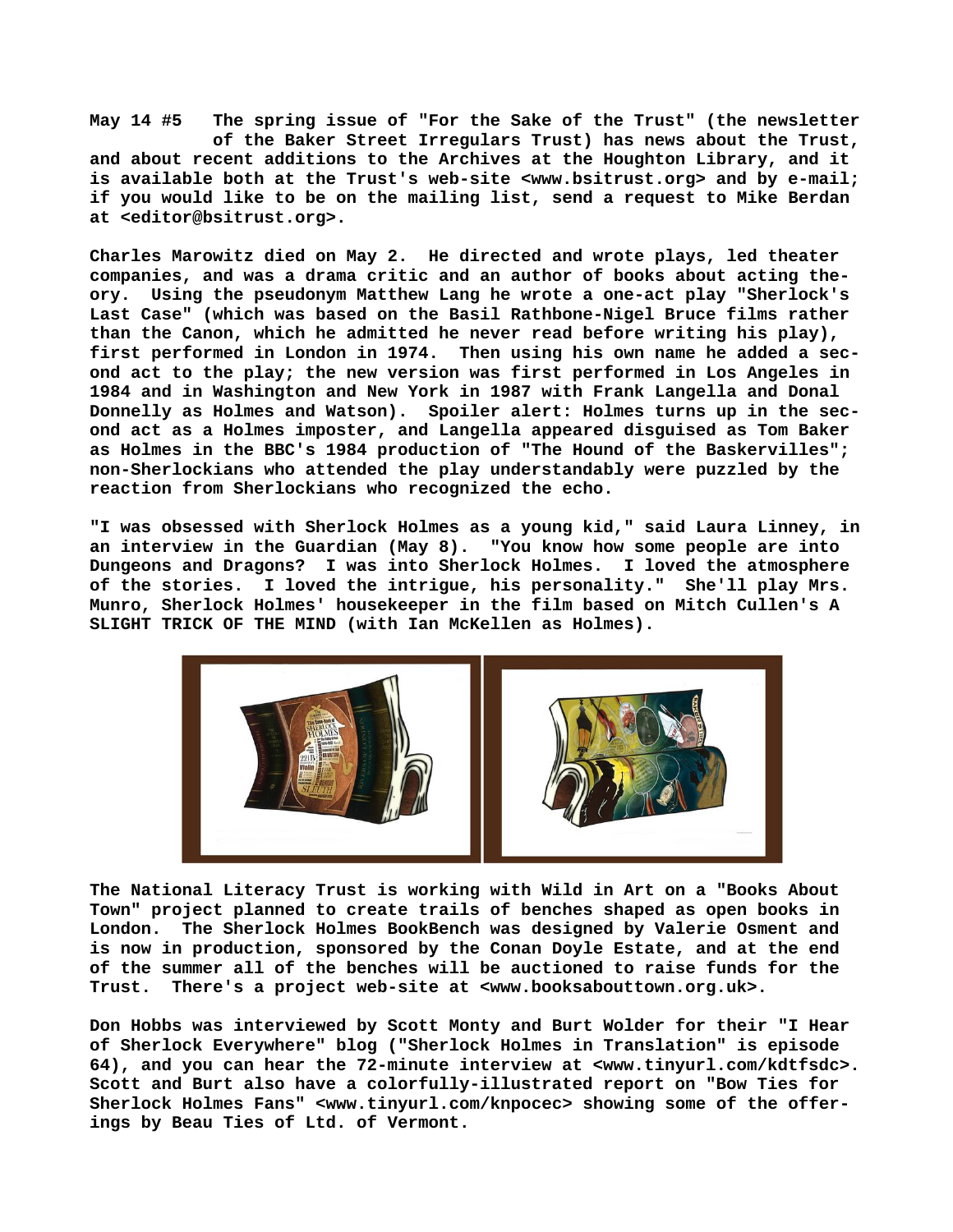**May 14 #6 Steimatsky (Israel's largest bookstore chain) continues to run imaginative Sherlockian advertisements (Aug 13 #2), and their latest can be seen at the Mediabistro web-site [<www.tinyurl.com/numsmjf>.](http://www.tinyurl.com/numsmjf)  Scott Monty was reminded of a different artistic advertising campaign from Colsubsidio Libraries, which he reported on at "I Hear of Sherlock Everywhere" [<www.tinyurl.com/mw97r7q> o](http://www.tinyurl.com/mw97r7q)n Apr. 13, 2012.**

**Charlton Heston (1923-2008), added this year to the "Legends of Hollywood" series, played Sherlock Holmes in "The Crucifer of Blood" on stage (1980) and television (1991).**

**Sublibrarian A. Davenport Lomax, a friend of Dr. Watson, consults Sherlock Holmes about a rare (and dangerous) volume in Lyndsay Faye's THE GOSPEL OF SHEBA, the latest in the series of short bibliomysteries published by Otto Penzler's Mysterious Bookshop [<www.tinyurl.com/m6rxezb>; i](http://www.tinyurl.com/m6rxezb)t's an imaginative**



**pastiche, nicely written and with occasional touches of romance, available in a limited signed and hard-bound edition (\$100.00 or \$50.00) and a paperback edition (\$4.95), and (eventually) as an e-book.**

**Ron Brackin's SHERLOCK HOLMES: THE ADVENTURE OF THE DEADLY ILLUSION (Little Elm: Weller & Bunsby, 2013; 106 pp. \$9.99) has Holmes and Watson, assisted by Charles Dodgson, investigating robbery and murder, and encountering the magician John Neville Maskelyn and Jules Verne. The author's web-site is at [<www.ronbrackin.com>.](http://www.ronbrackin.com)**

**The John H. Watson Society has published the second issue of its semi-annual journal "The Watsonian", with 173 pages of scholarship, puzzles, commentary, and other research by its members. There's more information about the society, and it's journal, at <[www.johnwatsonsociety.com>.](http://www.johnwatsonsociety.com)**

**Angela Buckley's THE REAL SHERLOCK HOLMES: THE HIDDEN STORY OF JEROME CAMI-NADA (Barnesley: Pen & Sword, 2014; 157 pp., \$34.95) is the biography of a Manchester policeman who began his career as a police constable in 1868 and had risen to the rank of superintendent of the city's police force when he retired in 1899 and became a private detective. Two volumes of his memoirs were published as TWENTY-FIVE YEARS OF DETECTIVE LIFE in 1895 and 1901, and was widely celebrated in the local press, so his story's hardly hidden, but he was a dedicated and skilled police officer, and his story offers a vivid picture of what life was like in Manchester in the Sherlockian era.**

**"Plunging into 'the Full Tide of Human Existence': The Charing Cross Neighborhood in the Sherlock Holmes Adventures" is the latest of seven interesting scholarly papers Leslie Katz has posted to the Social Science Research Network, and you can find them all at [<www.tinyurl.com/m7k8fsu>.](http://www.tinyurl.com/m7k8fsu)**

**Alexander Orlov has noted <[www.aparchive.com>, t](http://www.aparchive.com)he film and video archive of the Associated Press, where you can easily search for [sherlock holmes] and [conan doyle] and find "Holmes Lives Again", a British Movietone Newsreel (Jan. 8, 1953) showing Carlton Hobbs in costume as Sherlock Holmes unveiling the plaque at the Criterion. You can rank search results by "relevance" or "newest first" or "oldest first" (the most interesting ranking), And wait hopefully for more material to be digitized.**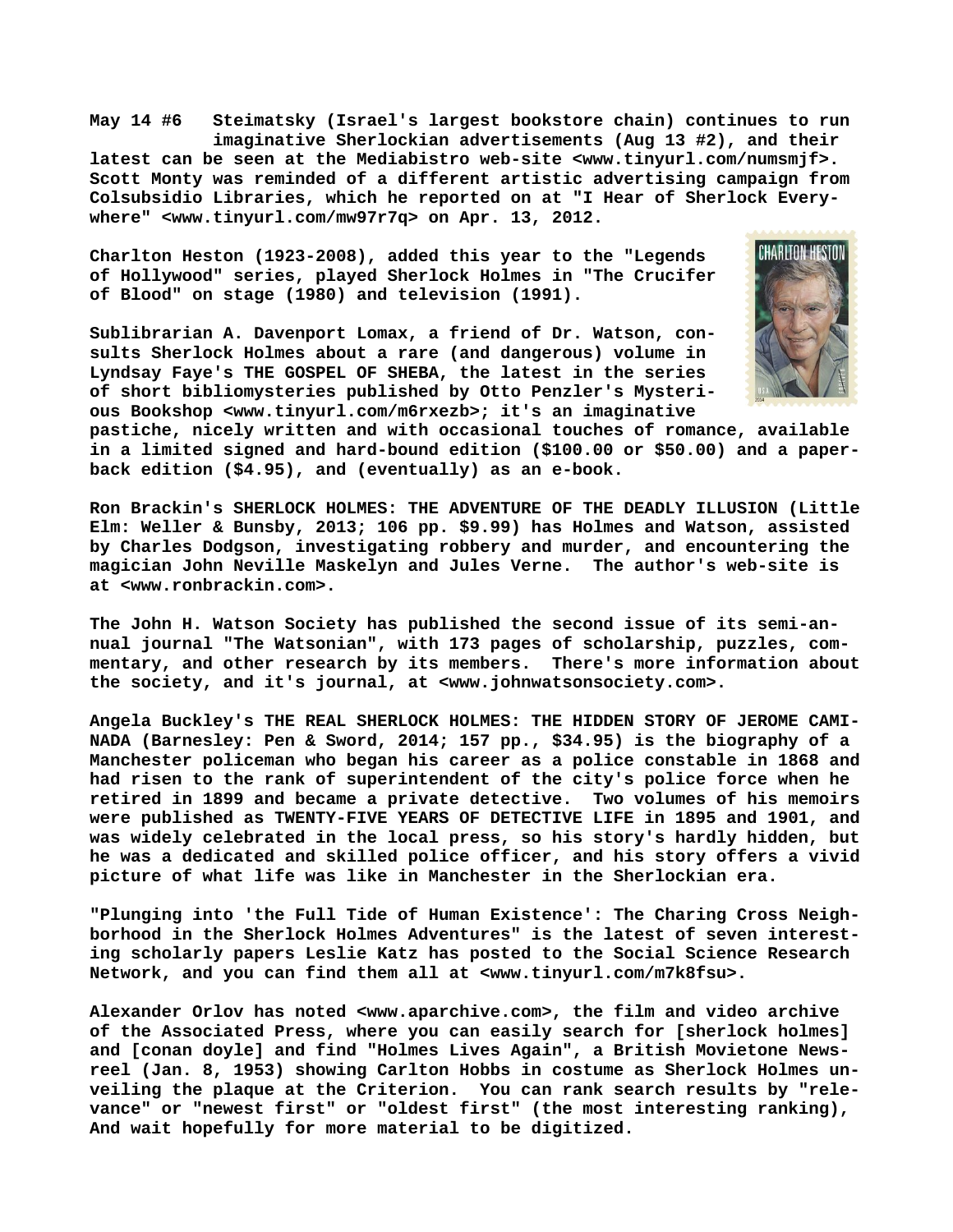**May 14 #7 Brian W. Pugh continues to revise his A CHRONOLOGY OF THE LIFE OF SIR ARTHUR CONAN DOYLE (Mar 13 #6); the third edition (London: MX Publishing, 2014; 303 pp., \$24.95) delightful and valuable as a resource for information about the life and work of Conan Doyle. The chronology starts in 1755 (the birth of James Doyle) and ends in 1998 (the memorial service for Dame Jean), and there are splendid photographs (old and new), a list of statues and plaques around the world, a new section detailing his Arctic voyage in 1880, careful citations of sources, and much more. The publisher's colorful web-sites can be found at <[www.mxpublishing.com>](http://www.mxpublishing.com) and <[www.mxpublishing.co.uk>.](http://www.mxpublishing.co.uk)**

**Also from MX: Diane Gilbert Madsen's THE CONAN DOYLE NOTES: THE SECRET OF JACK THE RIPPER (2014; 346 pp., \$28.95) is the latest in her series featuring insurance investigator DD McGil, this time involved in a hunt for the manuscript of THE WHITE COMPANY, in which Conan Doyle accidentally inserted his notes about his (and Dr. Joseph Bell's) identification of the Ripper; one of the characters is Chicago rare-book dealer Tom Joyce (conveniently echoing the real Chicago rare-book dealer Thomas J. Joyce), and many others have names taken from the Sherlock Holmes stories. The author has a website at [<www.dianegilbertmadsen.com>.](http://www.dianegilbertmadsen.com)**

**And there's more: Phil Growick's THE REVENGE OF SHERLOCK HOLMES (2014; 294 pp., \$8.95) is a sequel to THE SECRET JOURNAL OF DOCTOR WATSON; Holmes encounters the Romanovs, the Mafia, Sidney Reilly, David Lloyd George, Doug Fairbanks, and Mary Pickford. John A. Little's SHERLOCK HOLMES AND THE MU-SICAL MURDERS (2014; 149 pp., \$11.95) is set in 1925, with Holmes and Watson back in practice, assisted by the next generation (Jasper Lestrade and Lily Hudson), and in pursuit of a bizarre serial murderer connected to the Bloomsbury Group ("musical" being urban slang for "homosexual"). THE POI-SONED PENMAN, by Dan Andriacco and Kieran McMullen (2014; 172 pp., \$11.95), is a sequel to their THE AMATEUR EXECUTIONER (Sep 13 #6); it's 1922 in London, and Enoch Hale and Dorothy L. Sayers are pursue the murderer of Langdale Pike (again, Sherlock and Mycroft Holmes are involved in the mystery).**

**And still more: SHERLOCK HOLMES AND THE MYSTERY OF EINSTEIN'S DAUGHTER, by Tim Symonds (2014; 193 pp., \$14.95) takes Holmes and Watson to the Balkans to investigate persistent rumors that Albert Einstein had an illegitimate daughter Lieserl. Dean P. Turnbloom's SHERLOCK HOLMES AND THE BODY SNATCH-ERS (2014; 322 pp., \$18.95) is a sequel to his earlier SHERLOCK HOLMES AND THE WHITECHAPEL VAMPIRE (Apr 12 #7); this time the vampire's in New York, pursued by local detectives, and of course by Holmes and Watson. John Heywood's THE INVESTIGATIONS OF SHERLOCK HOLMES (2014; 201 pp., \$14.95) offers six short pastiches set both in London and the countryside.**

**Dan Andriacco has written four books about Jeff Cody and Sebastian McCabe, the latest being THE DISAPPEARANCE OF MR. JAMES PHILLIMORE (Sep 13 #6), and he now has added a short story ("The Revengers") that's available (free) as a Kindle e-book at <[www.amazon.com> a](http://www.amazon.com)nd in other formats if you join MX's Sherlock Holmes Books newsletter [<www.tinyurl.com/k6lrz62>.](http://www.tinyurl.com/k6lrz62) Dan's entertaining (and Sherlockian) blog is at [<www.bakerstreetbeat.blogspot.com>.](http://www.bakerstreetbeat.blogspot.com)**

 **The Spermaceti Press: Peter E. Blau, 7103 Endicott Court, Bethesda, MD 20817-4401 (301-229-5669) <[blau7103@comcast.net>](mailto:blau7103@comcast.net)**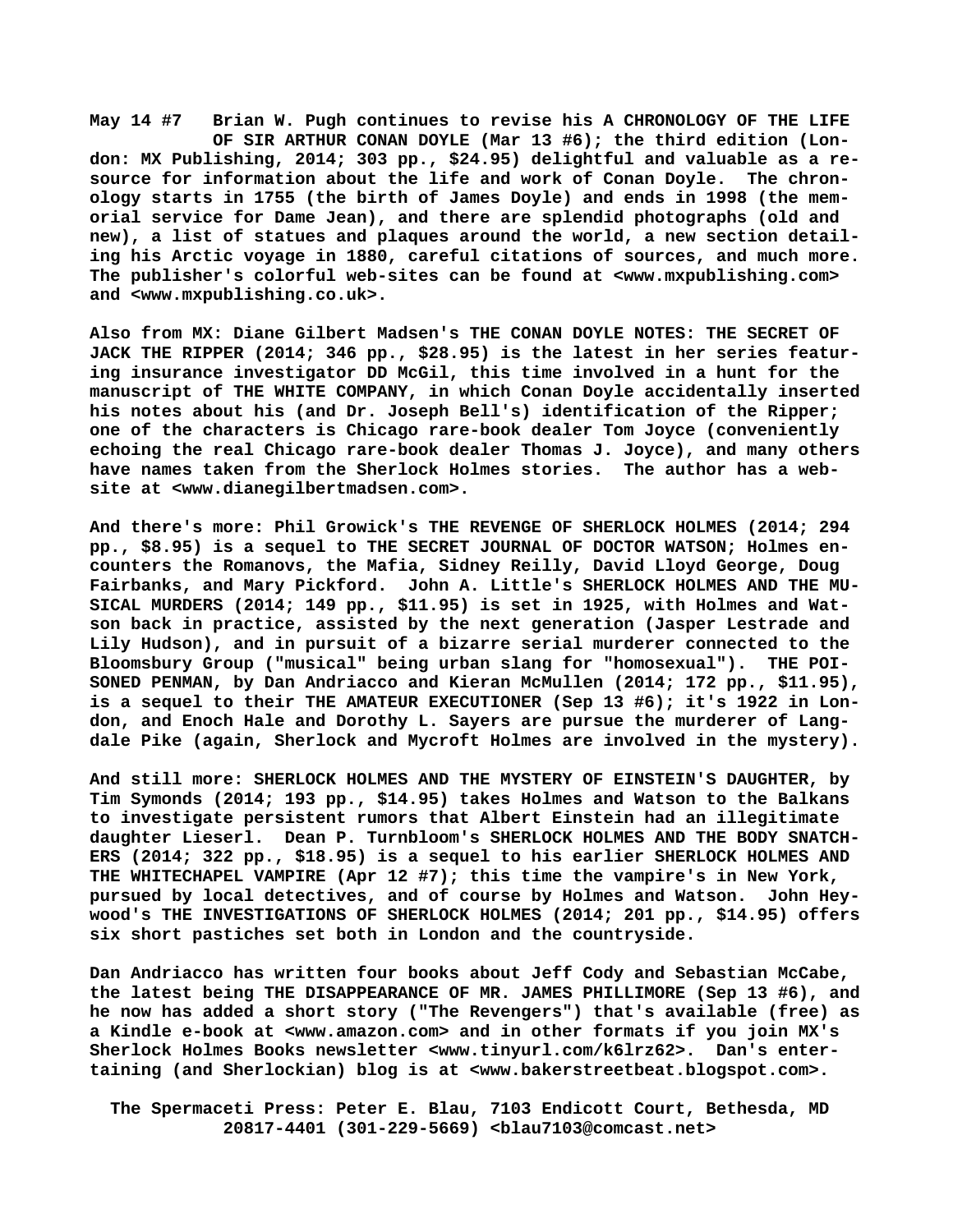**The saga continues: the 7th Circuit Court of Appeals has issued its final judgment in the Conan Doyle Estate's appeal of the lower-court decision in Les Klinger's lawsuit against the Estate: Judge Castillo ruled in favor of Les, and the Appeals Court affirmed the ruling, also awarding costs, which Les will now be able to recover from the Estate. All the filings and decisions are available at Les' web-site [<www.free-sherlock.com>; j](http://www.free-sherlock.com)ust click on "Court Filings" to find earlier documents in the case. The Estate also has commented on the judgment in a press release at [<www.tinyurl.com/nf4eldo>,](http://www.tinyurl.com/nf4eldo) saying that the Estate is considering an appeal to the U.S. Supreme Court.**

**"Sherlock Holmes Attracts 69 Million Viewers in China Despite Being Banned in Country for Being Too Risque" was the headline on one report; the third season of "Sherlock" was banned by the government's censors from the Chinese Central Television network and other channels, but still found an audience thanks to video web-sites.**

**The three Sherlockian and Doylean lots at auction at Christie's on June 19 brought nice prices: the manuscript of "The Adventure of Black Peter" (estimated at \$250,000-350,000) sold for \$317,000 (including buyer's premium), the original artwork for Sidney Paget's artwork showing Holmes and Watson in the railway carriage (in "Silver Blaze") (estimated at \$40,000-60,000) sold for \$112,500, and the pair of Sir Arthur Conan Doyle's surgical scissors (estimated at \$5,000-7,000) sold for \$4,625; it has been reported that both the manuscript and the artwork went to the same bidder (present at the auction). Randall Stock's "Best of Sherlock" report on the items is available at [<www.tinyurl.com/mgwh55r>.](http://www.tinyurl.com/mgwh55r)**

**The Baker Street Irregulars have organized excursions to the Vermissa Valley (2004), the Country of the Saints (2008), and the University of California in Los Angeles (2012), and (hold the dates) the next event will be a conference at the Chautauqua Institution in western New York on Sept. 16-18, 2016. Details to come.**

**The collection of John Lennon manuscripts brought good prices at Sotheby's in New York on June 4 (Mar 14 #2). The manuscript of "The Singularge Experience of Miss Anne Duffield" (a parody that was published in A SPANIARD IN THE WORKS in 1965, and featured Shamrock Wolmbs and Doctored Whopper), was estimated at \$50,000-70,000 and sold for \$209,000 (including the buyer's premium), and illustrations for the story also sold well above estimates.**

**A new Sherlockian society for numismatists and coin collectors will hold an organizational meeting in Rosemont, Ill. (near Chicago), on Aug. 9, during the American Numismatic Association's World Fair of Money. Details available from Greg Ruby [<greg@gregrubyconsulting.com>.](mailto:greg@gregrubyconsulting.com)**

**"Metal Knight" is a new digital album from Charlemagne Productions featuring songs by Christopher Lee, who at 92 years old still has a fine voice; there's a sample at YouTube [<www.tinyurl.com/msng5b9>, k](http://www.tinyurl.com/msng5b9)indly reported by Alexander Orlov. It's not Sherlockian, but still nicely done. And there's an interesting web-site at [<www.charlemagneproductions.org>.](http://www.charlemagneproductions.org)**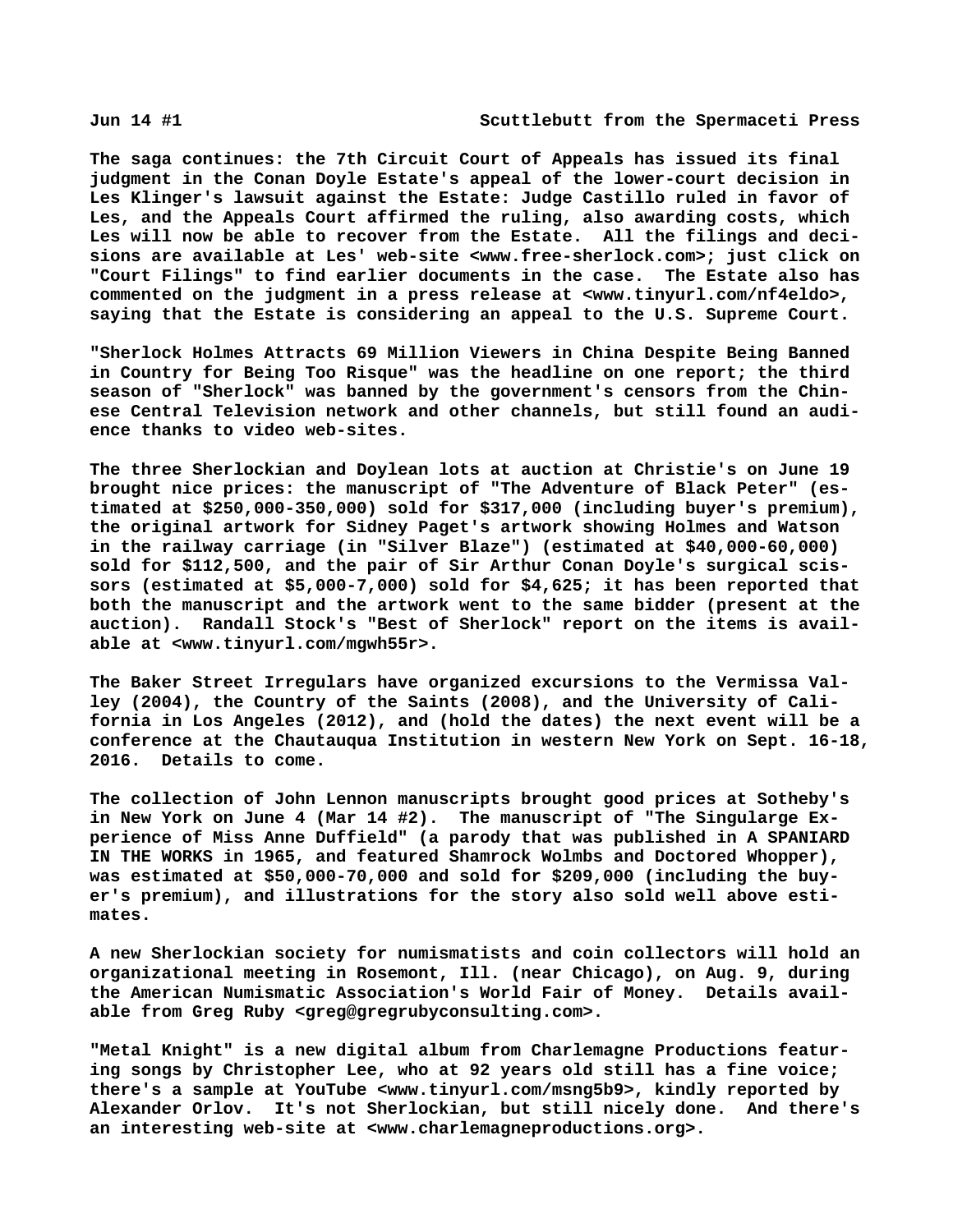**Jun 14 #2 Henry Cauvin's THE KILLING NEEDLE (New York: Locked Room Inter national, 2014; 152 pp., \$15.99) features an amateur detective skilled at observation, deduction, and forensic science, who occasionally takes drugs, and whose story is told by a doctor who becomes his friend and associate. This all may sound familiar, but he's not Sherlock Holmes; instead he's Maximilien Heller, and the book was first published in French in 1871, leading to speculation that it may have inspired Conan Doyle to create his own similar detective. The translation is by John Pugmire, whose web-site <[www.lockedroominternational.com> i](http://www.lockedroominternational.com)s devoted to English translations of foreign-language locked-room mysteries. THE KILLING NEEDLE is an interesting mystery, French rather than English, and of course Conan Doyle (who read and spoke French) might well have been familiar with it.**

**Ron De Waal suggests that Les Klinger seems to have set a record (some time ago). THE NEW ANNOTATED SHERLOCK HOLMES, which weighs 15.8 pounds, likely is the heaviest Sherlock Holmes book or set ever published. Of course the single issues of The Strand Magazine that contain the 58 stories published in the magazine would weigh more, but they include a lot of non-Sherlockian material.**

**When in Russia: Alexander Orlov has reported a Sherlock Holmes restaurant/ bar/museum in Obninsk (62 miles southwest of Moscow); their web-site is (in Russian) at [<www.sherlockbar.ru>.](http://www.sherlockbar.ru)**

**William Freeman's DICTIONARY OF FICTIONAL CHARACTERS (1963) contains brief entries for the names of "20,000 characters from over 2,000 literary works --novels, short stories, poems, plays, and operas--by 500 British and American authors," and it's a frustrating and intriguing book. Frustrating because there's no author index, so one can't easily locate all of the characters created by a particular author. And intriguing because it's impossible to figure out why particular characters were or were not chosen. The major characters from Conan Doyle's best-known books are included, not only the stars of the Canon, but also from the Challenger and Gerard stories and from THE WHITE COMPANY, SIR NIGEL, RODNEY STONE, and UNCLE BERNAC, and with some of the minor characters from those novels. But Freeman appears not to have read THE VALLEY OF FEAR: Birdy Edwards and Jack Douglas are missing, and the only McMurdo listed is Bartholomew Sholto's servant in THE SIGN OF FOUR.**

**Samantha Wolov noted a Facebook reference to a hair salon in Chico, Calif., called Shear Locks Home; it's not there any more, but there is a Shear Lock Home in Delhi, Iowa, a Shear Lock Combs in Edmonton, Alberta, and a Shear-Lock Combs West in St. Charles, Mo. <[www.shearlockcombs.com>.](http://www.shearlockcombs.com)**

**Howard Ostrom's five-part essay on "The Original Baker Street Babes" at the No Place Like Holmes web-site [<www.tinyurl.com/qyooq7g> \(](http://www.tinyurl.com/qyooq7g)Dec 13 #5) has now been supplemented by Lexi Wolfe's four-part video documentary at YouTube; go to <[www.youtube.com/watch?v=VH7FfQ4J7co> f](http://www.youtube.com/watch?v=VH7FfQ4J7co)or the first part, with links at the right to the other three parts. Howard's latest essay is about the many Russian presentations of Sherlock Holmes on stage, screen, and television, available at <[www.tinyurl.com/qd3mu5e>; "](http://www.tinyurl.com/qd3mu5e)From Russia with Love" was written with assistance from Alexander Orlov and others and it demonstrates how valuable Internet archives in other countries and languages can be.**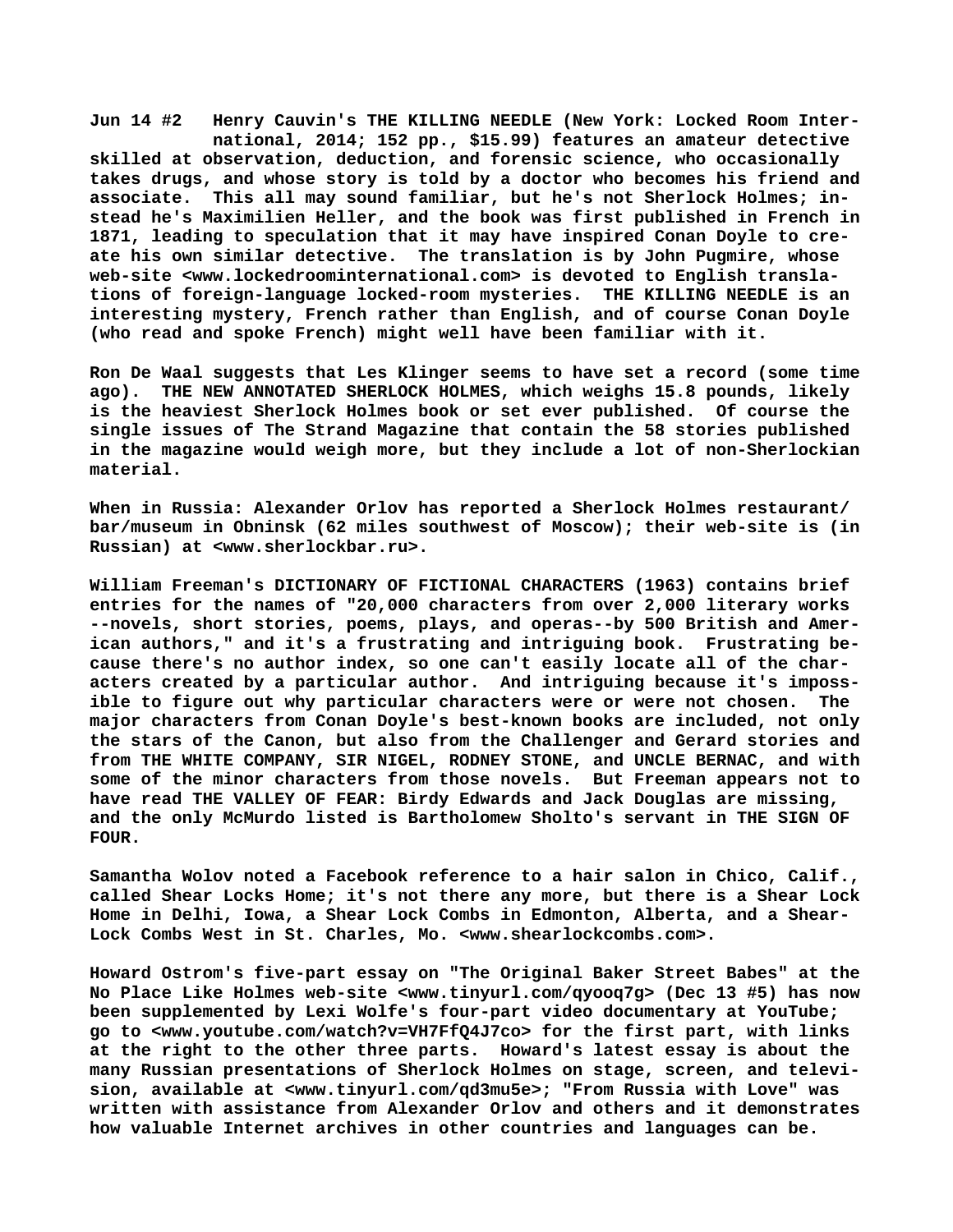**Jun 14 #3 Lenny Picker has reported the just-released direct-to-DVD film "Baby Geniuses and the Treasures of Egypt" (\$14.99); there's a trailer at YouTube <[www.youtube.com/k6g4y8r>.](http://www.youtube.com/k6g4y8r) "An adorable group of talking baby detectives travel to the deserts of Egypt to track down the naughty baby-criminal mastermind Big Baby and his partner, the supervillain Moriarty (Jon Voight).**

**The BBC's "Sherlock" series is thoroughly popular world-wide, and if you'd like to see a grand example of youth, energy, and enthusiasm, take a look at the video of the "I Am Sherlocked Dance Mob" performed earlier this year** in St. Petersburg [<www.youtube.com/watch?v=cqlFjX3lpz0>.](http://www.youtube.com/watch?v=cqlFjX3lpz0) Thanks to Alexan**der Orlov for reporting the video.**

**Tom Wheeler has expanded his THE LONDON OF SHERLOCK HOLMES (Nov 11 #8) into five "New Generation Travel" e-books with active Internet links now available from Amazon Digital Services <[www.amazon.com>; j](http://www.amazon.com)ust search for [thomas bruce wheeler]. He also offers an impressive set of presentation notes for "The London of Sherlock Holmes" with color photographs and active links; it will run on any computer that has Microsoft Word installed, and it's available on request from Tom [<londonsecrets@europe.com>.](mailto:londonsecrets@europe.com)**

**Not only "Fleet-street was choked with red-headed folk," John Bergquist has suggested, after spotting a news report about what happened in Montréal on May 3, when ginger-haired Celine Dompierre, who wanted to foster a greater sense of community among those who shared her hair color, used Facebook to organize a gathering in a park on Mount Royal. You can find stories (and video) with a Google search for [redheads montreal].**

**Fran Martin reported in the June issue of The Petrel Flyer (the newsletter of The Stormy Petrels of B.C.) that her daughter Becky had interviewed Dan Aykroyd, who said that his great-grandfather corresponded with Conan Doyle. Asked if he was a Holmes fan, Aykroyd replied, "Oh yes. Absolutely, sure. Who isn't, really?" Go to [<www.tinyurl.com/odbqb6n> t](http://www.tinyurl.com/odbqb6n)o read the entire interview. It should be noted that Aykroyd played Watson in "The Case of the Scarlet Membrane" (a skit broadcast on "Saturday Night Live" in 1978).**

**The protagonist of Steven Galloway's THE CONFABULIST (New York: Riverhead, 2014; 304 pp., \$27.95) is Martin Strauss, the man who killed Harry Houdini (twice); the novel's an imaginative and interesting tale of magic and magicians, espionage, and murder, and it includes a fictionalized account of Houdini's meetings with Conan Doyle.**

**The second annual "Holmes, Doyle, and Friends" symposium will take place in Dayton, Ohio, on Mar. 21, 2015, and more information is available from Martin Arbagi <[martin.arbagi@gmail.com>.](mailto:martin.arbagi@gmail.com)**

**The Second Annual John H. Watson Society World Invitational Canonical Treasure Hunt will be launched at noon on Aug. 1 as a challenge to Sherlockian teams and individuals world-wide; Don Libey promises that this year's challenge will be more difficult than last year's. The rules and regulations are available at [<www.tinyurl.com/ndaamme>.](http://www.tinyurl.com/ndaamme) Don also announced on June 17 that the society's journal The Watsonian will also be available as a digital edition; details at <[www.johnhwatsonsociety.com/index.html>.](http://www.johnhwatsonsociety.com/index.html)**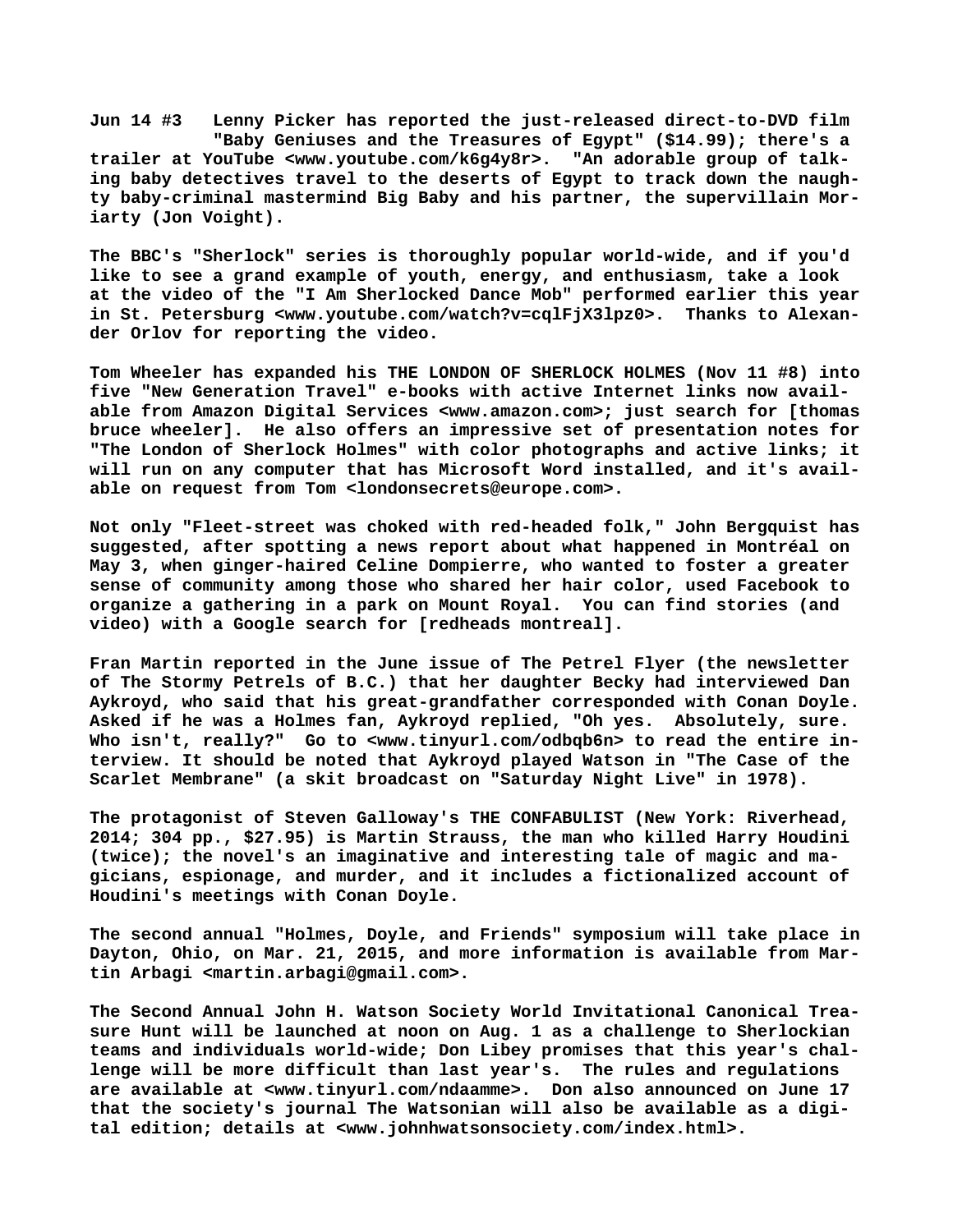**Jun 14 #4 "Enduring War: Grief, Grit, and Humour" is the title of a Brit ish Library exhibition (open through Oct. 12) that commemorates the centenary of the First World War [<www.tinyurl.com/mgjkfk2>; o](http://www.tinyurl.com/mgjkfk2)ne item on display is the letter Conan Doyle wrote to his mother in 1917 about his son Kingsley: "I do not fear death for the boy for since I became a convinced spiritualist death became rather an unnecessary thing, but I fear pain and mutilation very greatly." There's also a link to the Library's World War One web-site, which has images of the manuscript original of Conan Doyle's "Petition in Support of Roger Casement" [<www.tinyurl.com/n974fae>.](http://www.tinyurl.com/n974fae)**

**The second vintage from 221B Cellars honors "The Hound of the Baskervilles" with a Sonoma County Zinfandel and an attractive label; as last year, it's a limited first edition wine, and you can read all about it, and order your bottles, at [<www.221bcellars.com>.](http://www.221bcellars.com) Don Libey and Don and Joanne Yates obviously are having fun with their project.**

**Benedict Cumberbatch briefly had green hair, according to Claire Pritchard-Jones. She's the make-up artist for the BBC series "Sherlock" and appeared this month at the Sherlock Holmes Convention in Vienna. You can read all about it (and much more) in a Radio Times story [<www.tinyurl.com/lf7otms>;](http://www.tinyurl.com/lf7otms) don't neglect the link in the second paragraph to the Q&A, which is really just a report on the stories she told.**

**Alexander Orlov has noted <[www.attaboyclarence.com>, a](http://www.attaboyclarence.com) web-site maintained by Adam Roche and devoted to classic movies and old-time radio, with interesting podcasts, three of them with Basil Rathbone material.**

**The Undershaw Set is now available from the Baker Street Irregulars Press [<www.bakerstreetjournal.com/undershaw.html>.](http://www.bakerstreetjournal.com/undershaw.html) The slip-cased set contains signed, numbered, and specially-bound copies of two books: Michael Dirda's ON CONAN DOYLE: OR, THE WHOLE ART OF STORYTELLING (Oct 11 #2) and Joel Silver's THE REMARKABLE CHARACTERS OF ARTHUR CONAN DOYLE (Feb 14 #1); all profits from the set will go to the Undershaw Preservation Trust to help preserve Conan Doyle's former home.**

**Congratulations (again) to Dan Stashower, whose THE HOUR OF PERIL: THE SE-CRET PLOT TO MURDER LINCOLN BEFORE THE CIVIL WAR has been nominated for a Macavity (best nonfiction) by Mystery Readers International. The book also has won the Mystery Writers of America's Edgar (best fact crime) and Malice Domestic's Agatha (best non-fiction work).**

**Patricia Guy's BACCHUS AT BAKER STREET: SHERLOCK HOLMES & VICTORIAN DRINK-ING LORE (Nov 95 #6), now available as an e-book (\$2.99), presents an expert's examination of the wine, beer, and spirits found in the Canon, and the brewers, vintners, barkeepers and wine-merchants, with flavor and humor and an occasional surprise; it's another fine example of how useful e-books can be bringing interesting books to a new generation of readers.**

**Eli Wallach died on June 24, after a long career on stage and screen. He acted for more than 60 years. He was best known for his role as the bandit Tuco in "The Good, the Bad, and the Ugly" (1965), he titled his memoirs THE GOOD, THE BAD, AND ME: IN MY ANECDOTAGE (2005); he also played Napoleon Bonaparte in the film "The Adventures of Gerard" (1970).**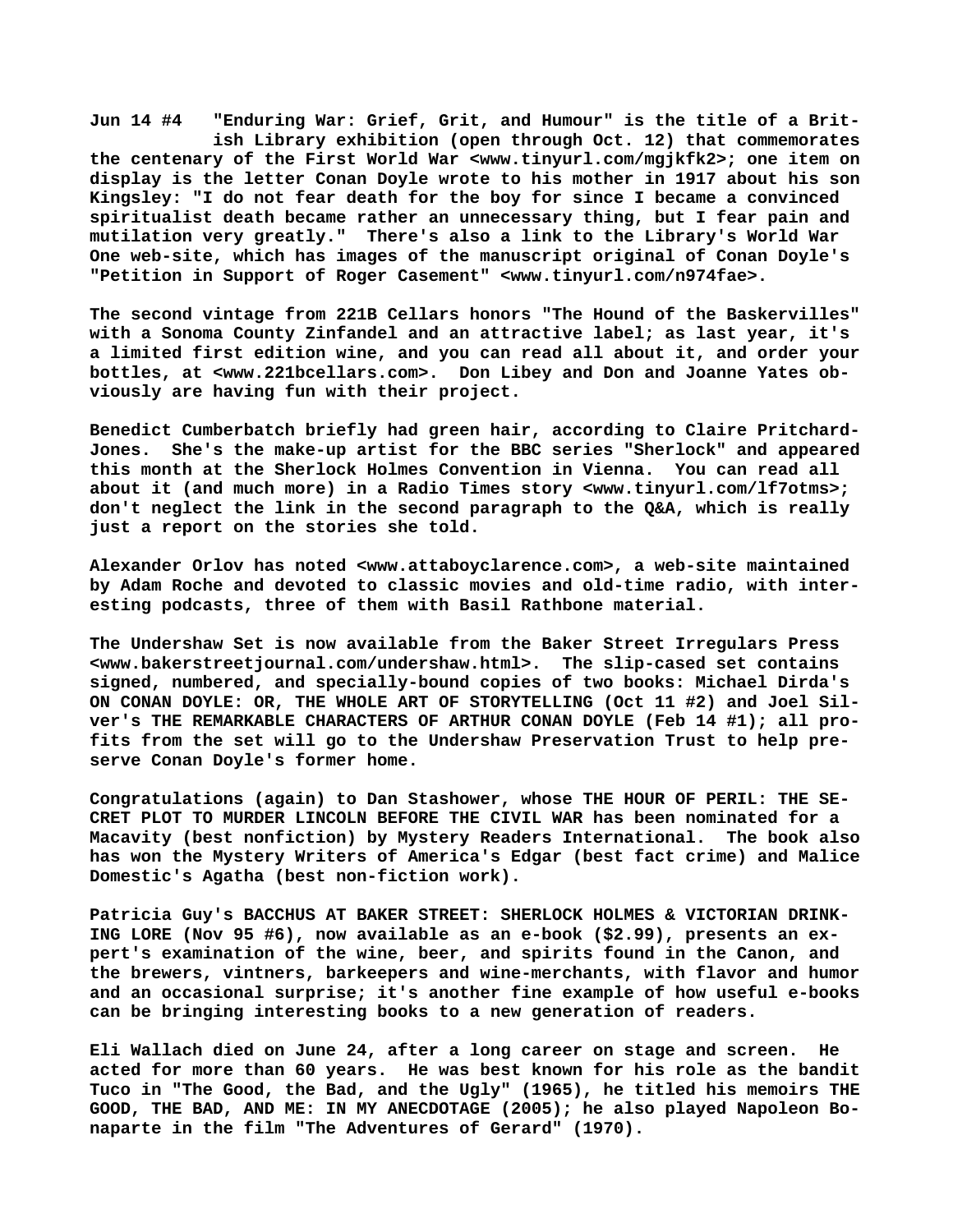**Jun 14 #5 Edith Pargeter (as Ellis Peters), best known for her long ser ies of Medieval mysteries starring Brother Cadfael, also wrote imaginative short stories and novelettes for newspapers, magazines, and anthologies; her THE TRINITY CAT AND OTHER MYSTERIES (Norfolk: Crippen & Landru, 2006; 262 pp., \$19.00), part of Crippen & Landru's" Lost Classics Series", includes one (almost) Sherlockian story that was inspired by one of the Canonical tales. The publisher specializes in collections and anthologies of short stories, with a web-site at [<www.crippenlandru.com>.](http://www.crippenlandru.com)**

**UNDILUTED HOCUS-POCUS: THE AUTOBIOGRAPHY OF MARTIN GARDNER (Princeton University Press, 2013; 233 pp., \$24.95) is a delightful book. Gardner, who died in 2010 (May 10 #5), grew up in Tulsa with John Bennett Shaw, and had many enthusiasms, including Sherlock Holmes, and in these memoirs he tells grand stories about John and the many other interesting people he Gardner met during his long career as a writer and debunker of the paranormal and supernatural.**

**A brief story about the wonders of a computerized world: it took me three visits to the Maryland Motor Vehicles Administration, and two to the Social Security Administration, to renew my driver's license, because the MVA has to confirm my identity with the SSA. And someone at the SSA had typed my name into their system as Blaie. But now I'm officially me.**

**It's well known among Sherlockians, and more and more among others (thanks to the efforts of Cliff Goldfarb) that it wasn't Conan Doyle who assisted Dorando Pietri across the finish line at the 1908 Olympics in London. But it's less well known that it was Pietri's ordeal that inspired a young man in New York to write his first complete song, about an Italian barber who sells his barber shop and bets all the money on Pietri. The songwriter was Irving Berlin; there seems to be no recording of the song on the Internet, but the lyrics of "Dorando" are available at [<www.tinyurl.com/kq6q5xv>.](http://www.tinyurl.com/kq6q5xv)**

**Jennie Paton reports that "The Final Problem" (the seventh program in the Russian television series that stars Igor Petrenko and Andrei Panin) is now available with English subtitles at YouTube <[www.tinyurl.com/lh7fyd8>.](http://www.tinyurl.com/lh7fyd8) One more to go to complete the series with subtitles.**

**Credit Thierry Saint-Joanis for noting a report that the Baker Street tube station is being refurbished, which will involve removal of tiles showing a silhouette of Sherlock Holmes. Cleshar Contract Services is doing the work [<www.tinyurl.com/ozoocvd> a](http://www.tinyurl.com/ozoocvd)nd plans to reinstall some of the tiles in a few areas, and send the rest of the tiles to auction to benefit Sparks, a children's benefit medical research charity [<www.sparks.org.uk>.](http://www.sparks.org.uk) You can read all about it in French and English, and see colorful images of the station, at [<www.tinyurl.com/odauxne>.](http://www.tinyurl.com/odauxne)**

**Scott Monty's "I Hear of Sherlock Everywhere" continues to offer interesting content, including podcasts recorded by Scott and Burt Wolder. Their latest podcast (#65) is "Art in the Blood" [<www.tinyurl.com/ndfy6l3>; t](http://www.tinyurl.com/ndfy6l3)hey interviewed Tom Richmond (described as one of the "usual gang of idiots" at Mad Magazine), and they offer a full-color view of Richmond's panorama of eight actors who have portrayed Sherlock Holmes (prints are available from the artist) and a series of links that portray more of his work.**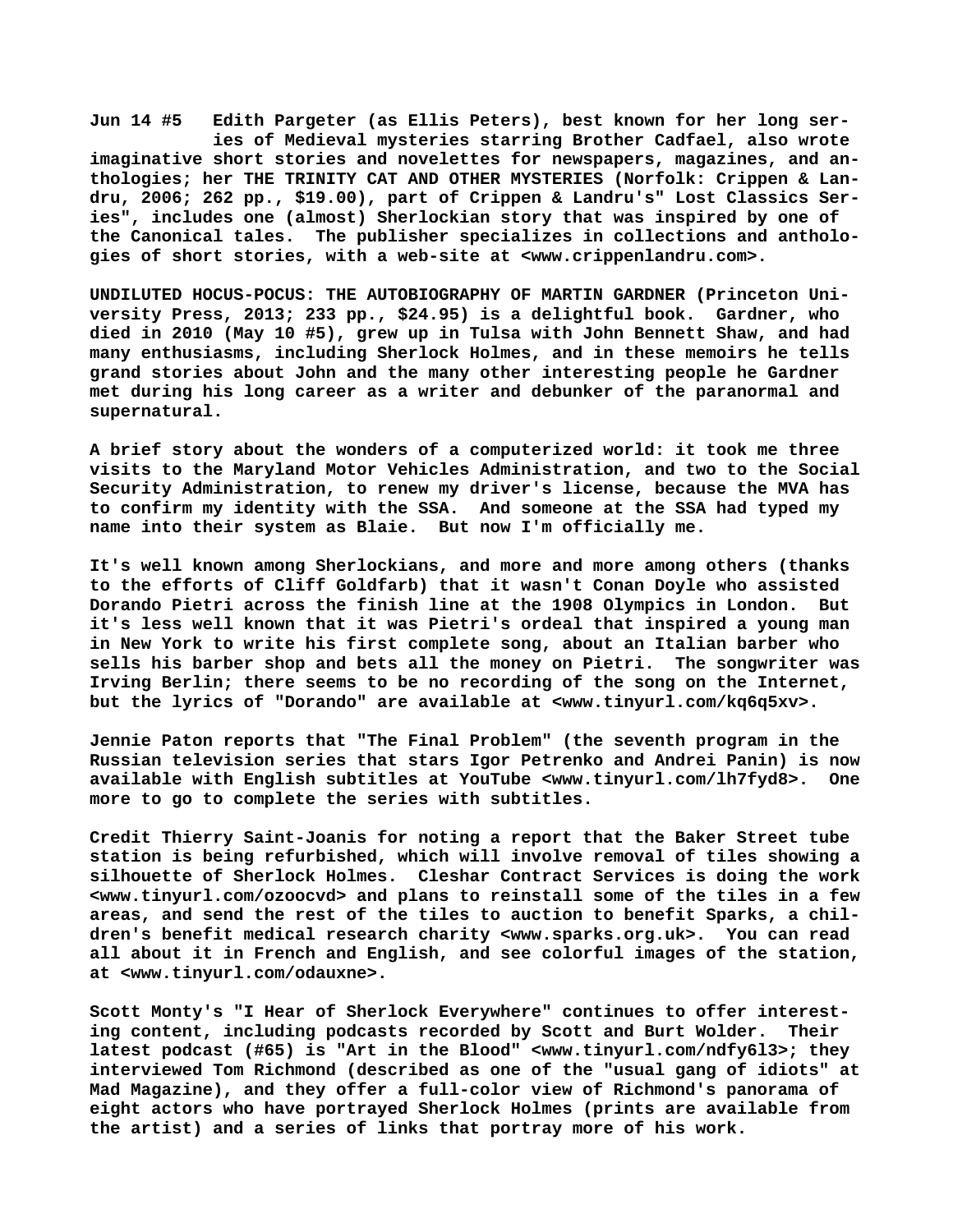**Jun 14 #6 Fans of Sherlockian poetry will welcome the news that there are a few copies of Ellay Aitcheson's ACD MYSTERY SONNETS, issued by the Hansom Press in 1998) still available, with "Five and twenty sonnets culled from the Canon". You can order the booklet from Len Haffenden (1026 West Keith Road, North Vancouver, BC V7P 3C6, Canada) for \$15.00 postpaid, with checks payable to Len, please.**

**"Dr. Watson and Mr. Holmes" (recorded by the Spirits of Rhythm for Decca in 1934) has been available on the Internet for some time (Oct 01 #2), but now there's something new, spotted by Alexander Orlov: the song accompanied by clips from the Granada series, at <[www.tinyurl.com/lbtvlp8>.](http://www.tinyurl.com/lbtvlp8)**

**Since it's summer, there's lots of theater coming up, here and there. The East Haddam Stage Company will repeat last year's production of "Sherlock Holmes and the Adventure of the Speckled Band" (Jul 13 #5); it's a 30-minute live-action radio drama using the script from William Gillette's 1930 broadcast) at Gillette Castle in East Haddam, Conn., July 5 through Aug. 11 [<www.tinyurl.com/kag2zqm>.](http://www.tinyurl.com/kag2zqm)**

**"Sherlock Holmes and the Whitechapel Murders" (adapted by Jeremy Holstein from William S. Baring-Gould's "Jack the Harlot Killer") will be one of the three plays in "Summer Radio Mystery Theatre: Super Sleuths" at Responsible Grace Church in Somerville, Mass., on July 11-19 <[www.tinyurl.com/m8mcbta>.](http://www.tinyurl.com/m8mcbta)  The other super sleuths are Hercule Poirot and Lady Molly of Scotland Yard. "Jack the Harlot Killer" is a chapter in Baring-Gould's biography SHERLOCK HOLMES OF BAKER STREET (1962).**

**"Sherlock Holmes: The Pantomime" with words by Jenny Gilbert will be performed at the Playhouse Theatre in Glen Eden, New Zealand, from July 12 to 25 [<www.playhousetheatre.co.nz>.](http://www.playhousetheatre.co.nz)**

**The Rumpus Theatre Company will offer "Sherlock Holmes: The Scandal of the Scarlet Woman" (based on "A Scandal in Bohemia") at the Fairfield Halls in Croydon on Sept. 18-20 [<www.fairfield.co.uk>, a](http://www.fairfield.co.uk)nd at the Chelmsford Civic Theatre in Chelmsford, Oct. 16-17 <[www.chelmsford.co.uk/sherlock-holmes>.](http://www.chelmsford.co.uk/sherlock-holmes)**

**"Sherlock Holmes: The Baker Street Irregulars" is a new play by Eric Coble, based on a series of four graphic novels by Tony Lee and Dan Boultwood, due for its world premiere by First Stage at the Todd Wehr Theater in Milwaukee from Oct. 17 to Nov. 15 <[www.tinyurl.com/q8a7hsz>.](http://www.tinyurl.com/q8a7hsz)**

**Katie Forgette's "Sherlock Holmes and the Jersey Lily" is scheduled by the Kirk Players in Mundelein, Ill. Mar. 27-29, 2015 <[www.kirkplayers.org>.](http://www.kirkplayers.org)**

**The news of the British play comes from Roger Johnson's excellent newsletter The District Messenger, which is published by The Sherlock Holmes Society of London and offers excellent coverage of what's going on in Britain, Europe, and elsewhere; it's available without charge by e-mail and at the Society's web-site <[www.sherlock-holmes.org.uk/district.php>.](http://www.sherlock-holmes.org.uk/district.php) His e-mail address is <[rojerjohnson@yahoo.co.uk>.](mailto:rojerjohnson@yahoo.co.uk)**

 **The Spermaceti Press: Peter E. Blau, 7103 Endicott Court, Bethesda, MD 20817-4401 (301-229-5669) <[blau7103@comcast.net>](mailto:blau7103@comcast.net)**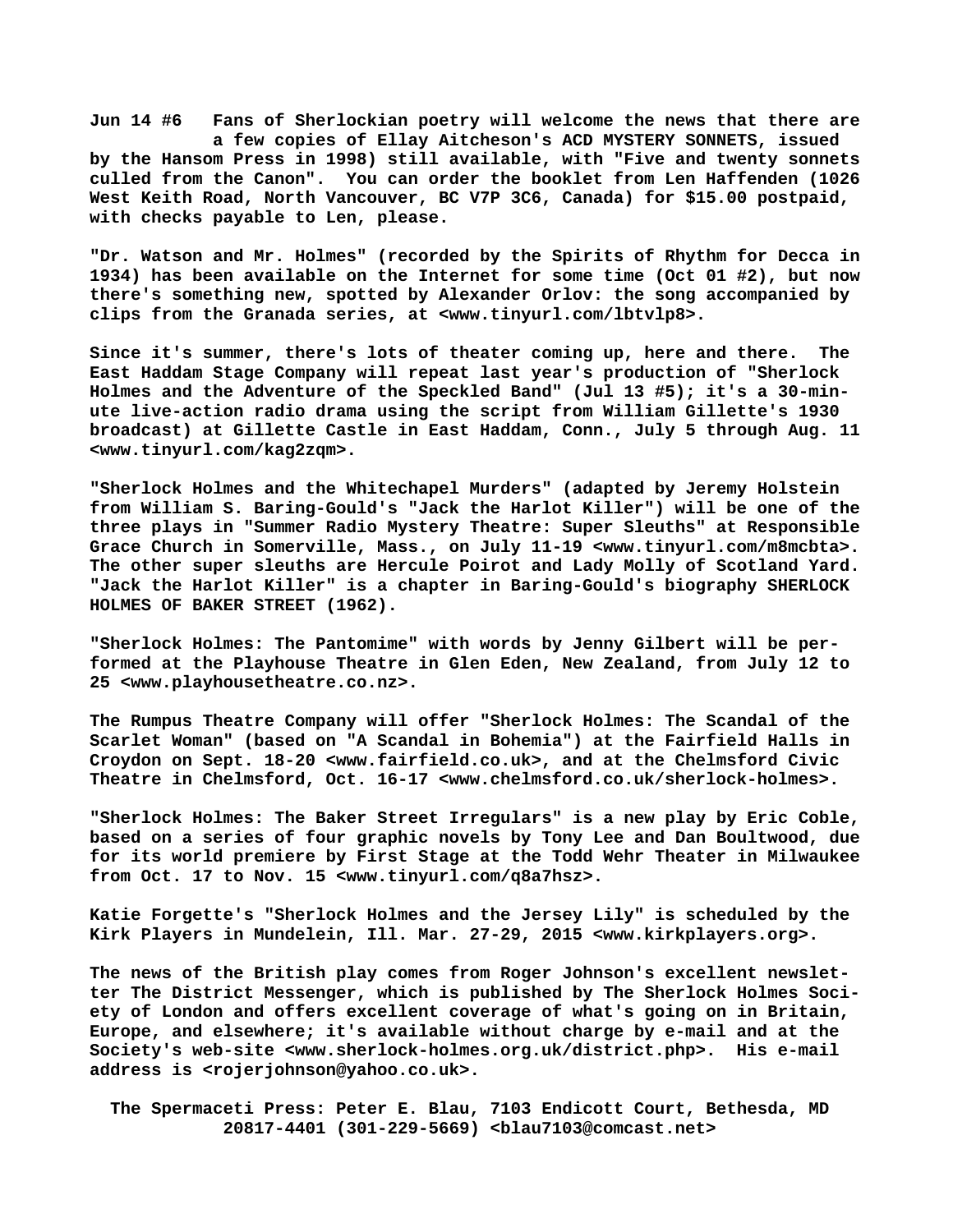**The saga continues: Les Klinger has applied to the Court of Appeals to recover his expenses in his lawsuit against the Conan Doyle Estate, quoting the Court's statements that the Estate's argument lacked "any ground known to American law," and that the appeal "borders on the quixotic." He is requesting about \$68,000 for expenses for the entire case. The Estate then asked the Court of Appeals to stay its ruling that only the characters and story elements in the last ten stories are protected, while the Estate asks the U.S. Supreme Court to hear the case, because recent "movies and television shows demonstrate that the Sherlock Holmes character is more popular than ever," and because allowing "the Court's opinion to have immediate effect will have a chilling effect on the Estate's ability to manage" promotion and development of the character through licensing agreements."**

**The Court of Appeals denied the Estate's motion for a stay, and the Estate then asked Elena Kagan (the Supreme Court's Circuit Justice for the Seventh Circuit) to delay implementation of the Court of Appeals decision while the Estate petitions the Supreme Court to review the case; Justice Kagan dismissed the request without comment, and the Court of Appeals decision remains in effect while the Supreme Court decides whether to accept a petition that the Estate has said it plans to submit in a few months. The Supreme Court receives about 10,000 petitions a year, and accepts (and hears oral arguments) in about 75 to 80 cases. As always, you can read the documents in the case at <[www.free-sherlock.com>.](http://www.free-sherlock.com)**

**It's time for a challenge (repeated from Oct 88): A non-Sherlockian friend reports recently riding in a taxi driven by a man who said that there were only four people in the Sherlock Holmes stories who smoked pipes. Who were they? The answer's in this month's issue.**

**The Kent & Sussex Courier reported (June 14) on a fire at Windlesham Manor, formerly the home of Conan Doyle and now a home for the elderly. An alarm was raised at 12:44 am: smoke was reported in one of the rooms, and three fire engines were sent from Crowborough and Uckfield. One person was taken to hospital suffering from smoke inhalation and several others were checked over by ambulance crews. Brian Pugh heard from the manager that there was only minor damage to one of the rooms.**

**"Mad Movies with the L.A. Connection" (a syndicated television series that aired in 1985 and 1986) spoofed old movies by editing them to fit a 30-minute slot and overdubbing new dialogue. The series included new versions of "Sherlock Holmes and the Secret Weapon" and "Dressed to Kill" that are now available on-line at <[www.madmoviesonline.com>; t](http://www.madmoviesonline.com)hey went on to parody "The "The Woman in Green" in 1993, available at their web-site (\$3.79).**

**"Anna May Wong: In Her Own Words" (2013) aired on PBS this year, and it's worth watching for a repeat. The one-hour documentary was written by Yunah Hong, with quotes from her letters, and you can watch a six-minute preview at [<www.tinyurl.com/m6nrzd5>.](http://www.tinyurl.com/m6nrzd5) She was a fine actress, and the documentary includes a production still showing her as Mrs. Pyke in Reginald Owen's "A Study in Scarlet" (1933); she also was parodied earlier in the marionette burlesque "Herlock Sholmes in Be-a-Live Crook, or Anna Went Wrong" (1930).**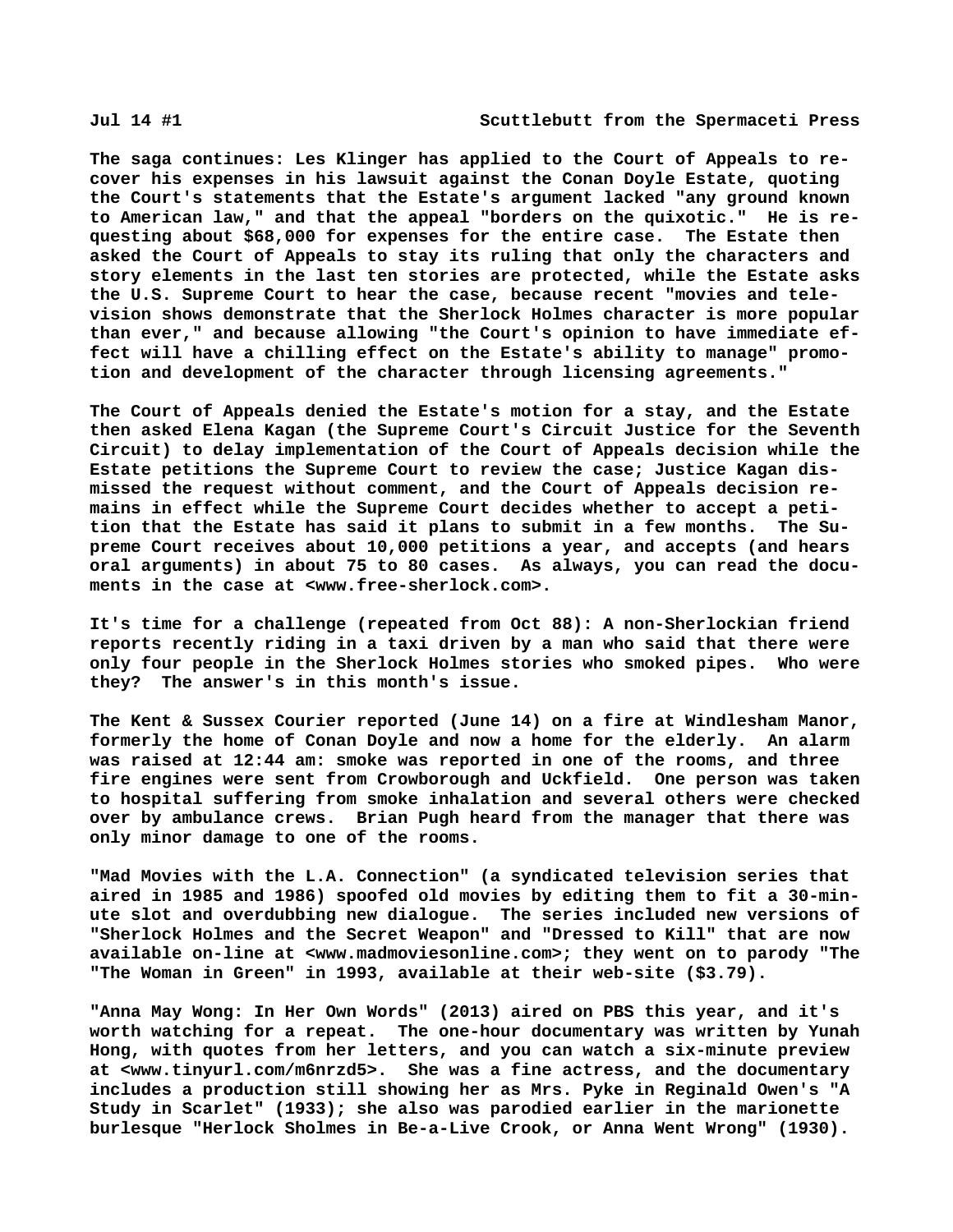**Jul 14 #2 Taxi drivers are not always experts. At least seven people who are named in the Canon smoked pipes (as you might have discovered from the entry for "tobacco" in Jack Tracy's THE ENCYCLOPAEDIA SHER-LOCKIANA). Sherlock Holmes, of course, and Dr. Watson. John Straker also smoked a pipe ("Silver Blaze"), and so did Grant Munro ("The Yellow Face"). Thaddeus Sholto smoked a hookah ("The Sign of the Four"), and Isa Whitney smoked opium ("The Man with the Twisted Lip"). Peter Carey owned a tobacco pouch ("Black Peter"). But: who's the eighth person named in the Canon who appears to have smoked a pipe? The answer will be found on the next page.**

**The "International Exhibition of Sherlock Holmes" was a fine excuse for a visit to Columbus, Ohio, where it's open through Sept. 1 at the Center of Science and Industry. COSI (pronounced coh-seye, so that it's not mistaken for the restaurant chain) is very much a hands-on museum, which makes it a fine venue of the exhibition, which is a well-designed combination of artifacts and hands-on activity.**

**The exhibition consists of three rooms, the first devoted to London, Arthur Conan Doyle, Joseph Bell, and Sherlock Holmes, with displays that include a copy of Beeton's Christmas Annual for 1887, original manuscripts, and artwork by Sidney Paget and Frederic Dorr Steele. The second room has a fine recreation of the sitting-room, and an opportunity to investigate a mystery (designed by Dan Stashower) that offers young and old first-hand experience with observation and deduction. And the third room is devoted both to modern times and to the collectibles that fascinate Sherlockians; the displays include costumes and props from modern films (Downey) and television series (Cumberbatch and Miller), and items such as the Czarina's specially-bound copies of the Canon from John Bennett Shaw's collection, and copies of the old and new series of The Baker Street Journal.**

**There's lots to see and do, and the exhibition is thoroughly engaging (and was well-attended). The labels are easily read (nice for people who have extremely-middle-aged eyes), and visitors can learn a lot (if they want to) about Victorian times and the Sherlockian world. There's a fine video introduction to the exhibition by Conan Doyle's grand-nephew Richard), and an assortment of videos showing modern forensics (including an explanation of forensic toxicology by Marina Stajic). Bottom line: go if convenient--if inconvenient, go all the same.**

**The exhibition's scheduled next at the Saint Louis Science Center in Saint Louis, Mo., from Oct. 9 through Jan. 4, 2015; then at the Perot Museum of Science & Nature in Dallas, Texas, opening Feb. 2; at the Discovery Science Center in Santa Ana, Calif., opening on June 11; the Denver Museum of Nature & Science, in Denver, Colo., opening Oct. 15; and at the Pacific Science Center in Seattle, opening Oct. 13, 2016. The exhibition web-site's at [<www.sherlockholmesexhibition.com>, a](http://www.sherlockholmesexhibition.com)nd the web-site for Columbus is at [<www.cosi.org/exhibits/sherlock>.](http://www.cosi.org/exhibits/sherlock)**

**The Bolton News reported (June 8) that "Burnt Copies of the Bible and Sherlock Holmes" were found next to a torched 10-foot wizard's chair in Tonge Moor. The wizard's chair was installed in a woodland playground near Bolton (in Lancashire); there has been no further word on whether the vandals have been apprehended, nor (of course) why they chose those two Canons.**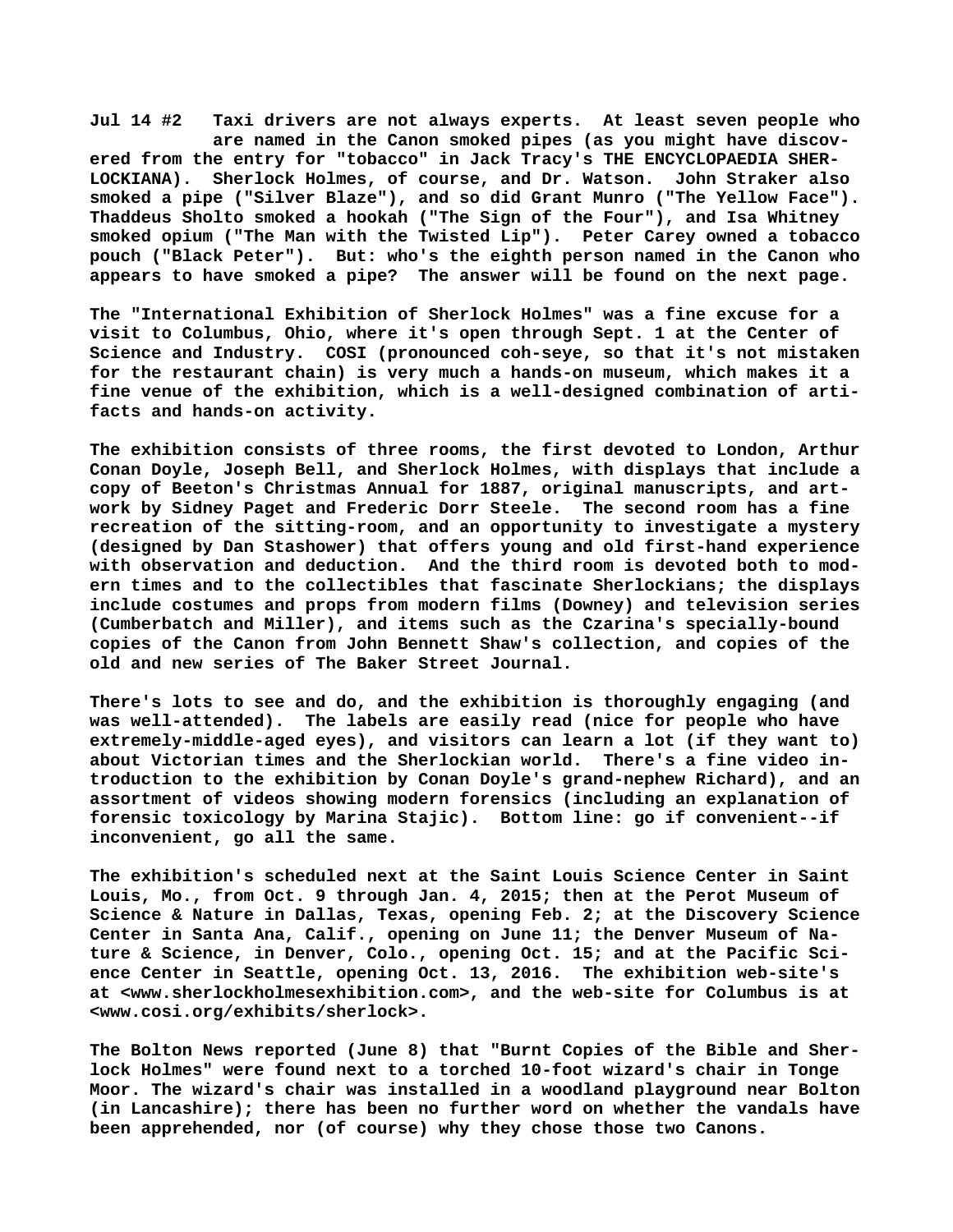**Jul 14 #3 Jim Browner ("The Cardboard Box") is the eighth person named in the Canon who appears to have smoked a pipe. And not because the cardboard box was a "yellow, half-pound honeydew box," since he could, after all, have obtained the box anywhere. There is much better evidence. What's that better evidence? Again, the answer's on the next page.**

**"We just think Holmes is really cool, but having always been attracted to the darker side of life, Moriarty just stood out as a basis for our music. He is clever, devilish and unrepentant--what more do you want from a band?" The British two-man band is called Moriaty [that's their spelling], and the musicians are Jordan Macneil West and Matthew Partridge; they're based in Devon, and their web-site's at <[www.moriaty.co.uk>.](http://www.moriaty.co.uk) They have an EP ("Lord Blackwood") and a new album ("The Devil's Child"), and a 30-minute documentary at YouTube <[www.youtube.com/watch?v=5y8k73POMm4>.](http://www.youtube.com/watch?v=5y8k73POMm4)**



**Here's Ian McKellen as the 93-year-old Sherlock Holmes in "Mr. Holmes" (that's the new title for the film based on Mitch Cullin's A SLIGHT TRICK OF THE MIND), now filming and scheduled for release next year.**

**"It's Queen Vic, Talking Statue, on the Line" was the headline in the Sunday Times (July 6) on a story spotted by Oscar Ross: the Talking Statues Speak Their Minds project, which will run for a year starting on Aug. 19, allows people with smartphones to hear what statues have to say. Anthony Horowitz wrote the**

**script for the statue of Sherlock Holmes outside the Baker Street tube station, and the recording is by British actor Ed Stoppard (son of Tom Stoppard). Best known for his role as Henryk in "The Pianist" (2002), Stoppard also played Sir Hallam Holland, the Foreign Office diplomat who inherited 165 Eaton Place, in the latest "Upstairs Downstairs" series.**

**Pennie Mae Cartawick's series of almost two dozen pastiches offers a good demonstration of what can be done with digital publishing: all of them are available for Amazon Kindle (99¢ each), and there are collections for Kindle and on paper, and readings at Amazon and Audible (which you can sample on-line). The author has a blog at <[www.tinyurl.com/l8y7h5f> w](http://www.tinyurl.com/l8y7h5f)ith news and promotions and special offers.**

**Andrew Page ("Lord Saltire") died on May 10, 2013. He became interested in Sherlock Holmes during his high school years, and in 1971 became an energetic author, editor, and publisher, receiving his investiture from the Baker Street Irregulars in 1974. He went on to a career as a teacher of high school English and then community college mathematics; there is much more about his contributions to the Sherlockian world in The Baker Street Journal's 2003 Christmas Annual, which was devoted to what was called the Junior Sherlockian Movement.**

**It was 125 years ago that J. M. Stoddart invited Arthur Conan Doyle and Oscar Wilde to dinner at the Langham Hotel and commissioned both authors to write stories for Lippincott's, and the Sherlock Holmes Society of London will honor the event at dinner in the Grand Ballroom at the Langham on Aug. 30; consult the Society's web-site [<www.tinyurl.com/pns2xza> f](http://www.tinyurl.com/pns2xza)or more information on The Stoddart Dinner.**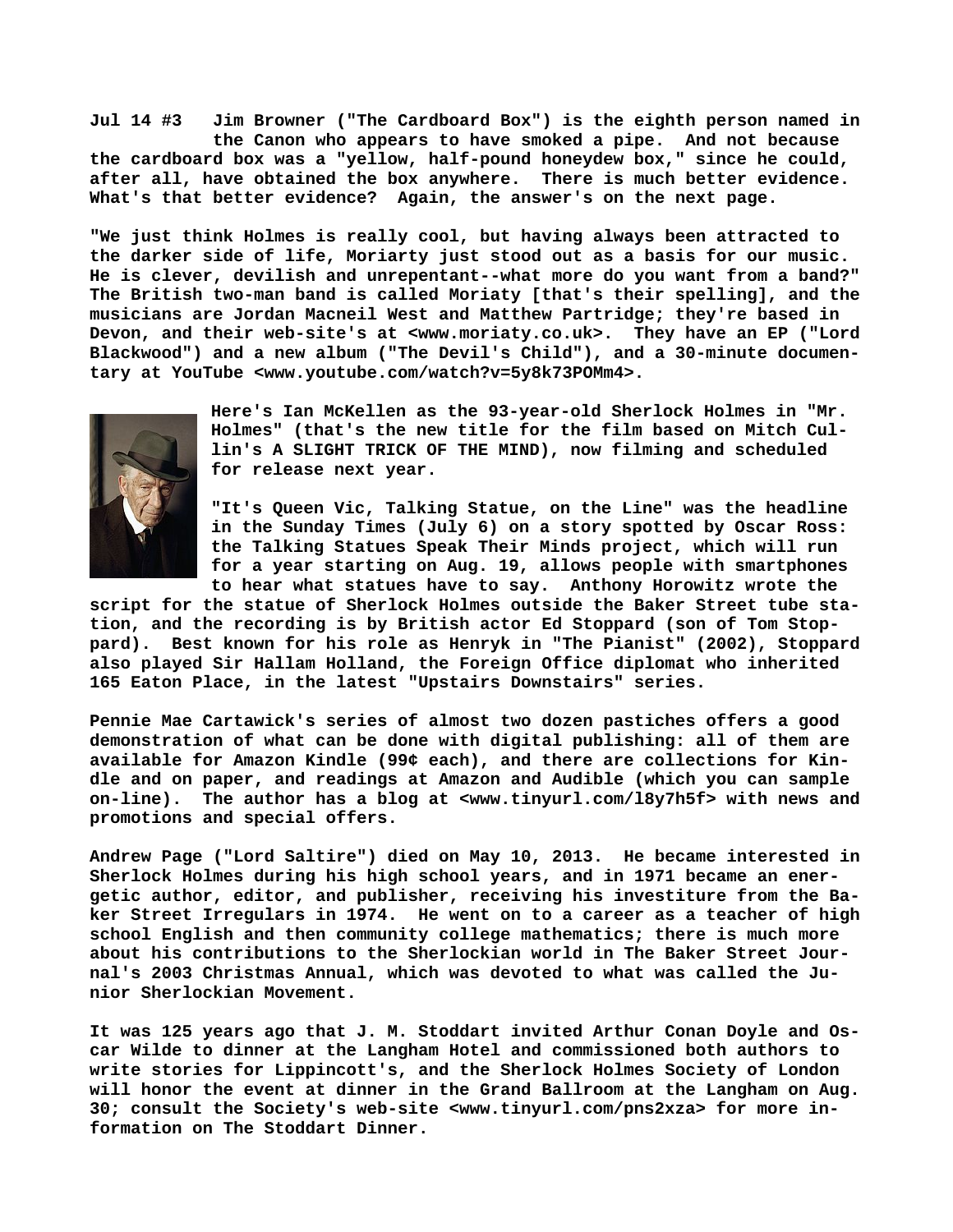**Jul 14 #4 Oscar Ross has noted a BBC news story about Britain's Foreign and Commonwealth Office showing at least one program from the "Sherlock" series at a film festival held in Pyongyang in 2012, in hopes of "encouraging change" in North Korea. The episode wasn't "The Empty Hearse" (which the BBC explained involves Holmes identifying a British minister and peer as a North Korean spy who attempts to blow up Parliament); that episode hadn't been filmed, and wasn't broadcast until Jan. 1, 2014.**

**The better evidence for Jim Browner having been a pipe-smoker is found in The Strand Magazine, where Sidney Paget illustrated Jim Browner smoking a pipe. D. Martin Dakin seems to be the first person to have mentioned this in print (in A SHERLOCK HOLMES COMMENTARY).**



**The 198 competitors in the Tour de France started this year's event in Leeds, England (the cycling race covers 3,664 kilometers in four countries over three weeks before ending in Paris), and the Associated Press provided this photograph of a man dressed as Sherlock Holmes with cycling fans in Leeds.**

**Sam Siciliano's THE GRIMSWELL CURSE (London: Titan, 2013; 233 pp., £7.99/ \$9.95) is a sequel to his THE WEB WEAVER (Feb 12 #6); the narrator is Sherlock Holmes' cousin Dr. Henry Vernier, who with his wife Michelle (also a doctor), assists Holmes in investigating the case of a young woman who may be subject to a long-standing family curse.**

**There was more original artwork by Sidney Paget at auction last month, at Reeman Dancie Auctioneers in Colchester [<www.tinyurl.com/ncnvfoz>: a](http://www.tinyurl.com/ncnvfoz>:)n oilon-canvas painting of sheep on a hillside, was estimated at £100-150 but went unsold.**

**Ray Betzner's "Studies in Starrett" blog <[www.vincentstarrett.com> c](http://www.vincentstarrett.com)ontinues to offer interesting commentary, including his recent "Found and Lost: The Manuscript of THE PRIVATE LIFE OF SHERLOCK HOLMES" (the manuscript did exist, and may still, and of course Ray would like to hear from the owner). Ray also has blogged about Starrett's THE PRIVATE LIFE OF SHERLOCK HOLMES, reprinting (and commenting) on three reviews from the 1930s, with colorful illustrations that include the seldom-seen dust jacket of the first British edition.**

**Kelly Blau has noted THE HOUND OF THE BASKERVILLES as a "personalized literary classic" offered by Signals <[www.tinyurl.com/qy5my4n>.](http://www.tinyurl.com/qy5my4n) You're able to change the names of one to six major characters, and add a personal dedication on the opening page (\$39.95).**

**Val Biro died on July 4. He was a prolific children's author, artist, and illustrator, perhaps most famous for a series of 37 picture books about a car he called Gumdrop. Nick Utechin has noted that Biro's work appears on covers of John Murray paperback editions of THE HOUND OF THE BASKERVILLES, THE ADVENTURES OF SHERLOCK HOLMES, and TALES OF BRIGADIER GERARD, as well as in Fanny Cradock's THE SHERLOCK HOLMES COOKBOOK. Some of his covers and original artwork can be seen at [<www.abebooks.com>; j](http://www.abebooks.com)ust search for [biro sherlock] and [biro gerard] as author.**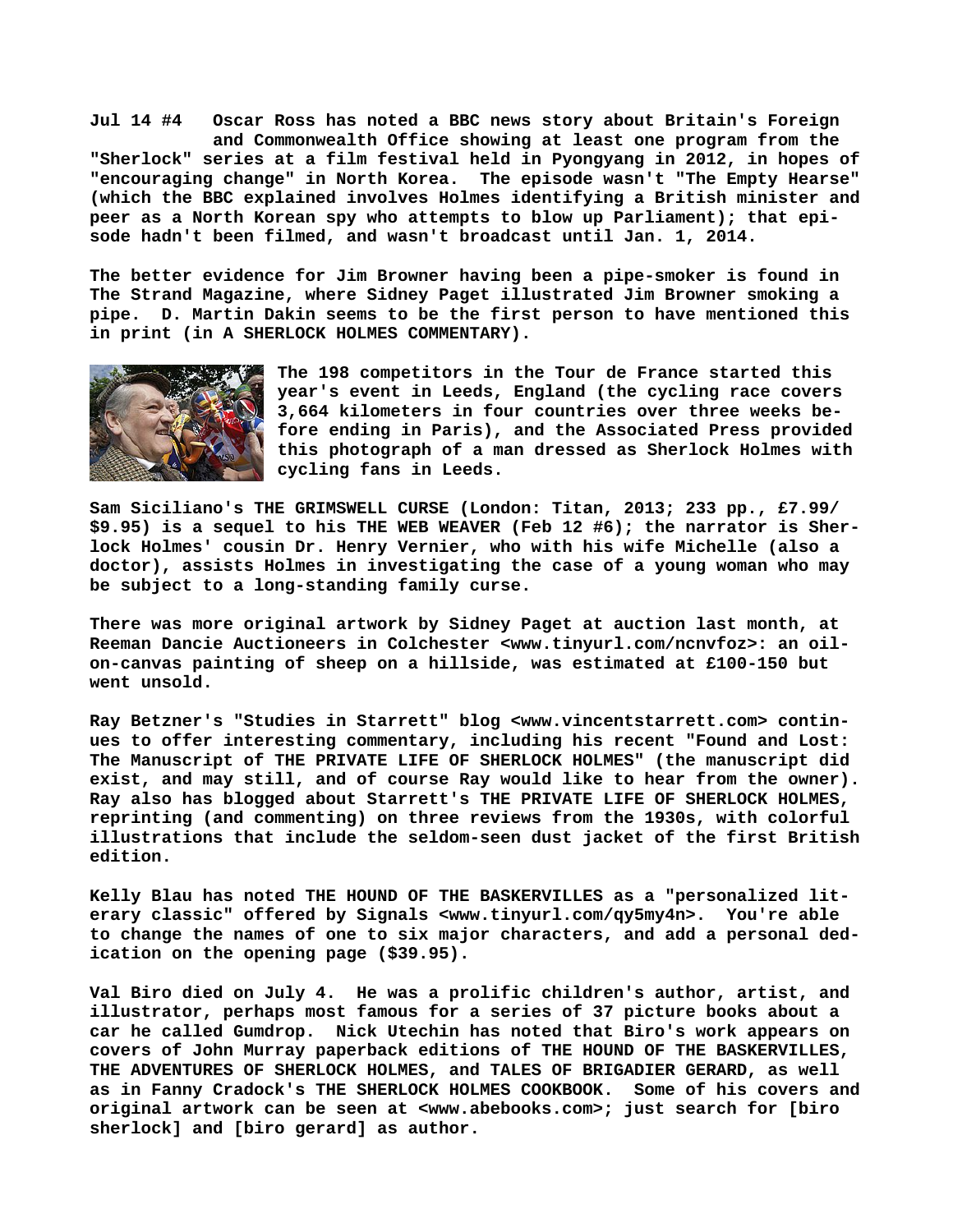**Jul 14 #5 Steve Emecz at MX Publishing has posted a statement by Norman Stromsoy, the project manager for the Stepping Stones School's restoration of Undershaw, Conan Doyle's former home, with details on their plans for the house. He also hopes that the Undershaw Preservation Trust "will want to use the new facilities to hold events to celebrate the life and times of Conan Doyle," and that he looks forward to "welcoming you to Undershaw in the autumn of 2015 when you will be able to see for yourself what has been achieved. The full statement's at <[www.tinyurl.com/mhl356x>.](http://www.tinyurl.com/mhl356x)**

**John Michael Gibson (the founder and director of the Undershaw Preservation Trust) has said that he welcomes the latest developments but is concerned "that the stables that have stood for 120 years that housed Doyle's horse Brigadier and his carriage and the well that he drew his water from may be lost in the new plans." And he filed an appeal asking for a review of the English Heritage decision to continue the Grade II listing for Undershaw; you can read the text of his appeal at <[www.saveundershaw.com>.](http://www.saveundershaw.com)**

**An upgrade of the listing would have imposed strong controls over development that could have caused problems for the school's conversion of Undershaw into a school, but English Heritage denied the appeal, concluding that "the interest conferred on the building by its association with Sir Arthur Conan Doyle is not sufficient to warrant upgrading given its modest architectural quality."**



**Escape Hunt is a chain of themed game rooms; the Sherlock Holmes room opened recently at the Concorde Hotel & Shopping Mall in Singapore. Each room is meant for two to five players, who have an hour to solve a mystery and escape from the room <[www.singapore.escapehunt.com> \(](http://www.singapore.escapehunt.com)the young ladies likely were posing for a publicity photo).**

**The BBC announced (via Twitter at 2:21 pm on July 2) that shooting will begin in January on a "Sherlock" special, and that shooting for the next season will begin later next year; the special is likely to air at Christmas in 2015, with the next season starting the following year. Scott Monty had details on the BBC's tweeting at his "I Hear of Sherlock Everywhere" website [<www.tinyurl.com/pzok5pt>.](http://www.tinyurl.com/pzok5pt)**

**"Celebrity Deathmatch" was a 30-minute claymation series that was broadcast by MTV cable, and on July 20, 2000, the program included a 5-minute segment "Sherlock Holmes vs. Jack the Ripper" that's now available on Scott Monty's "I Hear of Sherlock Everywhere" web-site <[www.tinyurl.com/o84j379>.](http://www.tinyurl.com/o84j379) Note: it's not for the faint of heart.**

**Orion Books launched its publicity campaign for Anthony Horowitz's second pastiche with a giveaway of advance proofs of "Moriarty" to twelve of the "most influential names in the book world" at the Rookery Hotel in Clerkenwell this month, according to a story in The Bookseller (July 16). But there were more than twelve influential people at the event, and 100 proof copies bound in velvet and lettered in silver, and Arifa Akbar reported on the party for the Independent (July 17) [<www.tinyurl.com/kzweckm>.](http://www.tinyurl.com/kzweckm) There has been no report (so far) of one of the copies for sale, but it shouldn't take long.**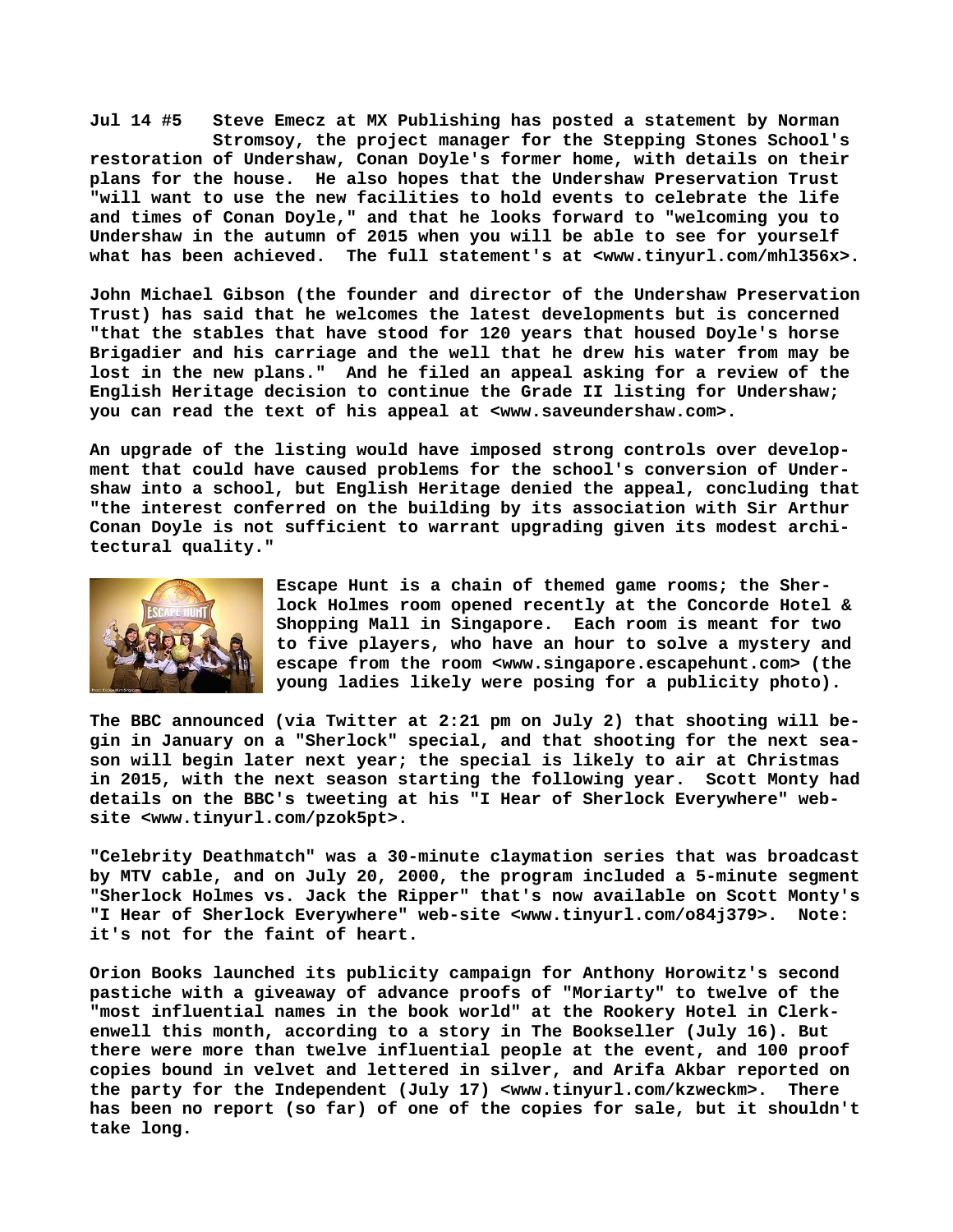**Jul 14 #6 THE GRAPHIC NOVELS OF SHERLOCK HOLMES is an attractive series of individual short stories, adapted by Vincent Goodwin and illustrated by Ben Dunn (Minneapolis: Magic Wagon/ABDO, 2010-2013, each with 48 pp., \$20.95), intended for young readers, and nicely done indeed. There are 18 titles in the series, and you can see cover artwork at the company's web-site <[www.tinyurl.com/oyxvm7l>.](http://www.tinyurl.com/oyxvm7l)**



**The colorful Gold Bubble "Sherlock Holmes Collection" received lots of publicity this month. The California company, inspired by the BBC's "Sherlock" television series, used the wallpaper, the mind palace, the front door of 221B, and the iconic Belstaff Millford coat for themes Milford coat. There are additional**

**images at the company's web-site at <[www.goldbubbleclothing.com>, a](http://www.goldbubbleclothing.com)nd more publicity photographs at [<www.images.google.com>; s](http://www.images.google.com)earch for [gold bubble sherlock] to see this image and many others.**

**Otto Penzler notes that the Mysterious Bookshop has published his annotated bibliography of first editions of mystery fiction set in the world of books (1849-2000). BIBLIOMYSTERIES (\$75.00) includes 130 full-color photographs or rare or especially interesting dust jackets and covers, and is limited to 200 signed and numbered copies. And there is Sherlockian content: not only Vincent Starrett's THE UNIQUE HAMLET, but also books by Robert Richardson, August Derleth, Christopher Morley, S. C. Roberts, and others.**

**"Whom do you consider your literary heroes?" "The author of the plays attributed to William Shakespeare; I am also a great fan of A. Conan Doyle." John Paul Stevens, former Supreme Court justice, in a "By the Book" interview in the N.Y. Times (Apr. 6), spotted by John Baesch.**

**MediaWeek reported (July 22) that BBC Worldwide, the commercial arm of the BBC, generated sales of £1.04 billion in the year that ended Mar. 31, due to the popularity of series such as "Doctor Who" and "Sherlock" (which has been licensed to 224 territories). BBC Worldwide's pre-tax profit for the year was £126.5 million.**

**Benedict Cumberbatch and John Malkovich will star together in a new movie: "Penguins of Madagascar" (animated in 3D and scheduled for a Thanksgiving release): Cumberbatch provides the voice for Agent Classified, a wolf who's head of an animal spy organization that teams up with the penguins to save the world from the evil octopus Dr. Octavius Brine (voiced by Malkovich).**

**THE DISAPPEARANCE OF MR. JAMES PHILLIMORE (Sep 13 #6) was the most recent title in Dan Andriacco's series about Jeff Cody and Sebastian McCabe, and his next book (ROGUES GALLERY) will have two novellas and three short stories. He has launched a crowd-funding campaign to get the book published, and you can read about it at <[www.pubslush.com/books/id/2568>.](http://www.pubslush.com/books/id/2568) He is using Pubslush, which says it is "the gateway to the literary world" and a "niche crowd-funding platform," and it's an interesting concept. His entertaining Sherlockian blog is at [<www.bakerstreetbeat.blogspot.com>.](http://www.bakerstreetbeat.blogspot.com)**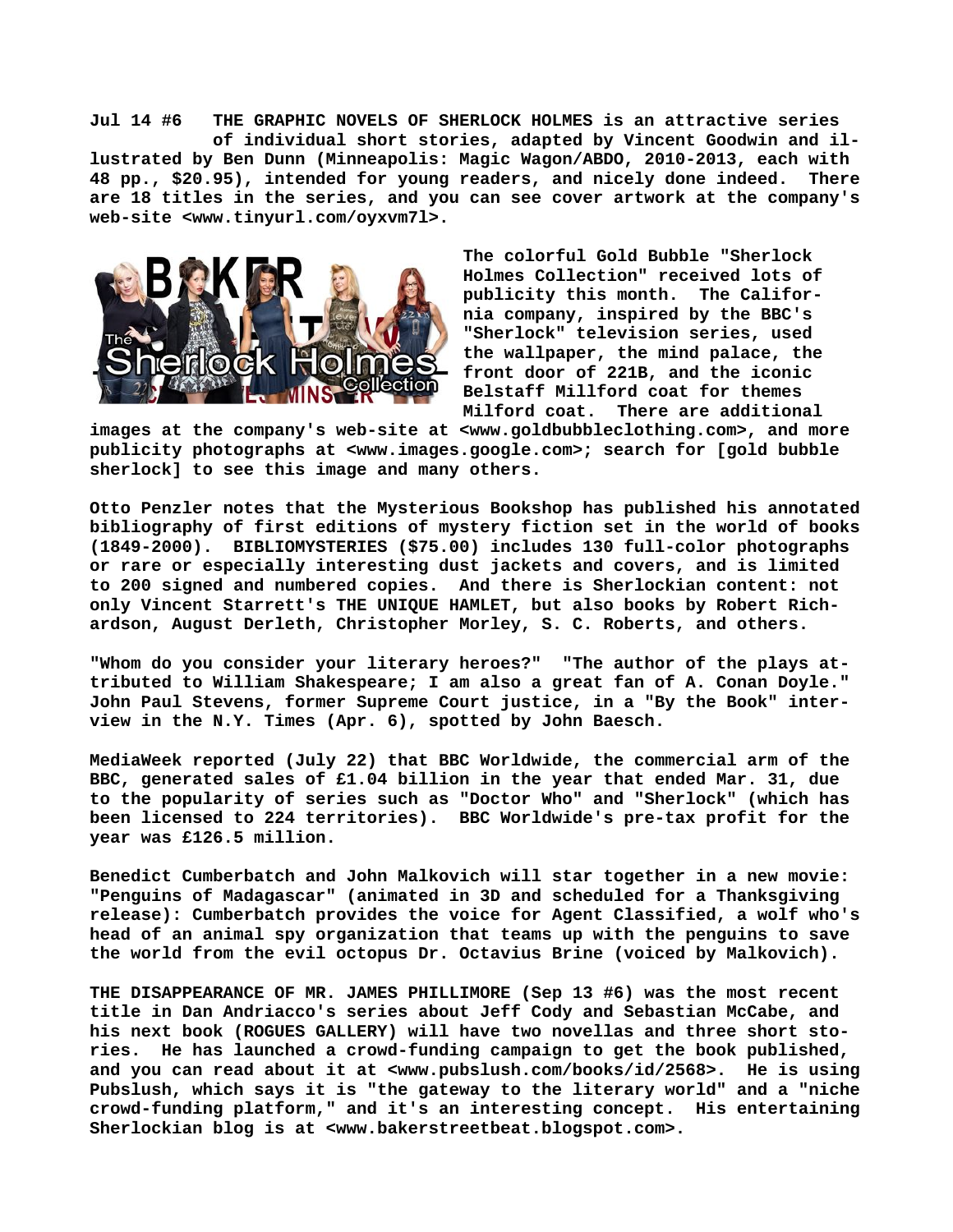**Jul 14 #7 Phil Attwell spotted a story in Radio Times (July 22) about the revival on BBC Radio 4 of the 30-minute series "Dead Ringers" on which impressionists will parody various public figures, including Benedict Cumberbatch as Sherlock Holmes; the first of six weekly episodes aired on July 30; the series can be heard on-line, but you may need to spoof the BBC into thinking you're in the UK (there are programs such as Hola! that help one do this) [<www.bbc.co.uk/programmes/b04brr99>.](http://www.bbc.co.uk/programmes/b04brr99)**

**A dastardly crime reported on the blotter of the police department on Bainbridge Island, Wash. (July 10): Someone stole a cell phone from a vehicle at the Day Road Park-and-Ride lot. The car owner had left the doors to his Honda unlocked at the time of the prowl. The pipe was glass and shaped in a "Sherlock Holmes style." It was in a brown leather case. The phone and pipe were valued at approximately \$230.**



**There were 113 people on hand at University College in London on July 19, all of them wearing Sherlockian costume, to celebrate Benedict Cumberbatch's 38th birthday and to try to set a Guinness World Record for the most people gathered in one place dressed as Sherlock Holmes. Roger Johnson and Jean Upton were on hand for the festivies, and you can see them (briefly) in a video report**

**by Charlotte Pamment, available at YouTube [<www.tinyurl.com/q2736r3>.](http://www.tinyurl.com/q2736r3) She has other interesting (although non-Sherlockian) video on the Internet, one being a report on an upside-down house in London <[www.vimeo.com/86097204>.](http://www.vimeo.com/86097204)**

**The event was organized to raise awareness of the National Literacy Trust, and Roger Johnson has posted pictures from the gathering, and of the Sherlock Holmes BookBench (May 14 #5), at [<www.tinyurl.com/ntoek3p>.](http://www.tinyurl.com/ntoek3p) You can click on each image to read Roger's captions.**

**"Madame Tussaud ain't in it," Sam Merton said (in "The Mazarin Stone"), but Sherlock Holmes (well, Benedict Cumberbatch) will be on display for visitors to Madame Tussauds in London beginning in October. You can see colorful photographs of him being was measured for his waxwork figure in a Radio Times story (July 21) [<www.tinyurl.com/qyzttel>.](http://www.tinyurl.com/qyzttel) Cumberbatch was among the celebrities at Comic-Con in San Diego; the Guardian reported (July 25) that Hall H (the largest venue, with a capacity of 6,500) was filled completely, with many attendees dressed in Sherlockian costume, "despite this being a presentation that had nothing to do with the show whatsoever."**

**WinTrillions Casino offers a wide range of on-line games; based in Cyprus, it's the gaming division of Ledonford Gaming Services (licensed in Alderney, which is one of the Channel Islands). The casino's slot-machine-style games include one called "Sherlock Mystery", which you can find (with many other games) at <[www.wintrillionscasino.com>.](http://www.wintrillionscasino.com)**

**If you'd like to spend a night at the Abbey Grange, Nick Utechin has found an Abbey Grange Hotel in Llangollen (you need to speak Welsh to be able to pronounce that properly): <[www.abbey-grange-hotel.co.uk>.](http://www.abbey-grange-hotel.co.uk) Completists may wish also to stay at the Abbey Grange Hotel in Nuneaton; their web-site's at [<www.pierresrestaurant.co.uk>.](http://www.pierresrestaurant.co.uk) There's also an Abbey Grange Church of England Academy in Leeds [<www.abbeygrandacademy.co.uk>.](http://www.abbeygrandacademy.co.uk)**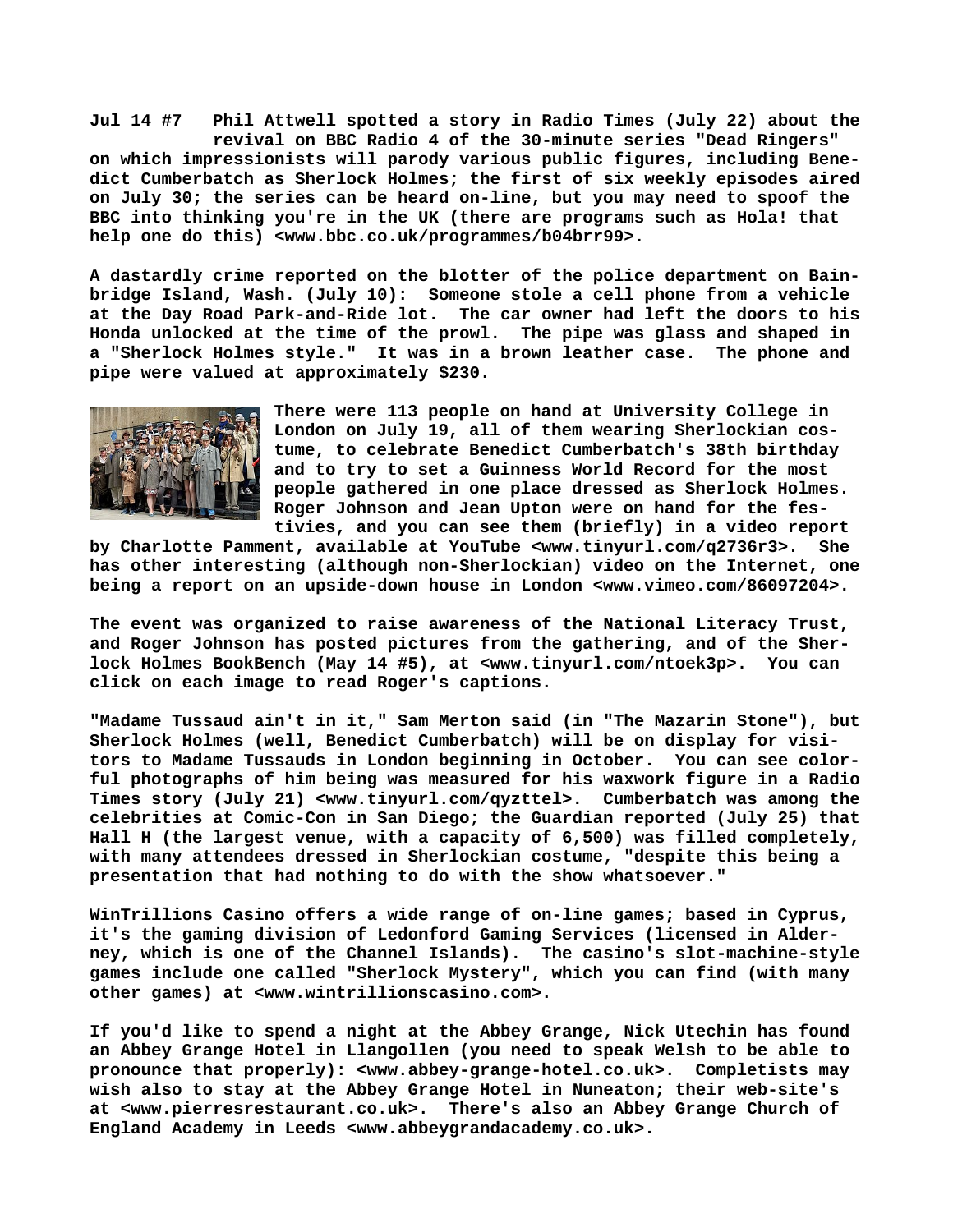**Jul 14 #8 Spotted by Nick Utechin: I Love Mel (which "started out life as a few badges that were made and handed out to make Mel Elliott feel better after her boyfriend dumped her") offers a "Colour Me Good: Benedict Cumberbatch" unofficial colouring book (£7.50) and other merchandise honoring the "Sherlock" television series [<www.tinyurl.com/nuw9mo6>.](http://www.tinyurl.com/nuw9mo6)**

**Upcoming theater: Katie Forgette's "Sherlock Holmes & the Case of the Jersey Lily" is running at the Cortland Repertory Theatre in Cortland, N.Y., through Aug. 9; their web-site's at <[www.cortlandrep.org>.](http://www.cortlandrep.org) And the play's scheduled by the Richmond Hill Players in Geneseo, Ill., Oct. 2-12; their web-site's at <[www.rhplayers.com>.](http://www.rhplayers.com)**

**"The Hound of the Baskervilles" (the excellent parody by Steven Canny and John Nicholson) is being performed at the B Street Theatre in Sacramento, Calif., through Aug. 10 <[www.bstreettheatre.org>.](http://www.bstreettheatre.org) And it will be produced at the Actors' Theatre in Columbus, Ohio, Sept. 5-14; their web-site is at [<www.theactorstheatre.org>.](http://www.theactorstheatre.org)** 

**Chris Hibbs' "The Curious Case in the Colony: A Sherlock Holmes Adventure" is on at the Newman Wine Vaults in St. John's, Newfoundland, through Aug. 16 [<www.tinyurl.com/k5qghuu>.](http://www.tinyurl.com/k5qghuu)**

**"Sherlock Holmes: A Working Hypothesis" is a new interactive (audience-participation) play written by Alexander Wright that will be produced by the Flanagan Collective and the York Theatre Royal in York, Aug. 11 to Sept. 21 [<www.yorktheatreroyal.co.uk> <](http://www.yorktheatreroyal.co.uk)[www.theflanagancollective.co.uk>.](http://www.theflanagancollective.co.uk)**

**Ken Ludwig's "The Game's Afoot, or Holmes for the Holidays" is scheduled at the Drury Lane in Oakbrook, Ill., from Aug. 28 to Oct. 19; the theater website's at [<www.drurylaneoakbrook.com>.](http://www.drurylaneoakbrook.com) And it will be produced by the Minstrel Players at Houghton Hall, Trinity Episcopal Church, in Northport Village, N.Y., Oct. 25-Nov. 2 [<www.minstrelplayers.org>.](http://www.minstrelplayers.org)**

**Steven Dietz's "Sherlock Holmes: The Final Adventure" runs at the Randall L. Jones Theatre at Southern Utah University in Cedar City, Utah, Sept. 20 to Oct. 18 <[www.bard.org>.](http://www.bard.org) And at the CAT Theater in Henrico, Va., Oct. 24-Nov. 8 [<www.richmondvatheater.com>.](http://www.richmondvatheater.com)**

**Greg Oliver Bodine's "A Requiem for Sherlock Holmes" will be performed as a reading in the Sundays@Six series at the Jewel Box Theatre in New York on Sept. 21 <[www.workshoptheater.org>.](http://www.workshoptheater.org)**

**The British publisher Titan Books has a nice run of pastiches in print, and 29 of them are listed at Titan's web-site [<www.titanbooks.com>, a](http://www.titanbooks.com)long with an interesting blog about how their covers are designed. Not listed is EL-EMENTARY: THE NEXT VICTIM, a pastiche spin-off from the CBS television series, first announced for Sept. 30 and now scheduled for May 26, 2015. They haven't said who the author is, and the book's not available for pre-order at Amazon and Barnes & Noble. Fans of the series are now waiting patiently for the debut of the third season, scheduled for Oct. 30.** 

 **The Spermaceti Press: Peter E. Blau, 7103 Endicott Court, Bethesda, MD 20817-4401 (301-229-5669) <[blau7103@comcast.net>](mailto:blau7103@comcast.net)**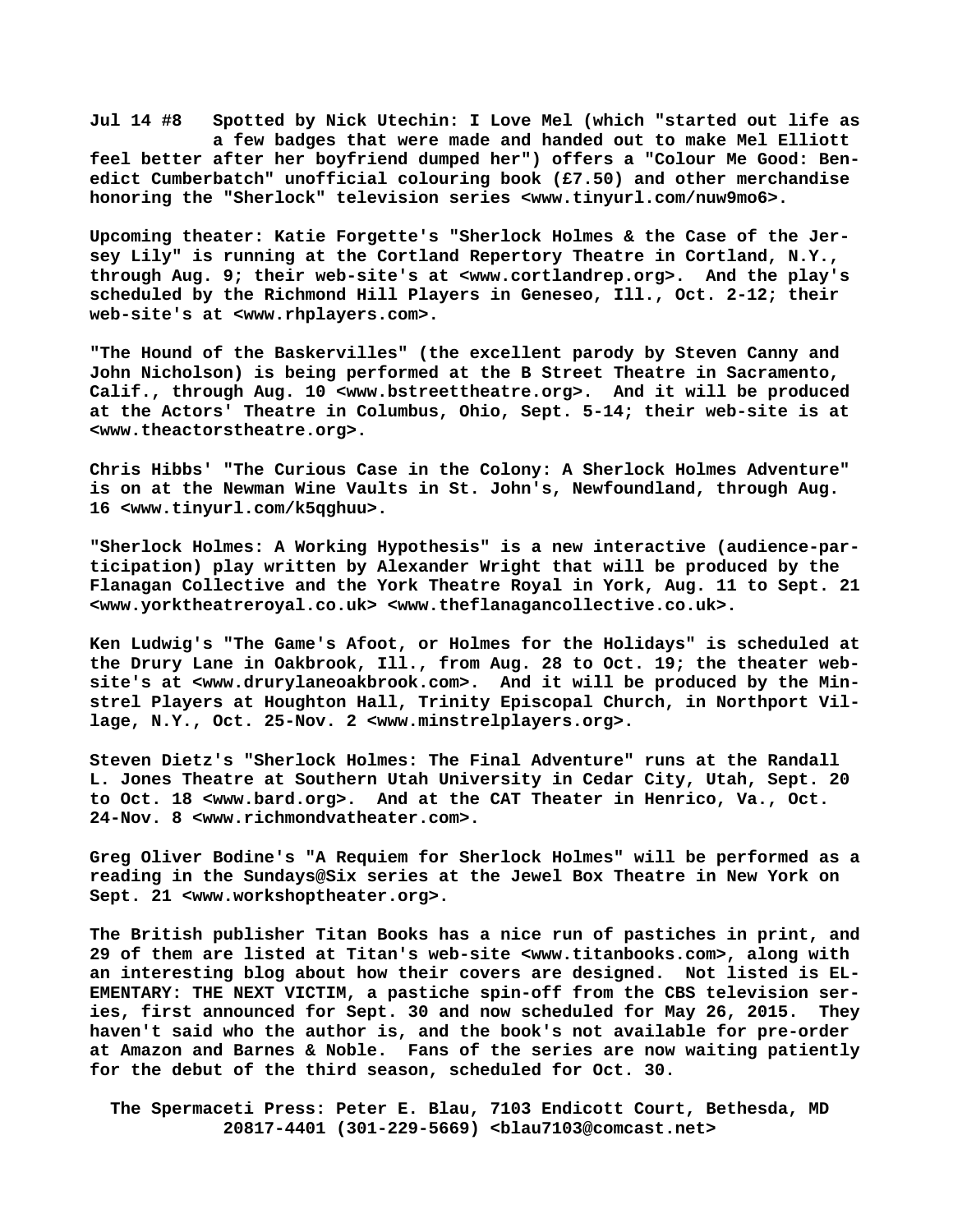**The saga continues: 7th Circuit Court of Appeals Judge Richard Posner has ordered the Conan Doyle Estate to pay Les Klinger the full \$30,679.93 requested to cover his costs in the Estate's appeal of the lower court decision that copyright protects only characters and story elements unique to the ten stories still under copyright. As always, you can read the documents in the case at <[www.free-sherlock.com>.](http://www.free-sherlock.com) Judge Rubén Castillo has not yet decided on Les' request for \$39,123.44 to cover his costs in the original case. According to a Reuters dispatch (Aug. 5) Estate lawyer Benjamin Allison said that he will appeal both of the Appeals Court rulings to the Supreme Court.**

**"Masterpiece Mystery" started a new season of "Poirot" on July 30 on PBS-TV, with a dramatization of "The Big Four" by Mark Gatiss and Ian Hallard; the program was quite different from the book and had none of the Canonical echoes found in the book (but there was a new Doylean echo). The season will complete David Suchet's appearances as Poirot in every major literary work by Christie that features the famous Belgian detective: 70 episodes over 25 years, and there are brief clips from all of them available at [<www.agathachristie.com/poirot-tv>.](http://www.agathachristie.com/poirot-tv)**

**The Florence Freedom are a Frontier League professional baseball team based in Florence (near Cincinnati), Ohio, and on July 26 they presented a Sherlock Holmes Night that featured actors from the Murder Mystery Theater Company acting out a "Take 'em out at the ball game" Murder Mystery Theater, and the team wearing Sherlock Holmes Baseball Caps, which also were available for purchase by fans. They're now out of stock, but you can see photographs at [<www.tinyurl.com/nyv97fk>.](http://www.tinyurl.com/nyv97fk)**

**At long last Sherlockians have a reason to watch "Downton Abbey" (not that most Sherlockians are not watching the series already): Richard E. Grant, who played Sherlock Holmes in "The Other Side" (a television program broadcast by BBC-2 in 1992), will appear in four episodes of "Downton Abbey" as Simon Bricker, an art historian and houseguest of the Crawley family (Grant said in an interview that "my knees will be taken off" if he reveals anything else about his character).**

**If you'd like to own a fancy car: Silverstone Auctions' Salon Privé Sale on Sept. 4 will include a 1931 Pur Sang Bugatti Type 51 estimated at £150,000- £170,000. The catalog notes that Bugatti's cars were bought and raced by elite customers such as Achille Varzi, Marcel Lehoux, Jean Pierre Wimille, Louis Chiron, and Arthur Conan Doyle. And yes, it's quite likely that it was Adrian Conan Doyle who was among their elite customers. You can read more about the car at [<www.tinyurl.com/lghpesh>.](http://www.tinyurl.com/lghpesh)**

**Alan Rettig has discovered Gutenberg Labo, a Japanese font foundry that has created a nice Dancing Men font that's available as a free download, and of course far more accessible than the first Dancing Men reported in my newsletter many years ago (Mar 92 #5). If you'd like to install the Gutenberg Labo font on your computer, it's at <[www.tinyurl.com/q8sv652>.](http://www.tinyurl.com/q8sv652) Alas, there seems to be no program that can be used to translate dancing men into something more easily readable.**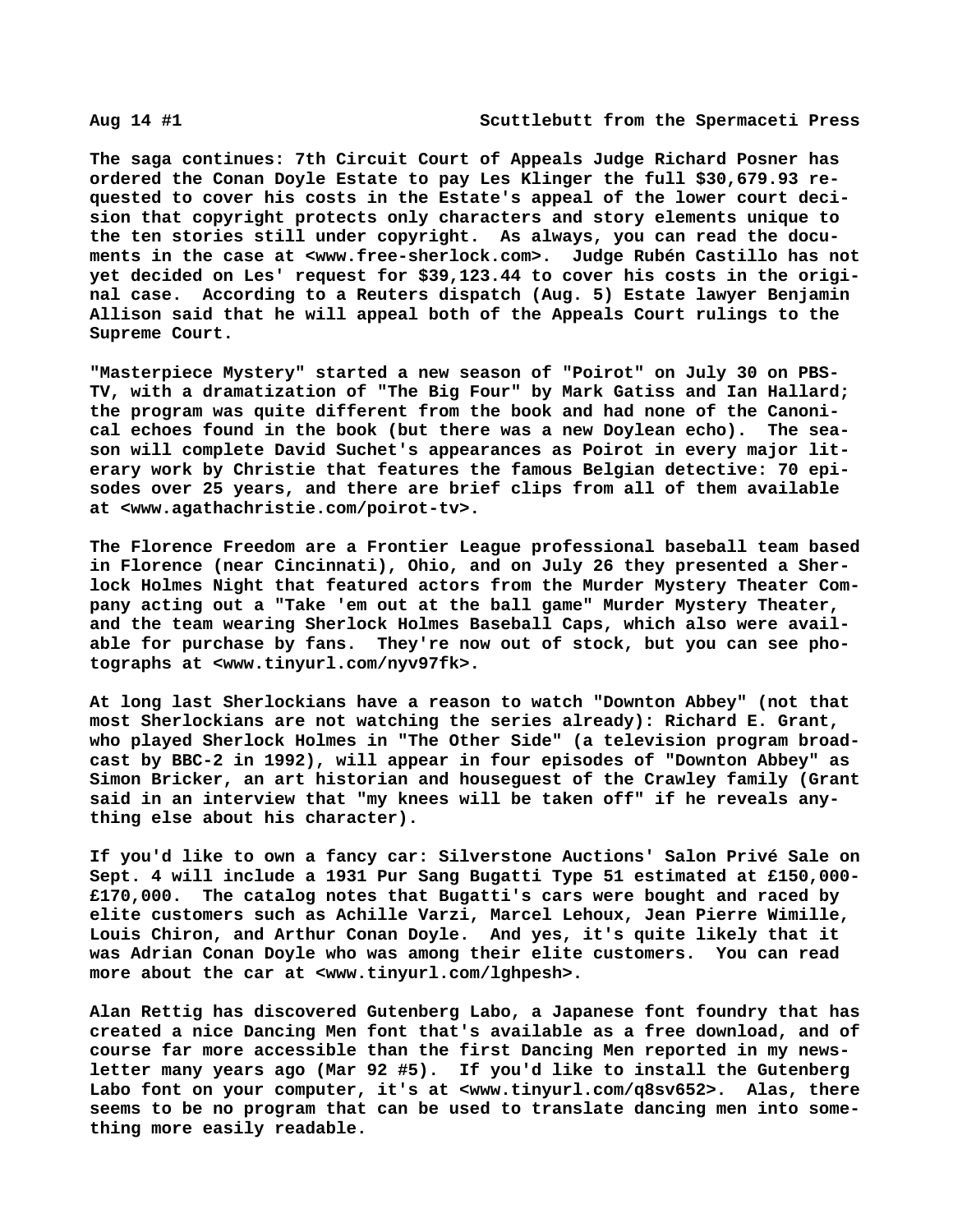**Aug 14 #2 The British Film Institute has launched a search for a copy of the first feature-length Sherlock Holmes film made in Britain, now high on the BFI's list of most-wanted films. This year is the centenary of the release of "A Study in Scarlet" (1914), directed by George Pearson and starring James Bragington as Holmes, and the BFI would love to hear from anyone who has a copy of the film.**

**It's not the first feature-length Sherlock Holmes film, however. That was "Der Hund von Baskerville" (A German film released a few months earlier in 1914), directed by Rudolf Meinert and starring Alwin Neuss as Holmes; that film also is not known to have survived. If you find either film in your basement or attic, keep in mind that they were made on nitrate film, which is extremely flammable (it has essentially the same chemical composition as guncotton), and may even auto-ignite.**

**For those who haven't figured out the Doylean reference in the television adaptation of "The Big Four": Conan Doyle self-experimented with the drug gelsemium, and in 1879 wrote about the results in the British Medical Journal; the unusual poison used in the television episode was gelsemine.**

**The new owners of the Crowborough Cross Pub, located in the heart of Crowborough, asked residents of the town to consider new names for the establishment, including Willet's Cross, the Red Cross Inn, and the Sir Arthur Conan Doyle; in June the owners announced that they had decided to keep the name the Crowborough Cross. But you can still have a drink (or two) at the Conan Doyle in Edinburgh.**

**The National Aeronautics and Space Administration has provided details on the next rover NASA will send to Mars, in 2020; the press release is at [<www.tinyurl.com/oxrv26g>.](http://www.tinyurl.com/oxrv26g) The payload proposals include a spectrometer called SHERLOC (an acronym for Scanning Habitable Environments with Raman and Luminescence for Organics and Chemicals); go to [<www.tinyurl.com/onfxzxq> t](http://www.tinyurl.com/onfxzxq)o read the Jet Propulsion Laboratory's detailed description of SHERLOC. The instrument, named by deputy principal investigator Rohit Bhartia, is**



**indeed a tip-of-the-deerstalker to Sherlock Holmes: if you look closely at the shadow cast on the surface of Mars, you will see a thoroughly familiar profile. It should be noted that NASA has not asked people to rename the instrument so that the acronym will end with the letter K.**

**Brandon Daniel spotted the Kings Wild Project (a collection of products designed and produced by artist Jackson Robinson) [<www.tinyurl.com/15g62m2>;](http://www.tinyurl.com/15g62m2) search for [sherlock] to see their sets of attractive Sherlock Holmes playing cards (and a dealer's coin). The decks have nicely and appropriately decorated boxes, backs, court cards and jokers, and you can see excellent images at the web-site.**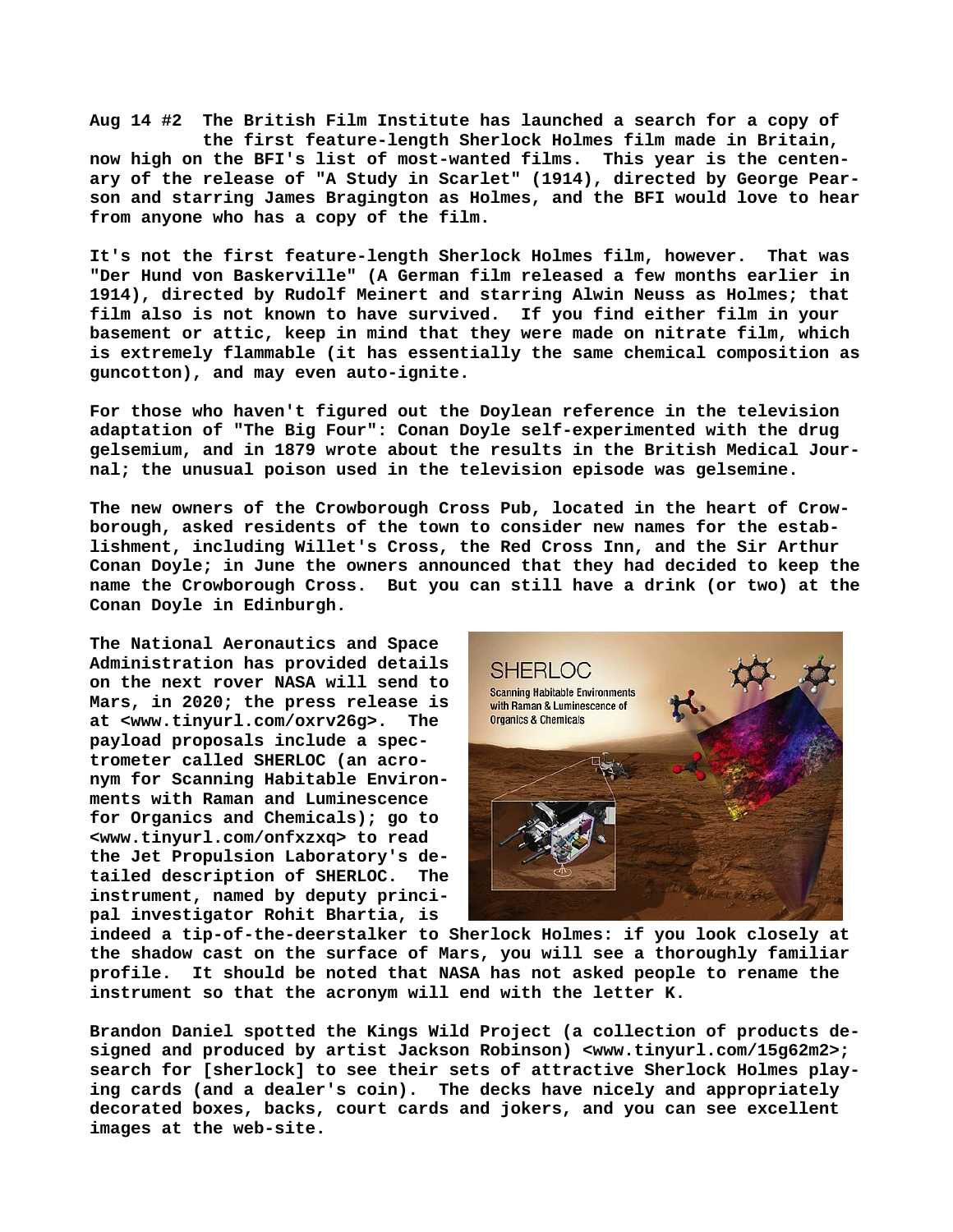**Aug 14 #3 Watson's Tin Box will host the eighth "Scintillation of Scions" on June 12-13, 2015, at the Sheraton Baltimore-Washington Air-**

**port. It's an entertaining gathering of both local and far-flung Sherlockians, with a fine list of speakers. More information's available from Jacquelynn Morris (3042 Old Channel Road, Laurel, MD 20724); the Scintillation sold out last year, and has moved to a slightly larger venue, but you are advised to register sooner rather than later [<www.scintillation.org>.](http://www.scintillation.org)**

**I'm not sure that 221b Con ("a con for all things Sherlockian") in Atlanta in 2013 was the first of its kind, but there have been more since then, including GridLOCK DC, in Alexandria, Va., this month <[www.gridlockdc.com>,](http://www.gridlockdc.com)  when 195 fans turned out for the fun and games. Some of the conventioneers were old hands, but the vast majority were young (high school, college, and professional) and female, and fans of film and television (both "Sherlock" and "Elementary"); informal polling at panels revealed that about half had not (yet) read all of the Canon. There was some imaginative cosplay, table games (including Nea Dodson's Sherlockian version of Fluxx, and an assortment of vendors, and it was nice to find a younger generation interested in the Canon as well as in its dramatizations. The older generation(s) had a chance to learn some new vocabulary, including "headcanon" (Baring-Gould's SHERLOCK HOLMES OF BAKER STREET is headcanon); "cosplay" is costume play, and you can look Fluxx up at Wikipedia.**

**On Oct. 14 Great Britain will issue a set of stamps honoring eight significant Prime Ministers; one of them being William Gladstone, who held the office four times, and is believed by some Sherlockian scholars to have been the real Lord Bellinger (in "The Second Stain").**



**Winston Churchill also is in the British set of stamps honoring significant Prime Ministers. He served in office twice, corresponded with Conan Doyle, and appears as a character in many Sherlockian pastiches. John McAleer reported in his biography REX STOUT that in Dec. 1931 Stout, then a prospective bridegroom, had "a night out with the boys" at a private club**



**where Churchill was one of the guests (at half-past one, Stout remembered, Churchill "was sipping bourbon and discussing Sherlock Holmes with me and three other men." According to Stout, "Churchill knew the Holmes stories fairly well and thought them 'perfect entertainment.'"**

**Jennie Paton reports that the eighth and final program in the Russian television series that stars Igor Petrenko and Andrei Panin) is now available with English subtitles at YouTube; it's their version of "The Hound of the Baskervilles" and has little to do with Conan Doyle's story, but there are two nice jokes at the end <[www.tinyurl.com/q7pe7n4>.](http://www.tinyurl.com/q7pe7n4)**

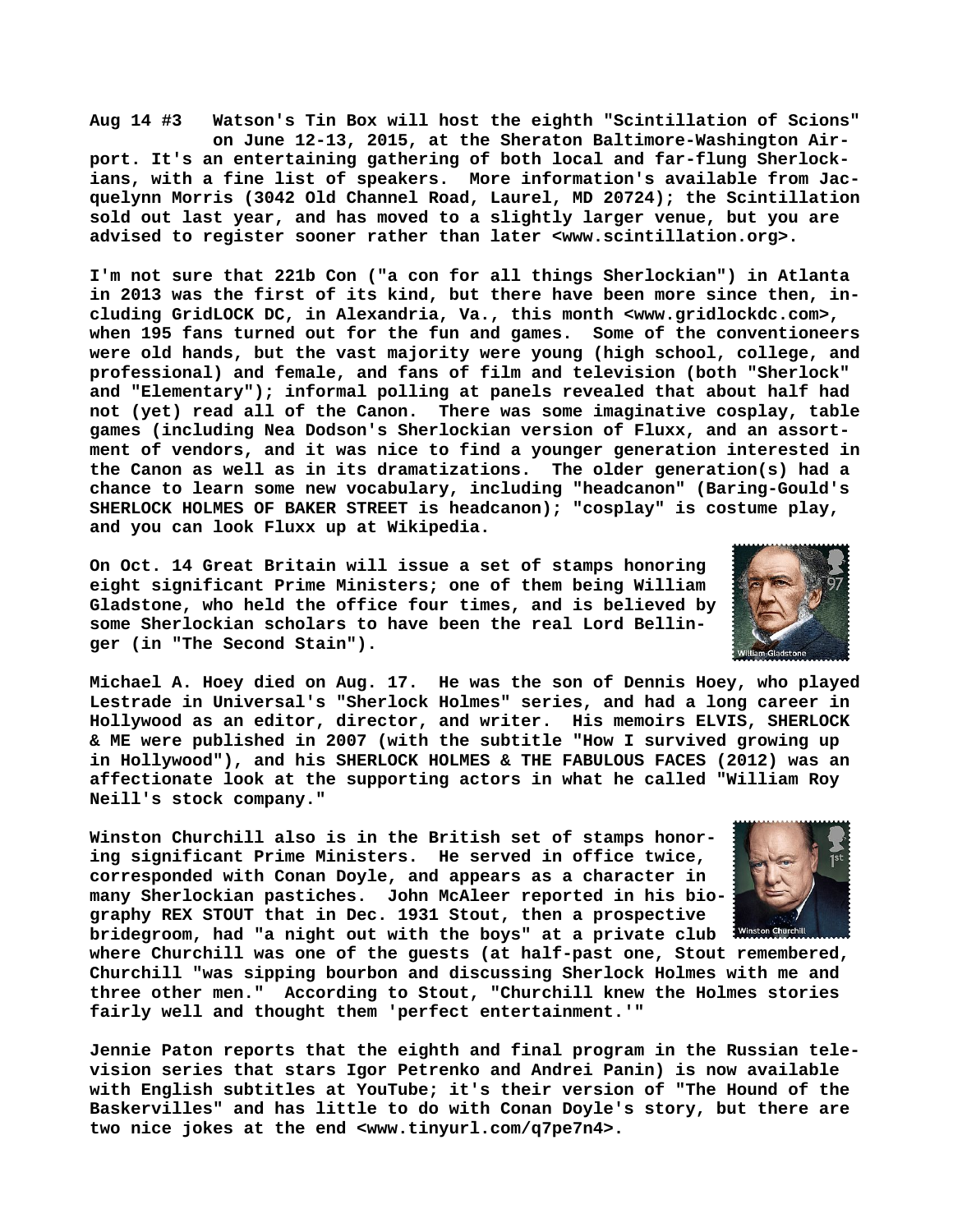**Aug 14 #4 There was some discussion on the Hounds of the Internet mailing list this month about the failure of many histories of science fiction to credit Conan Doyle for writing in THE LOST WORLD about explorers finding dinosaurs alive and well in modern times, and Denny Dobry reported that Edward Douglas Fawcett's book SWALLOWED BY AN EARTHQUAKE (1894) also included an encounter live dinosaurs (in an underground world). It is interesting that Conan Doyle met Fawcett's brother, the noted explorer Col. Percy H. Fawcett, in 1910; there's more about this in Roy Pilot and Alvin Rodin's THE ANNOTATED LOST WORLD (1996) and in David Grann's THE LOST CITY OF Z (2009).**

**The next book to be published by the Baker Street Irregulars Press will be SHERLOCKIAN SATURDAYS AT THE PRATT, edited by William Hyder; it's a selection from the many papers (both scholarly and pseudoscholarly), presented at the annual gatherings at the Enoch Pratt Free Library in Baltimore from 1980 to the present. The book will be available for order (\$21.95) starting Sept. 10 [<www.bakerstreetjournal.com>.](http://www.bakerstreetjournal.com)**

**Strictly for the purists (and there are at least a few left): spelling usage now calls for optical CDs and DVDs being discs, and magnetic floppies being disks.**

**Stewart McPherson's LOST WORLDS OF THE GUIANA HIGHLANDS (2008) is now out of print, but it received an enthusiastic review in Country Life (Jan. 7, 2009), at hand from John Baesch. The tepuis at Mount Roraima are thought to be as close as one can get now to the Lost World of Conan Doyle.**

**Alexander Orlov has reported a nicely Sherlockian excuse to visit Saint Petersburg: a map of locations where scenes were filmed for the Russian series starring Vasili Livanov and Vitali Solomin. It's interactive (you can click on locations to bring up imagery <[www.221b.ru/geo/geo-spb.htm>, a](http://www.221b.ru/geo/geo-spb.htm)nd of course it's helpful if you can read Russian (but Google Translate is as always a useful assistant).**

**Photography is not permitted at the "International Exhibition of Sherlock Holmes" (now at COSI in Columbus, Ohio), but exceptions are made: you can see a slide show, thanks to WHYY's Artworks, at [<www.tinyurl.com/qgtrfpw>,](http://www.tinyurl.com/qgtrfpw) and get an idea of how well designed the exhibition is.**

**The summer issue of The Magic Door (the newsletter published by The Friends of the Arthur Conan Doyle Collection at the Toronto Reference Library) honors the new Arthur Conan Doyle Room, with descriptions of the room and of the festivities that celebrated the opening. You can request a copy of the newsletter from Clifford S. Goldfarb, 22 Markdale Avenue, Toronto, ON M6C, 1T1, Canada [<cgoldfarb@sympatico.ca>.](mailto:cgoldfarb@sympatico.ca)**

**I don't recall any mention of Joseph Joachim by Sherlockian scholars, but there seems to be a connection, noted by John Baesch: John Fowler wrote a letter to the BBC Music Magazine (Christmas 2013) pointing out that Joachim was a violin virtuoso, and the first to record music for unaccompanied violin; he made five recordings in 1903, one of them being the recording heard by the villains in "The Mazarin Stone". If you'd like to hear some of the recordings, there's a web-site at <[www.josephjoachim.com>.](http://www.josephjoachim.com)**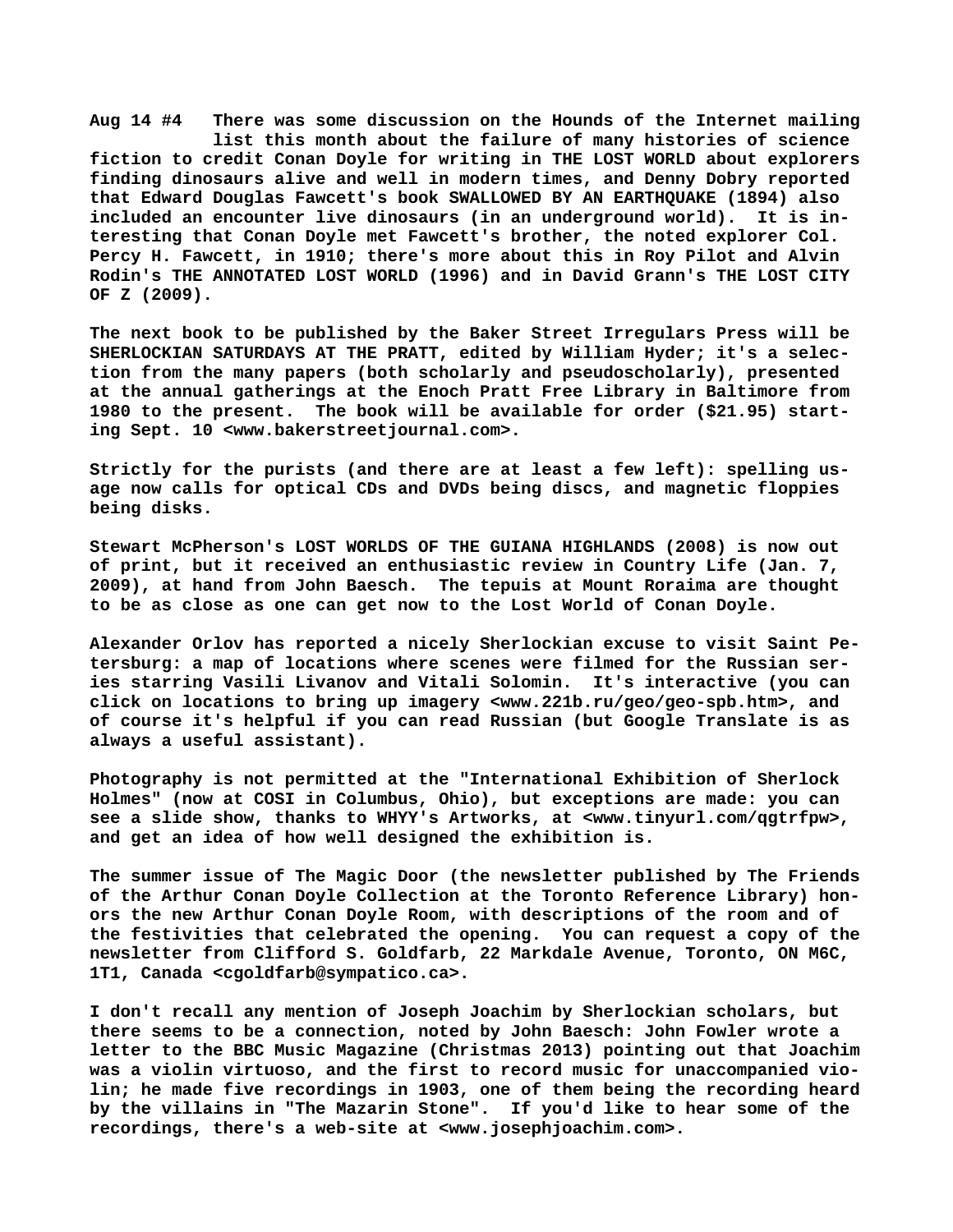**Aug 14 #5 MX Publishing continues to offer interesting pastiches. David Ruffle's SHERLOCK HOLMES AND THE LYME REGIS TRIALS (2012; 125 pp., \$9.95) brings Holmes and Watson back to back to the coastal town for an investigation of mysterious goings-on (there's also an account of what happened in the Grosvenor Square furniture van). Charlotte Anne Walters' CHARLIE MILVERTON AND OTHER SHERLOCK HOLMES STORIES (2014; 138 pp., \$11.95) is a retelling of five Canonical tales, set in modern times. Amy Thomas' THE DETECTIVE, THE WOMAN, AND THE SILENT HIVE (2014; 192 pp., \$16.95), the third in her series about Irene Adler, has her coming to London in search of Holmes' assistance involving a mystery triggered by one of Holmes' old cases. Fred Thursfield's SHERLOCK HOLMES AND THE ESCAPE ARTIST (2014; 200 pp., \$14.95) has Watson's widow Mary and Sherlock Holmes in New York, and assisting Harry and Bess Houdini in solving a mystery created by a villainous spiritualist. The publisher's web-sites are at [<www.mxpublishing.com>](http://www.mxpublishing.com) and <[www.mxpublishing.co.uk>.](http://www.mxpublishing.co.uk)**

**Also from MX: Mike Hogan's SHERLOCK HOLMES: THE SKULL OF KOHADA KOHEIJI AND OTHER STORIES (2013; 193 pp., \$16.95) has five macabre mysteries, with one of them involving a seance also attended by Dr. Arthur Conan Doyle. SHER-LOCK HOLMES AND YOUNG WINSTON: THE DEADWOOD STAGE (2012; 226 pp., \$16.95) is the first of Hogan's four novels that feature Holmes, Watson, and their new assistant: 12-year-old Winston Spencer-Churchill, who is a quick learner, precocious (as might be expected), and often amusing; Hogan's web-site is at <[www.mikehoganbooks.co.uk>.](http://www.mikehoganbooks.co.uk) J. Andrew Taylor's SHERLOCK HOLMES AND THE ELEMENT OF SURPRISE: THE WORMWOOD SCRUBS ENIGMA (2012; 140 pp., \$9.95) begins with a locked snow-covered field mystery: two headless prison guards are found near Wormwood Scrubbs, with no traces of a perpetrator; Holmes and Watson discover the solution.**

**The Ice Bucket Challenge has gone viral. It's intended to raise awareness of and collect funds for research on ALS (amyotrophic lateral sclerosis), and Benedict Cumberbatch has participated: there's a 3-minute video available at YouTube <[www.youtube.com/o7vhy6k>.](http://www.youtube.com/o7vhy6k)**

**Lyndsay Faye (who is proud of her Investiture in The Baker Street Irregulars as "Kitty Winter") has some interesting things to say about her namesake at the Baker Street Babes web-site [<www.tinyurl.com/pzzxu69>.](http://www.tinyurl.com/pzzxu69)**

**The Langham Hotel, mentioned more than once in the Canon, and the site of the famous dinner at which Conan Doyle was commissioned to write "The Sign of the Four", is offering an "exclusive commemoration package for Sherlock Holmes aficionados." Their "Sherlock Holmes Package" costs £329 per night for two people, including an English breakfast and two tickets to the exhibition at the Museum of London, and you can upgrade to the Arthur Conan Doyle suite at £529 per night. Read all about it at the hotel's web-site [<www.tinyurl.com/paszmv4>, w](http://www.tinyurl.com/paszmv4)here you may (or may not) still find the hotel media center's statement that it was at the Langham that "the famous series of Sherlock Holmes mysteries was born."**

**Empire Online reported (Aug. 21) that Nicholas Rowe, who starred in "Young Sherlock Holmes" (1985), will appear again as Holmes in "Mr. Holmes" (the new title for "A Slight Trick of the Mind"). Ian McKellen stars in the new film as an aged Holmes, and Rowe will have a cameo as a younger Holmes.**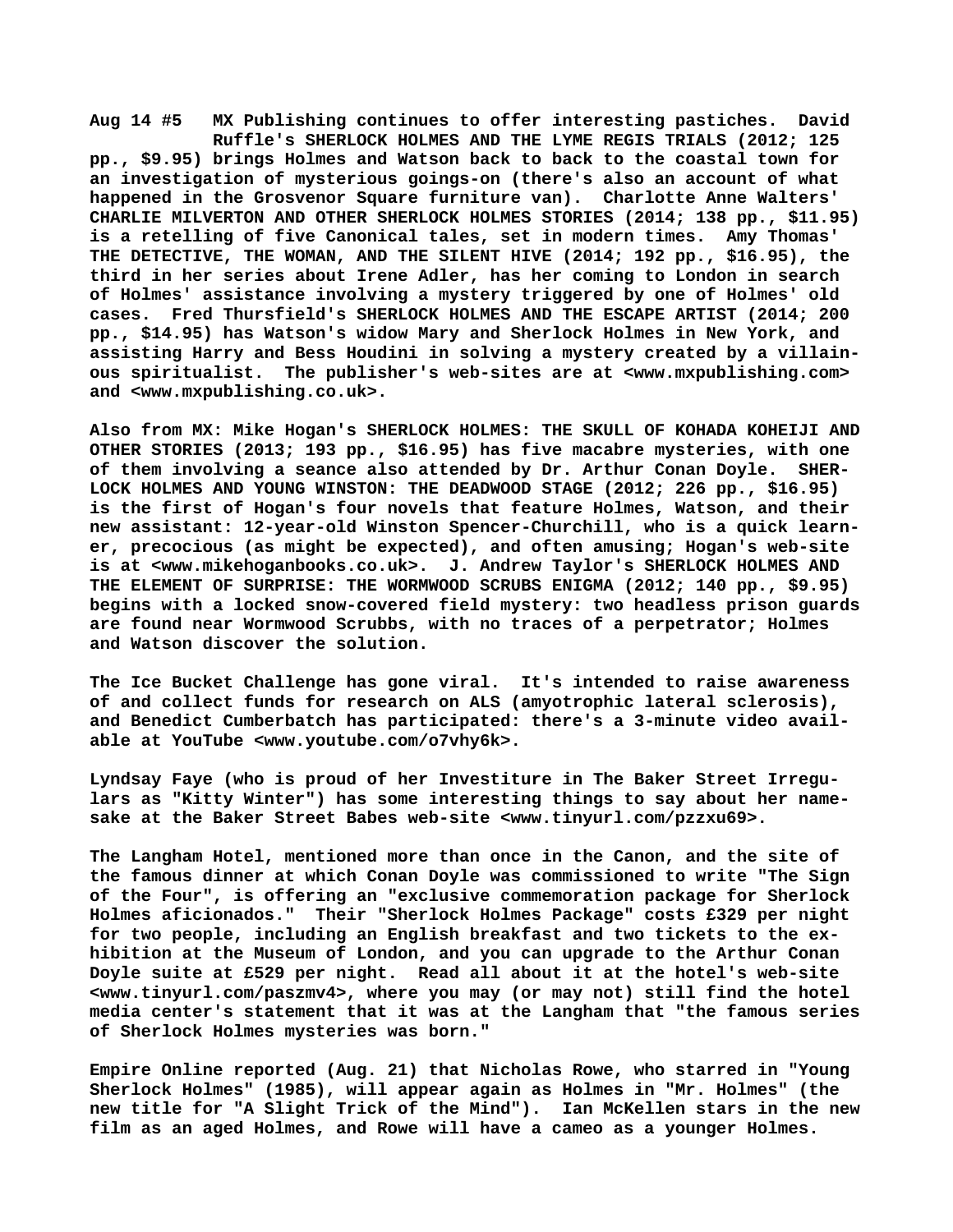**Aug 14 #6 Fans of Jeremy Brett and David Burke and Edward Hardwicke (and the Granada series) will welcome the news that the entire series has now been released by MPI Home Video on Blu-ray (\$59.98 for the disc with the first 13 episodes). Blu-ray is a digital optical-disc data-storage format that provides higher definition and requires a special player.**

**HOW TO THINK LIKE SHERLOCK, by Daniel Smith (New York: MJF Books, 2012; 192 pp., \$15.95), is a do-it-yourself guide to improving "your powers of observation, memory, and deduction" (with riddles and tests and solutions).**

**The 55th annual running of The Chicago Silver Blaze will take place at the Hawthorne Race Course on Oct. 18. All the details are available from Susan Z. Diamond (16W603 3rd Avenue, Bensenville, IL 60106); her e-mail address is [<szdiamond@comcast.net>.](mailto:szdiamond@comcast.net)**

**The "International Exhibition of Sherlock Holmes" opens at the Saint Louis Science Center in Saint Louis, Mo., on Oct. 9, and their web-site's up and running [<www.slsc.org/sherlock-holmes>.](http://www.slsc.org/sherlock-holmes)**

**"I have done a new cat," T. S. Eliot once wrote, "modeled on the late Professor Moriarty, but he doesn't seem very popular, too sophisticated, perhaps." That was in a letter to Frank Morley, cited by David E. Chinitz in A COMPANION TO T. S. ELIOT (John Wiley and Sons, 2009, p. 231). Thanks to Alexander Orlov for noting this direct reference to "Macavity the Mystery Cat", which actress Kelsey Williams reads (with artwork from various sources) in a YouTube video uploaded [<www.tinyurl.com/q8k9poq> b](http://www.tinyurl.com/q8k9poq)y Ross K. Foad.**

**Thomas Mengert's THE CONFESSIONS OF SHERLOCK HOLMES: THE THEOLOGICAL ODYS-SEY OF THE GREAT DETECTIVE: VOLUME 1: THE WAGER AT REICHENBACH FALLS (Keyport: Victorian Gentlemen's Press, 2014; 230 pp., \$24.95) is the first of seven volumes offering an alternative account of the adventures of Holmes and Watson, with a lot of philosophy (religious and otherwise). The complete work will total more than 820,000 words (more than the Canon itself); there's a sample from the book, and two video interviews with the author, at [<www.tinyurl.com/owhjfkb>.](http://www.tinyurl.com/owhjfkb)**

**The Stanford Theatre in Palo Alto, Calif., opened in 1925 and is still operating, carefully restored, complete with Wurlitzer organ, and screening a full schedule of classic films <[www.stanfordtheatre.org>.](http://www.stanfordtheatre.org) On Thursdays and Fridays into October they're showing weekly double features pairing the Fox and Universal "Sherlock Holmes" and Fox "Charlie Chan" films.**

**Internet fandom is awash with hopeful comment about a possible "Doctor Who" cross-over with "Sherlock" (Stephen Moffat and Mark Gatiss are showrunners for both series), and that may or may not happen, some day. In the meantime, there were Sherlockian echoes in "Doctor Who: The Snowmen" (broadcast on Dec. 25, 2012), and Les Klinger was the first to report many additional echoes in "Deep Breath" (the new season's first episode, broadcast on Aug. 23; Madame Vastra, the Victorian lizard lady, and Inspector Gregson are involved, and there are mentions of the Conk-Singleton forgery case and the Camberwell poisoner. If you're able to watch the BBC on-line, there's an 11-minute "Doctor Who Extra: Deep Breath" [<www.tinyurl.com/mnofkjf> w](http://www.tinyurl.com/mnofkjf)ith a brief glimpse of a deerstalker (but not on the Doctor).**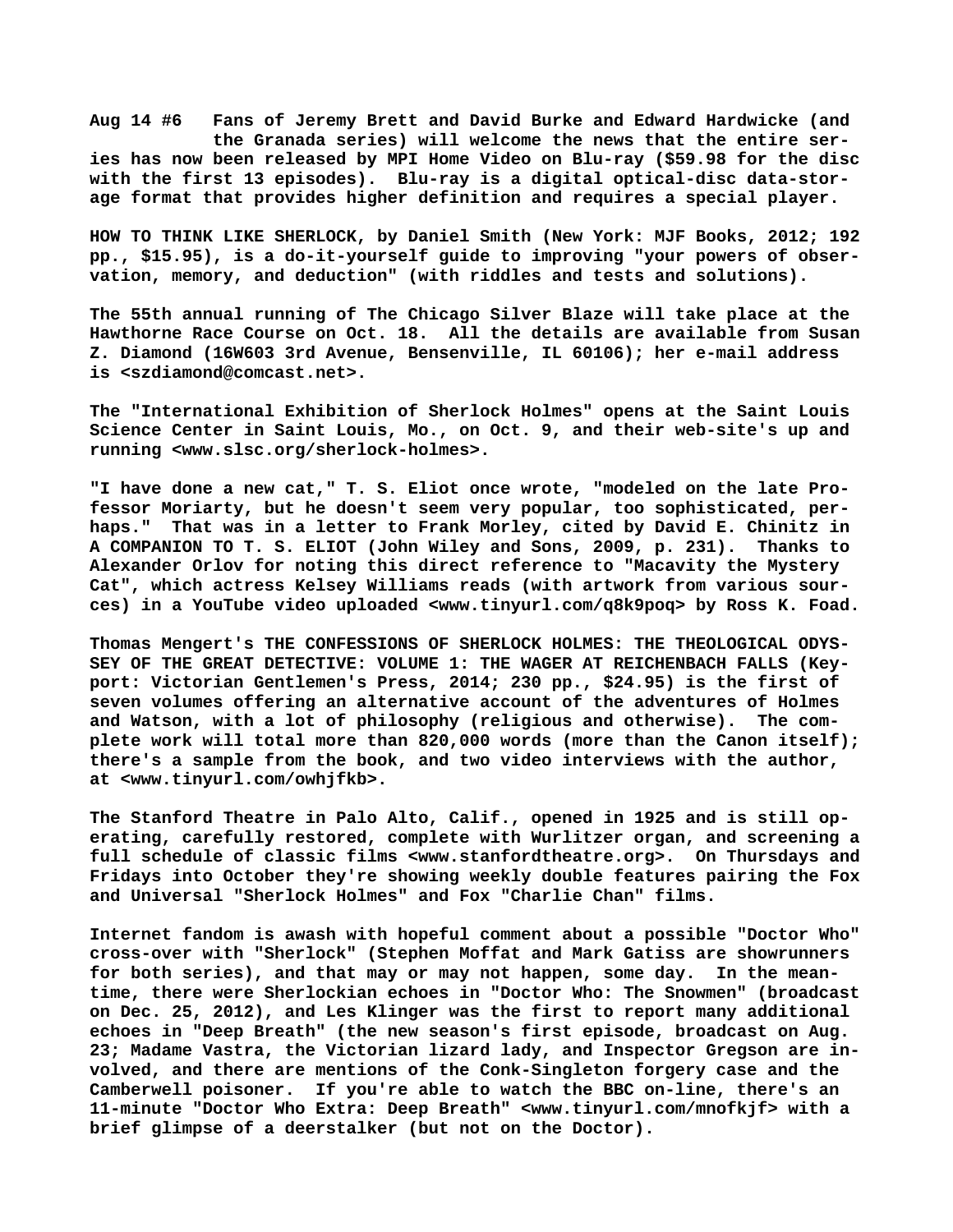**Aug 14 #7 There are many options available to authors who don't care if their work is not published in what now are called "dead tree books" by the many people who are happy to use e-books. One of those options is BookBaby, with an interesting web-site [<www.tinyurl.com/qjdve2y>;](http://www.tinyurl.com/qjdve2y) it's a partner of Booktrack, which has published an "enhanced" version of "The Speckled Band" (Mar 12 #1).**

**Ray Betzner's "Studies in Starrett" blog <[www.vincentstarrett.com> i](http://www.vincentstarrett.com)s well worth visiting frequently: his most recent entries are a two-part piece on "The World's Most Famous Bookplate" (and it's a fine example of how much an energetic researcher can discover).**

**Howard Ostrom, continuing his research on Sherlock Holmes on stage, screen, and television, has a new two-part essay ("Who's on First, It's Not So Elementary") about the first Sherlock Holmes performers in more than 40 countries; it's nicely illustrated, and you can read it at Ross K. Foad's "No Place Like Holmes" web-site [<www.tinyurl.com/mwdhy5g>.](http://www.tinyurl.com/mwdhy5g)**

**Walter Harmidarow's THE FINAL SOLUTION (Oakville: LTDBooks, 2001; 155 pp., \$18.99) pits Holmes and Watson against Moriarty; Holmes is found red-handed at the scene of murder, and Watson suffers personal tragedy, but they eventually prevail. It's out of print, but copies are available from the author for \$15.00 <[walterharmidarow@bell.net>.](mailto:walterharmidarow@bell.net)**

**L.A. Theatre Works recorded "The Hound of the Baskervilles" (dramatized by David Pichette and R. Hamilton Wright) in June, with Seamus Dever as Holmes and Geoffrey Arend as Watson, and you'll be able to purchase a CD or download at their web-site [<www.latw.org> o](http://www.latw.org)n Sept. 15. The national broadcast is scheduled for Oct. 25, when they'll also stream the show at their website; details at [<www.latw.org/radio.html>.](http://www.latw.org/radio.html)**

**The Sherlock Breakfast Club and The Curious Collectors of Baker Street are planning an "All-Holmes' Eve" celebration in Brentwood (a suburb of Los Angeles) on Oct. 25, with food, a costume party and contest, and entertainment, ranging from strictly Canonical to wildly imaginative. Details will be announced at their Meetup web-page [<www.tinyurl.com/ltxaumq>.](http://www.tinyurl.com/ltxaumq)**

**"The Carlton Club will find me," said Sir James Damery (in "The Illustrious Client"). The Carlton Club was founded in 1832, and now offers reciprocity to members of 137 clubs in 36 countries; if you'd like to see what it looks like now, visit the web-site <[www.carltonclub.co.uk>.](http://www.carltonclub.co.uk) John Baesch spotted a handsome advertisement for the Carlton in Country Life (Oct. 9, 2013).**

**The Common Core standards, widely used for teaching language, literature, and mathematics, have received a lot of publicity, some favorable and some unfavorable. If you would like to see how Sherlock Holmes was used in this year's New York Regents High School Examination in English Language Arts, it's nicely available on-line at [<www.tinyurl.com/nld46rc>.](http://www.tinyurl.com/nld46rc) Try your hand at testing your reading comprehension of something written by Arthur Conan Doyle. Or Langston Hughes. Or Carl Sagan. Thanks to Christopher Blau for finding the link to the exam. A Washington Post web-site blog (June 27) [<www.tinyurl.com/n8doqxc> o](http://www.tinyurl.com/n8doqxc)ffers an explanation by two state educators of why they think the new exam is not a good test of college readiness.**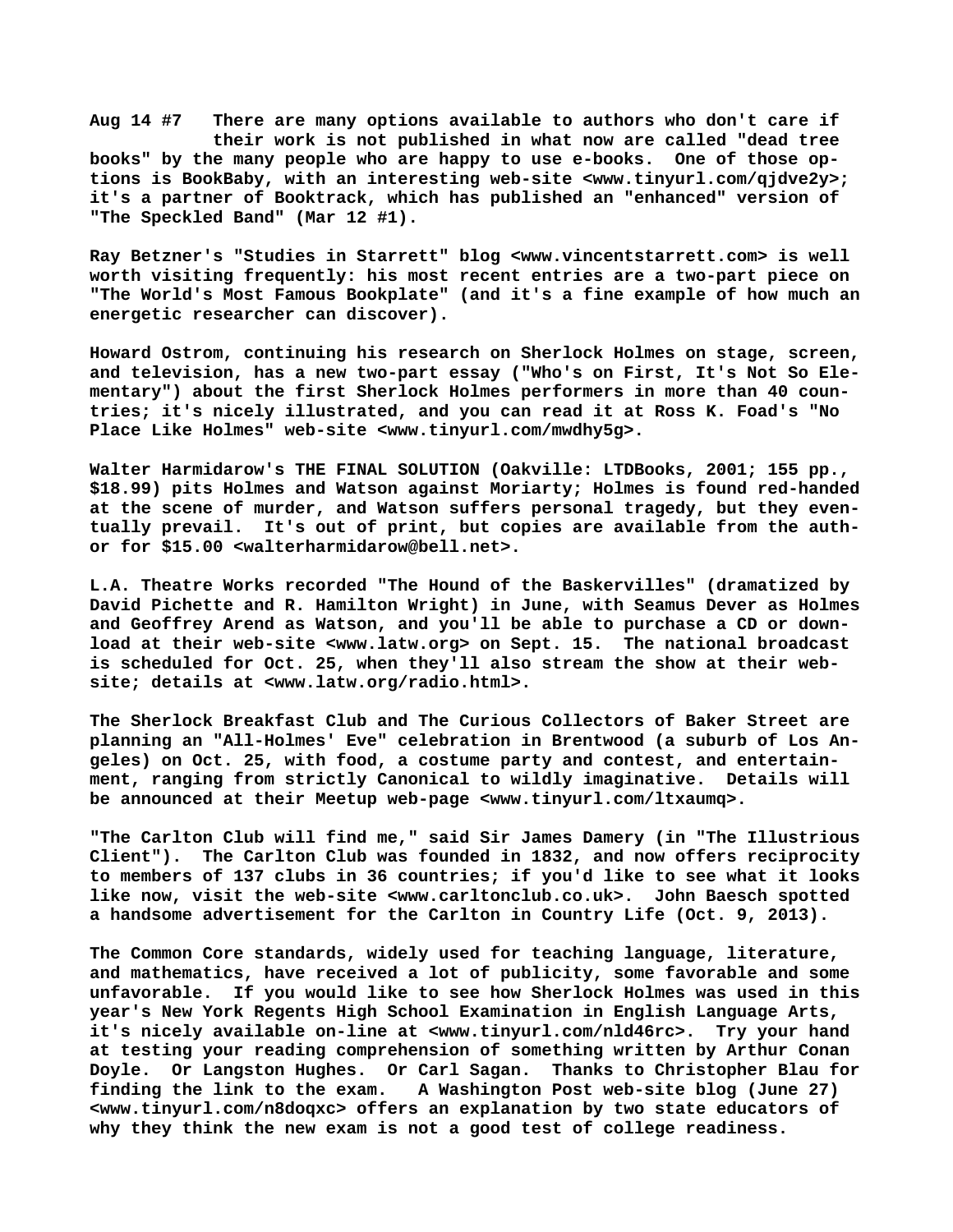**Aug 14 #8 The BBC's "Sherlock" television series collected four Creative Arts Emmy Awards from the Academy of Television Arts & Sciences ("His Last Vow" was nominated in the Miniseries or Movie category): Cinematogaphy, Single-Picture Editing, Music Composition, and Sound Editing. And Primetime Emmy Awards were won by Benedict Cumberbatch (Best Actor), Martin Freeman (Best Supporting Actor), and Best Writing (Steven Moffat).**

**And there's no shortage of productions of Sherlockian plays, some old and some new. Ken Ludwig's Gillette play "Postmortem" (recently rewritten as the comedy "The Game's Afoot") is being performed at the Tater Patch Players Theatre in Jasper, Ga., until Sept. 6 [<www.taterpatchplayers.org>.](http://www.taterpatchplayers.org)**

**The West End Studio Theatre in Santa Cruz, Calif., has included "Sherlock Holmes" in its schedule of classes, starting Sept. 10; it's a "teen production" for grades 7-12, and there will be public performances on Dec. 5-6, at the Broadway Playhouse <[www.westperformingarts.com>.](http://www.westperformingarts.com)**

**"Sherlock Holmes and the Canary Girls" (a new play by Keith Digby and John Clark) will be produced at the Kenton Theatre in Henley-on-Thames on Sept. 18-27 <[www.kentontheatre.co.uk>.](http://www.kentontheatre.co.uk)**

**"Sherlock Holmes and the West End Horror" (dramatized by Anthony Dodge and Marcia Milgrom Dodge from Nicholas Meyer's novel) will be performed at Theatre Burlington in Burlington, Ont. <[www.theatreburlington.on.ca> S](http://www.theatreburlington.on.ca)ept. 19- Oct. 4.**

**"Sherlock Holmes and the Hound of the Baskervilles" (a new dramatization by Philip Grecian) will be performed at the Break Room Restaurant and Dinner Theater in Topeka, Kan., Sept. 19-27 [<www.breakroomdowntown.com>.](http://www.breakroomdowntown.com)**

**"Sherlock Holmes and the Hound of the Baskervilles" (a new dramatization by Richard Rose) will be produced at the Barter Theatre in Abingdon, Va., from Sept. 25 to Oct. 12 [<www.bartertheatre.com>.](http://www.bartertheatre.com)**

**The LifeHouse Theater will produce Tim Kelly's play "The Hound of the Baskervilles" in Redlands, Calif., Oct. 25-Nov. 16 [<www.lifehousetheater.com>.](http://www.lifehousetheater.com)**

**The East Haddam Stage Company will perform "Sherlock Holmes and the Adventure of the Speckled Band" at the Oliver Wolcott Library in Litchfield, Conn., on Oct. 29.**

**"Sherlock Holmes and the Masters of Crime" (a new play by C. P. Stancich) is scheduled by the Theatre Company of Lafayette at the Mary Miller Theatre in Lafayette, Colo., Oct. 31-Nov. 23 [<www.tclstage.org>.](http://www.tclstage.org)**

**The Lamplighters Music Theatre specializes in productions of Gilbert & Sullivan, and this year's champagne gala and auction will be a satire titled "Sherlock Who?, or A Scandal in Barataria" at the Palace of Fine Arts Theatre in San Francisco, Nov. 2, and at the Mountain View Center for the Performing Arts on Nov. 9 [<www.lamplighters.org>.](http://www.lamplighters.org)**

 **The Spermaceti Press: Peter E. Blau, 7103 Endicott Court, Bethesda, MD 20817-4401 (301-229-5669) <[blau7103@comcast.net>](mailto:blau7103@comcast.net)**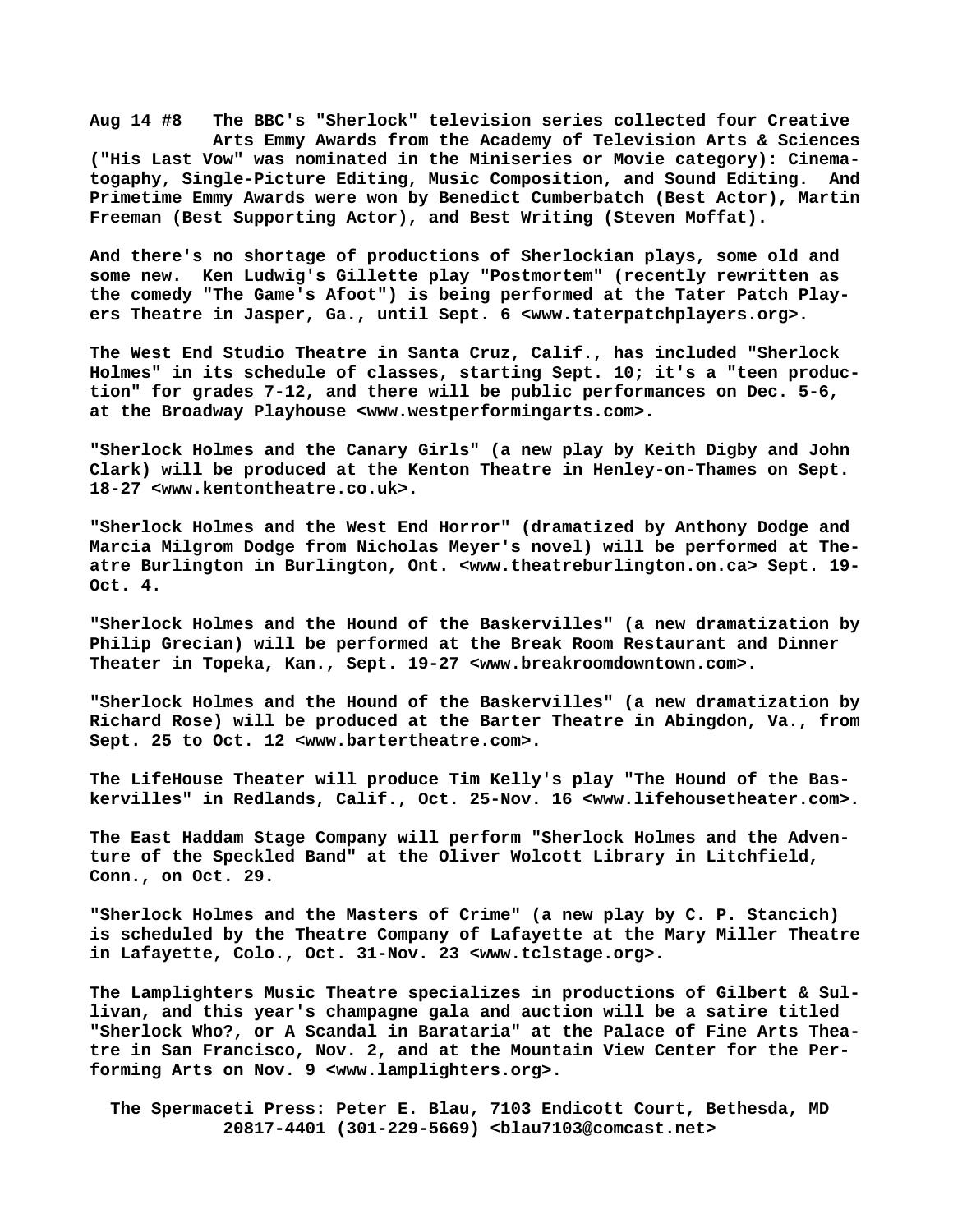**The saga continues: the Conan Doyle Estate has filed a petition for a Writ of Certiorari with the U.S. Supreme Court, asking it to review the 7th Circuit Court of Appeals decision that copyright protects only characters and story elements unique to the ten stories still under copyright. As always, you can read the documents in the case at [<www.free-sherlock.com>.](http://www.free-sherlock.com) The Supreme Court receives about 10,000 petitions a year, and accepts (and hears oral arguments) in fewer than 100 cases.**

**Alan Rettig has reported a nice discovery by his friend Bruce Louiselle: a Sherlock Holmes Pub in the Grand Hotel in Hellesylt (a small village on the west central coast of Norway <[www.tinyurl.com/qyyypmu>.](http://www.tinyurl.com/qyyypmu)**

**The "Victorian Fiction" section of the latest issue of the electronic journal Ripperologist has E. W. Hornung's "Gentlemen and Players" (edited with an introduction and notes by Eduardo Zinna). Hornung, Conan Doyle's brother-in-law, created Raffles, the Amateur Cracksman, and Zinna offers both a fine review of Hornung's life and work, and nicely helpful annotations to the story. Ripperologist is devoted to all aspects of Jack the Ripper (who is mentioned in Hornung's story); for information on how to subscribe, contact editor Eduardo Zinna at <[editorez@yahoo.co.uk>.](mailto:editorez@yahoo.co.uk)**

**It's "Erie's downtown party headquarters! The home of rock-n-roll!" according to the Facebook page for Sherlock's/Park Place in Erie, Pa. The photographs at Yelp suggest that it's a lively venue.**

**More and more Sherlockian societies are using web-sites to make their history available, among them the Pleasant Places of Florida [<www.ppofl.net>;](http://www.ppofl.net) click on "Publications" to see scans of their newsletter Communications all the way back to the first issue (Mar. 1972), as well as their round-robin pastiches and much more.**

**The latest result of Howard Ostrom's continuing Sherlockian exploration is "Talk to the Animals, Sherlock; or, Animaltary, My Dear Watson " (a nicely illustrated exploration of the animals who have portrayed Sherlock Holmes in various media); it's amusing and instructive to see how many different animals have appeared in Sherlockian roles. You can read it for yourself at [<www.nplh.co.uk/animaltry.html>.](http://www.nplh.co.uk/animaltry.html)**

**Oscar Ross reports an upcoming event at the Belfast Comedy Festival on Oct. 3: Crazy Cat Comedy will present "No Sith, Sherlock" (billed as "an intergalactic night of Star Wars themed murder mystery comedy") that apparently is Sherlockian only for the punning title [<www.tinyurl.com/my8hgwa>.](http://www.tinyurl.com/my8hgwa)**

**The John H. Watson Society has announced the names of winners of its Second Annual Treasure Hunt (Jun 14 #3): the Open Team competition was won (again) by the Sound of the Baskervilles (of Seattle) with a perfect score, and the Open Individual competition by Denny Dobry (also again). You can find the details at the society's web-site <[www.tinyurl.com/pq4hyfz>, a](http://www.tinyurl.com/pq4hyfz)nd the questions (and answers) at [<www.tinyurl.com/osorwt6>.](http://www.tinyurl.com/osorwt6) Next year's event will be launched at noon on Aug. 1, 2015, and almost certainly will be even more difficult than this year's competition.**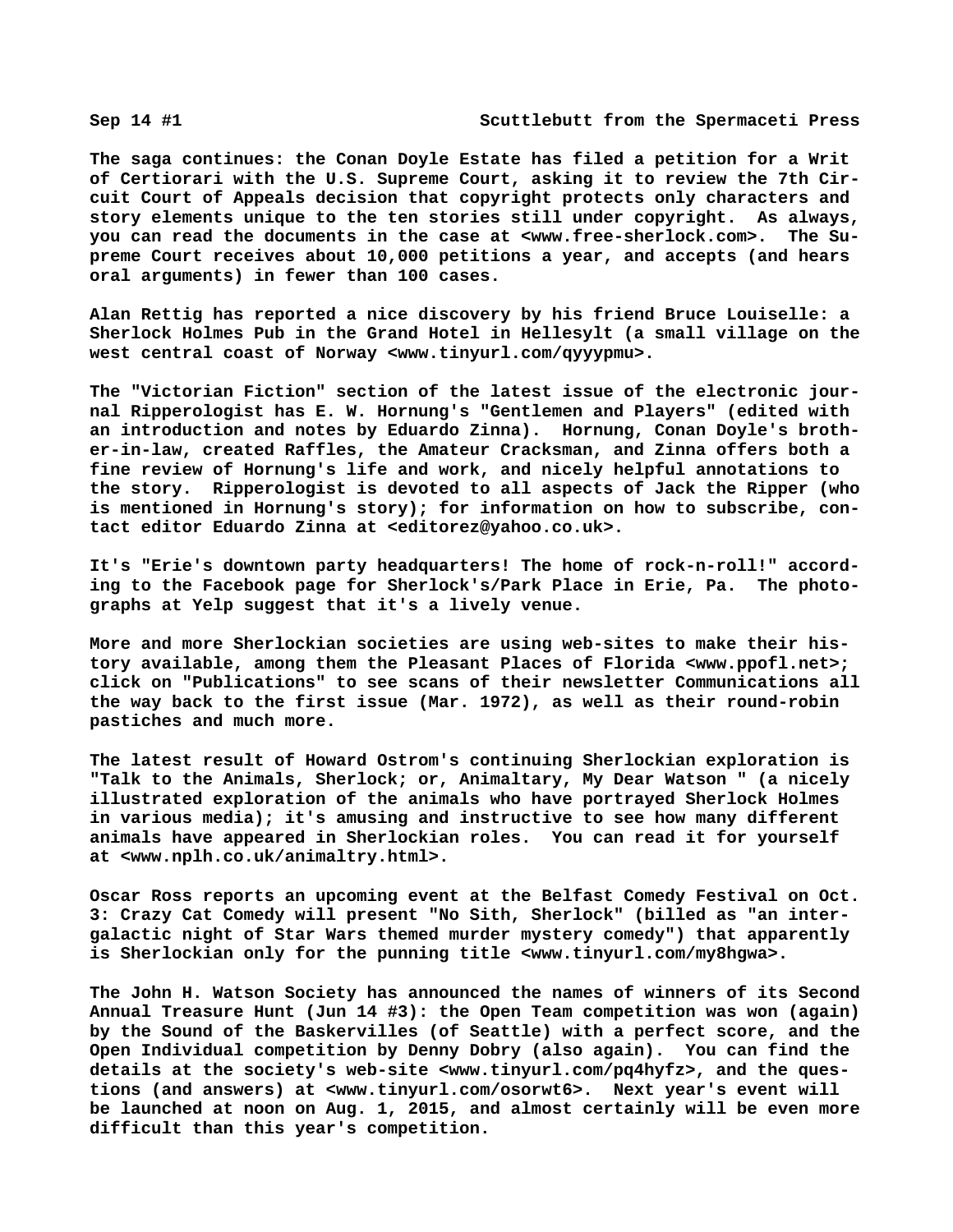**Sep 14 #2 There were 443 people dressed as Sherlock Holmes at Temple New sam in Leeds on Aug. 31 to help the campaign to raise funds for the Yorkshire Brain Research Centre, setting a new Guinness World Record. Steven Moffat and Sue Vertue sent a video message that's available on-line at [<www.tinyurl.com/n98x3cj>, a](http://www.tinyurl.com/n98x3cj)nd contributed a signed copy of the script for "The Empty Hearse" as a prize for the "best dressed Sherlock". There are lots of photographs accompanying the report by the Daily Mirror (Aug. 31) <[www.tinyurl.com/qe9x8f2>.](http://www.tinyurl.com/qe9x8f2)**

**SHERLOCK HOLMES VS. HARRY HOUDINI is a new five-issue comic-book mini-series due from Dynamite Entertainment in October. Anthony Del Col and Conor McCreery are the writers, and Carlos Furuzono the artist, and the web-site is at <[www.tinyurl.com/n8yxy63>.](http://www.tinyurl.com/n8yxy63)**



**"Celtic New Bhoy Murarak Wakaso Posts Bizarre Tribute to Sherlock Holmes After Mistaking Detective Outfit as Parkhead Tradition" was the headline on a story in the Glasgow Daily Record (Aug. 31): Wakaso, newly arrived from Ghana to join Glasgow Celtic, thought he was shown in local costume in a fan's photoshopped photograph, and reposted it on Instagram.**

**Translating some of the strange words: Celtic is the Glasgow football team, bhoy is a Celtic fan (or tough or thug), and football, of course, is what Americans call soccer. Instagram, now owned by Facebook, is a service that allows people to share video and photographs on social media.**

**The second season of "Elementary" has been released (discounted to \$39.84 at Amazon). And there's a "Elementary 2015 Wall Calendar" (discounted to \$13.49).**

**William Gillette's (non-Sherlockian) play "Too Much Johnson" has been made into films in 1919, directed by Donald Crisp, and again in 1938, directed by Orson Welles for a planned Mercury Theatre stage-and-screen production; the play was performed briefly without the film, which was never shown to the public. But a copy of the film, discovered in Italy in 2008, has been restored (Aug 13 #4), and (thanks to the National Film Preservation Foundation) a 66-minute work print of the film now is available on the Internet, with informative film notes by Scott Simmon, at [<www.tinyurl.com/msppnrk>.](http://www.tinyurl.com/msppnrk)**

**The Museum of London exhibition "Sherlock Holmes: The Man Who Never Lived and Will Never Die" opens on Oct. 14 [<www.tinyurl.com/mp263ux>,](http://www.tinyurl.com/mp263ux) and there already is tie-in merchandise: Christys' Hats and Lovat Mill have launched a new tweed inspired by Sherlock Holmes, and deerstalkers are available at Christys' web-site <[www.tinyurl.com/kfasfqo>.](http://www.tinyurl.com/kfasfqo) And there's an interesting blog, with a short trailer, at <[www.tinyurl.com/k48o8z8>.](http://www.tinyurl.com/k48o8z8)**

**There now are six books in Andrew Lane's YOUNG SHERLOCK HOLMES series, the latest being KNIFE EDGE (London: Macmillan, 2013; 356 pp., £12.99), which brings Sherlock back to England, where he continues his struggle with the Paradol Chamber. The next book in the series will be STONE COLD, due this month. Lane has a web-site [<www.youngsherlock.com>, w](http://www.youngsherlock.com)here you'll also find information about his LOST WORLD, which features Caleb Challenger (grandson of Professor George Edward Challenger).**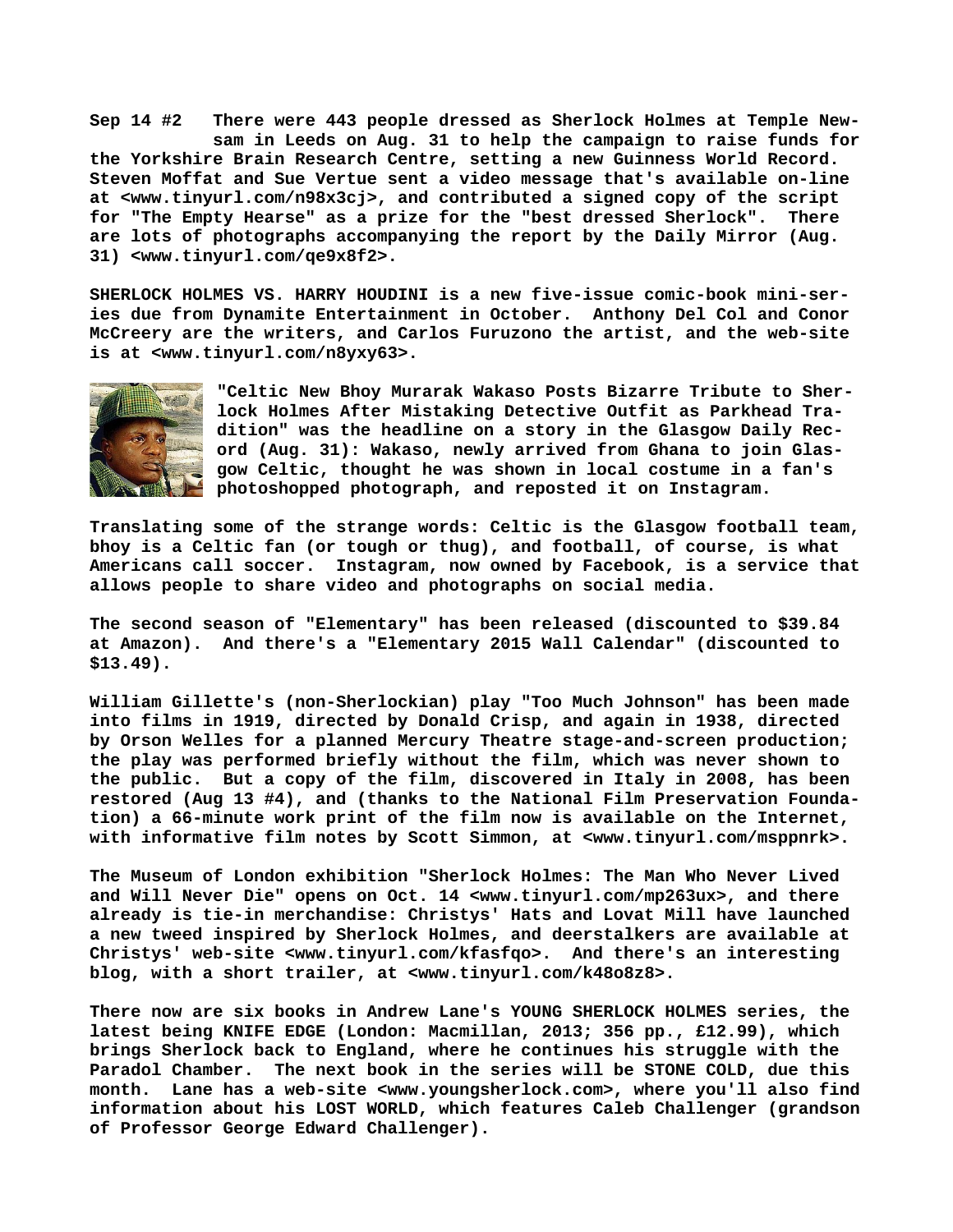**Sep 14 #3 Many of you will now have seen "Houdini" (the television film that aired in two two-hour episodes on the History Channel this month), but some of you have not, so I will avoid spoilers, except to say "don't believe everything you see." Nicholas Meyer's script draws heavily from THE SECRET LIFE OF HOUDINI: THE MAKING OF AMERICA'S FIRST SUPERHERO, by William Kalush and Larry Sloman (2006), which presents problems if you know a lot about Houdini and are annoyed when fiction is mixed with fact. Conan Doyle is in the film, played by David Calder; Lady Doyle is played by Linda Marlowe.**

**John Cox comments on the film in great detail at his excellent web-site at "Wild About Harry" <wildabouthoudini.com>; there are a lot of spoilers, so you might want to see the film before going to the web-site. He notes that an extended version of the film was broadcast in Britain; American who want to see the additional 26 minutes will need to buy the two-disc DVD set.**

**Further to the report (Mar 04 #2) on THE MCGOVAN CASEBOOK: EXPERIENCES OF A DETECTIVE IN VICTORIAN EDINBURGH, by James McGovan [a pseudonym of William C. Honeyman], a story by Tom Hunt in the Wellington Dominion Post (Sept. 6) [<www.tinyurl.com/pr5649u> t](http://www.tinyurl.com/pr5649u)ells of a direct link between Honeyman and Conan Doyle: Norval Scrymgeour wrote in The Scotsman (Nov. 1930) about a meeting with Conan Doyle: "He told me that when a student at Edinburgh University he read with zest the detective stories of James McGovan, and although he did not say so, I took it that these then immensely popular sensations, as much as the queer foible of his teach teacher, the eccentric Bell, influenced him towards evolving the logical processes that in time flowered in the Sherlock Holmes stories." THE MCGOVAN CASEBOOK, reissued in 2003, is still in print.**



**Kudos to Bev Wolov for spotting the "Sherlock Coffee" mug (and for giving it to me as a birthday present). It may still be available at eBay <[www.tinyurl.com/k7jr7ec>.](http://www.tinyurl.com/k7jr7ec)**

**Maxim Jakubowski, a prolific author and editor of anthologies, has issued a call for submissions to THE MAMMOTH BOOK OF PRO-FESSOR MORIARTY ADVENTURES, to be published by Constable Robinson; visit his blog [<www.tinyurl.com/meza8ke> f](http://www.tinyurl.com/meza8ke)or more information.**



**Fans of 2048 (the fairly addictive computer game that runs on smart phones as well as computers) may not know that there are versions of the game keyed to the BBC series "Sherlock" easily found on-line, one of them at <[www.tinyurl.com/nzd8qg2>.](http://www.tinyurl.com/nzd8qg2) If none of the versions available suits you, there's a link that allows you can make your own.**

**"How Watson Learned the Trick" (an amusing story handwritten by Conan Doyle in 1922 in the miniature book now found in the**

**Queen's Dolls' House Library at Windsor Castle) will be published for the first time as a miniature book on Oct. 2, by Walker Books in collaboration with the Royal Collection Trust (£12.99); you can read the announcement at [<www.tinyurl.com/mcp6w27>, a](http://www.tinyurl.com/mcp6w27)nd see images of the new edition on-line at the web-sites of Amazon, Waterstones, and other retailers.**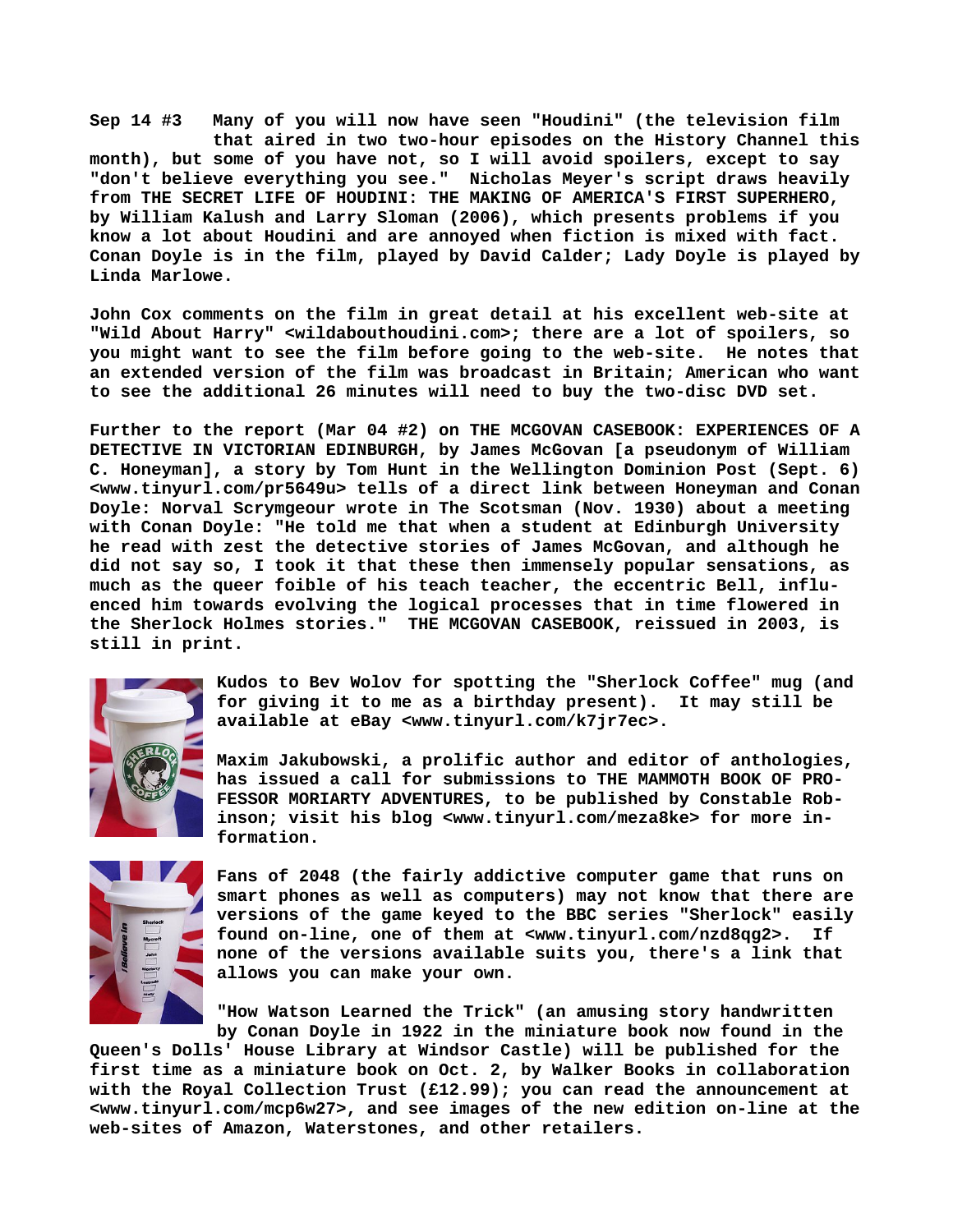**Sep 14 #4 William Atkins' THE MOOR (London: Faber & Faber, 2014; 371 pp., £18.99) is a delightful book: the moors encompass much more than Dartmoor, and Atkins writes vividly about the landscape and the people who have lived in and on it, with passing mentions of Conan Doyle and Fletcher Robinson and Baring-Gould. The "names on the land" are fascinating, and so is the land itself.**

**Don Hobbs (aka The Maniac Collector), not content with merely pursuing foreign translations of the Canon, also blogs about them, and other things, at Inspector Lestrade's Blotter Page <[www.tinyurl.com/qamstup>.](http://www.tinyurl.com/qamstup)**

**Petr Kopl's SHERLOCK HOLMES: A SCANDAL IN BOHEMIA (London: MX Publishing, 2014; 159 pp., \$16.95) is an imaginative comic-book adaptation of more than one story, with spectacular full-color artwork and a preface by Aleš Kolodrubec. First published in Czech and now translated into English, it's a welcome sample of Kopl's "Victoria Regina" series. He has an interesting web-site at [<www.petrkopl.cz> \(](http://www.petrkopl.cz)if your computer runs Google Translate you can pretend you're fluent in Czech, and if it doesn't you can pretend you are); the publisher's at [<www.mxpublishing.com> <](http://www.mxpublishing.com)[www.mxpublishing.co.uk>.](http://www.mxpublishing.co.uk)**

**Another MX title is PROJECT TWO, TO ONE, BE: SHERLOCK HOLMES AND A HOUSE OF LIGHT, SHADOWS, AND VIEWS (2014; 162 pp., \$16.95); edited by Carrie Carlson and Lynn Gale, it's an anthology of tributes to Undershaw, with a foreword by Laurie R. King, and essays, photographs, and artwork by other supporters of the campaign to preserve Conan Doyle's home.**

**This Sherlock Holmes is a 3-year-old Appaloosa gelding, resident in Sunnyside, Wash., and offered for sale this month for \$550; his owner says she named his because of his "serious and inquisitive personality." You can see more photographs at [<www.tinyurl.com/nxsb9x3>.](http://www.tinyurl.com/nxsb9x3)**



**Further to the report (Nov 12 #1) that Scotland Yard was to be sold, it has gone on the market with an asking price of £250 million (significantly more than the £150 million reported previously). And City Hall hopes that the sale might raise more than £300 million, according to a story in the Guardian (Sept. 2). But it's not the historic Great Scotland Yard, but rather New Scotland Yard, which has served as police headquarters since 1967.**

**There has been quite a bit of publicity for Russell Edwards' new book NAM-ING JACK THE RIPPER, who turns out to be Aaron Kosminsky, at least according to the author. Donald Rumbelow, who has a long record of expertise in Jack the Ripper research, is skeptical, and Lyndsay Faye, who did a lot of research for her pastiche DUST AND SHADOW (2009) is even more so, and explains her objections at her blog <[www.tinyurl.co/kj8p4ak>.](http://www.tinyurl.co/kj8p4ak)**

**"The history of the mega franchise as we've come to recognize it--a bundle of different intellectual properties or a story world that is used across multiple mediums--arguably began with Sherlock Holmes." According to David Forbes, who also suggests that Conan Doyle's resurrection of Sherlock Holmes was a response to "the Victorian version of a hashtag Twitter campaign." This from an essay he posted on Sept. 8 at the Forbes web-site at [<www.tinyurl.com/k93zeax>.](http://www.tinyurl.com/k93zeax)**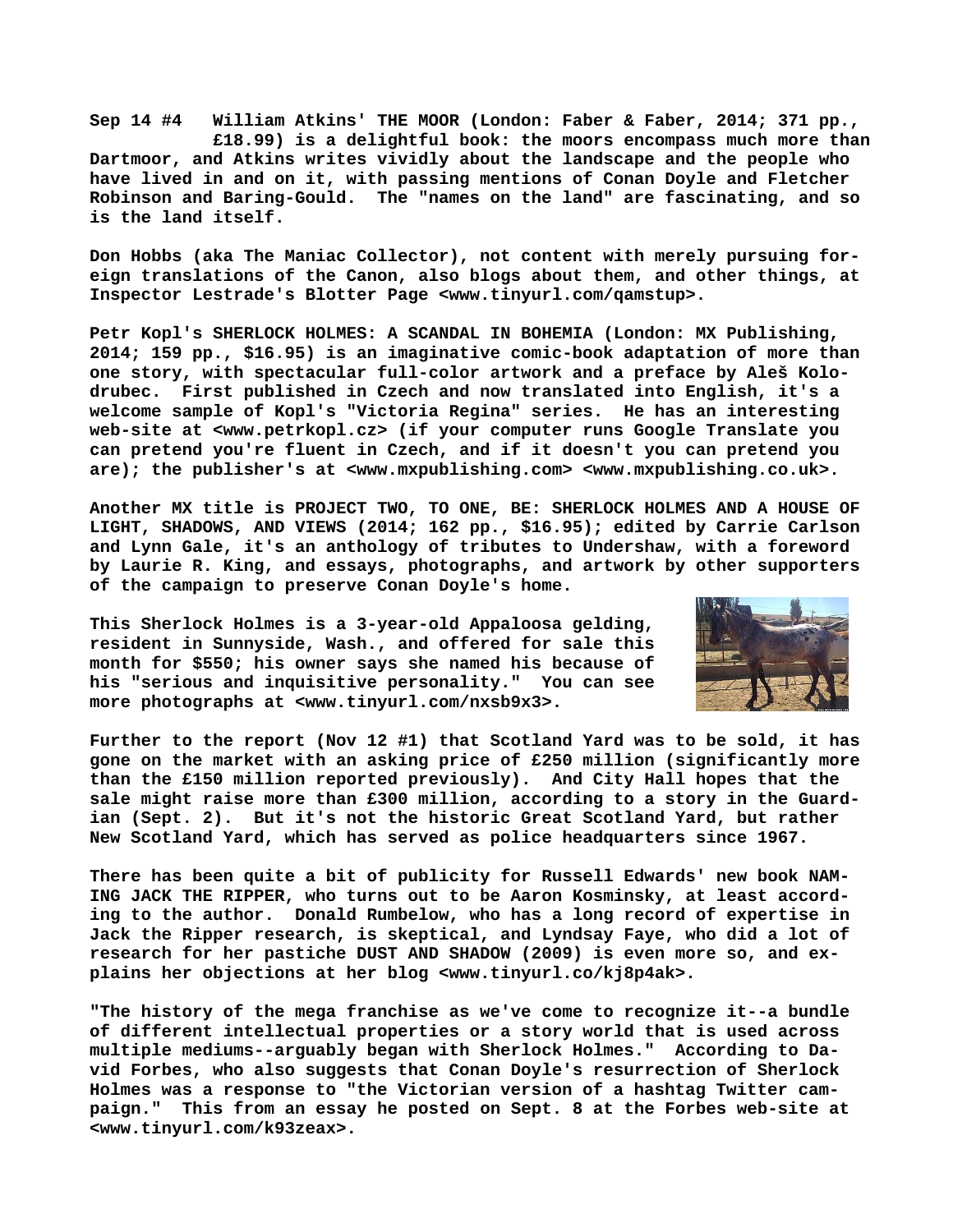**Sep 14 #5 Further to the discussion of Joseph Joachim (Aug 14 #4), Laura Kuhn has noted that the violin virtuoso is mentioned by Jeremy Brett in the Granada series: in "The Resident Patient" Holmes says that he made a slight error in recalling Joachim's credenza in the Beethoven Violin Concerto (Holmes and Watson had seen and heard Joachim in concert the previous evening).**

**Sarah-Lambert Cook presides over a "Pen, Lens, and Paintbrush" web-site <[www.tinyurl.com/px5hvyr>, w](http://www.tinyurl.com/px5hvyr)here she reported (Sept. 11) on her recent visit to the Reichenbach Falls, with lots of colorful photographs, including one showing an amusing "Sherlock cut-out" available at the Falls for those who want their picture taken there in Sherlockian costume.**



**FAN PHENOMENA: SHERLOCK HOLMES, edited by Tom Ue and Jonathan Cranfield, is the latest in a series that's published by In-**

**tellect Books (Bristol/Chicago, 2014; 153 pp., £15.50/\$22.00); the contributors examine the many ways that enthusiasm for the Sherlock Holmes stories has been manifested over the years: there are interviews with authors who include Anthony Horowitz, Ellie Ann Soderstrom, and Jonathan Barnes; plus interesting articles such as Russell Merritt's carefully-researched "Holmes and the Snake Skin Suits: Fighting for Survival on 50s Television" (history for which the world is now prepared). You'll find the publisher's web-site at [<www.intellectbooks.com>.](http://www.intellectbooks.com)**

**"He's the Sherlock Holmes of entertainment, if Sherlock Holmes had a flair for comedy." That's forensic mindreader Colin Cloud, whose web-site is at [<www.colincloud.com>.](http://www.colincloud.com)**

**Alfred Weiner wants to sell an assortment of Sherlockiana (including a set of 16-2/3 rpm recordings of Basil Rathbone reading four stories, issued by the Audio Book Co. in 1958); he's at [<almar@stny.rr.com>, a](mailto:almar@stny.rr.com)nd you can request a copy of his sales list from him.**

**Irene's Cabinet is the annual anthology edited by Beth Austin for Watson's Tin Box, and this year's issue (50 pp.) offers (as always) an interesting mix of Sherlockian and Doylean poetry and prose, including Hanna Al-Kowsi's imaginative winning essay for this year's Clarkson Prize, which honors the late Steve Clarkson and is sponsored by the society for seventh-graders in Howard County, Md. It's nicely done, including the cover art: Holmes' certificate of proficiency from the British Bee-Keepers' Association (from the collection of the late Paul Churchill). The cost is \$15.00 postpaid, from Beth Austin (9455 Chadburn Place, Gaithersburg, MD 20886).**

**People who fondly remember the Livanov/Solomin television series will enjoy the insights in Zlata Serysheva's blog "The Amazing Adventures of Sherlock Holmes and His Friend the Soviet Censorship" [<www.tinyurl.com/nqa785b>.](http://www.tinyurl.com/nqa785b)**

**Admirers of Conan Doyle know that his grandfather John Doyle was noted for his political caricatures (signed with his pen name HB). He was a painter as well, and an oil-on-canvas painting of a moonlit landscape, attributed to him, will be at auction at Auctionata in Berlin on Oct. 6, with a starting bid of £3,000 [<www.tinyurl.com/lo6dxh9>.](http://www.tinyurl.com/lo6dxh9)**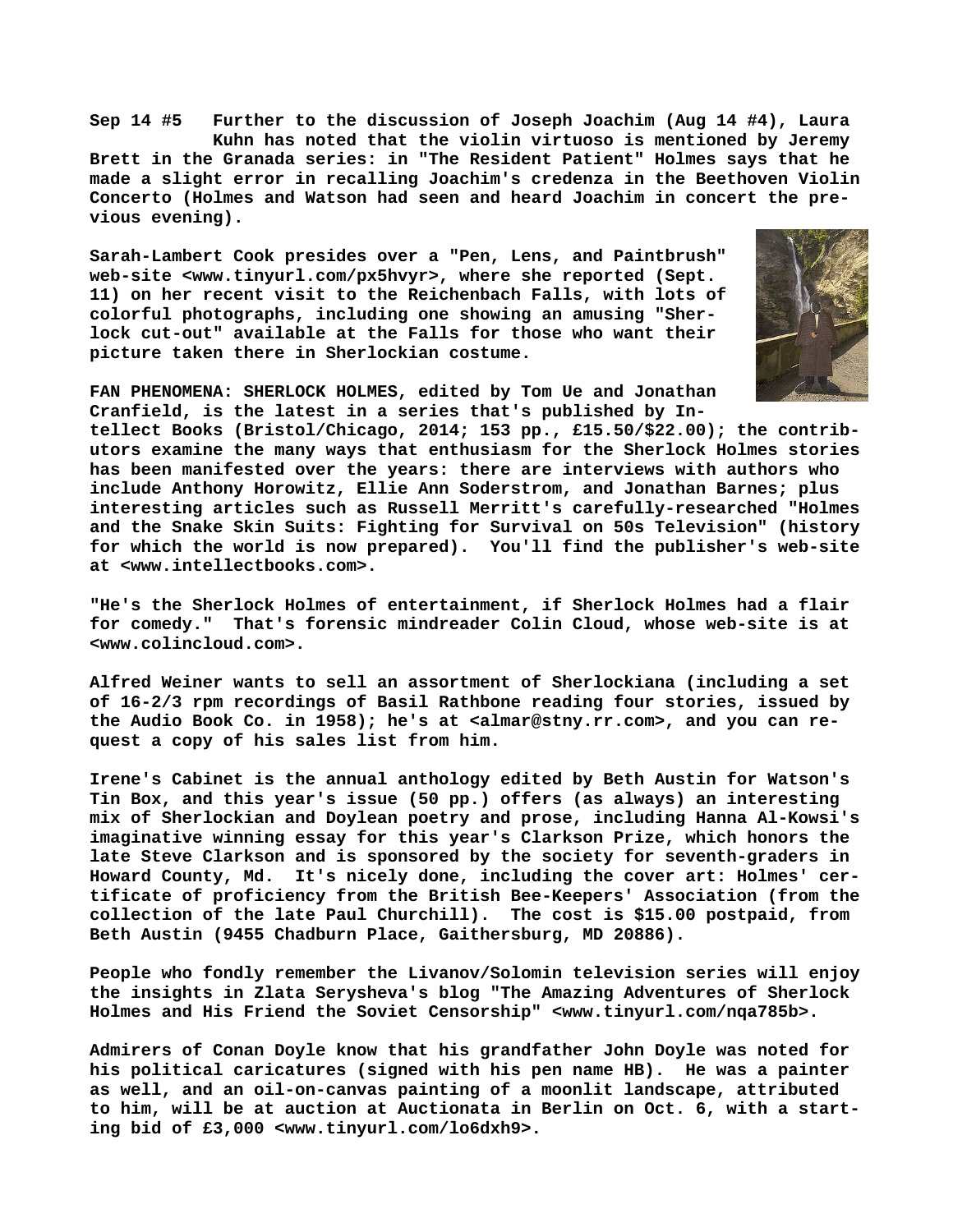**Sep 14 #6 BBC Home Entertainment is getting ready to release a "Sherlock Limited Edition Gift Set" (\$197.50) in a Blu-ray/DVD combination, with the first three seasons, new commentary, never-before-seen outtakes, a deleted scene, busts of Holmes and Watson, and two collectible art cards. And it's discounted to \$138.25 at Amazon.**

**I reported (Aug 14 #2) on the British Film Institute's search for a copy of "A Study in Scarlet" (1914), noting that it wasn't the first feature-length Sherlock Holmes film, and that "Der Hund von Baskerville" (1914), released a few months earlier, was not known to have survived. But it has survived: a copy was found in the Moscow film archive, and has been screened at European films festivals, but the film is not yet available on commercial DVD; Russell Merritt, who has seen the film, reports that it's "arguably the zaniest "Hound" ever made" and that "you won't soon forget Holmes disguised as Stapleton struggling with Stapleton disguised as Holmes in a fight broken up by Barrymore hidden in a suit of armor."**

**One wonders what Conan Doyle would have thought about the campaign for the independence of Scotland (he did, after all, favor Home Rule for Ireland). W. Gordon Smith, in a tribute to the late Eddie Boyd, recalled a story that Boyd once told on a weekly program broadcast by BBC Scotland: "Once upon a time there was a Scotsman, and Englishman, and an Irishman. His name was Conan Doyle."**

**But there's also Holmes' comment about a quartering of the Union Jack with the Stars and Stripes (in "The Noble Bachelor"). If this month's vote had been for independence, that would have launched consideration of revising the Union Jack to remove Scotland's blue, leaving only red and white.**

**Marvin E. Aronson ("Penrose Fisher") died on Sept. 6. He was chief medical examiner in Philadelphia from 1971 to 1985, and then was a medical consultant. Marv was a long-time and dedicated member of The Sons of the Copper Beeches, and drew upon his expertise in forensic pathology in his contributions to The Baker Street Journal and in his article on "Sherlock Holmes: Father of Forensic Pathology" in Transactions & Studies of the College of Physicians of Philadelphia (July 1978). He received his Investiture from The Baker Street Irregulars in 1968.**

**"He Who Laughs: Sherlock Holmes and the Case of the Serial Chuckler" is the title of Joe Queenan's essay in the Weekly Standard (Sept. 15), and it's a piece that would have delighted John Bennett Shaw. There are quotes from Leigh Ashton-Hinds' THE HOUSE OF SUPPRESSED MIRTH: CHUCKLING IN LATE-VIC-TORIAN LITERATURE, and Adele Piggott-Gynne's SHERLOCK HOLMES, BOOTYMASTER, and you can read it all at [<www.tinyurl.com/qf9q4se>.](http://www.tinyurl.com/qf9q4se)**

**The Waverley Borough Council has voted unanimously to approve plans to convert Undershaw, Conan Doyle's former home, into a school (Jul 14 #5). John Michael Gibson appeared at the hearing to testify against the proposal, but his opposition was in vain. Norman Stromsoy, CEO of Stepping Stones, said at the hearing that the school's plans for Undershaw had the backing of two of Conan Doyle's relatives, one of them his great nephew Richard Doyle, who wrote in a letter to the school that "I don't believe that Undershaw should be preserved in aspic, but lived in and laughed in."**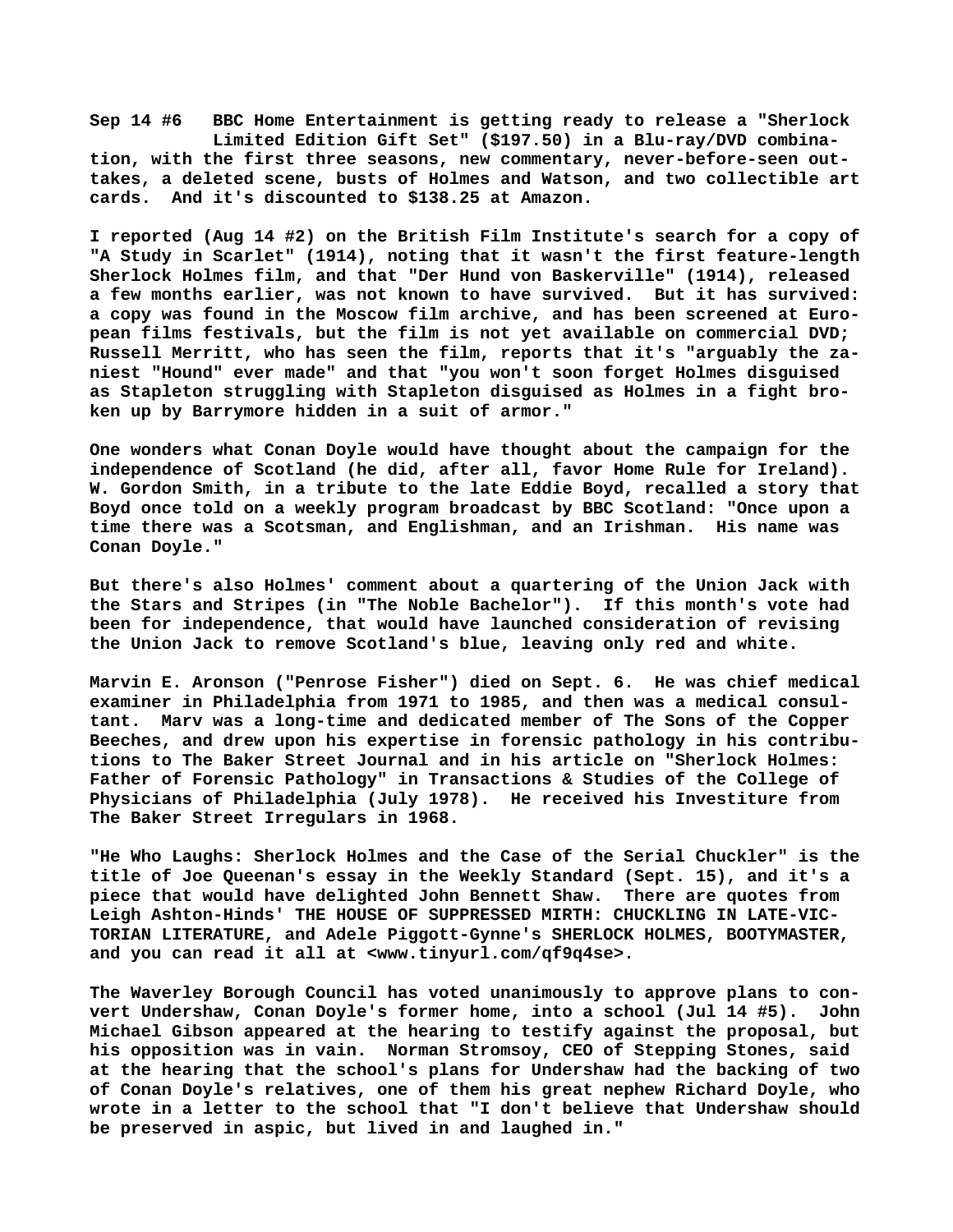**Sep 14 #7 Broadway World ran a report (Aug. 28) that Sherlock Holmes may be headed to Broadway: Tony Award nominated producer Antonio R. Marion ("Big Fish" and "Evita") is said "to be shepherding the project that is currently in the development stage." The new play will be accompanied by a live orchestra, and the show is rumored to have workshop productions planned for this fall both in New York and the U.K.**

**Sarah Rosenbaum spotted the Olde Book Pillow Classics at ThinkGeek; one of them is Sherlockian (\$17.99) <[www.thinkgeek.com/product/1545/?srp=1>, a](http://www.thinkgeek.com/product/1545/?srp=1)nd it "will look great in your reading nook."**

**There has been a lot of Internet publicity for "The Great Ace Attorney" (an addition to the Japanese Nintendo 3DS series from Capcom); the new game is set in the Meiji period, and Sherlock Holmes and Dr. Watson are in the cast of characters. You can see artwork at <[www.capcom.co.jp/dai-gyatuken> \(](http://www.capcom.co.jp/dai-gyatuken)the text's in Japanese) and read comments at <[www.tinyurl.com/qdtvnxw> \(](http://www.tinyurl.com/qdtvnxw)in English). There's a trailer at <[www.tinyurl.com/n4puuse>.](http://www.tinyurl.com/n4puuse)**

**This may be a first for Sherlockian collectors: Warpzone Prints uses a 3D printer to make an assortment of "geeky themed cookie cutters," and Holmes and Watson are included (based on the BBC's "Sherlock" series). There's a Sherlock Profiles Cookie Cutter Set (\$7.00), and a Sherlock Portraits Cookie Cutter Set (\$10.00) [<www.warpzoneprints.com>.](http://www.warpzoneprints.com)**

**The Wessex Press' conference "From Gillette to Brett IV: Basil, Benedict, and Beyond" at Indiana University in Bloomington on Sept. 12-14 went quite well, by all accounts. See the blog at [<www.tinyurl.com/qbyqj34> f](http://www.tinyurl.com/qbyqj34)or details on the festivities, and Scott Monty's "I Hear of Sherlock Everywhere" blog for longer reports by Tim Greer, Ann Margaret Lewis, and Ray Betzner [<www.ihearofsherlock.com>.](http://www.ihearofsherlock.com)**

**The Barbican Centre in London says it "exists to inspire people to discover and love the arts," and it has a wonderful series of "Landmark silent films about the world's greatest detective" next year: they'll screen Eille Norwood's "The Hound of the Baskervilles" (1921) on Feb. 15, three short films from his series for Stoll (1921-1923) on Mar. 8, and his "The Sign of Four" (1923) on Mar. 29. Their web-site's at [<www.tinyurl.com/owkf24p>.](http://www.tinyurl.com/owkf24p)**

**Hayakawa Shobo, one of Japan's leading publishers of mysteries, has a cafeteria called Christie on the ground floor of their building; it's named for one of their authors, of course, but occasionally it is renamed for temporary exhibitions honoring other authors, and this year it was the Pub Sherlock Holmes from July 30 to Aug. 29, when because it was so popular, it was extended to Sept. 12. Mitch Higurashi advised them on the exhibition, the food menu and cocktails, and items offered for sale; there's a colorful report on the Pub at the Dramafever web-site [<www.tinyurl.com/q9zj2jt>.](http://www.tinyurl.com/q9zj2jt)**

**Derham Groves, who teaches architecture at the University of Melbourne set his students the task of designing a Conan Doyle Mystery Theatre last year, and the results of his students' work have been published as SPARKS 4; the 106-page booklet has the details of the assignment, and photographs of the imaginative results. Derham <[derham@unimelb.edu.au> w](mailto:derham@unimelb.edu.au)ill be happy to send you a copy of the booklet.**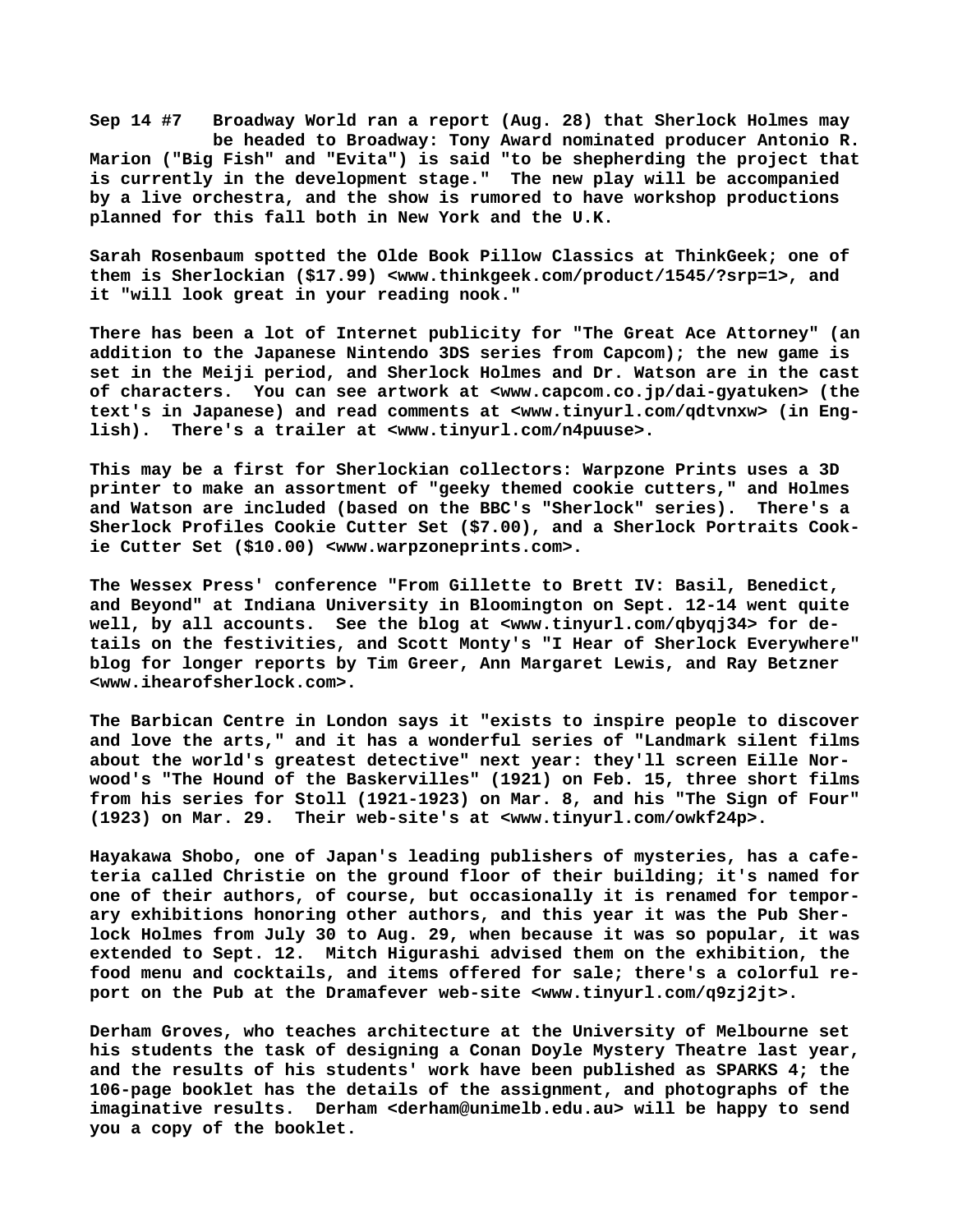**Sep 14 #8 THE PHILOSOPHY OF SHERLOCK HOLMES, edited by Philip Tallon and David Baggett (Lexington: University Press of Kentucky, 2012; 206 pp., \$40.00), is part of the Press' "The Philosophy of Popular Culture" series; the academic articles range from Dorothy L. Sayers' "Aristotle on Detective Fiction" to Andrew Terjesen's "Was It Morally Wrong to Kill Off Sherlock Holmes?", with some interesting stops along the way.**

**L.A. Theatre Works recorded "The Hound of the Baskervilles" (dramatized by David Pichette and R. Hamilton Wright) in June (Aug 14 #7), with Seamus Dever as Holmes and Geoffrey Arend as Watson, and it's now available on two CDs (\$29.99) or as a download (\$4.99) at <[www.store.latw.org>.](http://www.store.latw.org) It's an energetic, interesting, and amusing production. The set includes a 10-minute "live audience talkback" with Les Klinger; there will be a national broadcast on Oct. 25, when they also will stream the show at their web-site; details at <[www.latw.org/radio.html>.](http://www.latw.org/radio.html)**

**And as usual, there's theater on-going and upcoming: The Red Monkey Theater Group will present "Sherlock Holmes: The Adventure of the Speckled Band" (a new dramatization by Tal Aviezer), at the College of Mount Saint Vincent in Riverdale, N.Y., Oct. 4-18 [<www.redmonkeytheater.org>.](http://www.redmonkeytheater.org)**

**Ken Ludwig's "The Game's Afoot" is running at the McLean Community Center in McLean, Va., through Oct. 12 [<www.mcleanplayers.org>.](http://www.mcleanplayers.org) It also will be produced at the Boathouse Theatre in Blenheim, New Zealand, Nov. 27-Dec. 6 [<www.boathousetheatre.co.nz>, a](http://www.boathousetheatre.co.nz)nd at the Carpenter Square Theatre in Oklahoma City, from Nov. 28 through Dec. 20 [<www.carpentersquare.com>.](http://www.carpentersquare.com)**

**"Sherlock Holmes" (a new dramatization by Jeff Sanders) is playing at the Northwest Children's Theater in Portland, Ore., through Oct. 26; their website's at [<www.nwcts.org>.](http://www.nwcts.org)**

**"Holmes and Watson: A Scandal in Bohemia and The Final Problem" (dramatized by Terry McCabe) will be performed at the City Lit Theater in Chicago, Nov. 7-Dec. 14 [<www.citylit.org>.](http://www.citylit.org)**

**C. P. Stancich's new play "Sherlock Holmes: Assassins at Sea" will be performed at Camino Real Playhouse in San Juan Capistrano, Calif., Nov. 14-23 [<www.caminorealplayhouse.org>.](http://www.caminorealplayhouse.org)**

**Craig Hewlett's pantomime "Young Sherlock Holmes and the Case of Dick Whittington's Cat" is scheduled by Morpheus Theatre in Calgary, Alta., Dec. 5- 14 [<www.morpheustheatre.ca>.](http://www.morpheustheatre.ca)**

**Jamie L. Robledo's "Watson: The Last Great Tale of the Legendary Sherlock Holmes will be performed at the Dorset Playhouse in Dorset, Vt., Mar. 6-15, 2015 [<www.dorsetplayers.org>.](http://www.dorsetplayers.org)**

**Dennis Rosa's "Sherlock Holmes and the Curse of the Sign of the Four" will be performed at the Spokane Civic Theater in Spokane, Wash., Apr. 10 to 26, 2015 [<www.spokanecivictheater.com>.](http://www.spokanecivictheater.com)**

 **The Spermaceti Press: Peter E. Blau, 7103 Endicott Court, Bethesda, MD 20817-4401 (301-229-5669) <[blau7103@comcast.net>](mailto:blau7103@comcast.net)**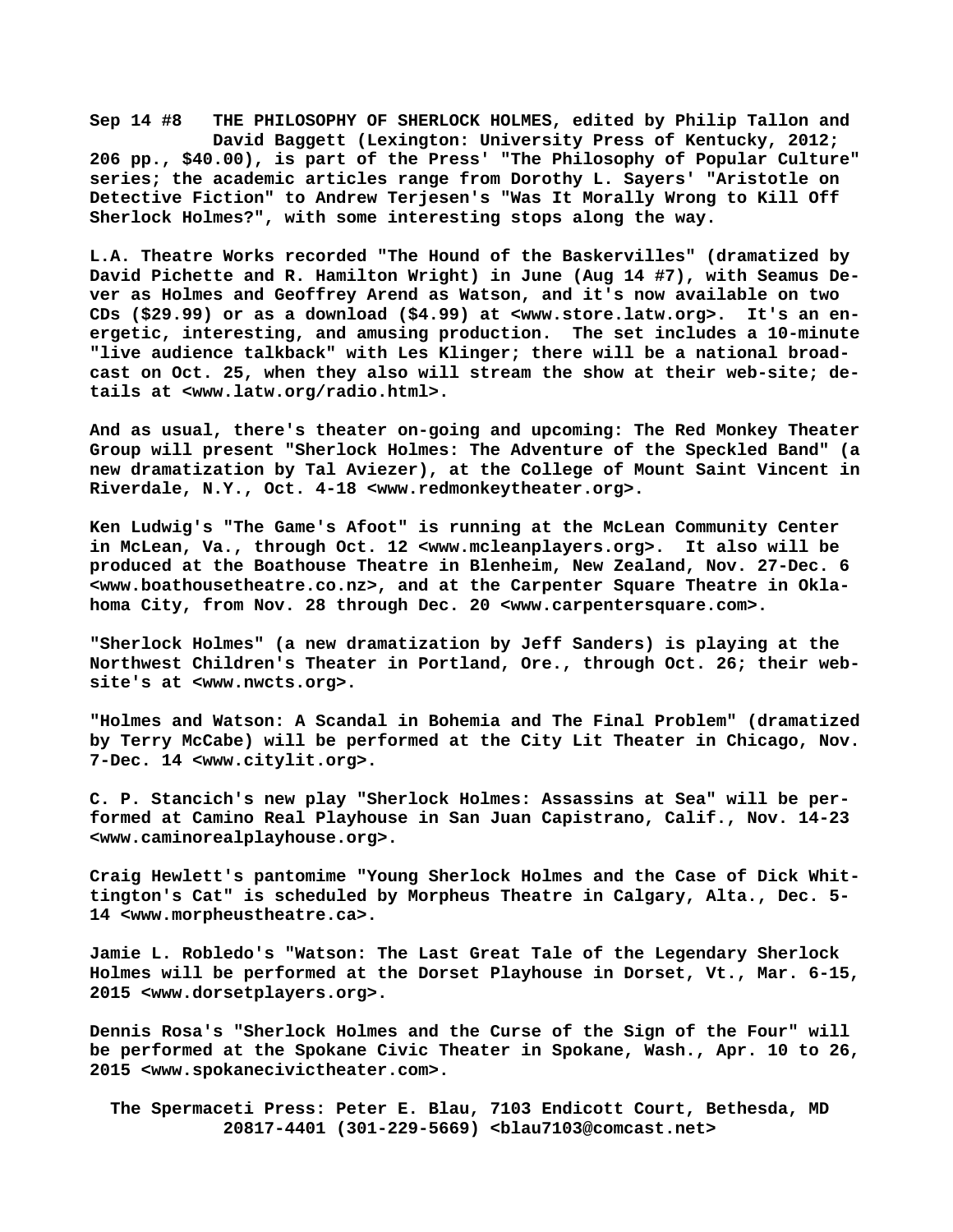**"Alpine Adventures: Arthur Conan Doyle and Switzerland" was delightful; the Reichenbach Irregulars presented a splendid conference in Davos last month [<www.tinyurl.com/lzvxxqk>, a](http://www.tinyurl.com/lzvxxqk)nd provided a welcome excuse for sightseeing. My first visit to Switzerland was in 1966, to attend the party that Adrian Conan Doyle gave to inaugurate the Château de Lucens, and this time I was able to see much more, including both Reichenbach Falls, spectacular scenery, and both Sherlock Holmes Museums.**

**And yes, there are two Reichenbach Falls, one of them where Sherlock Holmes and Professor Moriarty met for the last time, and the other at Giessbach, where Jeremy Brett battled Eric Porter in the Granada series. As for the two Sherlock Holmes Museums, they are both delightful: one is in Meiringen [<www.sherlockholmes.ch>, a](http://www.sherlockholmes.ch)nd the other in Lucens <[www.tinyurl.com/n2atqwx>,](http://www.tinyurl.com/n2atqwx) where one can view the sitting-room formerly at the Château as well as some fascinating relics of Conan Doyle and his family.**

**This year's Sherlock Holmes Society of London's Christmas Card is as usual both interesting colorful, showing a poster for the first London production of William Gillette's "Sherlock Holmes"; you can see an image and order the card at [<www.tinyurl.com/nveom62>](http://www.tinyurl.com/nveom62)**

**IN THE COMPANY OF SHERLOCK HOLMES, edited by Laurie R. King and Leslie S. Klinger (New York: Pegasus, 2014; 260 pp., \$24.95), is a welcome sequel to their earlier anthology A STUDY IN SHERLOCK (Aug 11 #2), again with stories that were "inspired by the Holmes Canon" and that range from the Victorian era to very modern times, with Michael Dirda's "By Any Other Name" well worth the price of admission.**

**The Mysterious Bookshop is publishing a limited edition of IN THE COMPANY OF SHERLOCK HOLMES, specially bound and signed by all contributors; \$150.00** for the numbered edition [<www.tinyurl.com/mlaghw4>.](http://www.tinyurl.com/mlaghw4) A more expensive let**tered edition is already sold out.**

**Prose 'n Cons, a new quarterly edited by Stephanie Hoover "for fans of mystery, crime, and suspense," costs \$14.00 per year (digital)/\$29.00 per year (print and digital); the 38-page first issue (fall/winter 2014) includes an article by E.J. Wagner ("The Field of Forensic Science...and What We Must Do to Improve It"), an interview with Ian Kern about The Mysterious Bookshop [<www.prose-n-cons.com> \(](http://www.prose-n-cons.com)Box 4921, Harrisburg, PA 17111).**

**"221B Baker Street: Fictional Evaluation" is an interesting estimation by Natalie Grigson of the price of Sherlock Holmes' apartment if it were offered for sale today <[www.tinyurl.com/mtqu88f>.](http://www.tinyurl.com/mtqu88f) £1,691,028, in case you're in the market, and she explains why.**

**Michelle Spring and Laurie R. King, both quite successful authors (Spring is British and King is American), have edited CRIME AND THRILLER WRITING: A WRITERS' & ARTISTS' COMPANION (London: Bloomsbury, 2013; 279 pp., \$25.95); it's an interesting and useful guide that they describe as "a collection of Things We Wish We'd Known When We Started," and it includes both their own suggestions and commentary by 26 guest contributors.**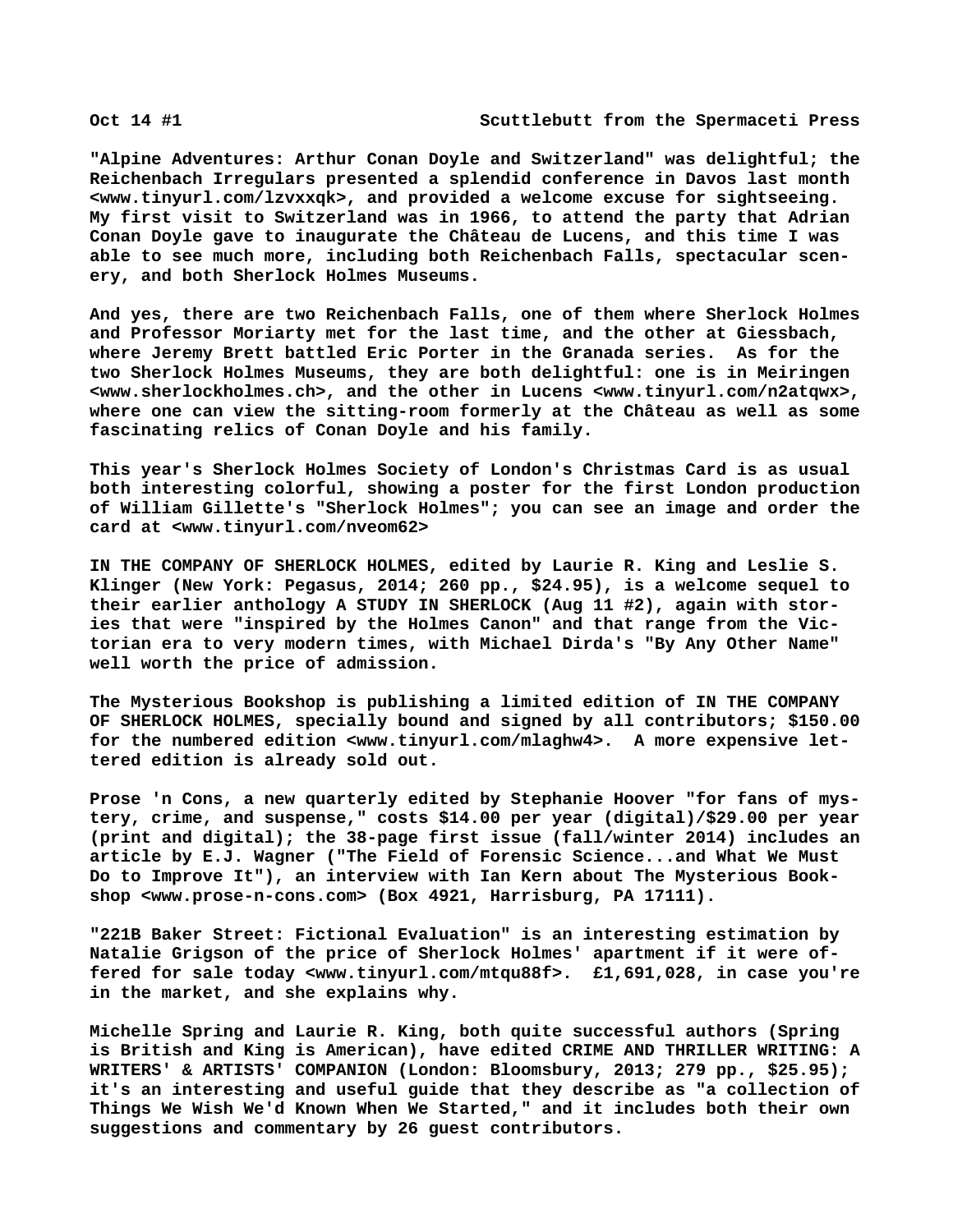**Oct 14 #2 Further to the items on metal plates apparently created in 1940 by way of celebrating Macmillan's publication of Vincent Starrett's 221B: STUDIES IN SHERLOCK HOLMES, displayed by Javier Doria during the birthday festivities in New York (Feb 13 #5 and May 13 #4): two of the plates were offered at Heritage Auctions in Beverly Hills on Oct. 8, estimated at \$9,200-\$13,800, and sold for \$7,187.50 each (including the buyer's premium). There are images and descriptions of the plates at the Heritage Auctions web-site [<www.tinyurl.com/kooucgs> a](http://www.tinyurl.com/kooucgs)nd [<www.tinyurl.com/nejtllj>.](http://www.tinyurl.com/nejtllj)  A third plate was sold to a private collector last year.**

**"Sherlock Holmes Character Held on Forgery Charge" was the headline on the story at the KOIN-TV web-site on Sept. 12 [<www.tinyurl.com/mequlw9> a](http://www.tinyurl.com/mequlw9)bout Quentin G. Stanhope, who was being held in Portland, Ore., on first-degree forgery, first-degree theft, and identity theft charges. Quentin G. Stanhope is a "spy character in a Sherlock Holmes book," the story explained, but didn't say which Sherlock Holmes book. It didn't take authorities long to identify the perpetrator as Gerard Marcel Beaudoin III, who had been using the Stanhope alias since 2005. A story in the Lincoln County Dispatch (Sept. 16) noted that a large collection of Sherlock Holmes literature was found in Beaudoin's home and office. Beaudoin is now being held in Lincoln City jail on \$2 million bond.**

**The third Sherlock Seattle Convention will be held at the Broadway Performance Center in Seattle, Jan. 9-11 <[www.sherlock-seattle.org>; t](http://www.sherlock-seattle.org)he guest of honor, mentalist Joe Riggs (known as "The Real Sherlock Holmes"), has his own web-site at <[www.theworldofjoeriggs.com>.](http://www.theworldofjoeriggs.com)**

**Reported: Leslie S. Klinger's THE NEW ANNOTATED H. P. LOVECRAFT (New York: Liveright, 2014; 928 pp., \$39.95); Lovecraft was a fine writer of weird and supernatural fiction, as well as a friend of August Derleth and an admirer of Sherlock Holmes. Neil Gaiman has suggested that "Annotator Les Klinger is the man you want to have by your side, as you explore the Lovecraftian Darkness."**

**Donald A. Redmond ("Good Old Index") died on Oct. 22. Described by his son Chris as a library scientist, Meccano genius, churchman, and family patriarch, Don was the author of SHERLOCK HOLMES: A STUDY IN SOURCES (1982) and SHERLOCK HOLMES AMONG THE PIRATES (1990), and for many years prepared the annual indexes for The Baker Street Journal. He received his Investiture from The Baker Street Irregulars in 1969, and their Two-Shilling Award in 1994.**

**If you are still wondering which Sherlock Holmes book Quentin G. Stanhope can be found in, there actually are four, although the character does not have a middle initial. Stanhope is a British spy in four of Carole Nelson Douglas' "Irene Adler" novels, appearing first in IRENE AT LARGE (1992).**

**Curtis Armstrong's fans will recall that he quoted from the Canon (as God's scribe Metatron) in the "Meta Fiction" episode of the CW series "Supernatural" (Apr 14 #2). He guest-starred again in the "Reichenbach" episode on Oct. 14, but hopes that the episode title promised Sherlockian content were not fulfilled. Curtis explains that "the author of the script had read an article which mentioned that I was a BSI, and put it in as a private joke."**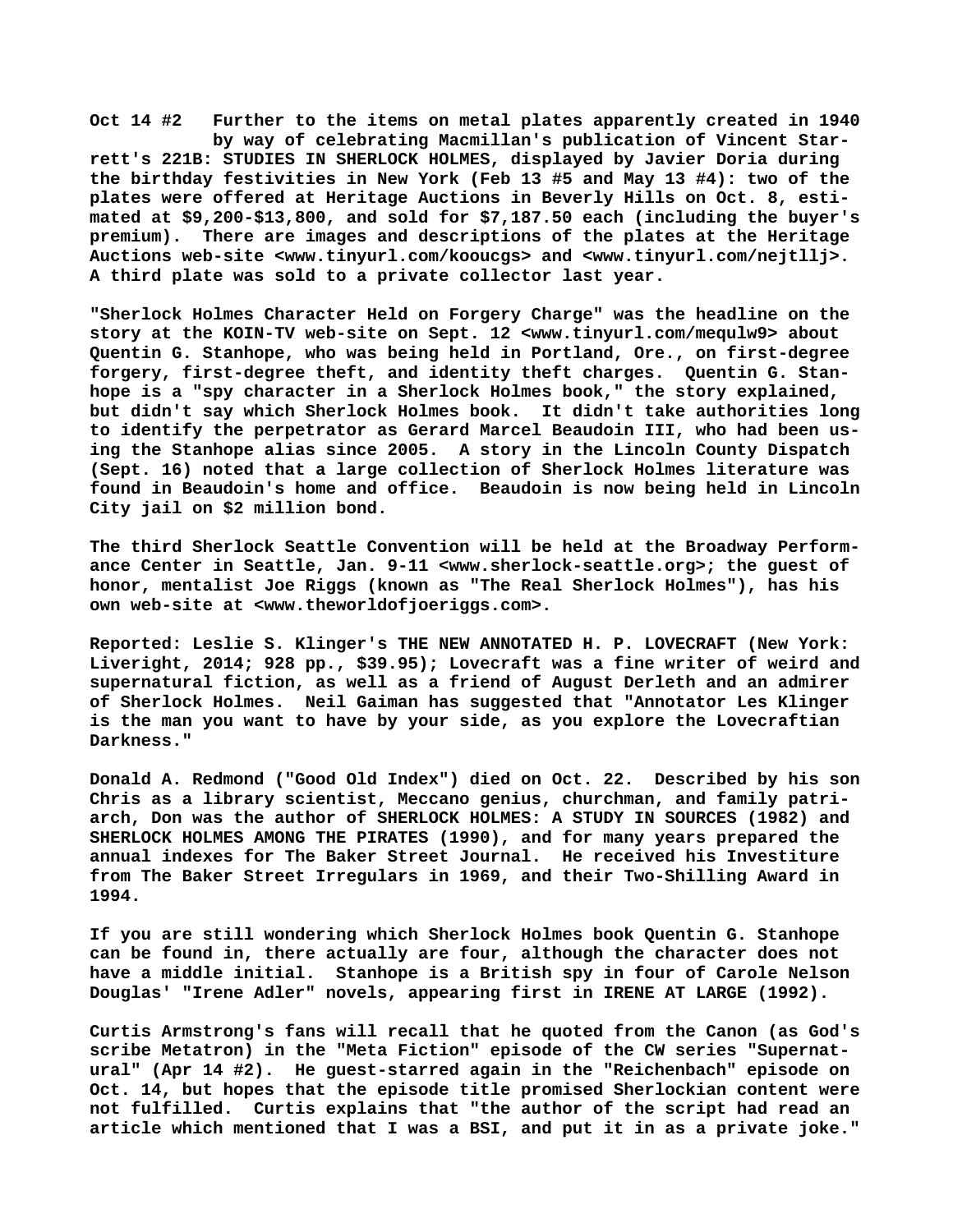**Oct 14 #3 Some years ago (Jun 11 #5) The Mysterious Press and Open Road launched MysteriousPress.com, offering a long list of new and classic crime, mystery, suspense, and espionage. The Mysterious Press.com Classic list includes the first eight volumes of the Canon, with a new introduction by Otto Penzler aimed at very casual readers; it's the same introduction in each volume. Go to <[www.tinyurl.com/new38aw> t](http://www.tinyurl.com/new38aw)o see all of the 44 titles now available in the series.**

**Irwin F. Deutsch ("The Intricate Matter from Marseilles") died on Sept. 8. He wrote a Letter to Baker Street at the age of 15, published in the Baker Street Journal in 1948, founded The Reigate Squires of Scarsdale, N.Y., and went on to be a lawyer in Washington and New York before moving to Florida. Irv received his Investiture from The Baker Street Irregulars in 1962.**

**A (non-Sherlockian) watercolour by Sidney Paget of "figures on a path" will be offered at auction on Nov. 5 [<www.tinyurl.com/pez69f3>.](http://www.tinyurl.com/pez69f3)**

**The Museum of London's exhibition "Sherlock Holmes: The Man Who Never Lived and Will Never Die" opened on Oct. 17; there was a lot of publicity in the press and on television for the first major Sherlock Holmes exhibition in London since the Festival of Britain in 1951, and the new exhibition offers a chance to view some wonderful things. Randall Stock offers an overview at his "Best of Sherlock" web-site [<www.tinyurl.com/qbvql43>, w](http://www.tinyurl.com/qbvql43)ith links to video and recommended news articles, and the Museum has its own web-site at [<www.tinyurl.com/mj3nldl>.](http://www.tinyurl.com/mj3nldl) The exhibition is open through Apr. 12, and the Museum's shop <[www.museumoflondonshop.co.uk> o](http://www.museumoflondonshop.co.uk)ffers a wide range of Sherlockian merchandise.**

**"Start the Week" is a 45-minute series broadcast by BBC Radio 4; their program "Crime Stories and Ghost Stories" (Oct. 13) featured a panel that included Alex Werner (Head of the Museum of London's History Collections; you can listen to the broadcast at <[www.tinyurl.com/opoo3nv>.](http://www.tinyurl.com/opoo3nv)**

**BBC Radio 4 Extra is celebrating the exhibition with "The Holmes Service" a (a series of broadcasts on Saturdays from Oct. 18 to Nov. 15, featuring repeats of dramatizations and documentaries); they will also be available for listening on-line [<www.bbc.co.uk/programmes/p028l4f2>.](http://www.bbc.co.uk/programmes/p028l4f2) Other Sherlockian and Doylean programs will be found in the series "In Search of Sherlock" at [<www.bbc.co.uk/programmes/p0285193>.](http://www.bbc.co.uk/programmes/p0285193)**

**If you're wondering about the Sherlock Holmes exhibition during the Festival of Britain in 1951 was like, a delightful 3-minute video can be seen at YouTube [<www.tinyurl.com/nu458so>; y](http://www.tinyurl.com/nu458so)ou can see Denis Conan Doyle and Arthur Wontner, and Jean Conan Doyle (in glasses, behind the left shoulder of the Mayor of Marylebone).**

**"Sherlock Holmes, Unlikely Style Icon" is the title of an article spotted by Alice Wright in The Atlantic (Oct. 27) [<www.tinyurl.com/nfy4xuh>, w](http://www.tinyurl.com/nfy4xuh)ith discussion of the many ways Holmes has influenced (and continues to influence) fashion, with links to articles in other magazines, comments on Watson's wardrobe (well, Lucy Liu's wardrobe), and an interesting and colorful 15-minute video about the new Sherlock Holmes tweed commissioned by the Museum of London.**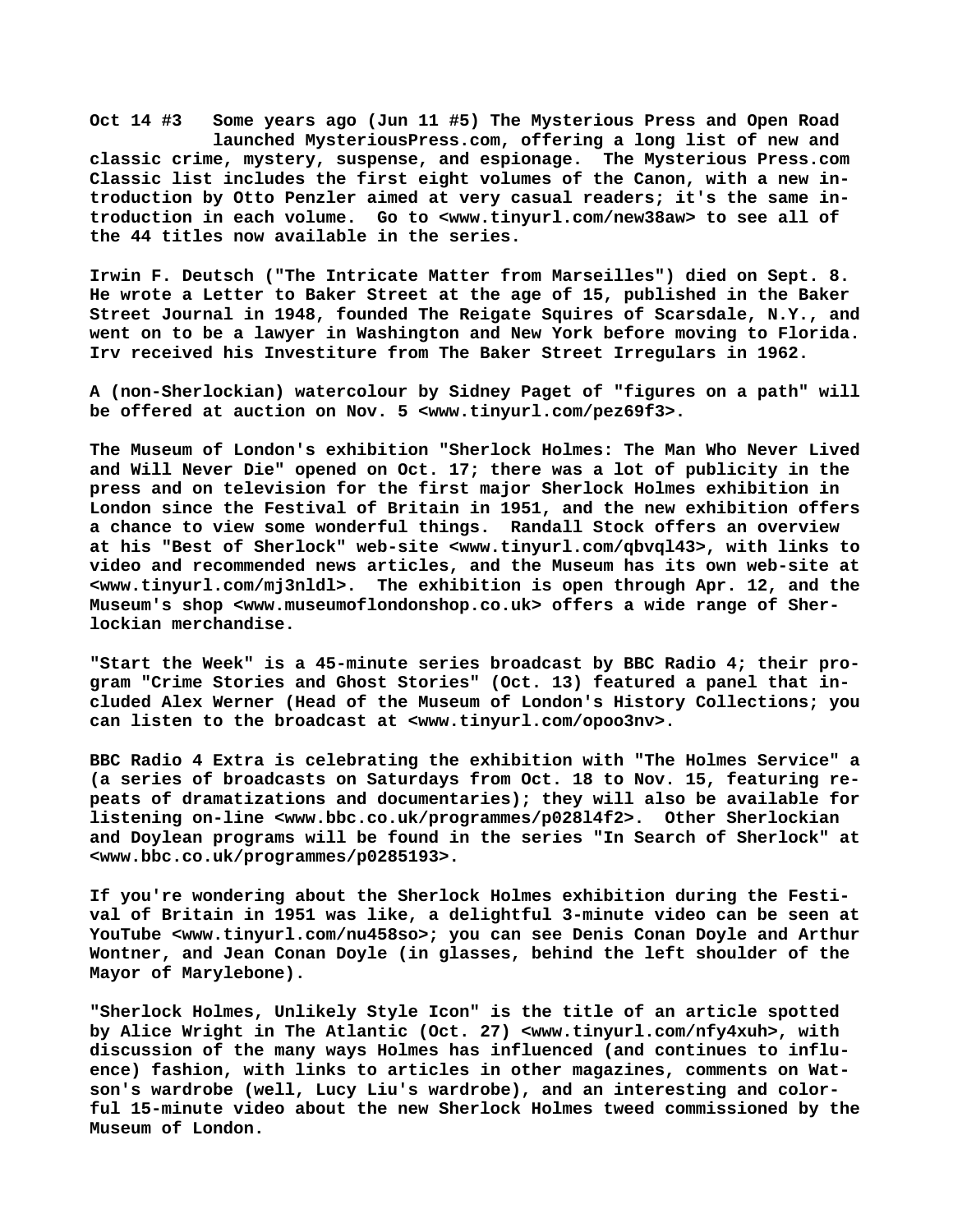**Oct 14 #4 "The Sting of Death" (1955), a one-hour dramatization for tele vision of H. F. Heard's A TASTE FOR HONEY that featured Boris Karloff as Mr. Mycroft, is included in the three-DVD set SHERLOCK HOLMES: THE ARCHIVE COLLECTION, and it's now, spotted by Keith Stump and reported by Michael Halm, also available on-line at [<www.hulu.com/watch/121619>.](http://www.hulu.com/watch/121619)**

**Daniel P. Griffin ("General de Merville") died on Apr. 25, 2012. He was a product marketing manager in the Norden Divison of United Aircraft and pioneered in the field of analog to digital conversion. He contributed to our literature, was appointed Ambassador Cockroach in the Worshipful Company of Ailing Cockroaches (a literary society that honored Guy Gilpatrick's "Glencannon" series), and received his Investiture from The Baker Street Irregulars in 1968.**

**The University of Nebraska at Omaha has issued a call for papers for "Lippincott's Legacy" (a literary conference honoring the 125th anniversary of the publication of "The Sign of the Four" and "The Picture of Dorian Gray" scheduled for May 29-31; it's open to academicians and enthusiasts, and the deadline for submissions is Feb. 20; additional information about the conference is available at <[www.lippincottslegacy.org>.](http://www.lippincottslegacy.org)**

**Rodney A. Mannion ("Shoscombe Old Place") died on Sept. 23, 2013. He was a physician, and entered the world of Sherlockians thanks to one of his patients, Jay Finley Christ. A member of Hugo's Companions and The Hounds of the Baskerville (sic), Dr. Mannion was awarded his Investiture by The Baker Street Irregulars in 1969.**

**William Gillette's silent film "Sherlock Holmes" (1916) has long been considered the Holy Grail for Sherlockians, and at long last it has been discovered: a nitrate dupe negative, with French flash titles and color annotations, was found in the vaults of the Cinémathèque française, and it is now being restored in collaboration with the San Francisco Silent Film Festival. Russell Merritt reports that there are mysteries yet to be solved, including how and when the film got to France (since trans-Atlantic shipping was at a minimum during the war), and whether it actually was shown in France (at the end of one reel there's an announcement that the film was to be shown as a four-part weekly serial. The European premiere will be at a film festival in Paris in January, and the American premiere (with English titles) will be at a film festival in San Francisco in May.**

**The Green Bag, a law journal based in Washington, publishes an annual "Almanac & Reader" of good legal writing, each year with additional material. The theme for the additional material in 2015 will be "The Norwood Builder" and they have issued a call for annotations on the story, with a deadline of Dec. 24. Details at <[www.greenbag.org/callNBldr.pdf>.](http://www.greenbag.org/callNBldr.pdf)**

**The new miniature-book edition of Conan Doyle's parody "How Watson Learned the Trick" (Sep 14 #3) is a delightful production, even though it's not a true facsimile: to avoid over-using the original book and damaging it, just enough pages were scanned to capture all of the letters needed, and a special font was created to produce the new miniature book. Randall Stock has prepared an excellent web-page on both the original and the new editions at his "Best of Sherlock" web-site <www.tinyurl.com/n9369dr>.**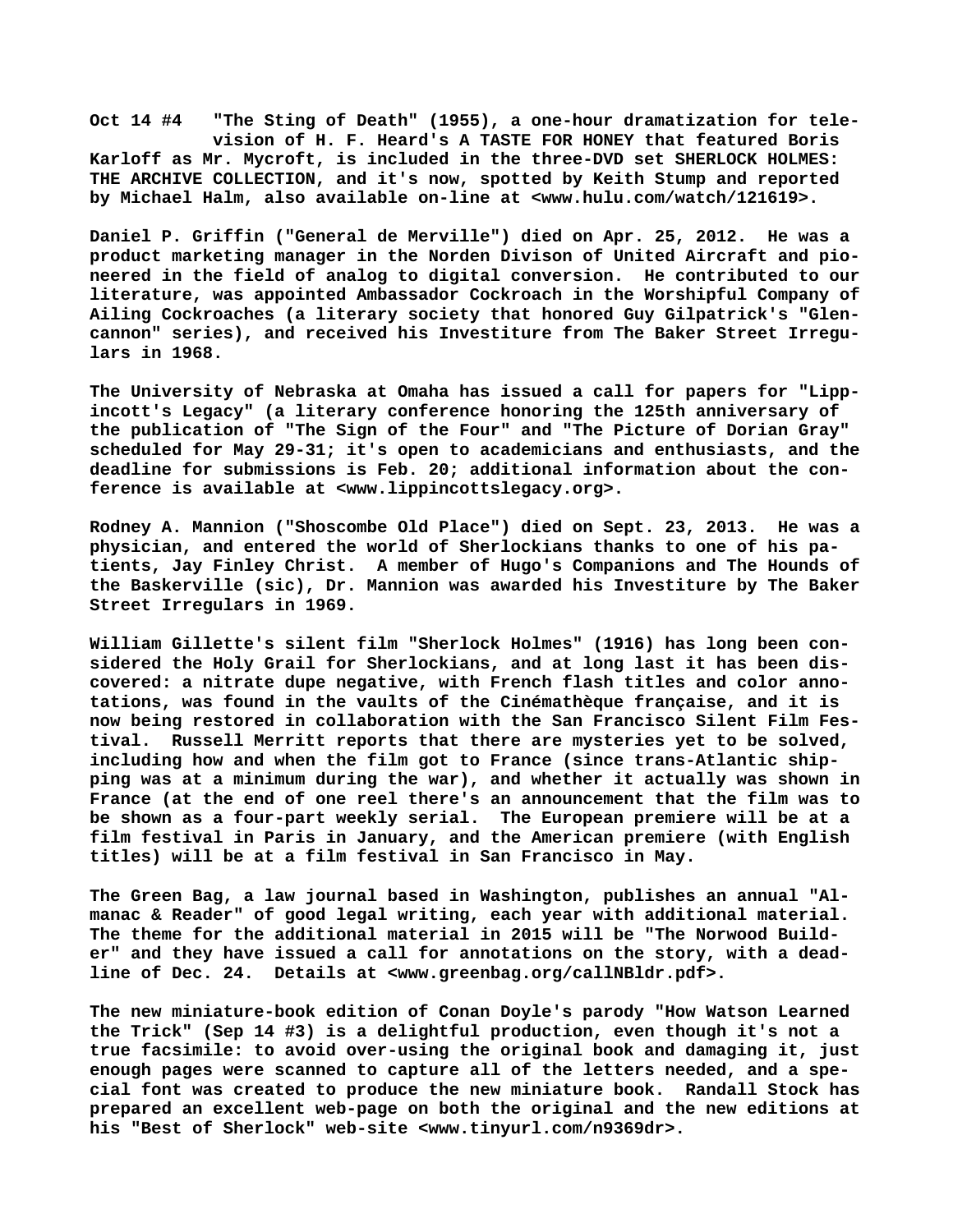**Oct 14 #5 Arthur Morrison created Martin Hewitt to fill the gap created in the pages of The Strand Magazine after Holmes and Moriarty perished at the Reichenbach; Hewitt, the first of many "rivals of Sherlock Holmes," appeared in 25 stories published in the Strand, Windsor Magazine, and London Magazine. David Marcum has concluded that Hewitt actually was Sherlock Holmes, beginning his career in 1876, has "Holmes-ed" and edited the stories in three volumes of SHERLOCK HOLMES IN MONTAGUE STREET (London: MX Publishing, 2014; 237/243/241 pp., \$16.95 per volume); it's an interesting proposition, and he has carried it out well. The publisher's web-sites are at [<www.mxpublishing.com> a](http://www.mxpublishing.com)nd <[www.mxpublishing.co.uk>.](http://www.mxpublishing.co.uk)**

**More from MX: Derrick Belanger has edited two volumes of A STUDY IN TERROR: SIR ARTHUR CONAN DOYLE'S REVOLUTIONARY STORIES OF FEAR AND THE SUPERNATURAL (2014; 274+288 pp., \$16.95 each); the non-Sherlockian stories, with interesting introductions and commentary (including Chuck Davis on "Aviation and the Horror of the Heights"; the editor on "Arthur Conan Doyle and the Mary Celeste Mystery" and "The Making of the Modern Mummy"; and Joel K. Jensen on "Horror and The Mystery of Cloomber").**

**Petr Macek's SHERLOCK HOLMES AND THE ADVENTURE OF THE COLD-SERVED REVENGE (2014; 227 pp., \$16.95) opened with Watson summoned by Mrs. Hudson to Fulworth to provide medical assistance to Holmes, who has suffered a coronary; he recovers, and they are launched on an investigation that takes them from Venice to Scotland in pursuit of a mysterious villain.**

**Charles Press has edited A BEDSIDE BOOK OF EARLY SHERLOCKIAN PARODIES AND PASTICHES (2014; 352 pp., \$19.95), an anthology that offers a welcome selection from the almost 400 parodies and pastiches published during Conan Doyle's life. Sherlockians today use the word "pastiche" to include a multitude of sins: actual pastiches, and parodies, and homages. This anthology shows how much fun people had with Sherlock Holmes, from 1891 onward.**

**David Ruffle's HOLMES AND WATSON: END PEACE (2012; 119 pp., \$9.95) presents Watson in 1929, in hospital and at the end of his life, in a warm and reminiscent conversation with Holmes; it's a nice concept, well written. Geri Schear's A BIASED JUDGEMENT: THE SHERLOCK HOLMES DIARIES: 1897 (2014; 319 pp., \$18.95) is Holmes' own account of a complicated case that involves a dire threat to the Empire, and some surprises; the attempt to capture the voice of Holmes is quite successful. Daniel D. Victor's THE FINAL PAGE OF BAKER STREET (2014; 229 pp., \$14.95) has a young Raymond Chandler serving as Billy, and assisting Holmes and Watson in solving a mystery in 1903.**

**Thomas M. Russo ("The Boscombe Valley Mystery") died on Apr. 18. He had a 40-year career in the U.S. Air Force and was a member of the P.O.B.O.B. Motorcycle Club, Hugo's Companions, and The Hounds of the Baskerville (sic). He received his Investiture from The Baker Street Irregulars in 1983.**

**The Sherlock Holmes Exhibition at the Museum of London isn't the only literary attraction in London at the moment: the British Library's "Terror and Wonder: The Gothic Imagination" is running through Jan. 20. Billed as "the UK's biggest ever Gothic exhibition," it traces the history of the Gothic movement over 250 years <[www.tinyurl.com/nveom62>; o](http://www.tinyurl.com/nveom62)ne of the 200 objects on display is a vampire-slaying kit.**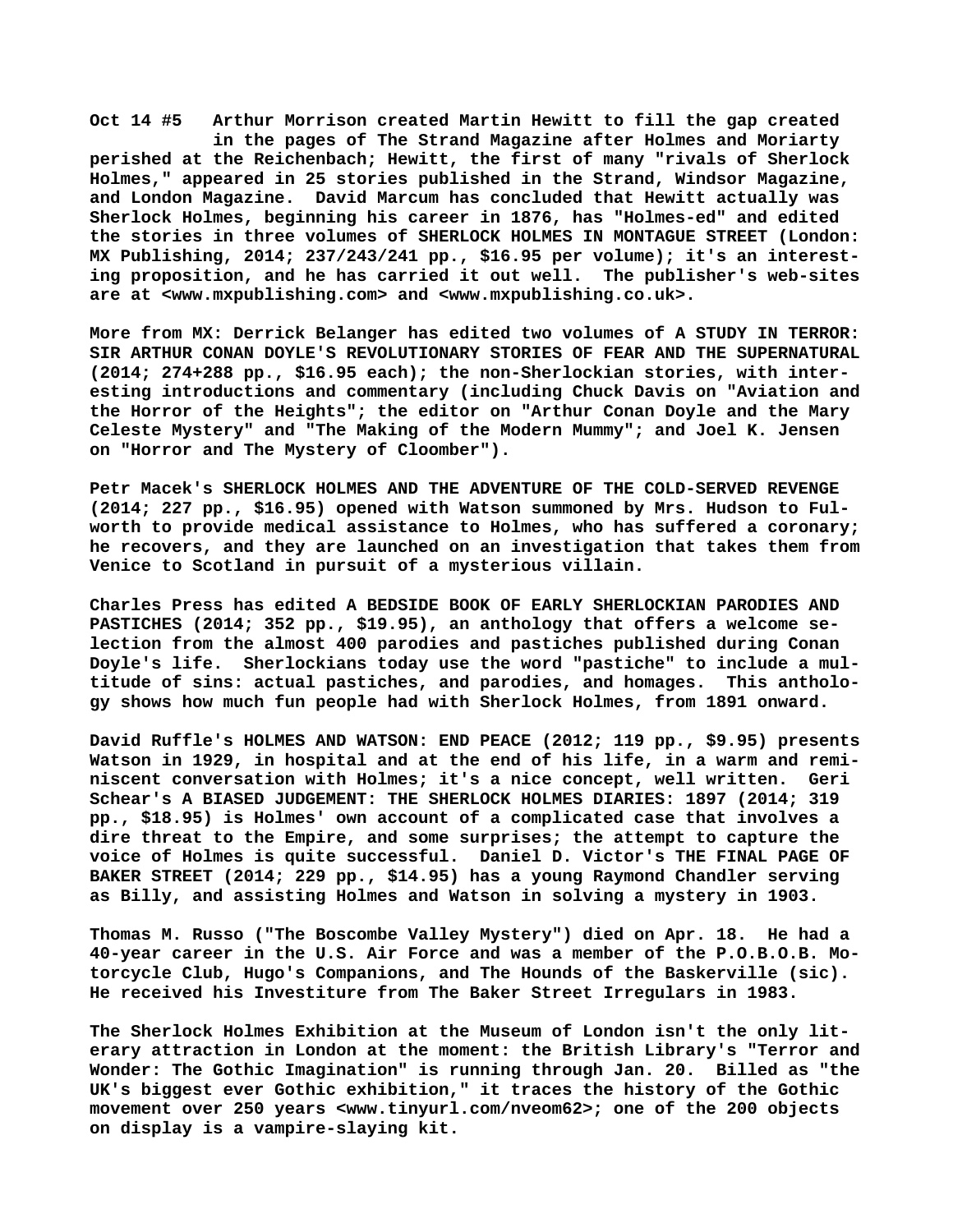**Oct 14 #6 Sherlock Holmes' 161st birthday will be celebrated on Friday, Jan. 9, with the traditional festivities in New York, but the first formal event will be The Adventuresses of Sherlock Holmes' ASH Wednesday dinner starting at 6:30 pm at O'Casey's (22 East 41st Street); attendees pay their own checks, but you should let Susan Rice (125 Washington Place #2-E, New York, NY 10014) [<susan221bee@gmail.com> o](mailto:susan221bee@gmail.com)r Evy Herzog (301 Warren Avenue #203, Baltimore, MD 21230) <[herzogbaesch@aol.com> k](mailto:herzogbaesch@aol.com)now if you are coming to the event.**

**The Baker Street Irregulars' Distinguished Speaker Lecture begins at 6:15 pm on the 2nd floor of the Midtown Executive Club (at 40 West 45th Street); the speaker will be Alan Bradley, co-author of MS. HOLMES OF BAKER STREET (2004), the thoroughly controversial "truth about Sherlock Holmes", and the author of the award-winning "Flavia de Luce" series [<www.flaviadeluce.com>;](http://www.flaviadeluce.com) the sixth volume (THE DEAD IN THEIR VAULTED ARCHES) was published last January. The lecture will cost \$11.00; seating is limited, and you're advised to reserve early (details below); tickets won't be sold at the door.**

**The Baker Street Babes invite one and all to their "Daintiest (Bee) Under Your Bonnet Charity Ball/Sussex Flapper Party" which starts at 8:00 pm at The Players (16 Gramercy Park South), offering a buffet dinner, cash bar, live music, prizes, toasts, and entertainment, with formal attire and Sherlockian costume strongly encouraged. The cost is \$45.00, and proceeds will benefit the Wounded Warriors Project. More information is available from Lyndsay Faye [<lyndsay@bakerstreetbabes.com> a](mailto:lyndsay@bakerstreetbabes.com)nd at the Babe's web-site at [<www.bakerstreetbabes.com>.](http://www.bakerstreetbabes.com)**

**Otto Penzler's traditional open house on Friday from 11:00 to 5:00 at the Mysterious Bookshop, at 58 Warren Street (between West Broadway and Church Street) in Tribeca; the 1, 2, and 3 trains stop at the Chambers Street station (one block from the shop). If you get lost, the bookshop's telephone number is 212-587-1011.**

**The William Gillette Memorial Luncheon starts at noon, at Moran's Chelsea Seafood Restaurant at 146 Tenth Avenue at 19th Street; the cost is \$47.00 for chicken or salmon (\$52.00 for prime rib). Checks can be sent to Susan Rice (125 Washington Place #2-E, New York, NY 10014) [<susan221b@gmail.com>.](mailto:susan221b@gmail.com)**

**The Baker Street Irregulars will gather at 6:00 pm at the Yale Club at 50 Vanderbilt Avenue (across the street and just north of Grand Central Station); attendance is by invitation only. The Gaslight Gala (which is open to all Sherlockians and their friends) will provide dinner and entertainment at 6:30 pm at the Manhattan Club (201 West 52nd Street at Seventh Avenue); \$85.00 (checks or PayPal), and details are available from Christopher Zordan (184 Blew Court, East Brunswick, NJ 08816 <[gaslightgal@gmail.com>;](mailto:gaslightgal@gmail.com) information about the Gala is at [<www.gaslightgalanyc.wordpress.com>.](http://www.gaslightgalanyc.wordpress.com)**

**If you want to send seasonal souvenirs or other mementos to be included in the various dinner packets you should send 170 copies (for the BSI) to Al Gregory (118 South Prospect Street, Verona, NJ 07044), 100 copies (for the Gaslight Gala) to Carol Fish (Box 4, Circleville, NY 10919), and 18 copies (for The Women) to Mary Ann Bradley (7938 Mill Stream Circle, Indianapolis, IN 46278); your material must be mailed to arrive by Dec. 15.**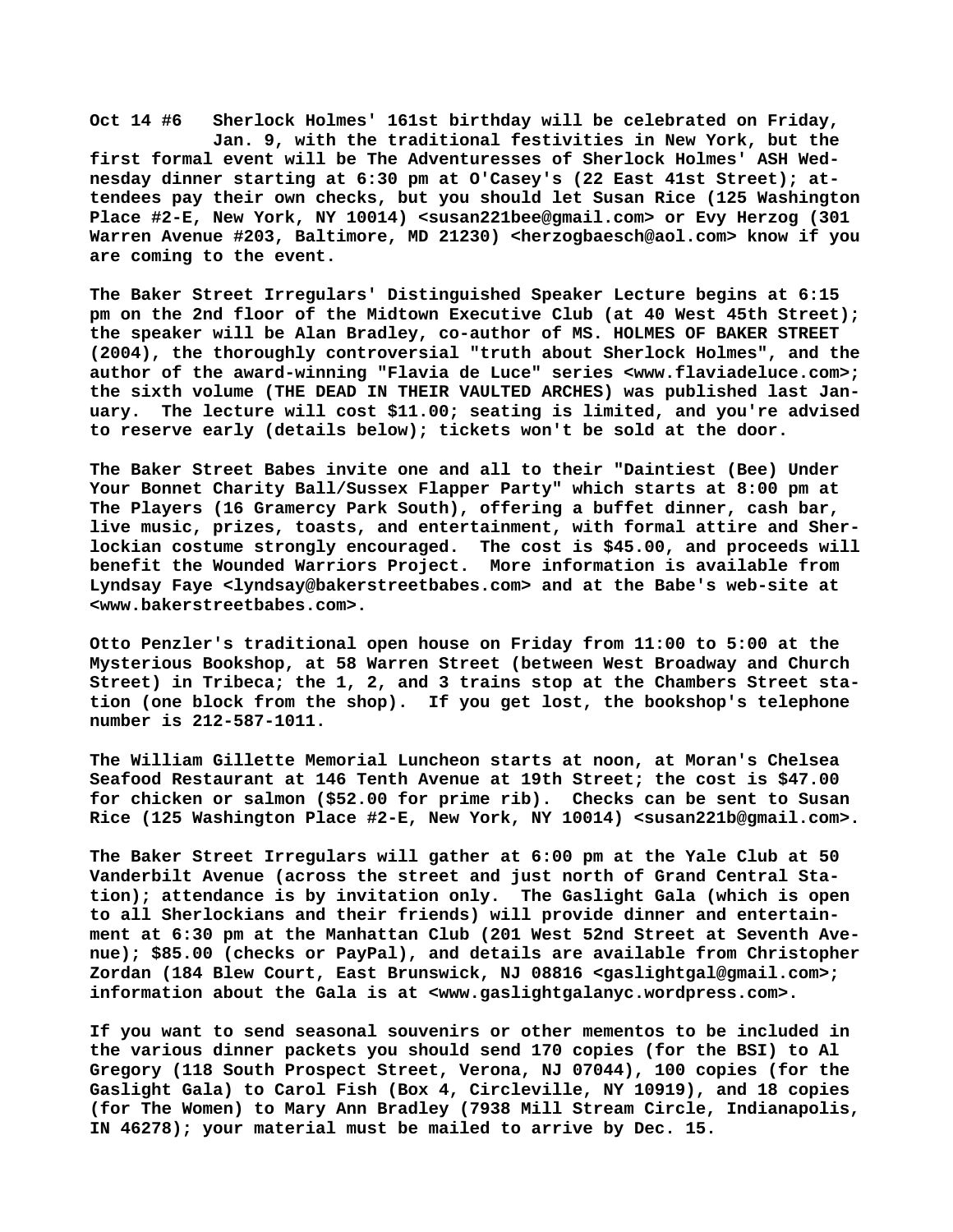**Oct 14 #7 On Saturday a wide range of Sherlockiana will be available from vendors in the Merchants Room (Covent Garden West) in the Vanderbilt Suite (on the second floor of the Roosevelt Hotel at 45 East 45th Street) from 9:00 am to noon; you can contact Ralph Hall (2906 Wallingford Court, Louisville, KY 40218) (502-491-3148) <[bugmanhall@aol.com> f](mailto:bugmanhall@aol.com)or information about dealers' tables.**

**The Beacon Society's annual meeting will be at 10:00 am in the York Suite at the Roosevelt Hotel, where they will present their annual Beacon Award recognizing individuals' efforts to introduce Sherlock Holmes to young people; details are at their web-site [<www.beaconsociety.com>.](http://www.beaconsociety.com) The Clients of Adrian Mulliner will hold a Junior Bloodstain, also in the York Suite, at 11:15 am, with Wodehousean entertainment that will include the premier performance of "The Riddle of the Refurbished Room". Additional information is available from Elaine Coppola [<emcoppol@syr.edu>.](mailto:emcoppol@syr.edu)**

**The Baker Street Irregulars' annual reception, open to all Sherlockians and their friends, will be held from 1:15 to 4:15 in the grand ballroom on the 22nd floor of the Yale Club at 50 Vanderbilt Avenue (across the street from just north of Grand Central Station); there will be a cocktail-party buffet and an open bar (wine, beer, juice, and soft drinks), and the traditional (and perhaps unusual) entertainment; the cost is \$69.00 (details below) or \$79.00 after Nov. 29 or at the door. A warning for drivers: the Yale Club block of Vanderbilt Avenue is only one lane only due to construction, and one-way only northbound.**

**For those who wish to continue partying, Chrys Kegley of The Curious Collectors of Baker Street will host The Very Irregular Lost in New York with a Bunch of Sherlockians Dinner at 6:00 pm at O'Lunney's Times Square Pub in a private room on the second floor (145 West 45th Street, between Sixth and Seventh Avenues); additional details are available from Chrys (18014 Sherman Way #275, Reseda, CA 91235) (818-675-5399) [<ckegley@socal.rr.com>.](mailto:ckegley@socal.rr.com)**

**The Adventuresses of Sherlock Holmes will hold their informal buffet brunch on Sunday, at a venue yet to be determined; it's open to all, and more information will be available in the next issue of this newsletter.**

**Space is limited at the William Gillette Luncheon and at the Gaslight Gala on Friday, and early reservations are advised if you wish to attend these events.**

**Arrangements have been made for a block of rooms at the Roosevelt Hotel (45 East 45th Street) at a special tax-free rate of \$179.00 per night (single or double room); the special rate is available only for reservations made through the Baker Street Irregulars by Nov. 22. Guest cards for the Club's second-floor lounge are available to all Sherlockians, and it's a fine venue for socializing and relaxing.**

**And here are the details: if you've not already received Mike Whelan's announcement and reservation form (including prices) for the Roosevelt Hotel and the Yale Club, the Thursday lecture, and the Saturday reception, visit the Baker Street Journal web-site <[www.bakerstreetjournal.com> a](http://www.bakerstreetjournal.com)fter Nov. 8 and click on BSI Weekend, or contact Mary Ann Bradley <[mabmfw@aol.com>.](mailto:mabmfw@aol.com)**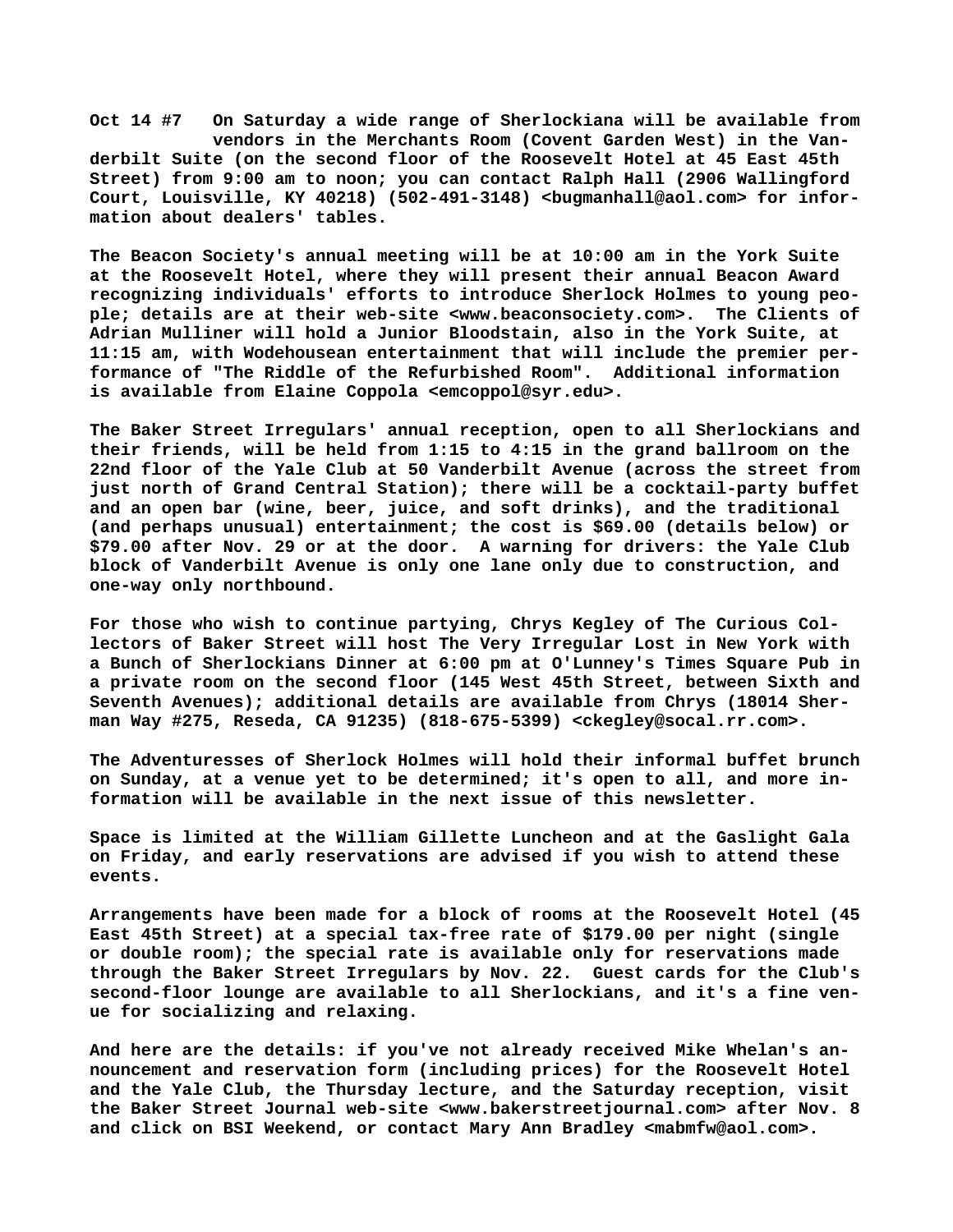**Oct 14 #8 Other hotels offer reasonable (according to New York landlords) rates, but it's a mark of the 21st century that the best offers are to be found on the Internet, at web-sites such as <[www.priceline.com>,](http://www.priceline.com) [<www.tripadvisor.com>, <](http://www.tripadvisor.com)[www.travelocity.com>, <](http://www.travelocity.com)[www.expedia.com>, a](http://www.expedia.com)nd <[www.](http://www.hotels.com)  [hotels.com>; y](http://www.hotels.com)ou will be wise if you then check the hotel's web-site and ask for the best rate (do keep in mind that there are non-optional extras such as almost 20% in state and city taxes).**

**The Dr. John H. Watson Fund offers financial assistance to all Sherlockians (membership in the BSI is not required) who might otherwise not be able to participate in the weekend's festivities. A carefully pseudonymous John H. Watson presides over the fund and welcomes contributions, which can be made by check payable to John H. Watson and sent (without return address on the envelope) to Dr. Watson, care of The Baker Street Irregulars, at 7938 Mill Stream Circle, Indianapolis, IN 46278; your letters are forwarded unopened, and Dr. Watson will acknowledge your generosity. Requests for assistance should also be mailed (quickly) to Dr. Watson at the same address.**

**And if you can't remember where you put your copy of all of this, detailed information about the birthday festivities is available on the Internet at [<www.bakerstreetjournal.com>.](http://www.bakerstreetjournal.com) News about additional events will be found in next month's issue of this newsletter.**

**Sherlock Holmes and Dr. Watson appear in a political advertisement supporting the North Dakota Clean Water, Wildlife, and Parks Amendment (aka Measure 5) that would amend the state constitution to earmark five percent of the state's oil extraction tax revenue for environmental protection. You will find arguments pro and con at Ballotpedia [<www.tinyurl.com/ppd6y8c>,](http://www.tinyurl.com/ppd6y8c) where all content must be "neutral, accurate, and verifiable," and you can watch the 1-minute video at [<www.tinyurl.com/lu39tdh>.](http://www.tinyurl.com/lu39tdh)**

**Sherlockians of a certain age fondly recall the appearance of Laura Lyons as Playboy's "Miss February 1976"; she now is Laura Aldridge, featured in New York magazine (Oct. 20) in Noreen Malone's article on "The View from a Centerfold" [<www.tinyurl.com/kh7fa5g>.](http://www.tinyurl.com/kh7fa5g)**

**Lloyd W. Brown Jr. died on Oct. 13. Bill was a professor of journalism at the University of South Carolina, a stalwart member of The Hansom Wheels, and the author of a long series of one-act radio plays, filled with broad humor and excellent puns, performed by the society and published in three volumes over the years as THE UNKNOWN SHERLOCK HOLMES.**

**Jennie C. Paton has noted that Tom Baker's "The Hound of the Baskervilles" (1982) has been issued as a commercial DVD (\$30.99) with audio commentary by Baker, and an image gallery <[www.tinyurl.com/o6grsky>.](http://www.tinyurl.com/o6grsky) The DVD is from Australia, and in PAL format.**

**Finally, nicely in time for holiday hinting (or shopping), Randall Stock's annual informative nominations for "the best Sherlock Holmes books and DVDs of the year" is on-line at [<www.bestofsherlock.com/sherlock-gifts.htm>.](http://www.bestofsherlock.com/sherlock-gifts.htm)**

 **The Spermaceti Press: Peter E. Blau, 7103 Endicott Court, Bethesda, MD 20817-4401 (301-229-5669) <[blau7103@comcast.net>](mailto:blau7103@comcast.net)**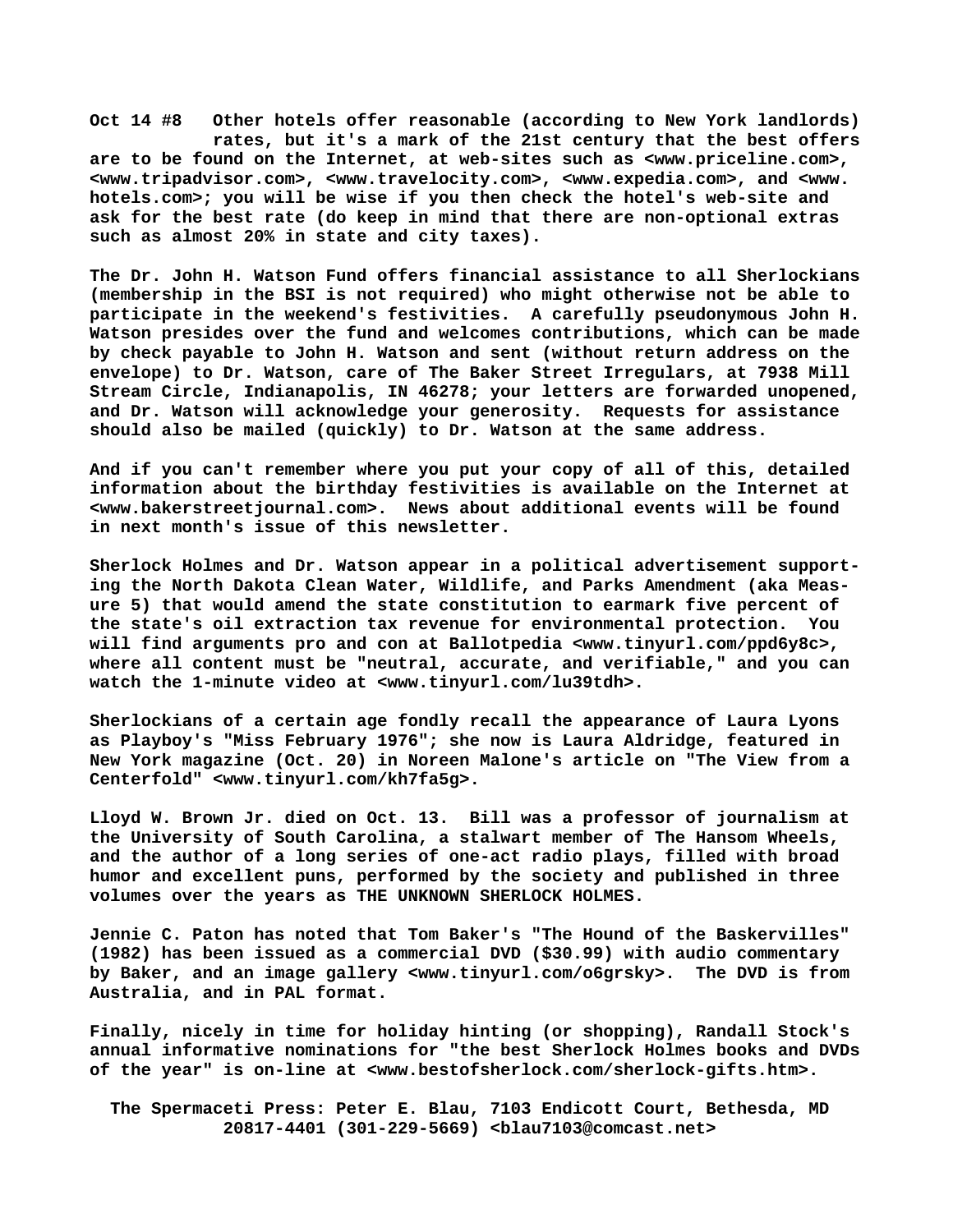**There's more information about the birthday festivities in New York in January: The Adventuresses of Sherlock Holmes will hold an informal brunch on Sunday, from 11:30 to 3:00, at the Churchill Tavern (45 East 28th Street); \$25.00 payable by cash or check at the door. The brunch is open to everyone, but reservations are requested: e-mail to [<lyndsayfaye@hotmail.com>.](mailto:lyndsayfaye@hotmail.com)**

**The Supreme Court has denied the Conan Doyle Estate's petition asking them to consider the Estate's appeal of a lower court's decision that copyright protects only the characters and story elements unique to the ten stories still protected by copyright. The denial was not unexpected: the Supreme Court receives about 10,000 petitions each year and accepts fewer than 100 cases. You can read the documents in the case at [<www.free-sherlock.com>.](http://www.free-sherlock.com)  John Rabe interviewed Les Klinger for KPCC-FM's "Off-Ramp" on Nov. 3, and you can listen to a 6-minute audio at [<www.tinyurl.com/q2klxlw>; l](http://www.tinyurl.com/q2klxlw)ook for the "Listen Now" button at the right.**

**The October issue of the electronic journal Ripperologist has Neil Bell's interesting article "'So Help Me God': Becoming a Victorian Policeman" (it wasn't all that easy to become a policeman in the 1880s), Adam Wood's kind remembrance of Camille Wolff (who died on Sept. 4, aged 102, and whose Grey House Books was a great resource for Sherlockian collectors), and Jon Rees' guest editorial "'Eighteen Out of Twelve Apostles Are Buried in Spain': The Problem with Ripper Relics" (with discussion of Russell Edwards' new book NAMING JACK THE RIPPER). Ripperologist is devoted to all aspects of Jack the Ripper (who is mentioned in Hornung's story); for information on how to subscribe, contact editor Eduardo Zinna at [<editorez@yahoo.co.uk>.](mailto:editorez@yahoo.co.uk)**

**Sorry about that: the article on "The Field of Forensic Science...and What We Must Do to Improve It" in Prose 'n Cons (Oct 14 #1) was written by Stephanie Hoover.**

**There were rumors in 1991 of a Sherlock Holmes television series starring Stephen Fry as Holmes and Hugh Laurie as Watson, and a more valid report in 2004 of pilot script for a television series that never was produced, but of course it's well known that Hugh Laurie's performance as Gregory House was modeled after Holmes, and that Stephen Fry played Mycroft in the film "Sherlock Holmes: A Game of Shadows". "Fry and Laurie Reunited" was a 69 minute program that was broadcast on cable television in Britain in 2010, and now available at YouTube <[www.tinyurl.com/p2fqarr>.](http://www.tinyurl.com/p2fqarr)**

**Reported: Michael Sims, The Baker Street Irregulars' Distinguished Speaker in Jan. 2011, has edited THE PHANTOM COACH (New York: Bloomsbury USA, 2014; 320 pp., \$17.00); it's subtitled "a connoisseur's collection of Victorian ghost stories," and includes Conan Doyle's "The Captain of the Pole-Star".**

**Congratulations (again) to Dan Stashower, who won an Anthony Award at Bouchercon for THE HOUR OF PERIL: THE SECRET PLOT TO MURDER LINCOLN BEFORE THE CIVIL WAR (best critical or non-fiction work), making this his second hat trick (he also won the Mystery Writers of America's Edgar and Malice Domestic's Agatha for the book). His first hat trick came in 2008, for ARTHUR CONAN DOYLE: A LIFE IN LETTERS.**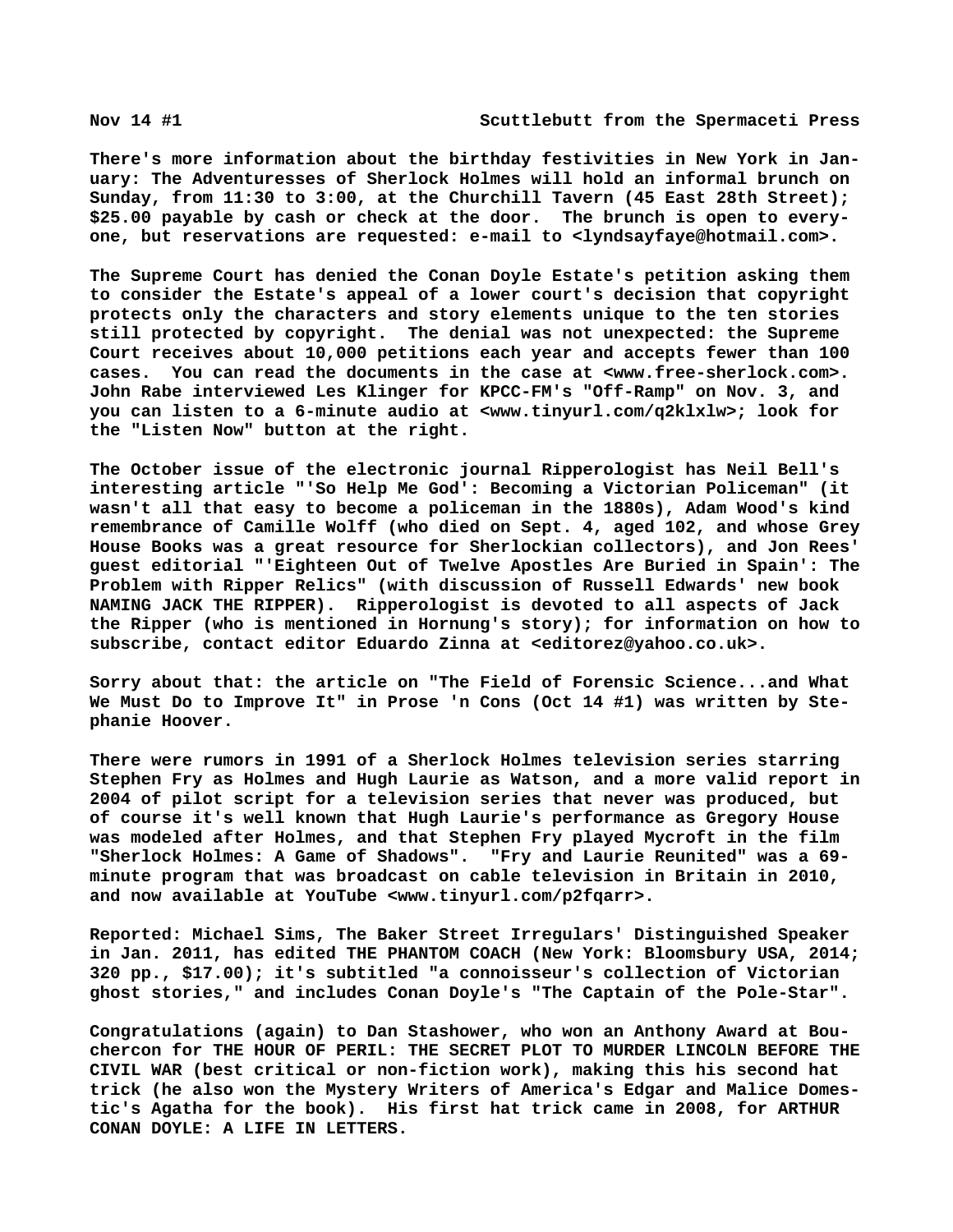**Nov 14 #2 Arthur Conan Doyle lectured at the Norwich Free Academy in Con necticut in 1894, and he paid a return visit to Norwich on Nov. 1, impersonated by Jeff Bradway in an imaginative program arranged by The Men on the Tor. You can read more about the event (and see some video) at [<www.tinyurl.com/lnzolfx> a](http://www.tinyurl.com/lnzolfx)nd [<www.tinyurl.com/maxmx4x>.](http://www.tinyurl.com/maxmx4x)**

**Ian Fraser died on Oct. 31. He was a director, composer, and conductor for musicals on stage and television, winning 11 Emmy Awards, and he was musical supervisor for Ron Moody's "Sherlock Holmes: The Musical" (1988).**

**It isn't often that a brief announcement in The Times results in worldwide headlines, but this one, published on Nov. 5, certainly did: "Forthcoming Marriages: Mr. B. T. Cumberbatch and Miss S. I. Hunter. The engagement is announced between Benedict, son of Wanda and Timothy Cumberbatch of London, and Sophie, daughter of Katharine Hunter of Edinburgh and Charles Hunter of London." They were photographed together at a French Open tennis match in June [<www.tinyurl.com/o4famgv>.](http://www.tinyurl.com/o4famgv)**

**Thanks to the wonders of digitization, you can read Conan Doyle's interesting article on "Mr. Stevenson's Methods in Fiction" (published in The National Review, Jan. 1890, and reprinted in The Living Age (Feb. 15, 1890) at [<www.tinyurl.com/mlkkmqn>.](http://www.tinyurl.com/mlkkmqn)**

**"I just wish it could take selfies and sign autographs," said Benedict Cumberbatch, when he was unveiled at Madame Tussauds last month. His waxwork appearance was deas "premiere ready" by Tussauds.**



**Anthony Richards reports two new items from Baker Street Studios Limited: Roger Riccard's pastiche SHERLOCK HOLMES & THE CASE OF THE TWAIN PAPERS and J. P. Sperati's game A SHERLOCK HOLMES MONOPOLY. The publisher's web-site is at <[www.baker-street-studios.com>.](http://www.baker-street-studios.com)**

**BBC Radio 4 now makes its programs available on-line for four weeks, so you have a chance to listen to Sir Ian McKellen reading "The Valley of Fear" as abridged by Neville Teller in ten 15-minute episodes; the "Book at Bedtime" series began on Nov. 10 <[www.bbc.co.uk/programmes/b04nrqsr>.](http://www.bbc.co.uk/programmes/b04nrqsr) BBC Radio 4 also broadcast Val McDermid reading from her new book FORENSICS: THE ANAT-OMY OF CRIME in five 10-minute episodes in their "Book of the Week" series beginning on Nov. 10 <[www.bbc.co.uk/programmes/b04nrh0s>.](http://www.bbc.co.uk/programmes/b04nrh0s)**

**People who have made presentations over the years at Bob Thomalen's "Autumn in Baker Street" gathering can now purchase CDs with video of their presentations for \$10.00 postpaid; contact Francine Kitts at [<fkitts@aol.com>.](mailto:fkitts@aol.com)**

**THE BOARDWALK, edited by Nancy Sakaduski (Lewes: Cat & Mouse Press, 2014; 223 pp., \$15.95), is an anthology of the winning stories from the Rehoboth Beach Reads Short Story Contest sponsored by Browseabout Books for fiction or non-fiction related to Rehoboth Beach in Delaware. Joseph Crossen won first place with "The Case of the Artist's Stain"; the artist Howard Pyle (who illustrated some of Conan Doyle's non-Sherlockian stories) spent many summers in Rehoboth Beach, and Holmes and Watson visit to solve a case of forgery. The publisher's at <[www.catandmousepress.com>.](http://www.catandmousepress.com)**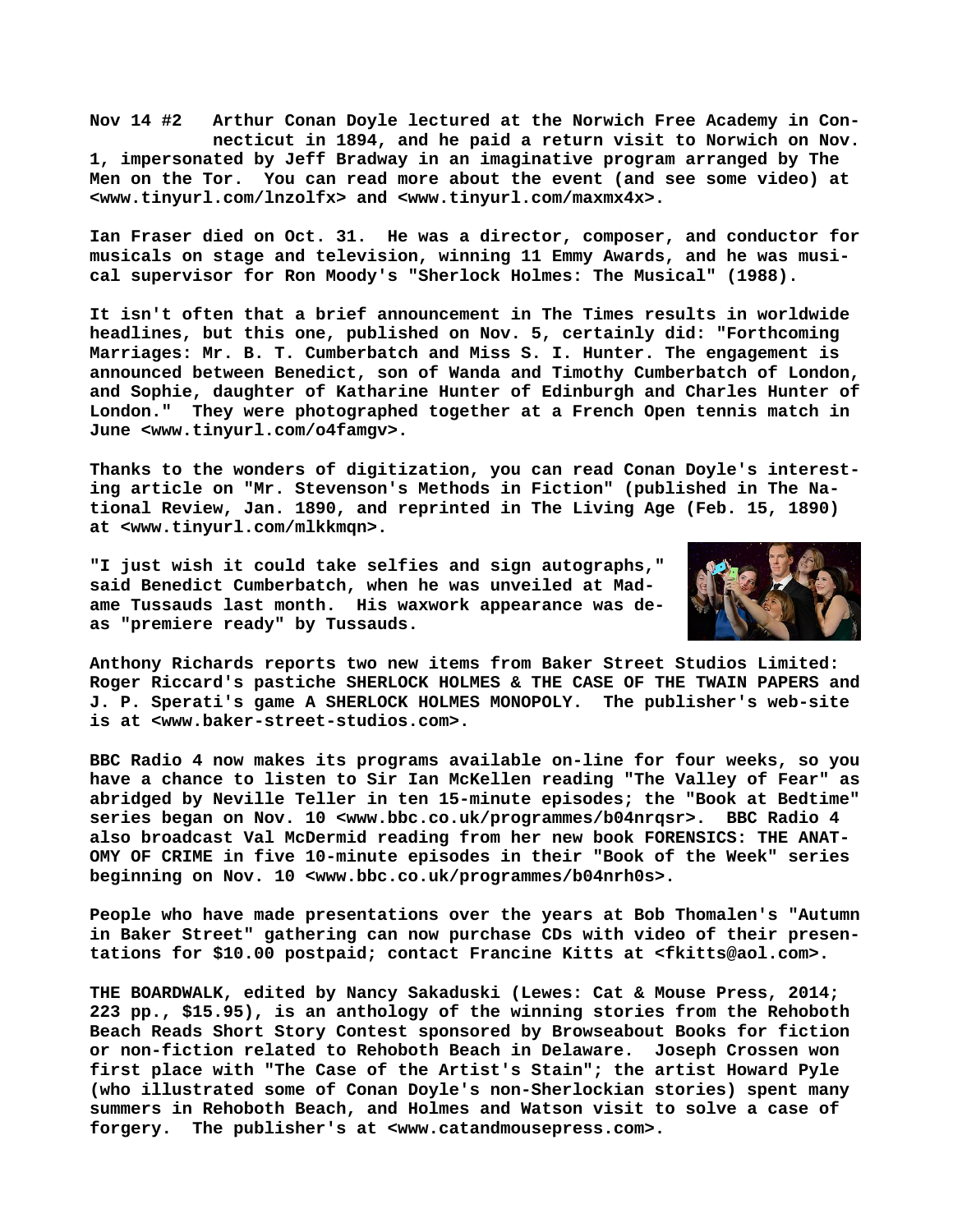**Nov 14 #3 Alan Rettig has reported a "Literary London Map" created by the graphic artist Dex in collaboration with interior designer Anna Burles: it's a graphic rendition of the city's literary history, with Sherlock Holmes and Dr. Watson duly honored. Their shop is Run for the Hills [<www.runforthehills.bigcartel.com>, a](http://www.runforthehills.bigcartel.com)nd they also offer an imaginative "A Study in Sherlock".**

**Alan is the extremely helpful web-master for the Red Circle of Washington's web-site, where he has reported on his discovery of two Sherlockian quizzes at an on-line dating web-site called OkCupid that uses a math-based matching system to help you find other people who share your interests. You'll find the details in the Inner Circle at [<www.redcircledc.org>.](http://www.redcircledc.org)**



**The new movie "Paddington" is being promoted all over London with 50 life-size (3'6") statues of Paddington Bear, designed by celebrities. Benedict Cumberbatch's statue is, as might be expected installed near the Museum of London, home of the ongoing exhibition "Sherlock Holmes: The Man Who Never Lived and Will Never Die". The statues will eventually be auctioned to benefit charity. Paddington Bear first appeared in 1958, and is featured in more than 20 books written by Michael Bond, and Paddington Bear has his own web-site at <[www.paddington.com>.](http://www.paddington.com)**

**The statues of Paddington Bear will be auctioned by Christie's on-line at their web-site from Dec. 10 to Jan. 15, with bids starting at £500; you can sign up for further information at [<www.tinyurl.com/q7on235>.](http://www.tinyurl.com/q7on235)**

**The Practical, But Limited, Geologists (also known as The Friends of Sherlock Holmes) met to honor the world's first forensic geologist with drinks and dinner at Mahony & Sons in Vancouver on Oct. 22, welcomed by members of The Stormy Petrels of British Columbia. Our next meetings will be in 2015 in Denver on June 3, and Baltimore on Nov. 4.**

**Raphael Ravenscroft died on Oct. 19. He played the saxophone solo on the original 1978 track of Gerry Rafferty's "Baker Street" and reportedly was paid only £27 for the session, with a check that bounced. Ravenscroft went on to work with icons such as Pink Floyd, Abba, and Marvin Gaye; in 2011 he recorded a tribute "Forgiveness" to commemorate Rafferty's funeral. Christopher Roden reported in 2000 that he had heard from Rafferty that he had titled the song in reference to the street in London.**

**Sergei Magnitsky, a Russian lawyer who alleged that Russian state officials had carried out large-scale theft, died in prison in Moscow in 2009 after being held without trial for eleven months [<www.tinyurl.com/yg6735m>; h](http://www.tinyurl.com/yg6735m)is death received world-wide publicity, and eventually resulted in enactment of the Magnitsky Act in the U.S., which imposed sanctions on Russian officials believed to be responsible for his death [<www.tinyurl.com/c7s3gs9>.](http://www.tinyurl.com/c7s3gs9)  Alexander Orlov reports a 25-minute documentary ("The Letter M") narrated by Vasily Livanov (who won high praise as Sherlock Holmes in the 1979-1986 Russian television series); the "M" is Moriarty, and the video presents arguments for a complicated world-wide conspiracy managed by William Browder (a noted critic of Vladimir Putin). There's a voice-over translation into English, and you can the video at <[www.tinyurl.com/qyw452k>.](http://www.tinyurl.com/qyw452k)**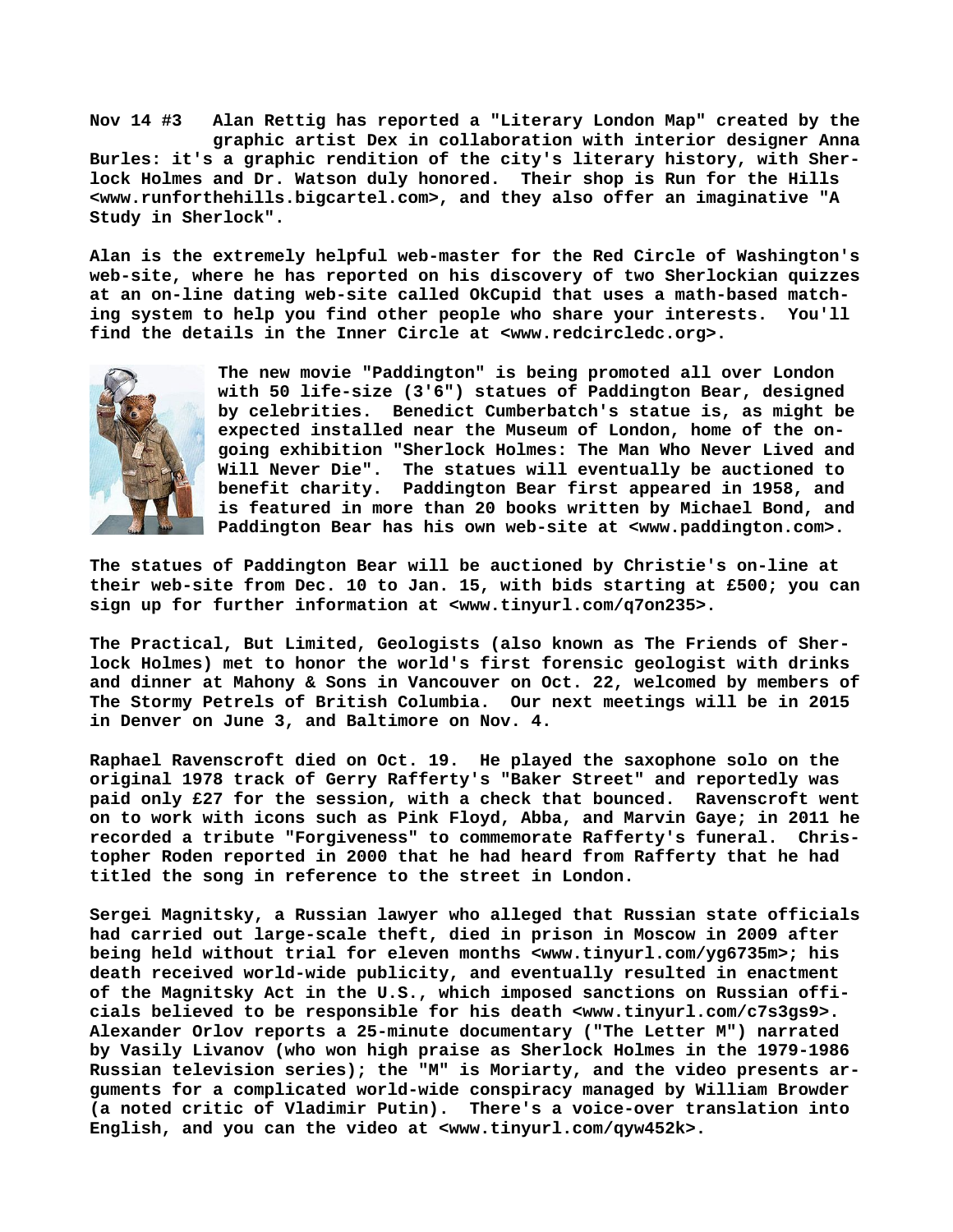**Nov 14 #4 The "Books About Town" project (May 14 #5) that created trails of benches shaped as open books in London was quite successful, raising £251,000 for the National Literary Trust when the BookBenches were auctioned on Oct. 7; the highest bid for a bench was £9,500 (for Jeeves and Wooster). The Sherlock Holmes BookBench brought £4,000. There's a project web-site at [<www.booksabouttown.org.uk>.](http://www.booksabouttown.org.uk)**

**Sir Sidney Chapman died on Oct. 9. He was a Tory member of parliament for many years, and his obituary in The Times noted that he could claim to have planted the seed that led to the growing of more than 20 million trees in Britain over five decades, and that he had sponsored the annual dinner of The Sherlock Holmes Society of London in the House of Commons, adding that "many deerstalkers were in evidence," and that "by the end of the evening a pall of pipe smoke would envelop the tables."**

**Just the thing for your favorite Sherlockian: the Valextra Sherlock Holmes Bag. Valextra, based in Milan offers a redesigned briefcase protected by a patented three-dial safe-style lock, for only £3,900; there's a nice photograph at the Financial Times' web-site <[www.tinyurl.com/nfqnbvp>.](http://www.tinyurl.com/nfqnbvp)**



**There's an addition to the list of Sherlock Holmes/Doctor Who crossovers: "Exterminentry" is the title of the artwork on a mug created by Carol Mallas that shows Doctor Who's Daleks as Holmes and Watson; it's available (\$11.46 plus shipping from the U.K.) at Etsy [<www.tinyurl.com/lnlpd2f>.](http://www.tinyurl.com/lnlpd2f)**

**The BBC Books series of tie-in editions of the Canon has now reached seven volumes, each with "Sherlock" cover art and introductions that are both interesting and entertaining (£4.99**

**each): the introductions are by Benedict Cumberbatch, Martin Freeman, Mark Gatiss, Steven Moffat, and Steve Thompson (who has written three episodes). It's nice to see the BBC using the television series to attract readers to the original stories. Still to come: THE VALLEY OF FEAR and THE CASEBOOK OF SHERLOCK HOLMES.**

**An alert for Los Angelenos: Les Klinger will be featured at a book-reading and signing for IN THE COMPANY OF SHERLOCK HOLMES at Contrapuntal Hall in Los Angeles on Dec. 13; tea, cookies, and champagne. It's free, but reservations are recommended. Details at [<www.lesklingersigning.bpt.me>.](http://www.lesklingersigning.bpt.me)**

**Steve Tribe offers the background and inside story of the BBC's "Sherlock" television series, complete with interviews with the principals, color photographs on every page, images of deleted scenes, and much more, in SHER-LOCK: CHRONICLES (London: BBC Books, 2014; 320 pp., £25.00); it's a splendid book, and a grand way to understand and how much enthusiasm, and hard work, the creators, cast, and crew have brought to the series, and why it is so popular. Recommended.**

**Production is underway on ITV's three-part dramatization of Julian Barnes' novel ARTHUR & GEORGE (May 14 #3). The cast includes Martin Clunes as Sir Arthur Conan Doyle, Arsher Ali as George Edalji, and Hattie Morahan as Jean Leckie, and the Daily Mail ran a story on Nov. 12 with colorful on-set photographs of Clunes in costume [<www.tinyurl.com/nhrawev>.](http://www.tinyurl.com/nhrawev)**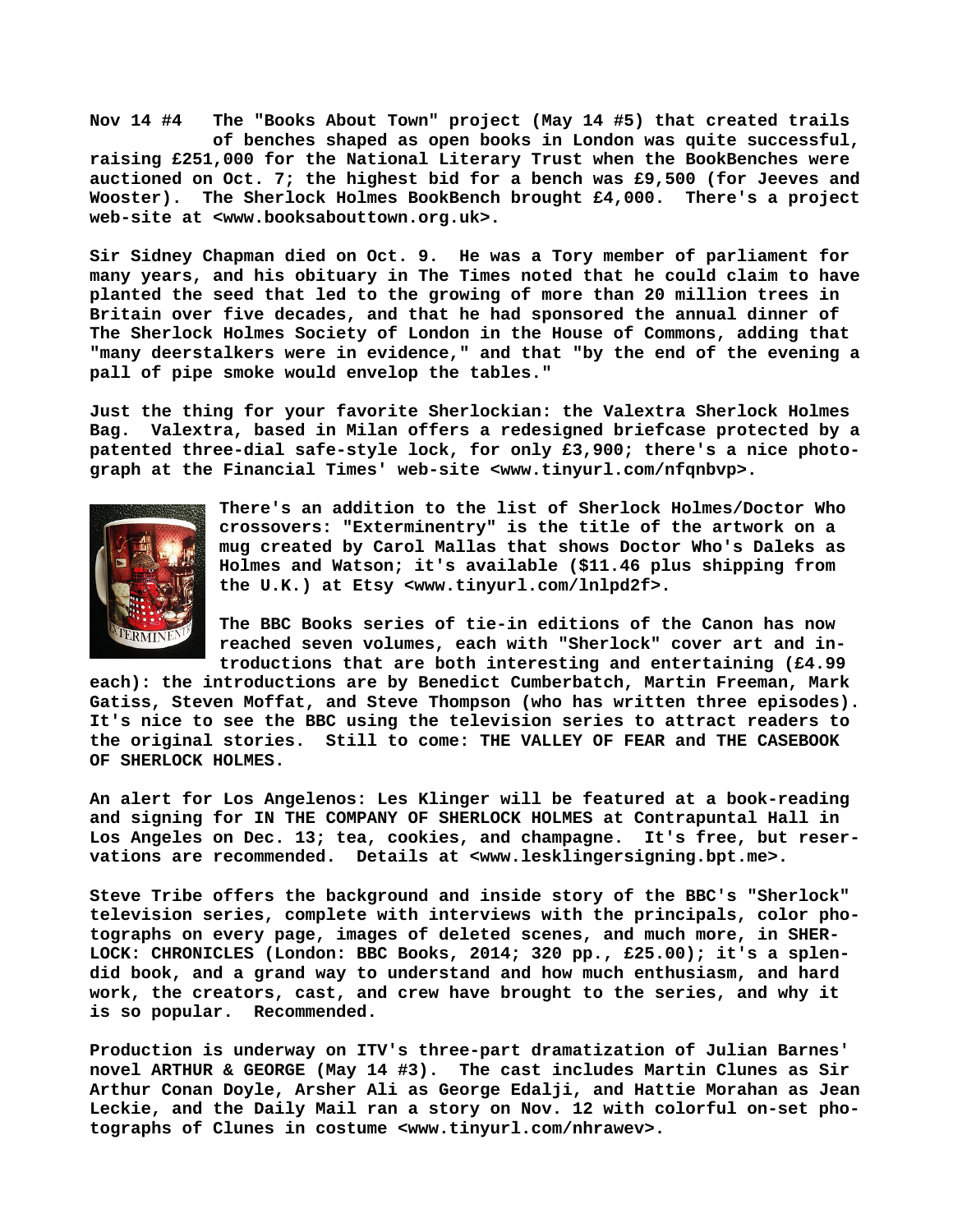**Nov 14 #5 Daniel Smith's excellent THE SHERLOCK HOLMES COMPANION: AN ELE- MENTARY GUIDE, first published in 2009 (Feb 10 #4), now has a second edition (London: Aurum Press, 2014; 224 pp., £16.99/\$27.99), brought up to date; it's an interesting, attractive, and useful book, with summaries for each of the stories, essays on Conan Doyle, Holmes, and the Canon, interviews with actors and authors, and splendid artwork and illustrations, many in full color. It's nicely done indeed, and suitable for both beginners and old hands. Recommended.**



**Here's the logo for Shopping Sherlock, an on-line shopping app that "instantly finds the best deals and lowest prices on millions of products"; the app is free, but there's also a system of usage and team commissions if you want to become an affiliate and persuade others to be affiliates, so it's a shopping pyramid scheme. Details at [<www.shoppingsherlock.com>.](http://www.shoppingsherlock.com)**

**William Bruce Briggs died on June 11. Bill was an engineer, a sports fan, and an enthusiastic Sherlockian, presiding over McMurdo's Camp, which was both a Sherlockian society and an extensive and imaginative web-site that's still live and well worth exploring <[www.mcmurdoscamp.wordpress.com>.](http://www.mcmurdoscamp.wordpress.com)**

**David Stuart Davies will be one of the speakers (on "221B Baker Street") at the Crime Writers Festival in New Delhi, Jan. 17-18; their web-site is at [<www.crimewritersfestival.com>.](http://www.crimewritersfestival.com)**

**Chris Caswell, former owner of the Baker Street Emporium, now offers a variety of Sherlockiana at Sherlock's Home at Etsy, one of his items being an (empty) bottle of Sherlock's Claret commissioned by the Emporium in 1995; [<www.tinyurl.com/kxvzxba>.](http://www.tinyurl.com/kxvzxba) The magic word "Scuttlebutt" will get you a 10% discount.**

**People who buy British books should keep the Book Depository in mind: owned by Amazon, it offers Amazon-style discounts and free shipping to the U.S., and this is quite useful for books like Steve Tribe's SHERLOCK: CHRONICLES (Nov 14 #4), which so far doesn't have an American edition. See for yourself at [<www.bookdepository.com>.](http://www.bookdepository.com)**

**Evy Herzog reports that the Easton Press is offering a leather-bound signed edition of Nicholas Meyer's THE SEVEN-PER-CENT SOLUTION for \$99.00; details at [<www.tinyurl.com/k7vqokq>.](http://www.tinyurl.com/k7vqokq) Your can search for [sherlock holmes] to see other Sherlockian titles.**

**WHITE FIRE, by Douglas Preston and Lincoln Child (New York: Grand Central Publishing, 2013; 368 pp., \$27.00), is the seventh in their series of suspense novels about FBI special agent Pendergast; it begins with their account of the dinner at which Arthur Conan Doyle met Oscar Wilde, proceeds to modern-day Colorado, and involves (among other things) a search for the manuscript of the long-lost last Sherlock Holmes story.**

**The Spanish artist Marco Navas is offering a "Sherlockians" collection of twelve 7-cm figurines of Sherlock Holmes, Dr. Watson, and others from the Canon, hand-crafted in resin and hand-painted for €35.00 each; details at [<www.marconavas.com> o](http://www.marconavas.com)r by e-mail <[marconavas@telecable.es>.](mailto:marconavas@telecable.es)**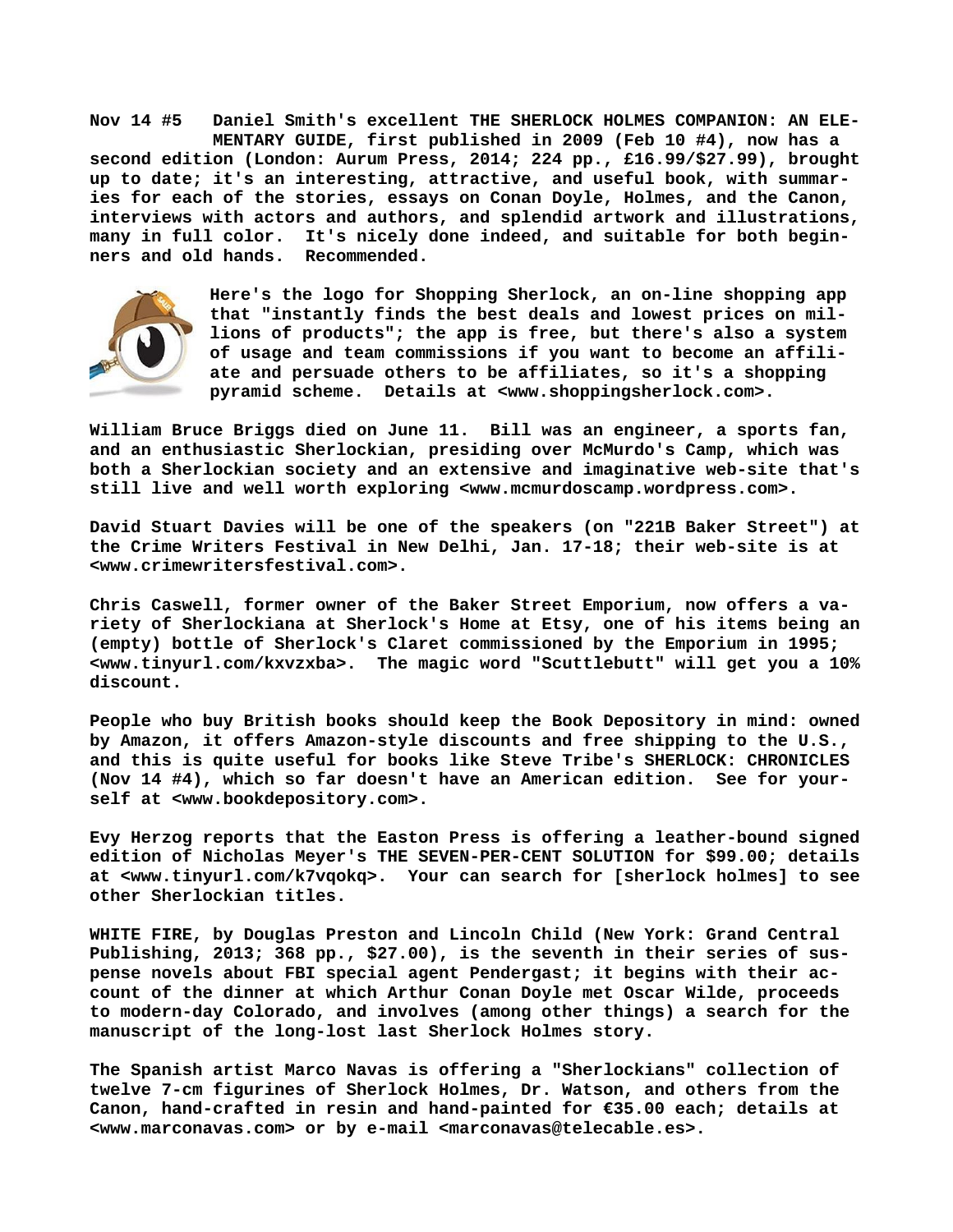**Nov 14 #6 And there's plenty of theatrics to consider: Ken Ludwig's "The Game's Afoot; or Holmes for the Holidays" is being performed at the Barn Community Playhouse in Tillamook, Ore., through Dec. 6; their website's at [<www.tillamooktheater.com>.](http://www.tillamooktheater.com) And at the Rochester Repertory Theatre, Rochester, Minn., through Dec. 6 [<www.rochesterrep.org>, a](http://www.rochesterrep.org)t the Vertigo Theatre, Calgary, Alta., through Dec. 7 [<www.vertigotheatre.com>, a](http://www.vertigotheatre.com)t the Knoxville Downtown, Knoxville, Tenn., through Dec. 14; their web-site is at [<www.theatreknoxville.com>.](http://www.theatreknoxville.com) Also at the Santa Paula Theater Center, Santa Paula, Calif., until Dec. 21 <[www.santapaulatheatercenter.org> a](http://www.santapaulatheatercenter.org)nd the Live Theatre Workshop, Tucson, Ariz., through Dec. 28 <[www.livetheatreworkshop.](http://www.livetheatreworkshop.org)  [org>.](http://www.livetheatreworkshop.org) It's also coming up at TheatreWorks, Milford, Conn., Dec. 5-Jan. 3 [<www.theatreworks.us>, a](http://www.theatreworks.us)nd at Community Players, Beatrice, Neb., Dec. 11- 14 [<www.beatricecommunityplayers. com>.](http://www.beatricecommunityplayers.com)**

**Steven Dietz's "Sherlock Holmes: The Final Adventure" is being performed at the Lower Columbia College's Rose Center in Longview, Wash., through Dec. 6 [<www.lcc.ctc.edu>.](http://www.lcc.ctc.edu) And it's scheduled at the Doris Harper-White Community Playhouse in Flagstaff, Ariz., Jan. 30-Feb. 15, 2015 < [www.theatrikos.com>.](http://www.theatrikos.com)**

**Jeffrey Hatcher's "Sherlock Holmes and the Adventure of the Suicide Club" is being produced at the Repertory East Playhouse in Santa Clarita, Calif., through Dec. 13 <[www.repeastplayhouse.org>.](http://www.repeastplayhouse.org)**

**Katie Forgette's "Sherlock Holmes and the Case of the Jersey Lily" is being performed at the Austin Playhouse in Austin, Texas, through Dec. 21; their web-site's at <[www.austinplayhouse.com>.](http://www.austinplayhouse.com)**

**John Longenbaugh's "Sherlock Holmes and the Case of the Christmas Carol" is playing at the Chemainus Theatre Festival in Chemainus, B.C., through Dec. 22 [<www.chemainustheatrefestival.ca>.](http://www.chemainustheatrefestival.ca)**

**Bob and Barry Cryer's new play "Mrs. Hudson's Christmas Corker" is set in the kitchen at 221B Baker Street, and will be presented at Wilton's Music Hall in London, Dec. 2-31 <[www.wiltons.org.uk>.](http://www.wiltons.org.uk) The subtitled of the play is "Your Goose Is Cooked, Mr. Holmes..."**

**"Sherlock Holmes in Brentwood" (the new play-reading series curated and introduced by Les Klinger) will reprise Bonnie MacBird's version of "The Blue Carbuncle" at the Contrapuntal Performance Hall in Brentwood (Los Angeles) on Dec. 6 and 7 <[www.brownpapertickets.com/event/940506>.](http://www.brownpapertickets.com/event/940506)**

**"Sherlock Holmes: The Musical" will be performed at the Owen Street Community Arts Centre in Atherstone (Warwickshire), Dec. 11-12; presented by the Leading Players, written by R. Sandland and J. Kitchen, and adapted by Dawn Teagles [<www.oscacentre.co.uk>.](http://www.oscacentre.co.uk)**

**Ken Ludwig's "Baskerville: A Sherlock Holmes Mystery" will have its second production at the McCarter Theatre Center in Princeton, N.J., Mar. 10-29, 2015 [<www.mccarter.org>.](http://www.mccarter.org)**

 **The Spermaceti Press: Peter E. Blau, 7103 Endicott Court, Bethesda, MD 20817-4401 (301-229-5669) <[blau7103@comcast.net>](mailto:blau7103@comcast.net)**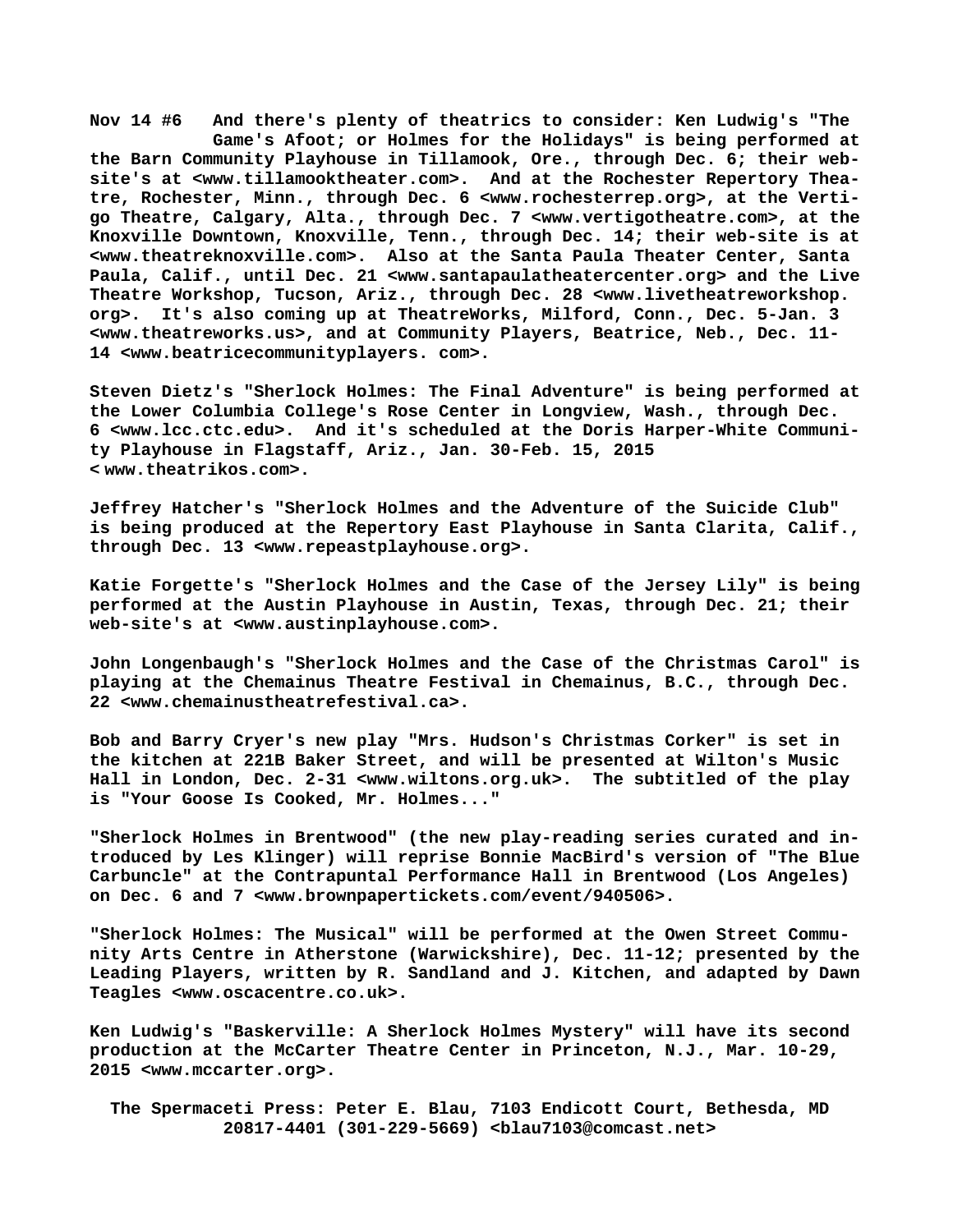**Breaking news (as CNN and other networks like to proclaim): The Adventuresses of Sherlock Holmes have announced that their ASH Wednesday dinner at 6:30 pm on Wednesday, Jan. 7, will be held at Annie Moore's (50 East 43rd Street, between Madison and Vanderbilt Avenues). O'Casey's, established in 1974 and where the ASH have met for years, has abruptly closed.**

**Scott Monty advises on "How to Get the Most Out of the #BSI Weekend" at his "I Hear of Sherlock Everywhere" blog [<www.tinyurl.com/l3ekamc>, o](http://www.tinyurl.com/l3ekamc)ffering a "series of tips for the veteran attendees and the newbies alike." And yes, there's a #BSIWeekend hashtag that people who understand what hashtags are can follow "to get real-time updates on the weekend festivities on the social network of their choice." Oh for the days when people called the # an octothorpe.**

**Welcome news for people who don't read Swedish: Mattias Boström has reported that the German publisher Bertelsmann has purchased translation rights for his FRÅN HOLMES TILL SHERLOCK [FROM HOLMES TO SHERLOCK] (Aug 13 #4) and that a German translation is underway. And there are plans for a translation into English with publication possible in 2016.**

**TopFoto [<www.topfoto.co.uk> i](http://www.topfoto.co.uk)s a British agency that offers access to some three and a half million images, many of them quite interesting; search for [sherlock holmes] and [conan doyle] to see what's available.**

**Alexander Orlov has reported "The Return of Mukhtar", a Russian 45-minute television series (2007) about a police investigation team that includes a brave and loyal dog (Mukhtar); one of the episodes was called "The Hound of the Baskervilles" and Alexander reports many Sherlockian allusions in the program, which you can view (in Russian) at <[www.tinyurl.com/n8d2nqr>.](http://www.tinyurl.com/n8d2nqr)**

**"He was always Sherlock Holmes-ian. He was Basil Rathbone. In other words he was always musing about something." Adam West, in an interview reported by Digital Spy (Nov. 12), occasioned by the release of the Blu-ray set of "Batman: The Complete TV Series".**

**The Museum of London has posted some nice video at YouTube, by way of publicizing their on-going exhibition [<www.tinyurl.com/ns8s66n>, i](http://www.tinyurl.com/ns8s66n)ncluding an interesting three-minute "Sir Ian McKellen on Sherlock Holmes".**

**Bob Byrne presides over an interesting blog called "Black Gate: Adventures in Fantasy Literature" and casts his net widely, recently posting on "The Public Life of Sherlock Holmes: Solar Pons" <[www.tinyurl.com/mjudnrk>, i](http://www.tinyurl.com/mjudnrk)ncluding a link to his Solar Pons web-site [<www.solarpons.com>, w](http://www.solarpons.com)here you'll find the latest (Nov. 2014) issue of The Solar Pons Gazette.**

**P. D. James died on Nov. 27. Highly regarded for her mystery novels featuring Chief Inspector Dalgleish, she also wrote science fiction, a sequel to Jane Austen's PRIDE AND PREJUDICE, an introduction to the Random House/ Vintage Books edition of THE COMPLETE SHERLOCK HOLMES (2009), and an interesting chapter about "The Tenant of 221B Baker Street and the Parish Priest from Cobhole in Essex" in her TALKING ABOUT DETECTIVE FICTION (2009).**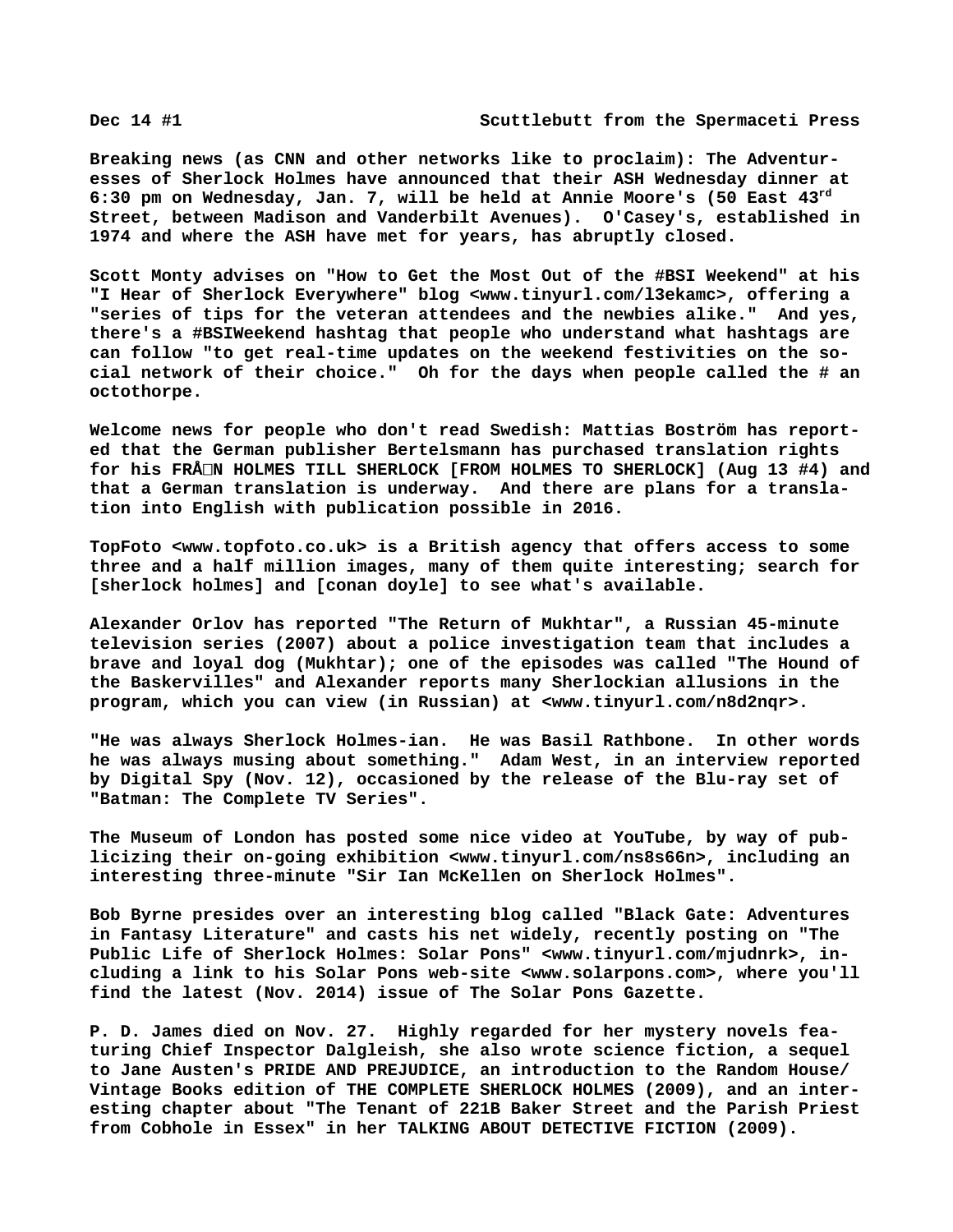**Dec 14 #2 Graham Moore's pastiche THE SHERLOCKIAN (Nov 10 #8), published in Britain as THE HOLMES AFFAIR (Feb 11 #1), was a N.Y. Times best seller; if you have been wondering what he has been doing since then, he has written the screenplay for "The Imitation Game" (the new film that stars Benedict Cumberbatch as Alan Turing).**

**Heuer Publishing [<www.hitplays.com> o](http://www.hitplays.com)ffers scripts of four Sherlock Holmes plays. Three of them are two-act plays by C. P. Stancich: "Sherlock Holmes and the Devil of Doomsmoor" (2008), "Sherlock Holmes and the Spinsters of Blackmead" (2010), and "Sherlock Holmes: John Watson's Body" (2012); \$7.50 each. And Roy C. Booth's 10-minute one-act play "The Unmasking of Sherlock Holmes" (2007) can be read without charge at their web-site.**

**Tom Tierney died on July 12. Credited in his N.Y. Times obituary as having almost single-handedly revived the lost art of paper-doll making, he created more than 400 paper-dolls books, including a delightful SHERLOCK HOLMES PAPER DOLLS (2009); it's still in print and available at <[www.amazon.com>.](http://www.amazon.com)**

**Col. Percy H. Fawcett, who met Conan Doyle in 1910 and then disappeared into the Amazon jungle, is discussed by Roy Pilot and Alvin Rodin's THE ANNO-TATED LOST WORLD (1996) and David Grann's THE LOST CITY OF Z (2009); Radio Times reported earlier this year that Benedict Cumberbatch will star in the film based on Grann's book, with production scheduled to begin early next year in Belfast.**

**Stu Shiffman died on Nov. 26. He was an inspired artist who contributed to the worlds of Sherlock Holmes and of science fiction, an enthusiastic member of The Sound of the Baskervilles in Seattle, and for many years a frequent poster to The Hounds of the Internet, for whom he created an impressive logo <[www.sherlockian.net/hounds>.](http://www.sherlockian.net/hounds)**



**Holmes on the Range (previously known as The Desert Prospectors of Arizona) have created a magnifying-glass tie/lapel pin for the society with Sherlock Holmes' initials on the handle; it's 20 mm long and available to everyone for \$5.00 postpaid (or in exchange for a pin from another society). Bob StClair [<bobstclair@gmail.com> w](mailto:bobstclair@gmail.com)ill be happy to provide more information.**

**Further to the report (Mar 11 #6) that the Roundabout Theatre Company production of Cole Porter's musical "Anything Goes" includes a scene in which the hero, trying to escape capture aboard ship, appears on deck in disguise with Inverness, deerstalker, calabash pipe, and an absurd beard, there is video of the entire show at YouTube <[www.tinyurl.com/m3ajjtx>; t](http://www.tinyurl.com/m3ajjtx)he 2-minute Sherlockian scene stars at 57:13.**

**The Scottish Book Trust celebrated Book Week Scotland last month by asking people to vote in an on-line poll for the nation's favorite literary character, and the winner was Francis Crawford of Lymond, followed by Begbie, Detective Inspector Rebus, and then Sherlock Holmes. Frances Crawford appears in the late Dorothy Dunnett's Lymond Chronicles, and it is possible that there was a campaign by fans of Crawford, who was described as an exile, a scholar, a soldier, a musician, a master of disguise, an outlaw, and a noble, in six novels set in 16th-century Europe.**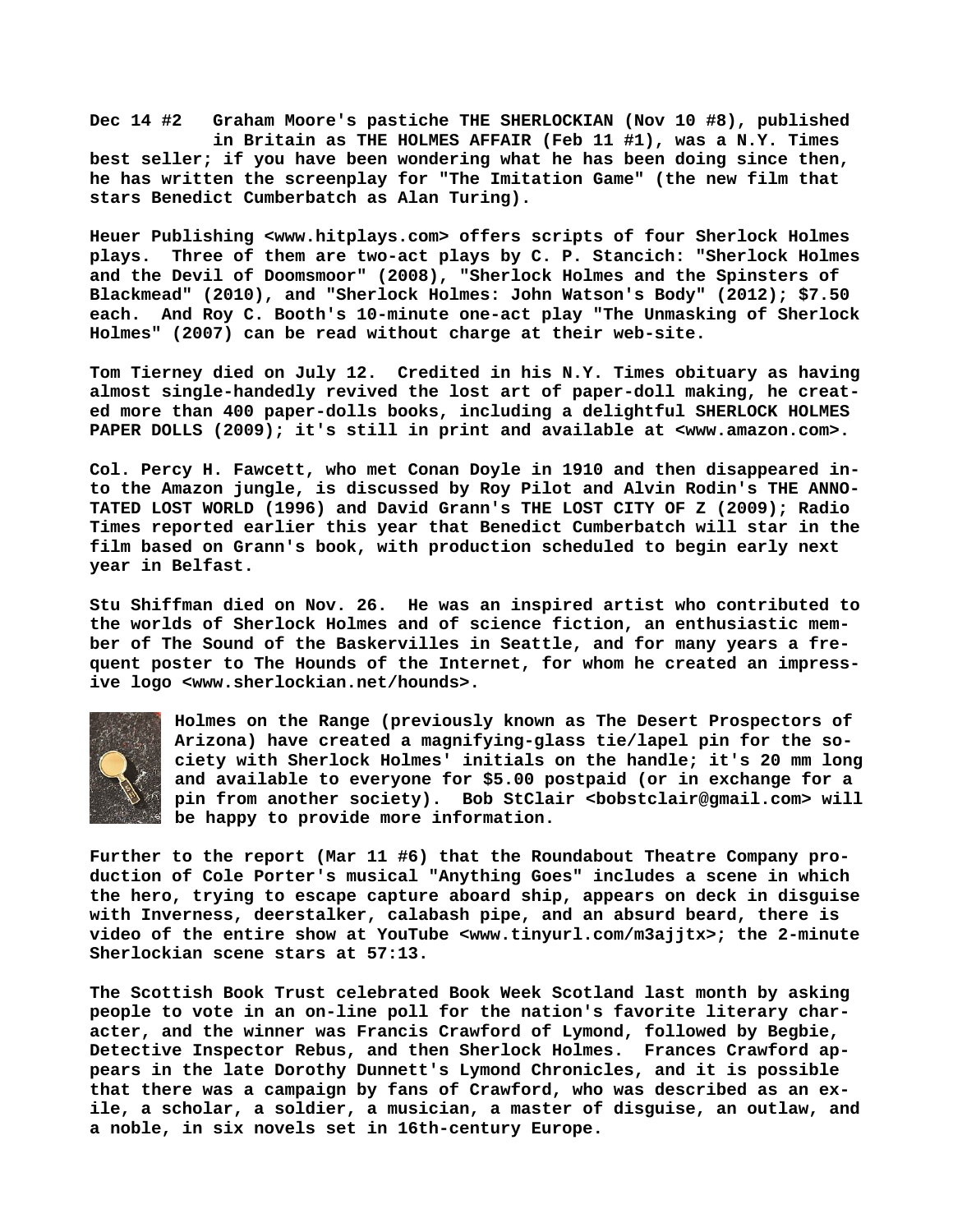**Dec 14 #3 George Sturm ("Neil Gibson") died on Nov. 25. He was a special agent for the FBI, and enthusiastic about both Sherlock Holmes and the Civil War, writing for The Baker Street Journal about a Civil War antecedent for the Porlock cipher. George also was a dedicated member of Mrs. Hudson's Cliffdwellers, and received his Investiture from The Baker Street Irregulars in 1979.**

**Kelvin I. Jones has written and published a long list of books and articles about Sherlock Holmes, and about horror, supernatural, and crime, over the years, and many of them are available now as e-books. There are descriptions and much more at his web-site <[www.cunningcrimebooks.co.uk>.](http://www.cunningcrimebooks.co.uk)**

**Ashvin Rajan reports that there's a biography of Prof. Moriarty on-line in the MacTutor History of Mathematics Archive <[www.tinyurl.com/pgcqk4v>, a](http://www.tinyurl.com/pgcqk4v)nd (thanks to the wonders of digitization) you can read H. W. Gould's article "The Case of the Strange Binomial Identities of Professor Moriarty" (1972) [<www.tinyurl.com/myywbel>, a](http://www.tinyurl.com/myywbel)nd Bradley E. Schaefer's article on "Sherlock Holmes and Some Astronomical Connections" (1993) <[www.tinyurl.com/ox3tjo3>.](http://www.tinyurl.com/ox3tjo3)**

**Sherlock to the rescue: KLM's commercial shows how they use a dog detective to find owners of forgotten items left on planes <[www.tinyurl.com/mxd22s3>.](http://www.tinyurl.com/mxd22s3)  The commercial was spotted by Eric Blau, but (alas) it's only a commercial: KLM doesn't really have a dog who really does that.**

**The late John Ruyle, a delightful humorist and a skilled printer who wrote, printed, bound, and published a long series of parodies that featuring Turlock Loams and Dr. Fatso, also presided over the Quaker Street Irregulars and is sadly missed. THE CANON OF TURLOCK HOLMES, with commentary by Ray and Greta de Groat and an introduction by Michael Kean, offers a nice look at John's delightful work, and it has been published by George Vanderburgh (203; 262 pp., \$30.00). The publisher's address is Box 50, R.R.4, Eugenia, ON N0C 1E0, Canada <[www.batteredbox.com>.](http://www.batteredbox.com)**

**"Wait Wait...Don't Tell Me" is an amusing series broadcast by National Public Radio, and Samantha Wolov reports that the program that aired on Nov. 8 was partly Sherlockian: "Elementary, My Dear (Dale) Watson" featured country singer Dale Watson answering questions about Sherlock Holmes. You can listen to the program at [<www.tinyurl.com/l6hl7cz>.](http://www.tinyurl.com/l6hl7cz)**

**The California Artists Radio Theatre was founded more than 50 years ago by Peggy Webber, who worked with Rathbone and Bruce on their old radio series, and adapted, produced, and directed the CART productions of Gillette's play "Sherlock Holmes" and Conan Doyle's story "Selecting a Ghost" Jul 05 #1). Those recordings, and many other non-Sherlockian productions, are available on CDs and as downloads at their web-site [<www.cartradio.com>.](http://www.cartradio.com)**

**Alexander Orlov has reported that Yuri Grymov's dramatization of "The Lost World" is now playing in Moscow (in Russian), and it's grand that the Internet makes both information and a video preview so easily available: the URLs are <[www.tinyurl.com/jwkrw4w> a](http://www.tinyurl.com/jwkrw4w)nd <[www.tinyurl.com/maytw86>.](http://www.tinyurl.com/maytw86) Google Translate will help with the text. This isn't the first dramatization of the story: there's at least one other, by Nobby Dimon, and it was performed at the Queen's Theatre in Hornchurch in 2003 [<www.tinyurl.com/m6oej7a>.](http://www.tinyurl.com/m6oej7a)**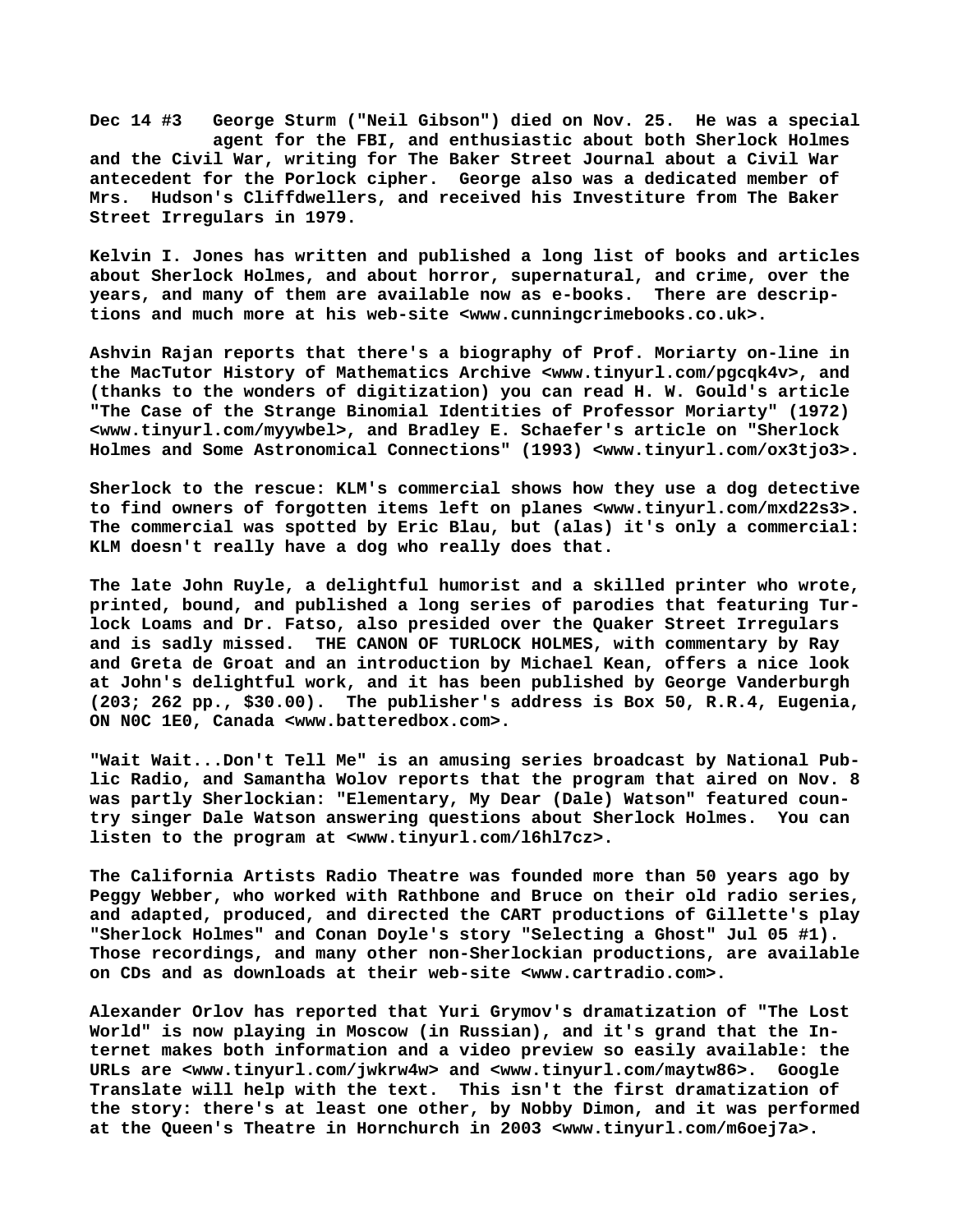**Dec 14 #4 Samuel M. Gerber ("The Final Problem") died on Jan. 9. He had a long career with the American Cyanamid Company, specializing in the chemistry and technology of dyes, and it was his enjoyment of Sherlock Holmes, he explained, that led to his interest in forensic chemistry. He lectured often on "Sherlock Holmes, Chemist" and edited CHEMISTRY AND CRIME: FROM SHERLOCK HOLMES TO TODAY'S COURTROOM (1983), and co-edited MORE CHEMISTRY AND CRIME: FROM MARSH ARSENIC TEST TO DNA PROFILE (1997). He received his Investiture from the Baker Street Irregulars in 1980.**

**The artist Charles Wysocki (1928-2002) specialized in Americana, and there is a web-site at [<www.charleswysocki.com> t](http://www.charleswysocki.com)hat shows his work. His print "Hound of the Baskervilles" was published in 1997 (Sep 10 #7), and now is available as a 1000-piece jigsaw puzzle (\$13.95).**

**Collectors may own one or both of the editions of THE BLUE CARBUNCLE published by The Baker Street Irregulars in 1948. Christopher Morley's introduction is delightful, and so is a discovery reported by William R. Cochran in the December issue of The Camden House Journal (published by The Occupants of the Empty House): a book dealer once offered a copy of the trade edition, noting that "A contemporary member of the BSI reveals, in a long inscription, that the BSI remaindered these volumes at \$1.00 each and he is thus sending them as Christmas cards." The inscription is dated in 1950, but the dealer didn't identify who it was wrote it. Does anyone have one of these Christmas-card copies?**

**Jerry Margolin spotted Sherlockian cover art on the reissue CD album "Has Anyone Here Seen Sigfried?" recorded by a progressive rock band called Pavlov's Dog in 1977 but not released offically until 2007; also available as MP3 downloads, the songs can be sampled at Amazon.**



**Arguments about the preservation of Undershaw, Conan Doyle's former home, continue: the DFN Foundation plans to convert the house into a school (Sep 14 #6), but the BBC reported (Dec. 14) that English Heritage has said that a proposed extension might mean the building "no longer warranted its listed status," and the Victorian Society also has opposed the conversion. David Forbes-Nixon said in response that "we can do something very special to preserve the existing house," adding that "we can create the best special needs school in the south of England and it would be a wonderful site to do that." The BBC story [<www.tinyurl.com/kguv8jf> i](http://www.tinyurl.com/kguv8jf)ncludes a rendering of the house and the proposed extension.**

**The WCRS [Written Communications Radio Service] RadioStage presented original radio dramas for a radio reading service for the blind between 2000 and 2004, including "The Sherlock Holmes Assignment" (30 minutes). The program was written by Michael Elliott and David Binkley, and you can listen to it at [<www.reallybadmovie.weebly.com/daves-radio-plays.html>.](http://www.reallybadmovie.weebly.com/daves-radio-plays.html)**

**The Sherlockian Calendar, maintained by Ron Fish and Sue and Ben Vizoskie, is at <[www.sherlockiancalendar.com>; i](http://www.sherlockiancalendar.com)t's a helpful list of upcoming Sherlockian events, for anyone who would like to know what's happening when and where; you can contact Ron at [<ronf404@aol.com> i](mailto:ronf404@aol.com)f you would like to have a meeting or conference listed.**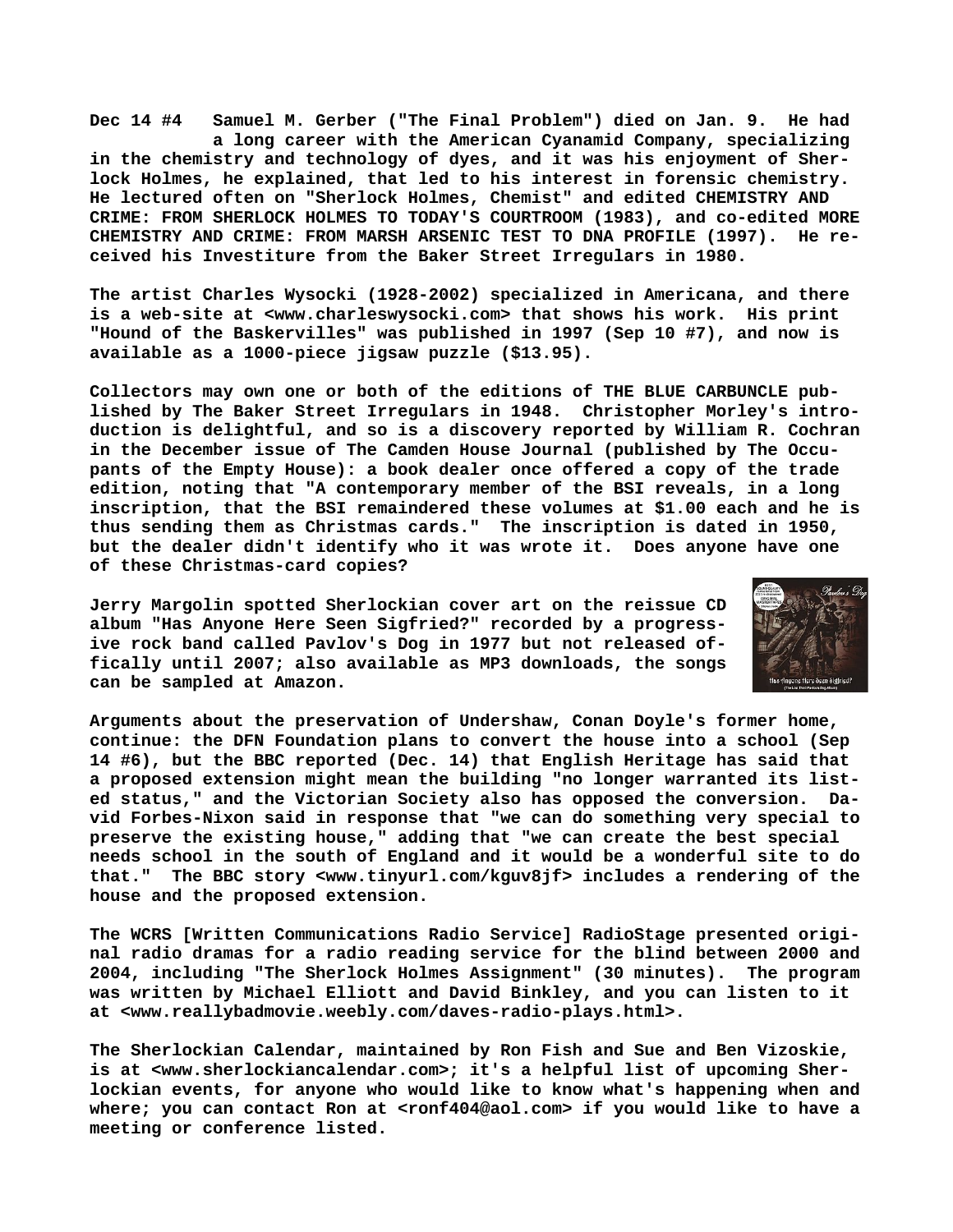**Dec 14 #5 "The Rivals" is a 30-minute series that began on BBC Radio 4 in 2011: "Inspector Lestrade was made to look a fool in the Sherlock Holmes stories," and he is now writing his memoirs while working with Holmes' rivals. Phil Attwell reports four new programs, beginning on Dec. 31 with Ernest Bramah's "The Knight's Cross Signal Problem"; you can listen to all four of the new programs at [<www.bbc.co.uk/programmes/b04vkmhh>, a](http://www.bbc.co.uk/programmes/b04vkmhh)nd you can purchase earlier programs from iTunes.**

**There's now a trade paperback edition of Michael Robertson's MORIARTY RE-TURNS A LETTER (New York: Minotaur, 2014; 263 pp., \$15.99); it's the fourth in his series about Reggie Heath, the London barrister who has offices in the building at 221B Baker Street, and a lease that requires him to answer Sherlock Holmes' mail (Dec 13 #6), and it's nicely done indeed.**

**Ian Stewart's PROFESSOR STEWART'S CASEBOOK OF MATHEMATICAL MYSTERIES (New York: Basic Books, 2014; 307 pp., \$16.99) is his third collection of mathematical puzzles, tricks, curiosities, and problems, many of them involving Hemlock Soames and Dr. John Watsup, who live across the street from Holmes and Watson and add a lot of humor. Here's your chance to learn all about hexakosioihexekontahexaphobia, and much more.**

**Alexander Orlov has noted the BBC Genome Product <[www.genome.ch.bbc.co.uk>,](http://www.genome.ch.bbc.co.uk) which "contains the BBC listings information which the BBC printed in Radio Times between 1923 and 2009," and will be useful to those who want to track down programs broadcast by the BBC in those years.**

**The Beeman's Christmas Annual for 2014 is a 36-page booklet offering tributes to the late Wally Walthen and a series of scholarly papers devoted to "The Musgrave Ritual", all by members of The Occupants of the Empty House; the cost of the Annual plus all twelve issues of The Camden House Journal for 2015 is \$21.00 postpaid, and checks (payable to the society) should be sent to: The Camden House Journal, Box 21, Zeigler, IL 62999.**

**Further to the report (Sep 14 #7) that producer Antonio R. Marion was said developing a new Sherlock Holmes play, he has now announced that "Sherlock Holmes" will be coming to Broadway in 2017: the play will be written by Rachel Wagstaff and Duncan Abel and will offer "a new and deeply theatrical exploration of the mind of the famous detective, while remaining faithful to the mysterious world created by Sir Arthur Conan Doyle."**

**Robert Veld, author of the excellent THE STRAND MAGAZINE & SHERLOCK HOLMES (Jan 13 #3), is now researching copies of the Royal Edition of the Strand; at least three issues are known (Mar. 1891, Dec. 1892, and Dec. 1893), and he would appreciate hearing from anyone who owns these or other issues of the Royal Edition (which was printed on heavy paper and specially bound). His e-mail address is [<robveld@bigpond.com>.](mailto:robveld@bigpond.com)**

**Warren Randall has formed a new Sherlockian society, The Khyber By-Passers, with membership open to those who have undergone heart surgery, know someone who has done so, and (at the request of Bob Katz) are pathologists or share the society's morbid interests. Warren notes that the actions of Violet de Merville caused her father to suffer a broken heart, thus justifying the name of the society. You can contact Warren at <[whirdy@aol.com>.](mailto:whirdy@aol.com)**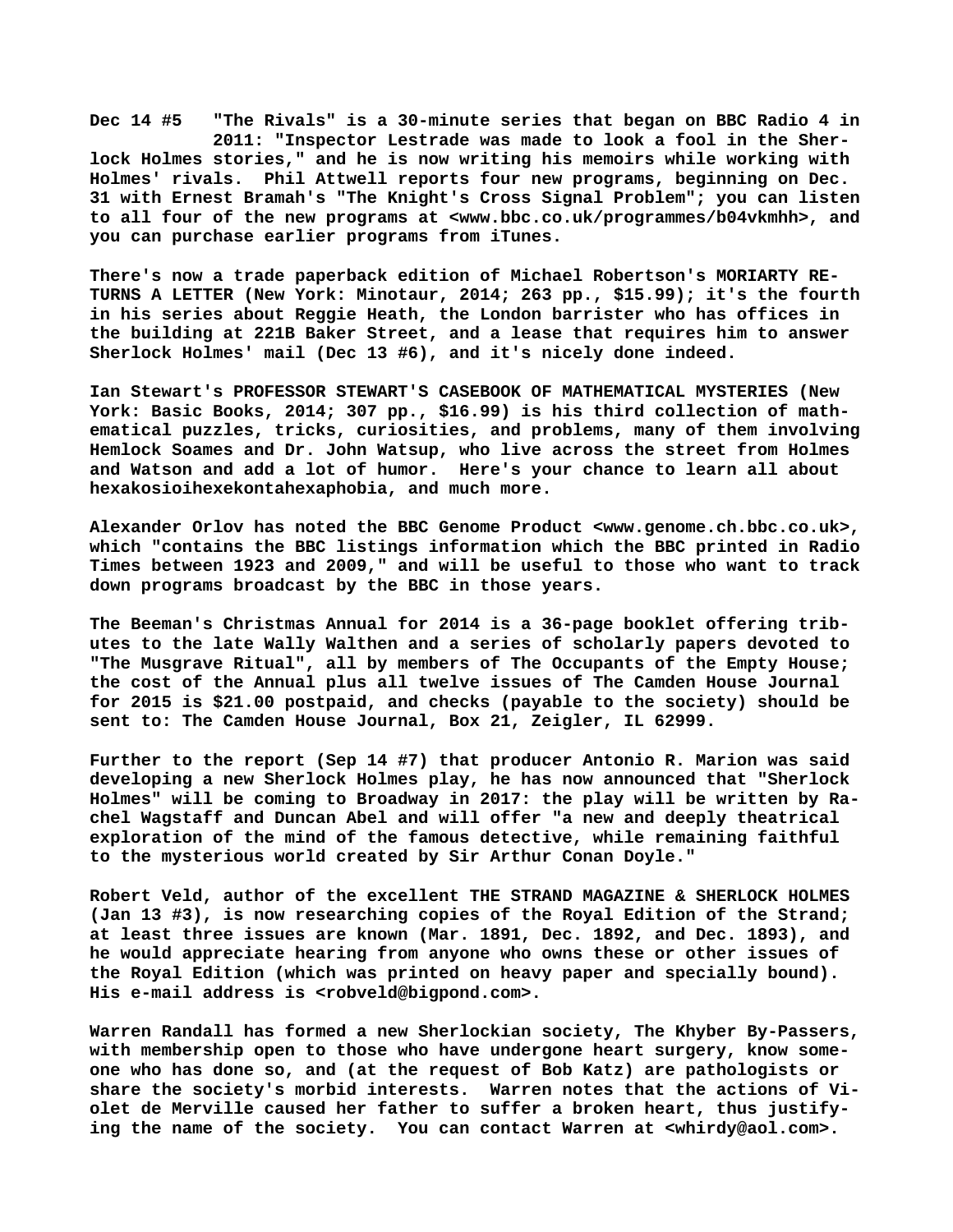**Dec 14 #6 Further to the report (Sep 14 #4) about the pending sale of New Scotland Yard, the site has been sold to Abu Dhabi Investment Group for £370 million, well over the asking price of £250 million, and the site will become a "mixed-use residential development." It's not the historic Great Scotland Yard, well-known to Sherlock Holmes; New Scotland Yard has served as police headquarters since 1967. Proceeds from the sale will be invested in new technology for police officers, including body cameras and tablet computers.**

**THE ADVENTURES OF SHERLOCK HOLMES (Beverly: Rockport Publishers, 2014; 320 pp., \$25.00) is the latest in the publisher's "Classics Reimagined" series, offering a dozen cases colorfully illustrated by Sophia Martineck. Visit her web-site [<www.martineck.com/e/projekt.php?number=170> t](http://www.martineck.com/e/projekt.php?number=170)o see her imaginative approach to the stories.**

**Jennie Paton has noted the latest from World Wrestling Entertainment: Sherlock Holmes vs. Vladimir Putin. Well, actually, it's from Ultimate Destiny Wrestling; you can watch the video at [<www.tinyurl.com/kt6xazj>.](http://www.tinyurl.com/kt6xazj)**

**In case you're seeking a belated Christmas present for a Sherlockian collector: a copy of the Bazaar Number of The Student (Nov. 20, 1896) with the first appearance of Conan Doyle's parody "The Field Bazaar" will be offered at auction at Lyon & Turnbull in Edinburgh on Jan. 28, estimated at £1,000- £1,200, with a starting bid of £900 <[www.tinyurl.com/nrmbsq7>.](http://www.tinyurl.com/nrmbsq7)**

**David Harnois has recorded "A Scandal in Bohemia" for his "I Am Lost Without My Boswell" web-site [<www.iamlostwithoutmyboswell.com>, w](http://www.iamlostwithoutmyboswell.com)here you can listen to the 44-minute dramatized reading; it's nicely done, and "The Red-Headed League" is scheduled for January.**

**"Thank you Arthur Conan Doyle for creating the enigmatic character of Sherlock Holmes. It has always been an inspiration to us." That's from the opening credits of the new Indian film "Samrat & Co."; you can see a trailer at YouTube <[www.tinyurl.com/p9tbksc>, a](http://www.tinyurl.com/p9tbksc)nd while the DVD (in Hindi with English subtitles) is not yet available here, you might find it at eBay. The film's an interesting modern mystery, with hints of Robert Downey Jr., Benedict Cumberbatch, and even a bit of Tony Shalhoub.**

**"Includes a rules & solutions book, case cards, a detective's notebook, & an egg timer," according to the box that contains THE SHERLOCK HOLMES PUZ-ZLE CASE (New York: Sterling Innovation, 2014; \$12.95); the case cards present 120 puzzles and riddles, and they make for a nice parlor game.**

**SHERLOCK HOLMES: A SELECTION OF HIS GREATEST CASES (London: Arcturus, 2014; 372 pp., \$24.95) offers "The Hound of the Baskervilles" and a dozen short stories, with some of Sidney Paget's illustrations and an appreciative introduction by Martin Edwards; cloth-bound and in a handsome slipcase.**

**Judith Freeman's useful index to The Serpentine Muse (published by The Adventuresses of Sherlock Holmes since 1975) is available from her by e-mail as an Excel spreadsheet <[judith-freeman@hotmail.com>, a](mailto:judith-freeman@hotmail.com)nd the ASH web-site [<www.ash-nyc.com> h](http://www.ash-nyc.com)as information on subscribing to the Muse (back issues are unfortunately not available).**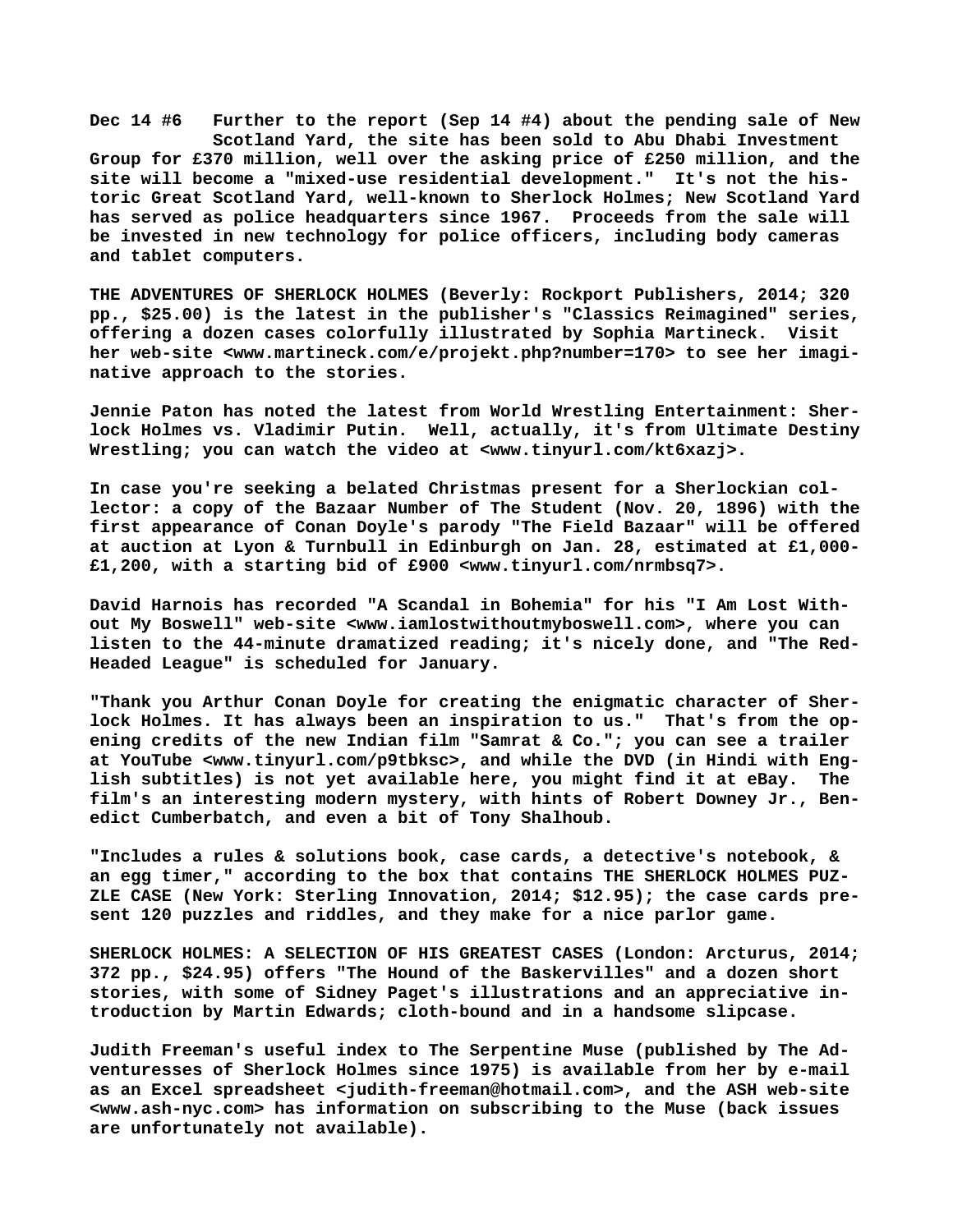**Dec 14 #7 The Order of Canada was established in 1967 to recognize out standing merit or distinguished service, and one of its newest members is Peter Calamai, who was honored "for his achievements as a science journalist and for his contributions to the cause of literacy." Congratulations to Peter Calamai, now C.M. as well as B.S.I.**

**INVESTIGATING SHERLOCK HOLMES: SOLVED & UNSOLVED MYSTERIES (Oakville: Mosaic Press, 2014; 239 pp., \$17.95) is a collection of Sherlockian scholarship by Hartley R. Nathan and Clifford S. Goldfarb (with assistance from Joseph Kessel and John Linsenmeyer), and it's nice indeed to have the results of their investigations conveniently available; they have focused on the many Jewish aspects of the Canon, with side trips into lawyering, restaurants, and weaponry, and they present their discoveries with careful attention and with considerable humor.**

**Scott Monty's "I Hear of Sherlock Everywhere" continues to offer interesting content, including podcasts recorded by Scott and Burt Wolder. Their latest podcast (#72) was posted on Blue Carbuncle Day, and they invite you to celebrate a belated Christmas by listening to "The Sherlockian Tannenbaum" at <[www.tinyurl.com/mwpqcuj>.](http://www.tinyurl.com/mwpqcuj)**

**Sabina Carpenter and John Quincannon, private detectives in San Francisco in 1895, return in Marcia Muller and Bill Pronzini's THE BODY SNATCHERS AF-FAIR (New York: Forge/Tom Doherty, 2014; 219 pp., \$25.99), the third book in their entertaining series; once again they're occasionally assisted (and annoyed) by Sherlock Holmes (or a man who claims to be Holmes).**

**Paul Laudiero's amusing SH\*T ROUGH DRAFTS (San Francisco: Chronicle Books, 2014; 135 pp., \$12.95), is subtitled "pop culture's favorite books, movies, and TV shows as they might have been, and The Classics include one-page alternatives for "The Speckled Band", "The Red-Headed League", and "The Hound of the Baskervilles".**

**Colin Mochrie, most famous for his appearances on the television improvisation program "Whose Line Is It Anyway?", has obviously enjoyed writing NOT QUITE THE CLASSICS (New York: Diversion Books, 2013; 192 pp., \$14.99); he bookends the first and last lines of classic books and poems around his own versions, one of which ("A Study in Ha Ha") is Sherlockian.**

**Fred Thursfeld's SHERLOCK HOLMES AND THE TERRIBLE SECRET (London: MX Publishing, 2012; 183 pp., \$14.95) offers a capsule history of the First World War, and an account of Holmes' pursuit of an exotic dancer in hopes of retrieving the dire scientific secret she received from a Swiss patent clerk in Zurich. Mike Hogan's SHERLOCK HOLMES: THE SCOTTISH QUESTION (2014; 196 pp., \$14.95) involves Holmes and Watson in a pursuit of the long-lost Crown of Scotland and a battle against Scots nationalists. And Gary Lovisi's THE MYSTERY SURROUNDING WATSON'S LOST DISPATCH BOX (2014; 152 pp., \$9.95) is a story set in modern Boston, where a bookstore owner finds an author's copy of The Strand Magazine and what appears to be a page torn from Watson's diary, and quickly becomes involved with drug dealers and corrupt politicians and police; he's assisted by a street-smart young man, and they use Sherlockian methods in their investigation. The publisher's web-sites are at [<www.mxpublishing.com> a](http://www.mxpublishing.com)nd at [<www.mxpublishing.co.uk>.](http://www.mxpublishing.co.uk)**